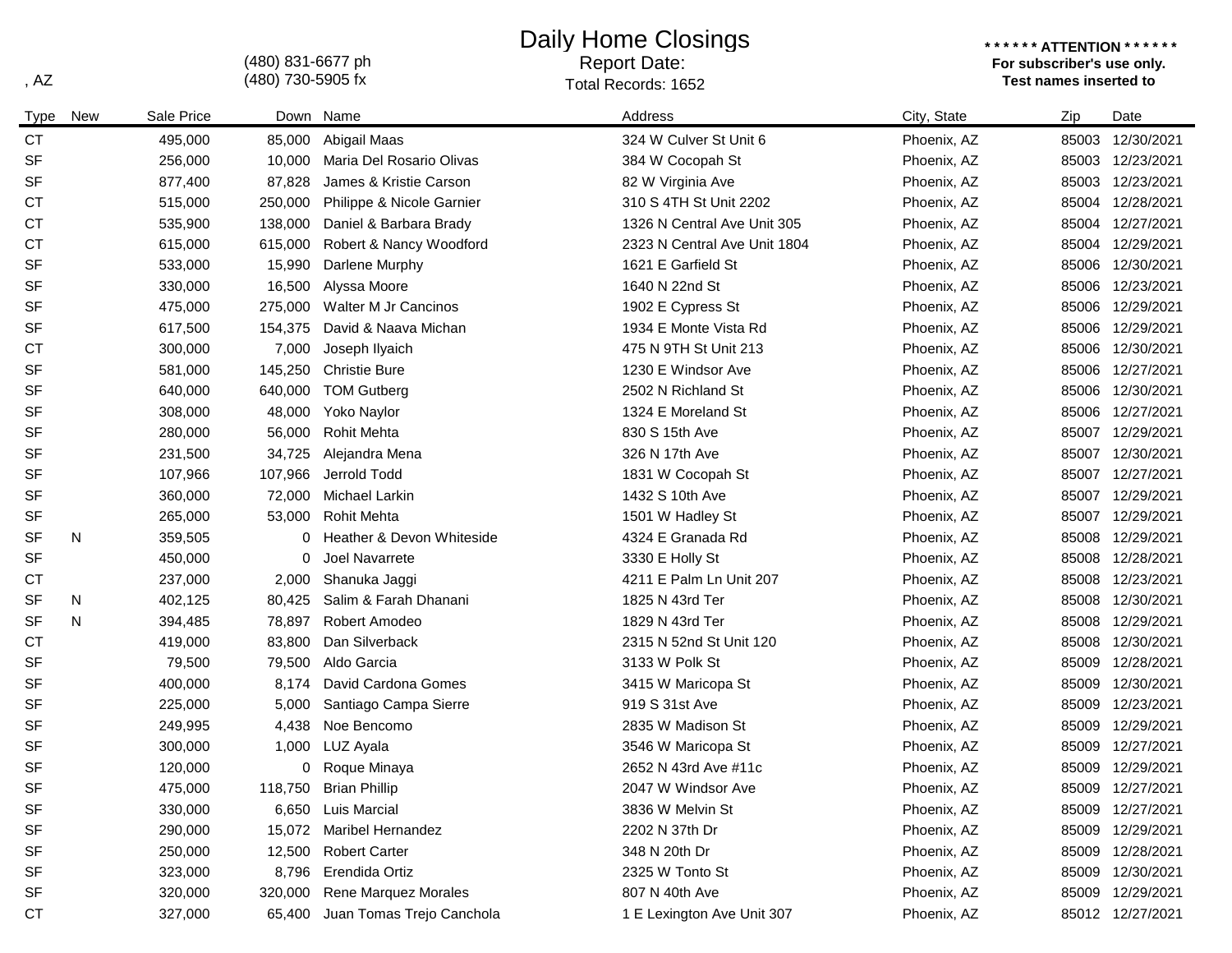| <b>Type</b><br>New | Sale Price |           | Down Name                 | Address                      | City, State | Zip | Date             |
|--------------------|------------|-----------|---------------------------|------------------------------|-------------|-----|------------------|
| <b>SF</b>          | 1,237,500  | 1,237,500 | Brian & Vanessa Bartling  | 6836 N 1st Pl                | Phoenix, AZ |     | 85012 12/30/2021 |
| SF                 | 370,000    | 37,000    | Justin Prinstein          | 5330 N Central Ave Unit 18   | Phoenix, AZ |     | 85012 12/29/2021 |
| SF                 | 670,000    | 134,000   | Amy Ladow                 | 27 W Georgia Ave             | Phoenix, AZ |     | 85013 12/27/2021 |
| СT                 | 375,000    | 375,000   | Simon Willman             | 207 W Clarendon Ave Unit 3F  | Phoenix, AZ |     | 85013 12/28/2021 |
| СT                 | 327,000    | 16,350    | Joel Torres               | 3633 N 3rd Ave Unit 2055     | Phoenix, AZ |     | 85013 12/27/2021 |
| SF                 | 380,000    | 0         | <b>Christina Sanchez</b>  | 4213 N 9TH Ave               | Phoenix, AZ |     | 85013 12/30/2021 |
| <b>CT</b>          | 360,000    | 360,000   | David Miller              | 207 W Clarendon Ave Unit 17e | Phoenix, AZ |     | 85013 12/29/2021 |
| СT                 | 305,000    | 47,000    | Cassandra Todd            | 100 W Maryland Ave Unit M1   | Phoenix, AZ |     | 85013 12/29/2021 |
| SF                 | 350,000    | 17,000    | Tonya Joyce               | 1029 W Solcito Ln            | Phoenix, AZ |     | 85013 12/23/2021 |
| SF                 | 72,600     | 181,717   | Samuel Montoya            | 6111 N 11th Ave              | Phoenix, AZ |     | 85013 12/29/2021 |
| SF                 | 484,000    | 5,000     | Akil Browne Rodriguez     | 1307 W Coolidge St           | Phoenix, AZ |     | 85013 12/28/2021 |
| СT                 | 611,050    | 30,553    | <b>Franz Ruijters</b>     | 5151 N 13th PI #22           | Phoenix, AZ |     | 85014 12/30/2021 |
| SF                 | 608,500    | 170,000   | Sean Harapko              | 5151 N 13th PI #24           | Phoenix, AZ |     | 85014 12/29/2021 |
| SF                 | 608,500    | 170,000   | Sean Harapko              | 5151 N 13th PI #24           | Phoenix, AZ |     | 85014 12/29/2021 |
| SF                 | 330,000    | 18,000    | Lauren Clemence           | 1339 E Devonshire Ave        | Phoenix, AZ |     | 85014 12/30/2021 |
| SF                 | 690,854    | 175,854   | Robert & Nancy Weininger  | 6634 N 14th PI               | Phoenix, AZ |     | 85014 12/29/2021 |
| SF                 | 328,500    | 82,125    | Jan & Thomas Flanagan     | 6107 N 12th St Unit 3        | Phoenix, AZ |     | 85014 12/23/2021 |
| СT                 | 215,000    | 215,000   | Donald Gatzemeier         | 1018 E Osborn Rd Unit E      | Phoenix, AZ |     | 85014 12/23/2021 |
| SF                 | 698,383    | 298,383   | Benjamin Epstein          | 6642 N 14th Pl               | Phoenix, AZ |     | 85014 12/30/2021 |
| СT                 | 415,000    | 415,000   | Amy Brown                 | 6523 N 14th St Unit 105      | Phoenix, AZ |     | 85014 12/28/2021 |
| СT                 | 615,000    | 61,500    | <b>Kiet Tran</b>          | 5151 N 13th PI #29           | Phoenix, AZ |     | 85014 12/30/2021 |
| <b>CT</b>          | 599,300    | 60,300    | Aaron & Jessica Lee       | 5151 N 13th PI #28           | Phoenix, AZ |     | 85014 12/23/2021 |
| SF                 | 600,000    | 101,120   | <b>Maria Uriarte Rios</b> | 1606 W Keim Dr               | Phoenix, AZ |     | 85015 12/30/2021 |
| SF                 | 452,000    | 150,000   | William P Jr Dinsmore     | 3438 N 21st Ave              | Phoenix, AZ |     | 85015 12/27/2021 |
| <b>CT</b>          | 260,000    | 52,000    | Jon P Sr Voyles           | 6501 N 17th Ave Apt 112      | Phoenix, AZ |     | 85015 12/29/2021 |
| SF                 | 317,500    | 15,875    | Travis Zsiga              | 4414 N 22nd Dr               | Phoenix, AZ |     | 85015 12/27/2021 |
| SF                 | 359,000    | 71,800    | Dawson Shelburn           | 2002 W Clarendon Ave         | Phoenix, AZ |     | 85015 12/29/2021 |
| SF                 | 370,000    | 12,950    | Juan Martinez             | 5650 N 19th Ave              | Phoenix, AZ |     | 85015 12/29/2021 |
| SF                 | 525,000    | 105,000   | Julia Olson               | 4536 N 17th Dr               | Phoenix, AZ |     | 85015 12/28/2021 |
| SF                 | 289,000    | 58,000    | <b>Isaac Vasquez</b>      | 6811 N 19th Dr               | Phoenix, AZ |     | 85015 12/23/2021 |
| <b>SF</b>          | 465,000    | 0         | Ryan & Noleen Thurman     | 6146 N 18th Ave              | Phoenix, AZ |     | 85015 12/29/2021 |
| <b>CT</b>          | 141,000    | 7,050     | Roger Sanguinetti         | 1701 W Tuckey Ln Unit 113    | Phoenix, AZ |     | 85015 12/23/2021 |
| <b>CT</b>          | 155,000    | 35,000    | Timothy & Elissa Warren   | 1702 W Tuckey Ln Unit 202    | Phoenix, AZ |     | 85015 12/28/2021 |
| <b>CT</b>          | 625,000    | 125,000   | Benjamin Bullock          | 4444 N 25th St Unit 37       | Phoenix, AZ |     | 85016 12/28/2021 |
| SF                 | 445,000    | 2,000     | Katherine Turnbull        | 2301 E Weldon Ave            | Phoenix, AZ |     | 85016 12/28/2021 |
| SF                 | 1,393,500  | 209,050   | Deric Czarapata           | 3107 E Glenrosa Ave          | Phoenix, AZ |     | 85016 12/23/2021 |
| SF                 | 514,000    | 77,100    | <b>Nathaniel Tranel</b>   | 4808 N 24th St Unit 703      | Phoenix, AZ |     | 85016 12/29/2021 |
| <b>CT</b>          | 493,000    | 49,300    | <b>Brenda Gentz</b>       | 4808 N 24th St Unit 824      | Phoenix, AZ |     | 85016 12/27/2021 |
| SF                 | 590,000    | 29,500    | Miguel Duran              | 1626 E Glenrosa Ave          | Phoenix, AZ |     | 85016 12/23/2021 |
| <b>CT</b>          | 457,000    | 295,000   | Jonathan Rich             | 5132 N 31st Way Unit 116     | Phoenix, AZ |     | 85016 12/27/2021 |
| SF                 | 495,000    | 440       | Cody Persinger            | 2432 E Avalon Dr             | Phoenix, AZ |     | 85016 12/29/2021 |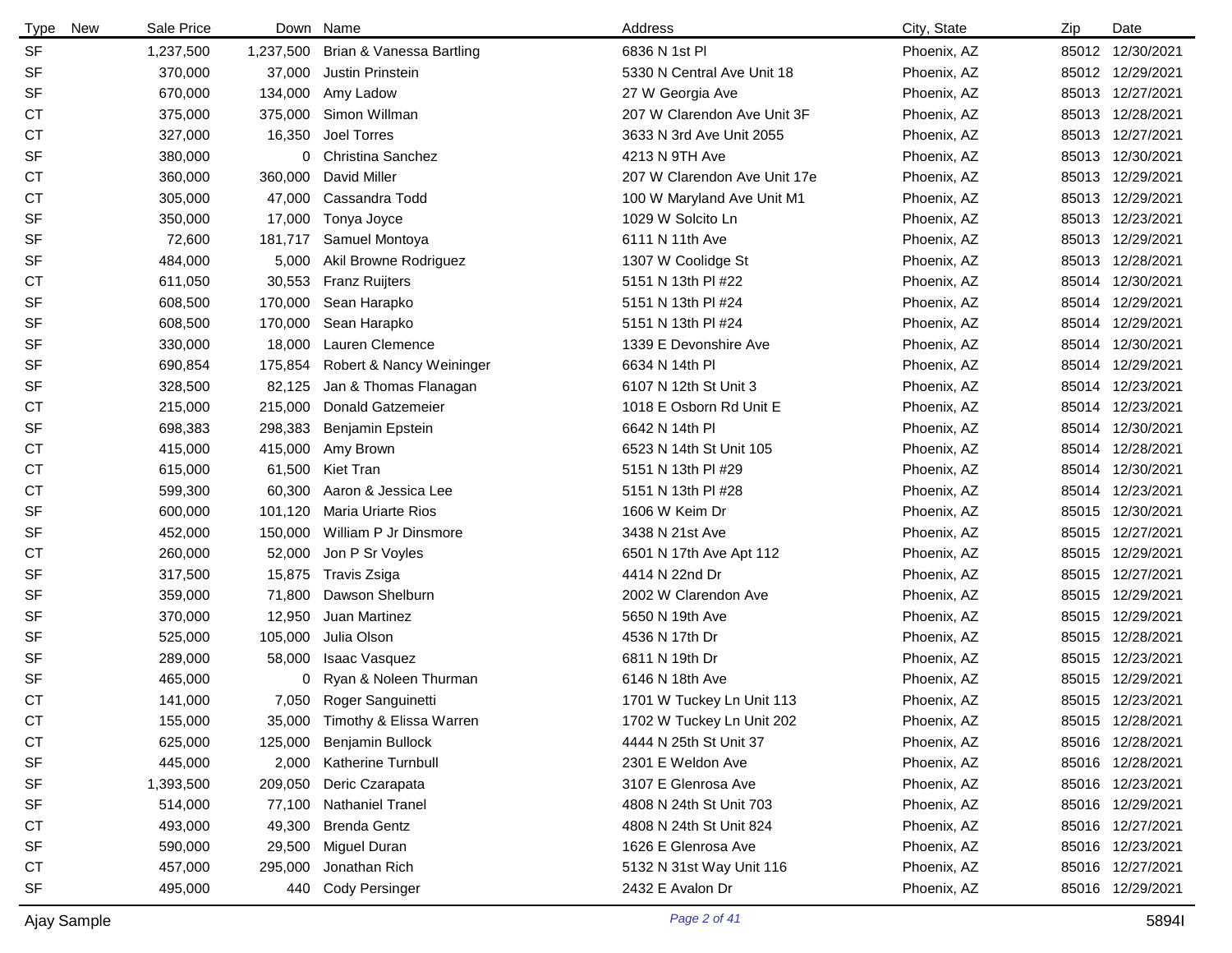| <b>Type</b><br><b>New</b> | Sale Price |         | Down Name                         | Address                         | City, State | Zip | Date             |
|---------------------------|------------|---------|-----------------------------------|---------------------------------|-------------|-----|------------------|
| <b>SF</b>                 | 953,000    | 278,000 | Daniel Irwin                      | 2848 E Highland Ave             | Phoenix, AZ |     | 85016 12/27/2021 |
| <b>CT</b>                 | 1,500,000  | 300,000 | Keith Cunnigham                   | 2211 E Camelback Rd Unit 902    | Phoenix, AZ |     | 85016 12/30/2021 |
| <b>SF</b>                 | 541,875    | 175,000 | <b>Elizabeth Goldwater</b>        | 2515 E Meadowbrook Ave          | Phoenix, AZ |     | 85016 12/29/2021 |
| <b>SF</b>                 | 423,000    | 84,600  | Stephen Bruner                    | 4527 N 24th PI                  | Phoenix, AZ |     | 85016 12/27/2021 |
| SF                        | 345,000    | 95,000  | <b>ALI Ortiz</b>                  | 1827 E Montebello Ave           | Phoenix, AZ |     | 85016 12/28/2021 |
| <b>SF</b>                 | 610,000    | 122,000 | Aaron Aguayo                      | 4637 N 31st St                  | Phoenix, AZ |     | 85016 12/23/2021 |
| СT                        | 195,000    | 19,500  | Ken Tiuczek                       | 6733 N 16th St Unit 36          | Phoenix, AZ |     | 85016 12/28/2021 |
| <b>SF</b>                 | 499,900    | 49,990  | Amna Seibold                      | 2907 E Keim Dr                  | Phoenix, AZ |     | 85016 12/30/2021 |
| <b>SF</b>                 | 555,000    | 27,750  | <b>Catherine Falcon</b>           | 2526 E Avalon Dr                | Phoenix, AZ |     | 85016 12/29/2021 |
| <b>SF</b>                 | 280,000    | 70,000  | Michael & Larissa Michaelis       | 3807 N 30th St Unit 41          | Phoenix, AZ |     | 85016 12/30/2021 |
| <b>SF</b>                 | 1,225,000  | 265,000 | David & Janet Abbott              | 6501 N 26th St                  | Phoenix, AZ |     | 85016 12/28/2021 |
| <b>SF</b>                 | 522,500    | 194,079 | Jonathan Kinkel                   | 5211 N 18th PI                  | Phoenix, AZ |     | 85016 12/29/2021 |
| <b>CT</b>                 | 269,000    | 269,000 | <b>Christine Smith</b>            | 4644 N 22nd St Unit 1113        | Phoenix, AZ |     | 85016 12/28/2021 |
| SF                        | 515,000    | 103,000 | Jack Pomerantz                    | 1750 E Ocotillo Rd Unit 1       | Phoenix, AZ |     | 85016 12/29/2021 |
| <b>SF</b>                 | 419,900    | 12,597  | Robert & Jewelene Robinson        | 1937 E Mitchell Dr              | Phoenix, AZ |     | 85016 12/29/2021 |
| SF                        | 176,000    | 5,280   | <b>Patrick Giebner</b>            | 2533 W Hazelwood St Apt 18      | Phoenix, AZ |     | 85017 12/28/2021 |
| SF                        | 360,000    | 17,922  | Guillermo Rodriguez               | 2625 W Lamar Rd                 | Phoenix, AZ |     | 85017 12/23/2021 |
| SF                        | 295,333    | 73,833  | <b>Galen &amp; Heather Morrow</b> | 2918 W Missouri Ave             | Phoenix, AZ |     | 85017 12/29/2021 |
| <b>SF</b>                 | 640,000    | 280,000 | Valerie Baccaro                   | 4228 N 44th Pl                  | Phoenix, AZ |     | 85018 12/30/2021 |
| <b>SF</b>                 | 2,310,000  | 462,000 | Jason Adler                       | 5410e Camehill Rd               | Phoenix, AZ |     | 85018 12/28/2021 |
| <b>SF</b>                 | 3,150,000  | 945,000 | Scott & Raquel Bowman             | 5605 E Lafayette Blvd           | Phoenix, AZ |     | 85018 12/28/2021 |
| SF                        | 725,000    | 145,000 | Ryan Hamilton                     | 3627 E Piccadilly Rd            | Phoenix, AZ |     | 85018 12/27/2021 |
| <b>CT</b>                 | 199,000    | 50,000  | David Barber                      | 4208 N 38th St Apt 4            | Phoenix, AZ |     | 85018 12/30/2021 |
| <b>SF</b>                 | 1,030,000  | 95,000  | <b>Karl Freund</b>                | 3636 E Camelback Rd             | Phoenix, AZ |     | 85018 12/29/2021 |
| <b>SF</b>                 | 1,087,500  | 208,396 | EIC & Jana Wood                   | 3808 E Pasadena Ave             | Phoenix, AZ |     | 85018 12/23/2021 |
| <b>SF</b>                 | 1,050,000  | 210,000 | Laura Giles                       | 4712 E Palo Verde Dr            | Phoenix, AZ |     | 85018 12/30/2021 |
| <b>SF</b>                 | 1,150,000  | 230,000 | William Dubiel                    | 3429 E Earll Dr                 | Phoenix, AZ |     | 85018 12/27/2021 |
| <b>SF</b>                 | 350,000    | 7,052   | David Mota                        | 4108 W Maryland Ave             | Phoenix, AZ |     | 85019 12/27/2021 |
| СT                        | 180,000    | 36,000  | Ljubica Lopez                     | 3958 W Palomino Rd              | Phoenix, AZ |     | 85019 12/27/2021 |
| SF                        | 162,000    | 34,000  | Steven Hung Chau                  | 4009 W Reade Ave                | Phoenix, AZ |     | 85019 12/27/2021 |
| <b>SF</b>                 | 415,000    | 83,000  | <b>Travis Phelps</b>              | 9837 N 2nd St                   | Phoenix, AZ |     | 85020 12/27/2021 |
| <b>CT</b>                 | 335,000    | 67,000  | Bronislaw & Mariusz Suchodolski   | 1747 E Northern Ave Unit 213    | Phoenix, AZ |     | 85020 12/28/2021 |
| <b>SF</b>                 | 444,000    |         | 144,000 Sarah Berg                | 8344 N 4TH St                   | Phoenix, AZ |     | 85020 12/29/2021 |
| СT                        | 289,000    |         | 289,000 Michael Davis             | 830 E Peoria Ave Unit 3         | Phoenix, AZ |     | 85020 12/30/2021 |
| <b>SF</b>                 | 424,000    | 106,000 | Jennifer Romley                   | 1622 E Gardenia Ave             | Phoenix, AZ |     | 85020 12/30/2021 |
| SF                        | 245,000    |         | 12,250 Ximena Casas               | 1114 E Belmont Ave              | Phoenix, AZ |     | 85020 12/29/2021 |
| SF                        | 260,000    | 13,000  | Rebecca Reeder                    | 1545 E Sahuaro Dr Apt 2         | Phoenix, AZ |     | 85020 12/29/2021 |
| SF                        | 540,500    |         | 108,100 Nicholas & Danielle Testa | 1037 E Northview Ave            | Phoenix, AZ |     | 85020 12/29/2021 |
| SF                        | 395,000    | 0       | JO White                          | 820 E Corte ORO                 | Phoenix, AZ |     | 85020 12/30/2021 |
| СT                        | 263,900    | 19,269  | Nina Storalski                    | 10410 N Cave Creek Rd Unit 1001 | Phoenix, AZ |     | 85020 12/23/2021 |
| <b>SF</b>                 | 245,000    | 61,000  | Alan G III Stanford               | 1116 E Belmont Ave              | Phoenix, AZ |     | 85020 12/29/2021 |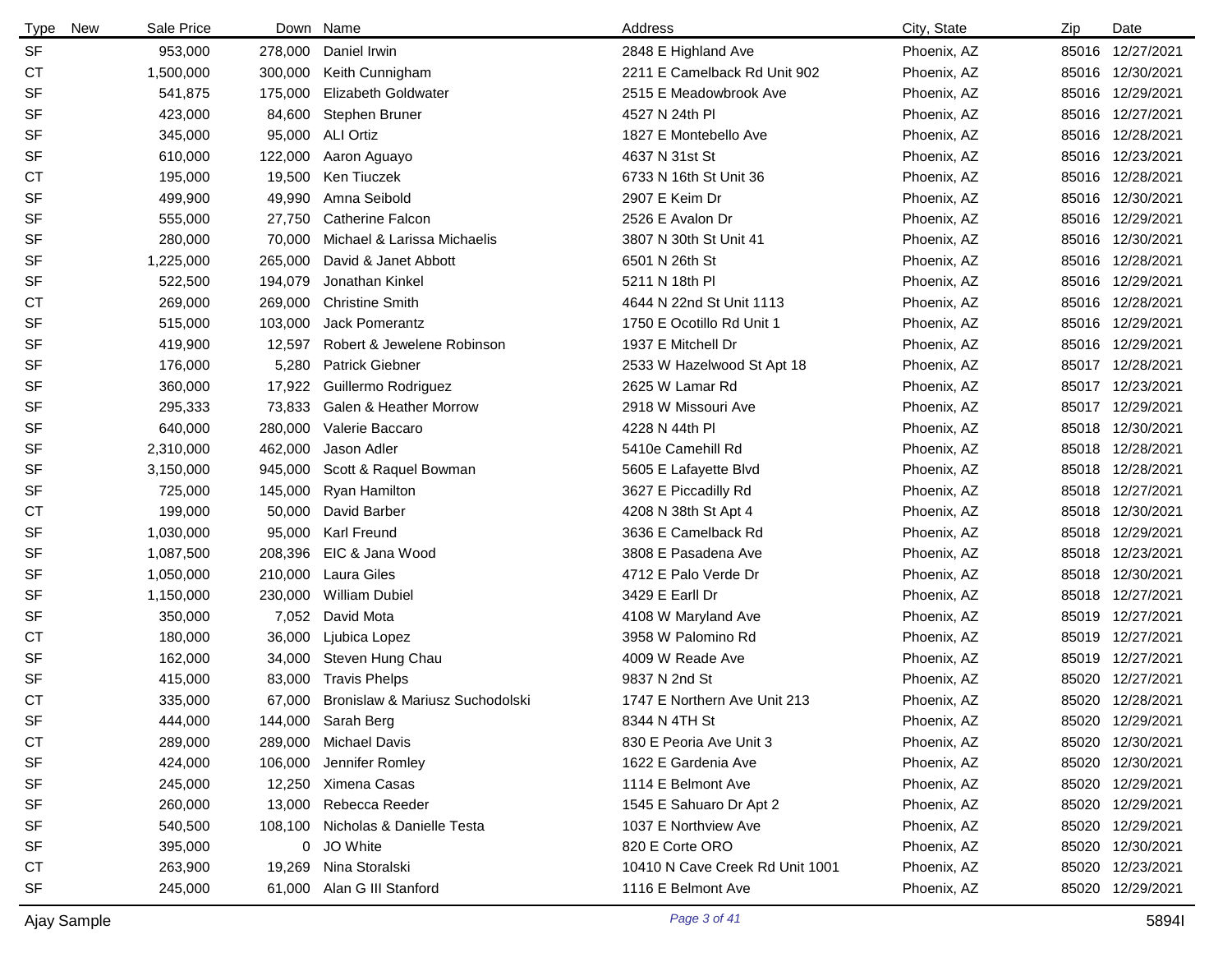| <b>Type</b> | <b>New</b> | Sale Price |         | Down Name                      | Address                     | City, State | Zip   | Date             |
|-------------|------------|------------|---------|--------------------------------|-----------------------------|-------------|-------|------------------|
| <b>SF</b>   |            | 375,000    | 75,000  | <b>Ronald Clarke</b>           | 502 E Belmont Ave           | Phoenix, AZ |       | 85020 12/28/2021 |
| <b>SF</b>   |            | 345,000    | 6,249   | Nicholas Anthony               | 9605 N 1st St               | Phoenix, AZ |       | 85020 12/29/2021 |
| SF          |            | 1,052,500  | 210,500 | <b>Clinton Bartlett</b>        | 805 W Wagon Wheel Dr        | Phoenix, AZ |       | 85021 12/27/2021 |
| <b>SF</b>   |            | 300,000    | 100,000 | <b>Brian Rose</b>              | 1708 W Harmont Dr           | Phoenix, AZ | 85021 | 12/23/2021       |
| <b>SF</b>   | N          | 287,015    | 15,000  | <b>Bryan Thomas</b>            | 8206 N 22nd Dr              | Phoenix, AZ | 85021 | 12/30/2021       |
| <b>SF</b>   |            | 899,000    | 179,800 | Sharon & Nathaniel Lord        | 321 W Alice Ave             | Phoenix, AZ | 85021 | 12/23/2021       |
| <b>SF</b>   |            | 475,000    | 115,000 | <b>Matthew Schmidt</b>         | 2150 E Eugie Ave            | Phoenix, AZ |       | 85022 12/28/2021 |
| <b>SF</b>   |            | 580,000    | 87,000  | Jorge Chinchilla               | 17219 N 10th St             | Phoenix, AZ |       | 85022 12/28/2021 |
| <b>SF</b>   |            | 277,500    | 8,925   | <b>Yvonne Kennedy</b>          | 15622 N 23rd PI             | Phoenix, AZ |       | 85022 12/30/2021 |
| MН          |            | 255,000    | 5,381   | Robert Lloyd                   | 17812 N 3rd Pl              | Phoenix, AZ |       | 85022 12/29/2021 |
| SF          |            | 335,000    | 4,000   | <b>Carly Rios</b>              | 927 E Michelle Dr           | Phoenix, AZ |       | 85022 12/30/2021 |
| <b>SF</b>   |            | 675,000    | 0       | Mark & Stacey Bailey           | 118 E Sharon Ave            | Phoenix, AZ |       | 85022 12/27/2021 |
| SF          |            | 285,000    | 28,500  | <b>Brian Hobby</b>             | 2335 E Betty Elyse Ln       | Phoenix, AZ |       | 85022 12/29/2021 |
| СT          |            | 245,000    | 4,438   | Sally Lindenbaum               | 2345 E Cactus Rd            | Phoenix, AZ |       | 85022 12/27/2021 |
| <b>SF</b>   |            | 165,000    | 165,000 | Ferenc Bristyan                | 16245 N 18th PI             | Phoenix, AZ |       | 85022 12/28/2021 |
| <b>SF</b>   |            | 689,000    | 335,000 | Christine Jordan               | 841 E Acoma Dr              | Phoenix, AZ |       | 85022 12/29/2021 |
| <b>SF</b>   |            | 316,540    | 316,540 | Ivan Ananiev                   | 17610 N 17th PI Unit 13     | Phoenix, AZ |       | 85022 12/28/2021 |
| <b>SF</b>   |            | 475,000    | 95,000  | Danielle Barrios               | 17313 N 22nd Way            | Phoenix, AZ |       | 85022 12/30/2021 |
| <b>SF</b>   |            | 695,000    | 100,000 | <b>Mandy Neat</b>              | 712 E Aire Libre Ave        | Phoenix, AZ |       | 85022 12/30/2021 |
| SF          |            | 645,000    | 32,250  | Craig & Bophany Beiferman      | 1504 E Villa Maria Dr       | Phoenix, AZ |       | 85022 12/30/2021 |
| <b>SF</b>   |            | 265,000    | 53,000  | Roman Babayev                  | 862 E Morningside Dr        | Phoenix, AZ |       | 85022 12/23/2021 |
| <b>SF</b>   |            | 419,900    | 6,400   | Rietta & Jimmy Eslinger        | 2202 E Sandra Ter           | Phoenix, AZ |       | 85022 12/23/2021 |
| SF          |            | 507,000    | 102,000 | David & Lynda Povlick          | 14235 N 12th PI             | Phoenix, AZ |       | 85022 12/23/2021 |
| <b>SF</b>   |            | 220,000    | 55,000  | <b>Uvaldo Ponce Granados</b>   | 17031 N 16th Dr Unit 11     | Phoenix, AZ |       | 85023 12/29/2021 |
| SF          |            | 340,000    | 6,159   | Jennifer & Janet Shields       | 1027 W Michelle Dr          | Phoenix, AZ |       | 85023 12/29/2021 |
| SF          |            | 748,000    | 149,600 | Jason Schechterle              | 15870 N 9TH Ave             | Phoenix, AZ |       | 85023 12/27/2021 |
| <b>SF</b>   |            | 483,000    | 144,900 | Radomes Abayev                 | 1411 W Libby St             | Phoenix, AZ |       | 85023 12/28/2021 |
| <b>SF</b>   | N          | 395,000    | 395,000 | Josh & Angela Freund           | 2439 W Kathleen Rd          | Phoenix, AZ |       | 85023 12/27/2021 |
| <b>SF</b>   |            | 505,000    | 101,000 | Nishithraj Narayanan           | 2130 W Betty Elyse Ln       | Phoenix, AZ |       | 85023 12/28/2021 |
| <b>SF</b>   |            | 400,000    | 33,700  | Alla Suleymanova               | 147 W Muriel Dr             | Phoenix, AZ |       | 85023 12/30/2021 |
| <b>SF</b>   |            | 399,900    | 0       | Madhusudhanan Sakthivel        | 1958 W Faria Ln             | Phoenix, AZ |       | 85023 12/28/2021 |
| <b>CT</b>   |            | 315,000    | 5,000   | <b>Emmanuel Gomez</b>          | 1717 W Union Hills Dr #1118 | Phoenix, AZ |       | 85024 12/28/2021 |
| SF          |            | 285,500    |         | 55,500 Veronica Gascot         | 19601 N 7TH St Unit 1081    | Phoenix, AZ |       | 85024 12/28/2021 |
| SF          |            | 625,000    |         | 125,000 Matthew & Hannah Scala | 2806 E Quiet Hollow Ln      | Phoenix, AZ |       | 85024 12/29/2021 |
| SF          |            | 424,000    |         | 14,000 Edgar Ibarra            | 2116 E Robin Ln             | Phoenix, AZ |       | 85024 12/29/2021 |
| SF          |            | 600,000    |         | 10 Kathry & Joshua Sievert     | 20632 N 17th St             | Phoenix, AZ |       | 85024 12/30/2021 |
| SF          |            | 675,000    | 337,500 | Helen & Lynne Marion           | 1667 E Cielo Grande Ave     | Phoenix, AZ |       | 85024 12/28/2021 |
| SF          |            | 527,500    | 129,500 | <b>Tiffany Saienni</b>         | 23222 N 22nd Pl             | Phoenix, AZ |       | 85024 12/27/2021 |
| <b>SF</b>   |            | 450,000    | 45,000  | <b>Brittany Cristel</b>        | 1 W Piute Ave               | Phoenix, AZ |       | 85027 12/29/2021 |
| SF          |            | 376,000    | 0       | Jacob Rhodes                   | 22232 N 29th Dr             | Phoenix, AZ |       | 85027 12/29/2021 |
| SF          |            | 475,000    | 23,750  | Daniel & Francine Radel        | 16626 N 9TH Ave             | Phoenix, AZ |       | 85027 12/29/2021 |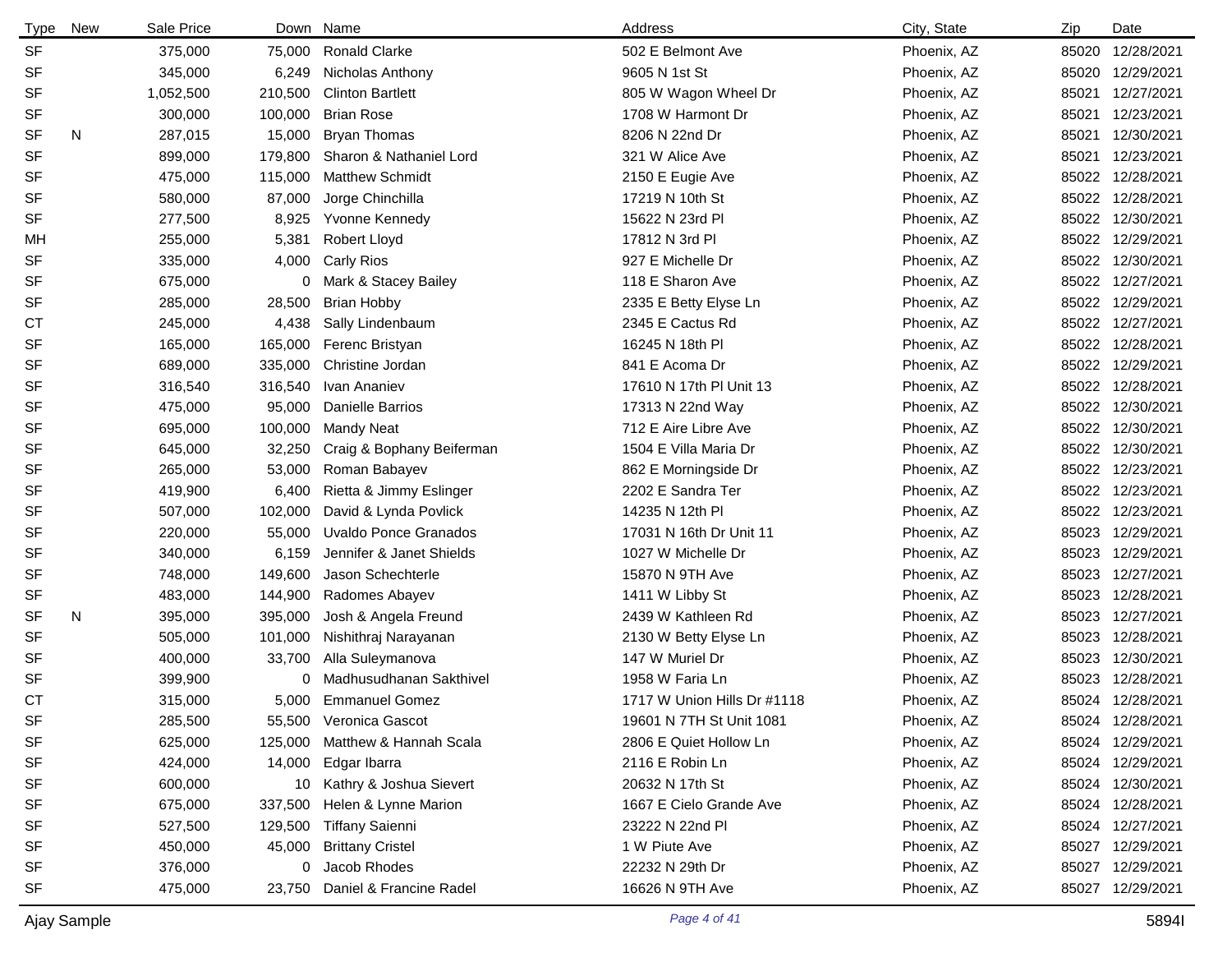| <b>Type</b> | New | Sale Price |         | Down Name                       | Address                        | City, State | Zip   | Date             |
|-------------|-----|------------|---------|---------------------------------|--------------------------------|-------------|-------|------------------|
| <b>SF</b>   |     | 335,000    | 33,500  | Melanie & Lozano                | 3236 W Runion Dr               | Phoenix, AZ | 85027 | 12/29/2021       |
| <b>SF</b>   |     | 323,000    | 0       | Jason Morrison                  | 3029 W Mohawk Ln               | Phoenix, AZ | 85027 | 12/29/2021       |
| SF          |     | 445,000    | 195,000 | Mark & Lana Rubin               | 1409 W Morrow Dr               | Phoenix, AZ | 85027 | 12/28/2021       |
| <b>SF</b>   |     | 397,500    | 14,350  | Jonathan Saucedo                | 2126 W Mohawk Ln               | Phoenix, AZ | 85027 | 12/29/2021       |
| SF          |     | 334,000    | 66,000  | Christie Acevedo                | 1647 W Wickieup Ln             | Phoenix, AZ | 85027 | 12/28/2021       |
| <b>SF</b>   | N   | 550,000    | 55,000  | <b>Courtney Starcher</b>        | 3301 W Taro Ln                 | Phoenix, AZ | 85027 | 12/29/2021       |
| <b>SF</b>   |     | 691,000    | 691,000 | <b>Fredrick Thompson</b>        | 3831 E Lupine Ave              | Phoenix, AZ | 85028 | 12/28/2021       |
| <b>SF</b>   |     | 520,000    | 10,000  | Anna Popova                     | 4108 E Hancock Dr              | Phoenix, AZ | 85028 | 12/27/2021       |
| <b>SF</b>   |     | 965,000    | 96,500  | Prachi Tyagi                    | 11030 N 35th St                | Phoenix, AZ | 85028 | 12/29/2021       |
| <b>SF</b>   |     | 405,000    | 20,250  | Whitney & Christian Ely         | 11424 N 32nd Pl                | Phoenix, AZ | 85028 | 12/28/2021       |
| <b>SF</b>   |     | 700,000    | 140,000 | Justin & Shawni Cook            | 2511 E Sunnyside Dr            | Phoenix, AZ | 85028 | 12/30/2021       |
| <b>SF</b>   |     | 475,000    | 30,000  | <b>Thomas Campbell</b>          | 3042 E Desert Cove Ave         | Phoenix, AZ | 85028 | 12/28/2021       |
| <b>SF</b>   |     | 355,000    | 85,363  | <b>Rick Petersen</b>            | 3948 W Paradise Dr             | Phoenix, AZ | 85029 | 12/28/2021       |
| <b>SF</b>   |     | 139,500    | 6,975   | <b>Philip Achterberg</b>        | 925 W Peoria Ave Apt 31        | Phoenix, AZ | 85029 | 12/30/2021       |
| SF          |     | 350,000    | 12,250  | Brenda Valenzuela               | 2413 W Lupine Ave              | Phoenix, AZ | 85029 | 12/23/2021       |
| <b>SF</b>   |     | 380,000    | 12,683  | <b>Christopher Garcia</b>       | 3248 W Corrine Dr              | Phoenix, AZ | 85029 | 12/29/2021       |
| <b>SF</b>   |     | 356,950    | 76,900  | Lee Johnson                     | 2341 W Paradise Dr             | Phoenix, AZ | 85029 | 12/30/2021       |
| СT          |     | 265,000    | 265,000 | Gail Manderscheid               | 11026 N 28th Dr Unit 30        | Phoenix, AZ | 85029 | 12/30/2021       |
| <b>SF</b>   |     | 315,000    | 81,250  | Antonio Gutierrez               | 13431 N 24th Ave               | Phoenix, AZ | 85029 | 12/23/2021       |
| <b>SF</b>   |     | 215,000    | 30,000  | Juan Hernandez Vega             | 10718 N 15th Ave               | Phoenix, AZ | 85029 | 12/28/2021       |
| SF          |     | 350,000    | 0       | Leandro & Antonio Gonzalez      | 3030 W Shaw Butte Dr           | Phoenix, AZ | 85029 | 12/30/2021       |
| <b>SF</b>   |     | 300,000    | 9,000   | Michael Quinlan                 | 13406 N 26th Ave               | Phoenix, AZ | 85029 | 12/28/2021       |
| <b>SF</b>   |     | 285,000    | 285,000 | Anita Toms                      | 10828 N 29th Ave               | Phoenix, AZ | 85029 | 12/29/2021       |
| SF          |     | 400,000    | 80,000  | <b>Ashley Cruz</b>              | 4161 W Bloomfield Rd           | Phoenix, AZ | 85029 | 12/29/2021       |
| <b>CT</b>   |     | 210,000    | 5,431   | Juan Montano Morales            | 10828 N Biltmore Dr Apt 261    | Phoenix, AZ | 85029 | 12/27/2021       |
| SF          |     | 320,000    | 5,796   | Jose Arenas Toro                | 4820 W Hazelwood St            | Phoenix, AZ | 85031 | 12/29/2021       |
| <b>SF</b>   |     | 330,000    | 0       | Ivan Soto Escamilla             | 5639 W Monterosa St            | Phoenix, AZ | 85031 | 12/28/2021       |
| <b>SF</b>   |     | 650,000    | 70,500  | Amanda Santimaw                 | 13040 N Victor Hugo Ave        | Phoenix, AZ |       | 85032 12/29/2021 |
| <b>SF</b>   |     | 630,000    | 63,000  | Eric Sahakian                   | 2708 E Hillery Dr              | Phoenix, AZ |       | 85032 12/29/2021 |
| <b>SF</b>   |     | 634,850    | 128,000 | Velton James                    | 2512 E Claire Dr               | Phoenix, AZ |       | 85032 12/28/2021 |
| <b>SF</b>   |     | 210,000    | 6,300   | Loretta Alcala                  | 16402 N 31st St Unit 221       | Phoenix, AZ |       | 85032 12/29/2021 |
| <b>CT</b>   |     | 310,000    |         | 59,250 Heather Seegmiller       | 18250 N Cave Creek Rd Unit 155 | Phoenix, AZ |       | 85032 12/29/2021 |
| SF          |     | 420,000    |         | 21,000 Tyler Estes              | 12215 N 26th St                | Phoenix, AZ |       | 85032 12/28/2021 |
| SF          |     | 475,000    |         | 106,000 Jason & Rachael Foushee | 17628 N 42nd St                | Phoenix, AZ |       | 85032 12/29/2021 |
| SF          |     | 446,000    | 6,000   | Joel May                        | 13216 N 30th PI                | Phoenix, AZ |       | 85032 12/29/2021 |
| <b>CT</b>   |     | 325,000    |         | 162,500 Mary Gibson             | 3212 E Kelton Ln Unit 101      | Phoenix, AZ |       | 85032 12/23/2021 |
| SF          |     | 355,000    |         | 17,750 Terry Oreilly            | 2504 E Pepper Ridge Cir        | Phoenix, AZ |       | 85032 12/30/2021 |
| SF          |     | 445,000    |         | 13,350 Eric Chavez              | 3202 E Emile Zola Ave          | Phoenix, AZ |       | 85032 12/27/2021 |
| <b>SF</b>   |     | 590,000    | 151,250 | Jesse & Jessica Mueller         | 3832 E Grandview Rd            | Phoenix, AZ |       | 85032 12/27/2021 |
| SF          |     | 395,000    |         | 19,750 Stephen Regal            | 3457 E Evans Dr                | Phoenix, AZ |       | 85032 12/27/2021 |
| MН          |     | 200,000    | 200,000 | Dave & Kelly Elbert             | 16415 N 32nd Way               | Phoenix, AZ |       | 85032 12/29/2021 |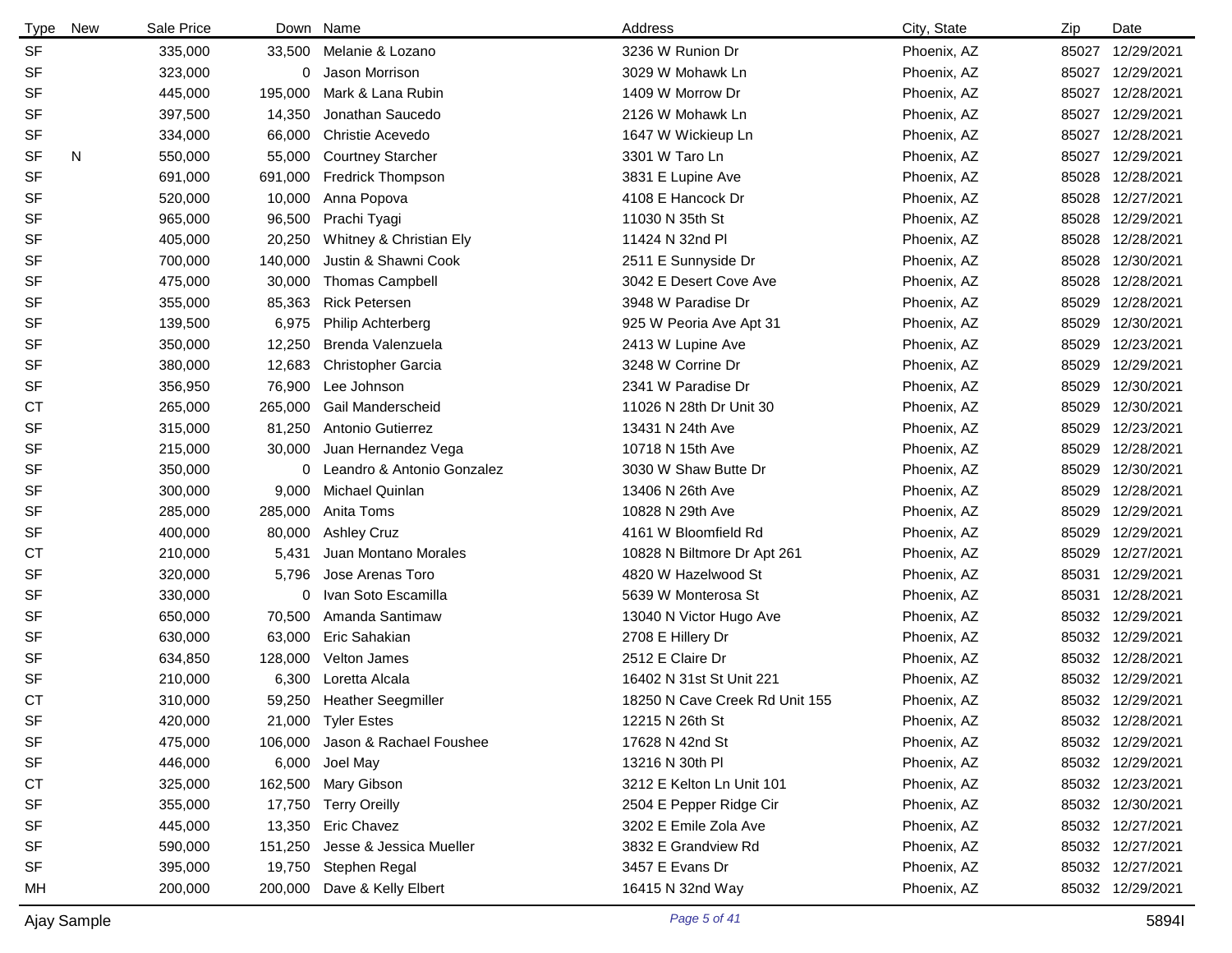| <b>Type</b> | New | Sale Price |         | Down Name                     | Address                      | City, State | Zip | Date             |
|-------------|-----|------------|---------|-------------------------------|------------------------------|-------------|-----|------------------|
| <b>SF</b>   |     | 365,000    |         | 36,500 Craig Lathrop          | 3601 E Blanche Dr            | Phoenix, AZ |     | 85032 12/29/2021 |
| <b>SF</b>   |     | 440,000    | 22,000  | Carlos Carranza               | 17311 N 27th PI              | Phoenix, AZ |     | 85032 12/30/2021 |
| SF          |     | 749,000    | 300,000 | Daniel Conti                  | 4531 E Marconi Ave           | Phoenix, AZ |     | 85032 12/23/2021 |
| <b>SF</b>   |     | 330,000    | 5,978   | James & Kristine Wahl         | 12425 N 29th PI              | Phoenix, AZ |     | 85032 12/30/2021 |
| SF          | N   | 651,900    | 39,150  | Daniel Lanno                  | 4401 E Andora Dr             | Phoenix, AZ |     | 85032 12/30/2021 |
| СT          |     | 210,000    | 63,000  | Timothy & Lindsay Marrs       | 16402 N 31st St Unit 104     | Phoenix, AZ |     | 85032 12/28/2021 |
| <b>SF</b>   |     | 235,000    | 11,750  | Carlos & Destiny Vega         | 8010 W Glenrosa Ave          | Phoenix, AZ |     | 85033 12/29/2021 |
| <b>SF</b>   |     | 345,000    | 4,500   | Crystal & Jose A Jr Lopez     | 3022 N 81st Ave              | Phoenix, AZ |     | 85033 12/28/2021 |
| <b>SF</b>   |     | 335,000    | 38,500  | Kevin & Carly PHU             | 8136 W Verde Ln              | Phoenix, AZ |     | 85033 12/29/2021 |
| <b>SF</b>   |     | 365,000    | 10,950  | Alexis Bustillos Vicencio     | 4227 N 64th Dr               | Phoenix, AZ |     | 85033 12/30/2021 |
| <b>SF</b>   |     | 356,000    | 0       | Ryan & Joelidezeth Chuigo     | 8123 W Whitton Ave           | Phoenix, AZ |     | 85033 12/28/2021 |
| <b>SF</b>   |     | 304,000    | 7,541   | Jose Jaquez Sanchez           | 8025 W Mackenzie Dr          | Phoenix, AZ |     | 85033 12/28/2021 |
| <b>SF</b>   |     | 289,000    | 5,235   | Elizabeth Enriquez Sandoval   | 6031 W Osborn Rd             | Phoenix, AZ |     | 85033 12/23/2021 |
| SF          |     | 348,000    | 10,440  | Luis Zamora Nevarez           | 3301 N 69th Ave              | Phoenix, AZ |     | 85033 12/27/2021 |
| <b>SF</b>   |     | 285,000    | 40,763  | Alejandro Valdez              | 4311 N 81st Ave              | Phoenix, AZ |     | 85033 12/27/2021 |
| <b>SF</b>   |     | 158,000    | 0       | <b>Spring Whitney</b>         | 4545 N 67th Ave              | Phoenix, AZ |     | 85033 12/30/2021 |
| <b>SF</b>   |     | 170,000    | 3,080   | Shay Lebourdais               | 3351 N 69th Dr Unit 15       | Phoenix, AZ |     | 85033 12/23/2021 |
| SF          |     | 332,000    | 10,923  | Liliana Castillo Aguiriano    | 8018 W Avalon Dr             | Phoenix, AZ |     | 85033 12/27/2021 |
| <b>CT</b>   |     | 170,000    | 7,989   | Rikki Lary                    | 6711 W Osborn Rd Unit 156    | Phoenix, AZ |     | 85033 12/30/2021 |
| <b>SF</b>   |     | 367,000    | 6,648   | Julian Cardenas               | 3128 N 68th Ln               | Phoenix, AZ |     | 85033 12/27/2021 |
| <b>SF</b>   |     | 399,000    | 35,753  | Ozan Ozkahraman               | 4715 N 64th Ave              | Phoenix, AZ |     | 85033 12/28/2021 |
| <b>SF</b>   |     | 330,000    | 33,000  | Josefina Munoz                | 4230 N 77th Ave              | Phoenix, AZ |     | 85033 12/30/2021 |
| <b>SF</b>   |     | 361,000    | 361,000 | Javier Perez                  | 7024 W Monterey Way          | Phoenix, AZ |     | 85033 12/30/2021 |
| <b>SF</b>   |     | 50,000     |         | 0 Paul Farmer                 | 5129 W Encanto Blvd          | Phoenix, AZ |     | 85035 12/28/2021 |
| <b>SF</b>   |     | 375,000    | 7,000   | Kevin & Semajie Smith         | 7740 W Granada Rd            | Phoenix, AZ |     | 85035 12/29/2021 |
| <b>SF</b>   |     | 315,000    | 63,000  | Merced & Consuelo Sancen      | 7134 W Berkeley Rd           | Phoenix, AZ |     | 85035 12/30/2021 |
| <b>SF</b>   |     | 340,000    | 9,600   | Juan Acuna Lara               | 2340 N 48th Ave              | Phoenix, AZ |     | 85035 12/30/2021 |
| <b>SF</b>   |     | 375,000    | 18,750  | Olive Iribagiza               | 5234 W Encanto Blvd          | Phoenix, AZ |     | 85035 12/29/2021 |
| <b>SF</b>   |     | 300,000    | 5,434   | Marisol Moraga                | 2102 N 50th Ave              | Phoenix, AZ |     | 85035 12/29/2021 |
| <b>SF</b>   |     | 335,000    | 18,086  | Felix Cabrera                 | 2029 N 77th Gln              | Phoenix, AZ |     | 85035 12/29/2021 |
| <b>SF</b>   |     | 305,000    | 10,434  | Tania Acosta                  | 5029 W Edgemont Ave          | Phoenix, AZ |     | 85035 12/29/2021 |
| <b>SF</b>   |     | 360,000    |         | 0 Samuel Ramirez Cepicio      | 5643 W Palm Ln               | Phoenix, AZ |     | 85035 12/28/2021 |
| <b>SF</b>   |     | 331,000    |         | 3,000 Cassandra Morales       | 6213 W Palm Ln               | Phoenix, AZ |     | 85035 12/28/2021 |
| SF          |     | 320,000    |         | 64,000 Fernando Pina          | 2001 N 56th Ave              | Phoenix, AZ |     | 85035 12/28/2021 |
| SF          |     | 260,000    | 4,710   | Liberato Aramburo             | 7320 W Cypress St            | Phoenix, AZ |     | 85035 12/27/2021 |
| SF          |     | 330,000    |         | 66,000 William & Blake Herren | 1806 N 84th Ln               | Phoenix, AZ |     | 85037 12/30/2021 |
| SF          |     | 185,000    | 300     | Cathalina Gutierrez L         | 9020 W Highland Ave Unit 133 | Phoenix, AZ |     | 85037 12/28/2021 |
| SF          | N   | 421,500    | 21,100  | Laura Ortiz                   | 9150 W Sells Dr              | Phoenix, AZ |     | 85037 12/27/2021 |
| СT          |     | 235,000    | 23,500  | William Sarhad                | 4601 N 102nd Ave Unit 1060   | Phoenix, AZ |     | 85037 12/29/2021 |
| SF          |     | 410,000    | 45,500  | Michael Short                 | 10307 W Campbell Ave         | Phoenix, AZ |     | 85037 12/23/2021 |
| SF          |     | 365,000    |         | 73,000 Mauricio Sifuentes     | 9059 W Palm Ln               | Phoenix, AZ |     | 85037 12/23/2021 |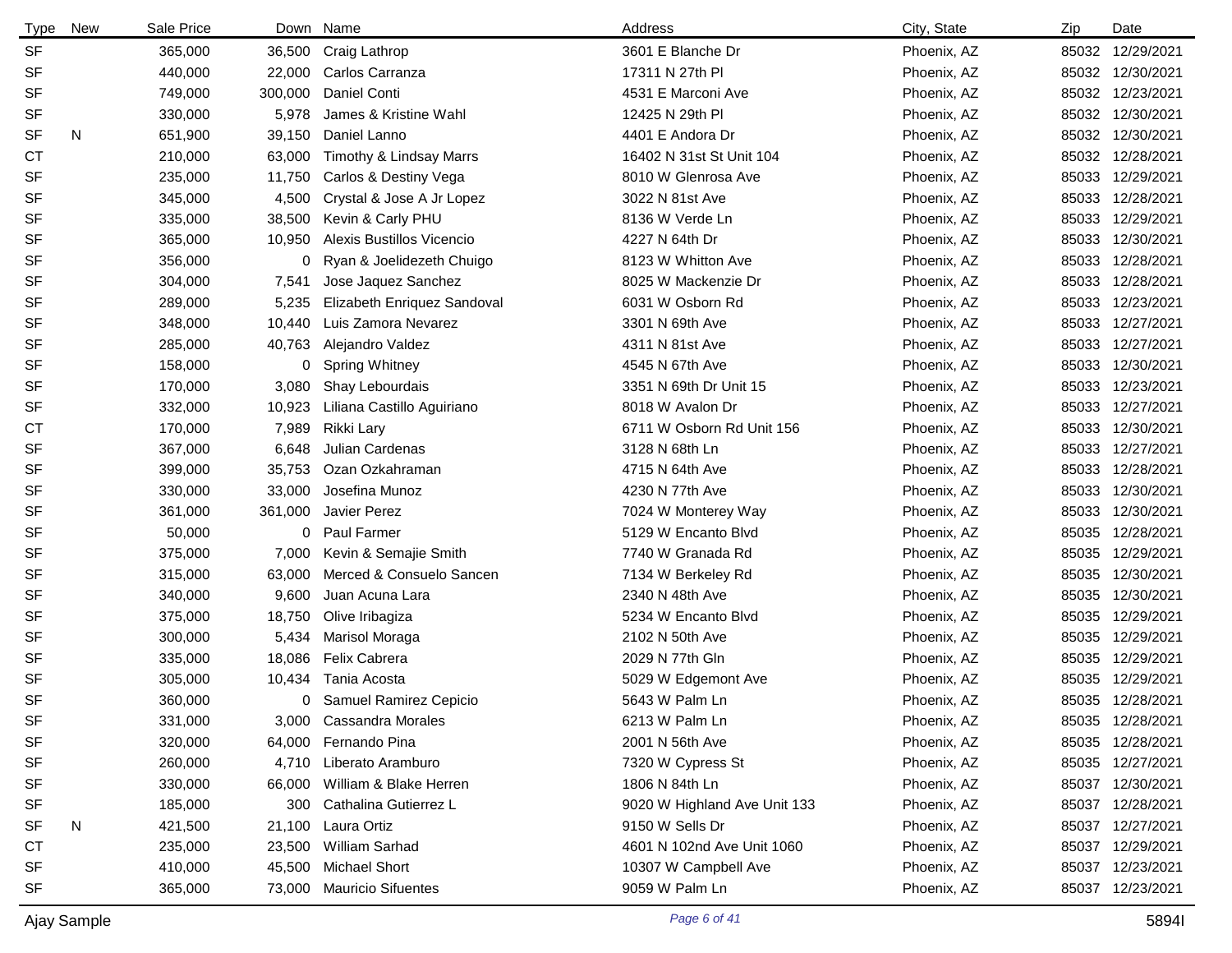| Type      | New | Sale Price |         | Down Name                  | Address                     | City, State | Zip   | Date             |
|-----------|-----|------------|---------|----------------------------|-----------------------------|-------------|-------|------------------|
| <b>SF</b> | N   | 399,490    | 99,872  | Srinivasa & Byrapaneni     | 9147 W Glenrosa Ave         | Phoenix, AZ | 85037 | 12/30/2021       |
| <b>SF</b> |     | 375,000    | 6,793   | Emily & Nichole Kline      | 8621 W Encanto Blvd         | Phoenix, AZ | 85037 | 12/30/2021       |
| <b>SF</b> | N   | 366,990    | 91,747  | Hernal & Jigar Patel       | 9123 W Glenrosa Ave         | Phoenix, AZ | 85037 | 12/29/2021       |
| SF        |     | 280,000    | 9,345   | Jose Cedeno Becerra        | 2618 N 86th Dr              | Phoenix, AZ | 85037 | 12/23/2021       |
| SF        |     | 510,000    | 30,250  | Mounika Teegulla           | 9117 W Meadowbrook Ave      | Phoenix, AZ | 85037 | 12/27/2021       |
| SF        | N   | 382,990    | 80,000  | Suresh & Sarmista Sahu     | 9158 W Sells Dr             | Phoenix, AZ | 85037 | 12/29/2021       |
| <b>SF</b> | N   | 380,490    | 0       | Kadeem Hinton              | 9128 W Roma Ave             | Phoenix, AZ | 85037 | 12/29/2021       |
| SF        |     | 249,500    | 49,900  | <b>Chris Scott</b>         | 8955 W Monterey Way         | Phoenix, AZ | 85037 | 12/27/2021       |
| SF        |     | 145,000    | 0       | Kevin Hernandez            | 4512 N 106th Ave            | Phoenix, AZ | 85037 | 12/27/2021       |
| SF        |     | 289,999    | 28,999  | <b>Isabel Caro</b>         | 8617 W Pinchot Ave          | Phoenix, AZ | 85037 | 12/28/2021       |
| SF        | N   | 394,990    | 2,599   | Jordan Triggs              | 9155 W Glenrosa Ave         | Phoenix, AZ | 85037 | 12/29/2021       |
| SF        |     | 418,000    | 83,600  | Farshid Bakhshi            | 2625 E Jones Ave            | Phoenix, AZ | 85040 | 12/23/2021       |
| SF        |     | 335,000    | 0       | Shaniqua Lewis             | 1215 E Wayland Dr           | Phoenix, AZ | 85040 | 12/28/2021       |
| SF        |     | 345,000    | 24,000  | Darci Weathers             | 4006 E Chambers St          | Phoenix, AZ | 85040 | 12/29/2021       |
| SF        |     | 380,000    | 19,000  | Juan Alvarado Araujo       | 4824 S 7TH St               | Phoenix, AZ | 85040 | 12/29/2021       |
| SF        |     | 507,000    | 19,200  | Cindy Canon                | 1223 W Park St              | Phoenix, AZ | 85041 | 12/28/2021       |
| SF        | N   | 425,990    | 21,300  | Benjamin & Kimberly Stone  | 1653 W Buist Ave            | Phoenix, AZ | 85041 | 12/29/2021       |
| <b>SF</b> |     | 518,000    | 137,401 | Jason Coon                 | 3039 W Lynne Ln             | Phoenix, AZ | 85041 | 12/29/2021       |
| SF        |     | 251,000    | 51,636  | Vanessa Carras             | 2019 W Wayland Rd           | Phoenix, AZ | 85041 | 12/30/2021       |
| SF        |     | 470,500    | 23,525  | Angela Abraham             | 6221 S 34th Dr              | Phoenix, AZ | 85041 | 12/27/2021       |
| МH        |     | 70,000     | 70,000  | Eliana Samaniego           | 4022 W Huntington Dr        | Phoenix, AZ | 85041 | 12/29/2021       |
| SF        |     | 325,000    | 125,000 | Alfredo Sanchez Talledos   | 1724 W Carter Rd            | Phoenix, AZ | 85041 | 12/29/2021       |
| SF        |     | 290,000    | 5,253   | Jailyn Morgan              | 1527 W Maldonado Rd         | Phoenix, AZ | 85041 | 12/30/2021       |
| SF        |     | 590,000    | 39,000  | <b>Terence Hinton</b>      | 9007 S 10th Dr              | Phoenix, AZ | 85041 | 12/28/2021       |
| SF        |     | 240,000    | 39,553  | <b>Adrian Montes</b>       | 6210 S 4TH Ave              | Phoenix, AZ | 85041 | 12/28/2021       |
| SF        |     | 445,000    | 22,943  | <b>Austin Mutschler</b>    | 2606 W Nancy Ln             | Phoenix, AZ | 85041 | 12/30/2021       |
| SF        |     | 310,000    | 310,000 | Huong Nguyen               | 9235 S Montezuma St         | Phoenix, AZ | 85041 | 12/29/2021       |
| SF        |     | 474,000    | 193,533 | <b>Cory Enwall</b>         | 29 W Southgate Ave          | Phoenix, AZ | 85041 | 12/30/2021       |
| SF        |     | 150,000    | 36,550  | Luis Patino                | 2342 W Saint Catherine Ave  | Phoenix, AZ | 85041 | 12/29/2021       |
| SF        | N   | 592,096    | 150,000 | Douglas & Marilee Lopez    | 818 E Hopi Trl              | Phoenix, AZ | 85042 | 12/28/2021       |
| <b>SF</b> |     | 674,500    | 67,450  | Joseph & Michelle Bautista | 1518 E Hazel Dr             | Phoenix, AZ |       | 85042 12/30/2021 |
| SF        |     | 215,000    | 0       | <b>Michael Stahl</b>       | 3434 E Baseline Rd Unit 135 | Phoenix, AZ |       | 85042 12/30/2021 |
| <b>SF</b> |     | 354,000    | 76,400  | Cesar Alvarado Ixtabalan   | 4520 E Saint Anne Ave       | Phoenix, AZ |       | 85042 12/29/2021 |
| SF        |     | 590,000    | 57,500  | Brian & Tiffany Nething    | 2516 E Nancy Ln             | Phoenix, AZ |       | 85042 12/30/2021 |
| SF        |     | 755,000    | 755,000 | <b>Timothy Phillis</b>     | 1225 E Monte Way            | Phoenix, AZ |       | 85042 12/29/2021 |
| <b>CT</b> |     | 242,000    | 0       | David Sinks                | 4207 E Carson Rd            | Phoenix, AZ |       | 85042 12/30/2021 |
| SF        |     | 425,000    | 16,250  | Abhishek Bhandari          | 7433 S 19th St              | Phoenix, AZ |       | 85042 12/29/2021 |
| <b>CT</b> |     | 236,500    | 47,300  | Pongpak Wattananimitgul    | 3511 E Baseline Rd          | Phoenix, AZ |       | 85042 12/30/2021 |
| SF        |     | 293,000    | 8,790   | Francisco Ayala            | 2346 E Pleasant Ln          | Phoenix, AZ | 85042 | 12/29/2021       |
| SF        |     | 350,000    | 350,000 | <b>Anthony Ramirez</b>     | 113 E Milada Dr             | Phoenix, AZ |       | 85042 12/30/2021 |
| SF        |     | 430,900    | 12,972  | Waylon Dixon               | 3923 E Branham Ln           | Phoenix, AZ |       | 85042 12/28/2021 |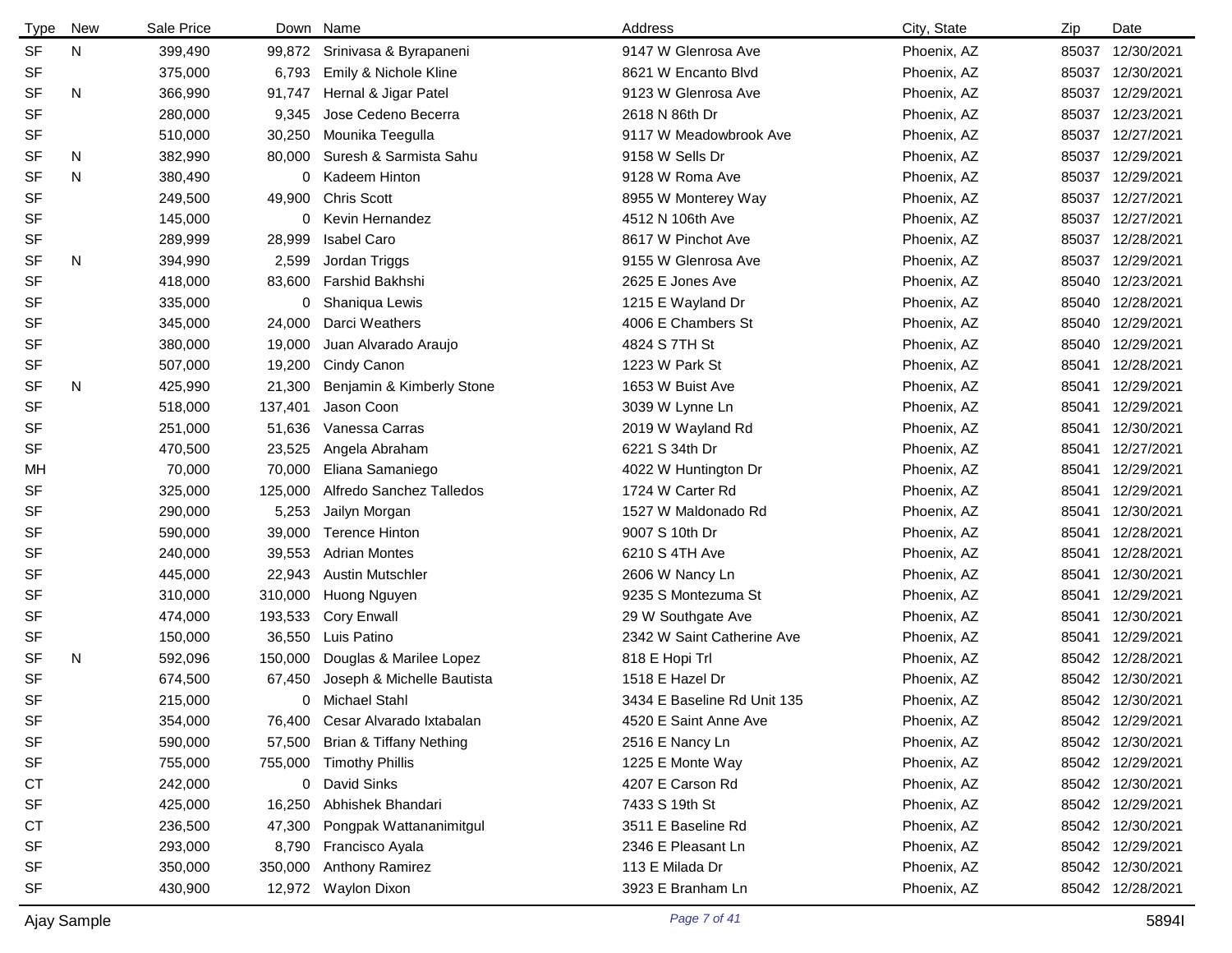| <b>Type</b> | <b>New</b> | Sale Price | Down      | Name                         | Address                                | City, State | Zip   | Date             |
|-------------|------------|------------|-----------|------------------------------|----------------------------------------|-------------|-------|------------------|
| <b>SF</b>   | N          | 438,990    | 198,990   | Peter & Wing TAM             | 1223 E Glass Ln                        | Phoenix, AZ | 85042 | 12/29/2021       |
| SF          |            | 385,728    | 32,228    | Preston & Natalie Porter     | 3820 S 58th Ln                         | Phoenix, AZ |       | 85043 12/23/2021 |
| SF          |            | 300,000    | 60,000    | Justin Lepage                | 8113 W Groom Creek Rd                  | Phoenix, AZ |       | 85043 12/27/2021 |
| <b>SF</b>   | N          | 522,814    | 104,563   | <b>Brandon Long</b>          | 7523 W Warner St                       | Phoenix, AZ | 85043 | 12/27/2021       |
| <b>SF</b>   |            | 325,000    | 5,000     | Gezer Narvaez                | 5923 W Albeniz PI                      | Phoenix, AZ |       | 85043 12/27/2021 |
| <b>SF</b>   |            | 359,889    | 6,520     | Solange Kazadi               | 3822 S 58th Ln                         | Phoenix, AZ | 85043 | 12/23/2021       |
| <b>SF</b>   | N          | 611,012    | 72,000    | Laurie Kitchen               | 3730 S 76th Dr                         | Phoenix, AZ |       | 85043 12/27/2021 |
| <b>SF</b>   | N          | 383,030    | 15,030    | Oscar Armenta                | 7808 W Payson Rd                       | Phoenix, AZ |       | 85043 12/28/2021 |
| <b>SF</b>   | N          | 691,818    | 541,818   | Teresa Dixon                 | 7615 W Illini St                       | Phoenix, AZ |       | 85043 12/23/2021 |
| <b>SF</b>   | N          | 300,780    | 9,023     | Dylan Rogers                 | 7615 W Miami St                        | Phoenix, AZ |       | 85043 12/27/2021 |
| SF          |            | 346,000    | 6,267     | James Edwards                | 5320 W Jones Ave                       | Phoenix, AZ |       | 85043 12/29/2021 |
| SF          |            | 315,000    | 19,150    | Lauri Fragozo                | 6415 W Pima St                         | Phoenix, AZ |       | 85043 12/29/2021 |
| <b>SF</b>   | N          | 542,638    | 0         | Jesus Favela                 | 7519 W Warner St                       | Phoenix, AZ |       | 85043 12/27/2021 |
| <b>SF</b>   |            | 350,000    | 0         | Susana Arias                 | 6414 W Toronto Way                     | Phoenix, AZ | 85043 | 12/30/2021       |
| <b>SF</b>   | N          | 332,035    | 11,621    | <b>Christopher Simmons</b>   | 3311 S 77th Ln                         | Phoenix, AZ |       | 85043 12/28/2021 |
| <b>CT</b>   |            | 322,000    | 322,000   | Jana Forister                | 4844 E Mcneil St Unit 2                | Phoenix, AZ |       | 85044 12/27/2021 |
| <b>SF</b>   |            | 300,000    | 30,000    | Jose Alvarez                 | 11830 S Eagleman Dr                    | Phoenix, AZ |       | 85044 12/28/2021 |
| <b>SF</b>   |            | 500,000    | 25,000    | <b>Brittany Klemme</b>       | 4638 E LA Puente Ave                   | Phoenix, AZ |       | 85044 12/27/2021 |
| <b>SF</b>   |            | 470,000    | 100,000   | David Withey                 | 5010 E Paseo Way                       | Phoenix, AZ |       | 85044 12/27/2021 |
| SF          |            | 714,600    | 714,600   | Dan Grebenisan               | 3514 E Desert Broom Way                | Phoenix, AZ |       | 85044 12/28/2021 |
| <b>SF</b>   |            | 362,500    | 72,500    | Judith Taylor                | 4774 E Ute Ct                          | Phoenix, AZ | 85044 | 12/30/2021       |
| <b>SF</b>   |            | 920,000    | 92,000    | Glenn Piller                 | 3728 E Ahwatukee Dr                    | Phoenix, AZ | 85044 | 12/30/2021       |
| SF          |            | 403,000    | 80,600    | Tianjiao Lin                 | 4715 E Piedmont Rd                     | Phoenix, AZ | 85044 | 12/23/2021       |
| <b>SF</b>   |            | 355,000    | 355,000   | John Labriola                | 4525 E Sandia St                       | Phoenix, AZ | 85044 | 12/23/2021       |
| SF          |            | 585,000    | 29,250    | <b>Molly Garrison</b>        | 12813 S 38th St                        | Phoenix, AZ | 85044 | 12/29/2021       |
| <b>SF</b>   |            | 610,000    | 119,357   | Jeffrey Lepthien             | 1813 W Lacewood Pl                     | Phoenix, AZ | 85045 | 12/28/2021       |
| SF          |            | 580,000    | 58,000    | Aruna Ramanan                | 16827 S 30th Dr                        | Phoenix, AZ | 85045 | 12/29/2021       |
| <b>SF</b>   |            | 525,000    | 107,632   | Christopher & Amy Kamin      | 16442 S 16th Ln                        | Phoenix, AZ | 85045 | 12/27/2021       |
| SF          |            | 725,000    | 104,500   | Tracy & Andrew Lenartz       | 14426 N 11th PI                        | Phoenix, AZ | 85048 | 12/28/2021       |
| <b>SF</b>   |            | 1,125,000  | 280,000   | Kevin & Cathy Dahlin         | 16465 S Mountain Stone Trl             | Phoenix, AZ | 85048 | 12/29/2021       |
| <b>SF</b>   |            | 585,000    | 365,000   | DO KIM                       | 3906 E Nighthawk Way                   | Phoenix, AZ | 85048 | 12/28/2021       |
| <b>CT</b>   |            | 280,000    | 280,000   | Karen Borboa                 | 16013 S Desert Foothills Pkwy Apt 2121 | Phoenix, AZ |       | 85048 12/30/2021 |
| SF          |            | 475,000    |           | 200,000 Kimberly Beckley     | 14641 S 24th Way                       | Phoenix, AZ |       | 85048 12/30/2021 |
| SF          |            | 505,000    | 50,600    | Gerardo & Jennifer Lopez     | 2029 E Windsong Dr                     | Phoenix, AZ |       | 85048 12/29/2021 |
| SF          |            | 420,000    | 47,967    | Alejandro Rivas              | 4716 E Amberwood Dr                    | Phoenix, AZ |       | 85048 12/30/2021 |
| SF          |            | 674,000    | 138,800   | David & Rosann Farmer        | 16625 S 15th St                        | Phoenix, AZ |       | 85048 12/28/2021 |
| SF          | N          | 823,870    | 164,774   | Sudhindra Bangalore          | 627 E Nighthawk Way                    | Phoenix, AZ |       | 85048 12/30/2021 |
| <b>SF</b>   |            | 1,300,000  | 1,300,000 | Joseph & Elizabeth Harthorne | 405 E Mountain Sage Dr                 | Phoenix, AZ |       | 85048 12/30/2021 |
| SF          |            | 520,000    | 25,000    | Altaf Ames                   | 2407 E Morrow Dr                       | Phoenix, AZ |       | 85050 12/29/2021 |
| SF          |            | 809,000    |           | 0 Timothy & Kindall Johnson  | 4037 E Kirkland Rd                     | Phoenix, AZ |       | 85050 12/28/2021 |
| SF          |            | 480,000    | 10,000    | Shankar Sundaram             | 4627 E Paso Trl                        | Phoenix, AZ |       | 85050 12/23/2021 |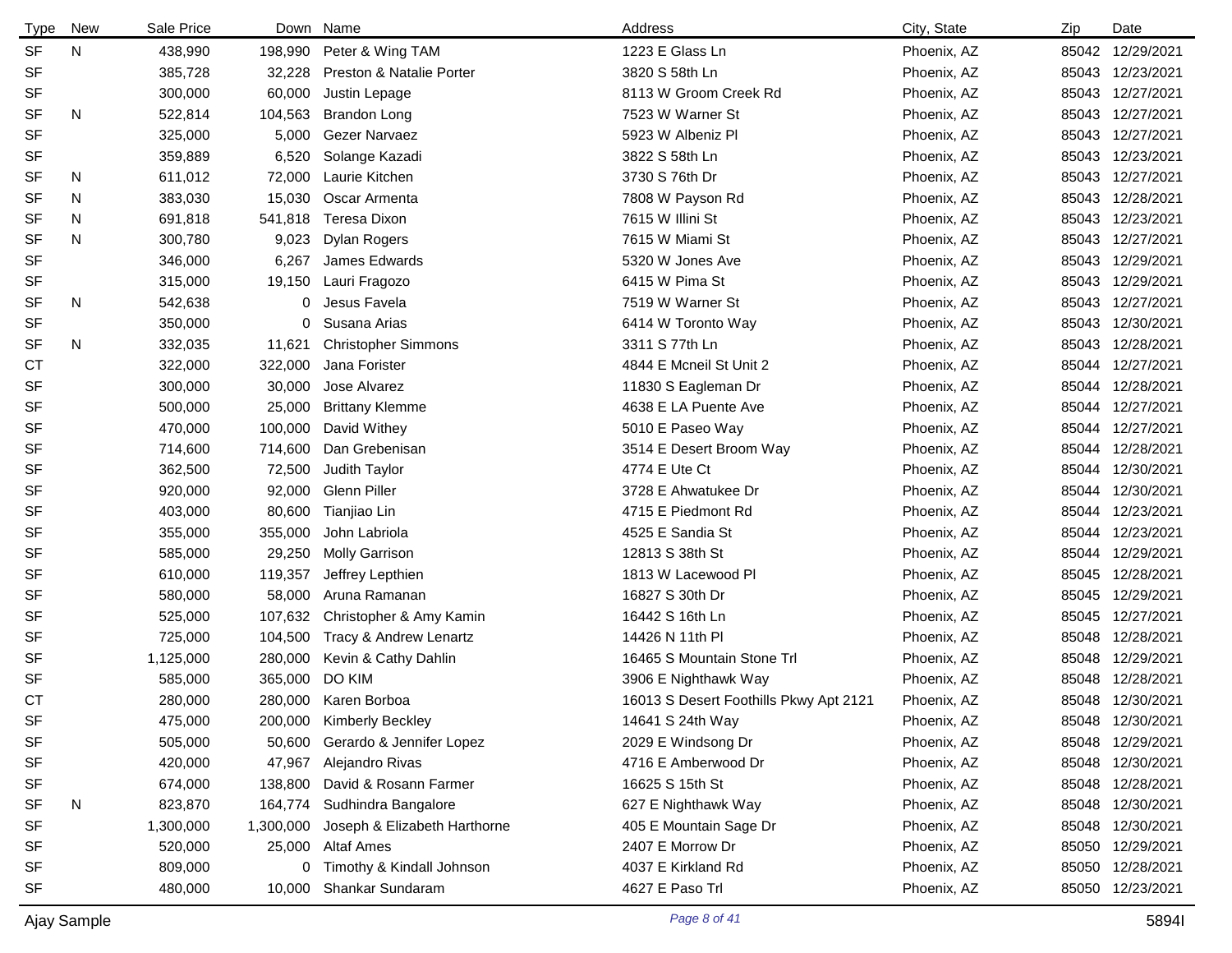| <b>Type</b> | <b>New</b> | Sale Price | Down      | Name                                | Address                         | City, State | Zip   | Date             |
|-------------|------------|------------|-----------|-------------------------------------|---------------------------------|-------------|-------|------------------|
| <b>SF</b>   | N          | 705,639    | 255,000   | Lawrence & Katarzyna Moon           | 3517 E Adobe Dr                 | Phoenix, AZ | 85050 | 12/29/2021       |
| SF          | N          | 1,004,650  | 22,000    | Vinay Chadalla                      | 3219 E Bryce Ln                 | Phoenix, AZ | 85050 | 12/28/2021       |
| <b>SF</b>   | N          | 701,468    | 153,218   | Alexander Wild                      | 3506 E Adobe Dr                 | Phoenix, AZ | 85050 | 12/28/2021       |
| <b>SF</b>   | N          | 668,159    | 150,000   | Sarah Williams                      | 3509 E Adobe Dr                 | Phoenix, AZ | 85050 | 12/28/2021       |
| <b>SF</b>   | N          | 752,626    | 57,636    | Jason Trovato                       | 3440 E Daley Ln                 | Phoenix, AZ | 85050 | 12/28/2021       |
| <b>SF</b>   |            | 1,025,000  | 15,000    | Inshirah Marchan                    | 3667 E Crest Ln                 | Phoenix, AZ | 85050 | 12/28/2021       |
| SF          | N          | 691,514    | 16,000    | Nicolas Henderson                   | 3532 E Sands Dr                 | Phoenix, AZ | 85050 | 12/28/2021       |
| <b>SF</b>   | N          | 1,261,000  | 25,000    | Kevin & Kimberly D Wilhelm Fabryzki | 3222 E Bryce Ln                 | Phoenix, AZ |       | 85050 12/27/2021 |
| <b>SF</b>   |            | 440,000    | 66,000    | <b>Rohit Sehgal</b>                 | 3306 E Longhorn Dr              | Phoenix, AZ |       | 85050 12/23/2021 |
| SF          | N          | 671,811    | 116,000   | <b>Molly Nickel</b>                 | 3540 E Sands Dr                 | Phoenix, AZ | 85050 | 12/27/2021       |
| <b>SF</b>   | N          | 682,959    | 16,000    | Jiyoon & KIM                        | 3548 E Sands Dr                 | Phoenix, AZ | 85050 | 12/30/2021       |
| <b>SF</b>   |            | 520,000    | 200,000   | John & Javae Jordan                 | 20912 N 39th PI                 | Phoenix, AZ | 85050 | 12/29/2021       |
| SF          | N          | 720,771    | 16,000    | Jennifer Dearing                    | 3541 E Sands Dr                 | Phoenix, AZ | 85050 | 12/30/2021       |
| <b>SF</b>   | N          | 785,039    | 290,267   | <b>Brett &amp; Claire Erickson</b>  | 22611 N 34th St                 | Phoenix, AZ | 85050 | 12/30/2021       |
| <b>SF</b>   |            | 295,000    | 8,850     | Susan & Bill Alling                 | 7206 S 25th Dr                  | Phoenix, AZ | 85051 | 12/30/2021       |
| <b>SF</b>   |            | 330,000    | 11,550    | Evelyn & Jacob Hargrove             | 3712 W Butler Dr                | Phoenix, AZ | 85051 | 12/29/2021       |
| SF          |            | 355,000    | 9,462     | Anita Morales                       | 7549 S 28th Ave                 | Phoenix, AZ | 85051 | 12/23/2021       |
| <b>SF</b>   |            | 327,000    | 0         | Jose Tena Reyes                     | 3807 W Cactus Wren Dr           | Phoenix, AZ | 85051 | 12/28/2021       |
| <b>SF</b>   |            | 226,000    | 6,780     | Roberto Salinas                     | 8041 N 32nd Dr                  | Phoenix, AZ | 85051 | 12/29/2021       |
| <b>SF</b>   |            | 375,000    | 0         | Alejandro Olivas                    | 7629 N 33rd Dr                  | Phoenix, AZ | 85051 | 12/29/2021       |
| <b>SF</b>   |            | 330,990    | 48,990    | Lorenzo Banda                       | 3202 W Belmont Ave              | Phoenix, AZ | 85051 | 12/23/2021       |
| СT          |            | 230,000    | 6,900     | Megan Kimberl                       | 8042 N 31st Dr                  | Phoenix, AZ | 85051 | 12/27/2021       |
| <b>SF</b>   |            | 375,000    | 37,500    | Cody & Lauren Neal                  | 7127 N 31st Dr                  | Phoenix, AZ | 85051 | 12/28/2021       |
| <b>SF</b>   |            | 322,500    | 35,625    | Luis Garay                          | 3025 W Charleston Ave           | Phoenix, AZ | 85053 | 12/29/2021       |
| <b>SF</b>   |            | 315,800    | 5,720     | Casiya Grant                        | 3746 W Marconi Ave              | Phoenix, AZ | 85053 | 12/23/2021       |
| <b>SF</b>   |            | 252,000    | 51,000    | <b>Richard Bowdish</b>              | 17831 N 31st Dr                 | Phoenix, AZ | 85053 | 12/29/2021       |
| <b>SF</b>   |            | 355,000    | 17,750    | <b>Mohanad Abed</b>                 | 15002 N 32nd Dr                 | Phoenix, AZ | 85053 | 12/29/2021       |
| SF          |            | 307,000    | 15,350    | Alexsandra Spiric                   | 2934 W Juniper Ave              | Phoenix, AZ | 85053 | 12/29/2021       |
| <b>CT</b>   |            | 295,000    | 23,400    | <b>Mariel Sobol</b>                 | 13812 N 42nd Ave # 50           | Phoenix, AZ | 85053 | 12/30/2021       |
| SF          |            | 377,000    | 11,310    | Eliazar Lopez Morales               | 3003 W Celica Cir               | Phoenix, AZ | 85053 | 12/23/2021       |
| <b>SF</b>   |            | 360,000    | 12,211    | Kathleen Wright                     | 2956 W Sandra Ter               | Phoenix, AZ | 85053 | 12/30/2021       |
| <b>CT</b>   |            | 540,000    | 540,000   | <b>Roland Caliboso</b>              | 21320 N 56th St Unit 2169       | Phoenix, AZ |       | 85054 12/29/2021 |
| SF          |            | 423,000    |           | 105,750 Cristina & Shane Lewis      | 5450 E Deer Valley Dr Unit 2177 | Phoenix, AZ |       | 85054 12/28/2021 |
| <b>CT</b>   |            | 525,000    | 52,500    | Gordon Ford                         | 5350 E Deer Valley Dr Unit 1438 | Phoenix, AZ |       | 85054 12/28/2021 |
| <b>SF</b>   |            | 700,000    | 148,494   | <b>Ryan Welling</b>                 | 26042 N Fernbush Dr             | Phoenix, AZ | 85083 | 12/30/2021       |
| <b>SF</b>   |            | 625,000    | 93,750    | <b>Genesis Collins</b>              | 6316 W Prickly Pear Trl         | Phoenix, AZ | 85083 | 12/27/2021       |
| <b>SF</b>   |            | 531,000    | 190,000   | Joseph Mccmormack                   | 2420 W Barwick Dr               | Phoenix, AZ |       | 85085 12/27/2021 |
| SF          |            | 1,950,000  | 1,000,000 | Christopher & Carrie Thornhill      | 621 W Rock View Rd              | Phoenix, AZ |       | 85085 12/23/2021 |
| <b>SF</b>   |            | 470,000    | 23,500    | Jack Walker                         | 1726 W Straight Arrow Ln        | Phoenix, AZ | 85085 | 12/28/2021       |
| <b>SF</b>   |            | 568,000    | 113,600   | Roxanne Hait                        | 2204 W Bonanza Ln               | Phoenix, AZ | 85085 | 12/28/2021       |
| <b>SF</b>   |            | 400,000    | 80,000    | Georgette Sharp                     | 1825 W Desperado Way            | Phoenix, AZ |       | 85085 12/30/2021 |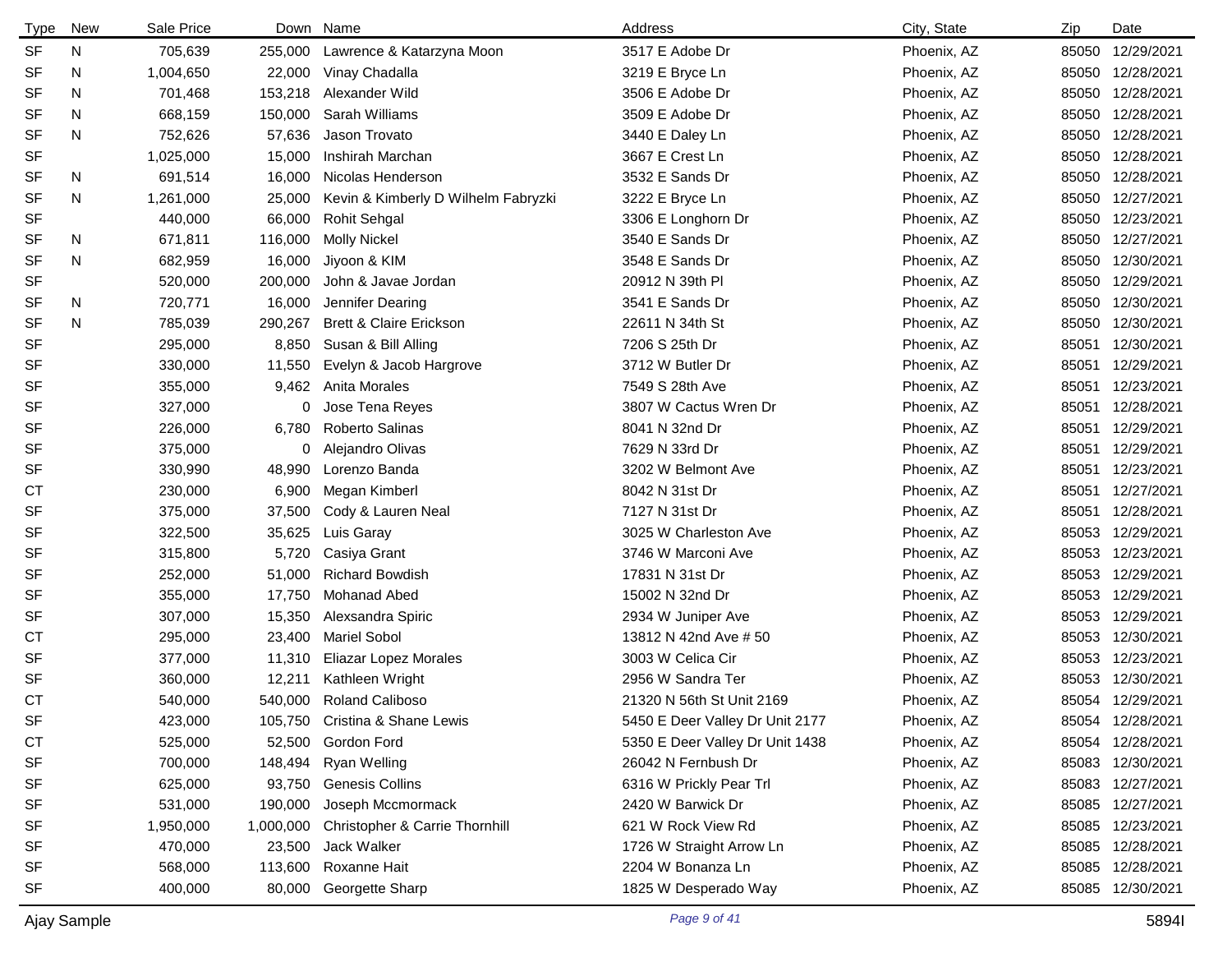| <b>Type</b> | New | Sale Price |         | Down Name                            | Address                    | City, State         | Zip   | Date             |
|-------------|-----|------------|---------|--------------------------------------|----------------------------|---------------------|-------|------------------|
| <b>SF</b>   |     | 775,000    |         | 155,000 Jay Cantor                   | 2038 W Duane Ln            | Phoenix, AZ         |       | 85085 12/28/2021 |
| <b>SF</b>   |     | 550,000    |         | 0 Robert Johnson Jr                  | 2125 W Hedgehog PI         | Phoenix, AZ         |       | 85085 12/27/2021 |
| SF          |     | 630,000    | 240,000 | LAM Doan                             | 2508 W Barbie Ln           | Phoenix, AZ         |       | 85085 12/29/2021 |
| SF          |     | 799,358    | 159,878 | Dilip Dhadvai                        | 2023 W Andalusian Trl      | Phoenix, AZ         |       | 85085 12/27/2021 |
| <b>SF</b>   |     | 621,000    |         | 25,000 Frederick Jr & Tracy Yohannes | 3349 W Links Dr            | Phoenix, AZ         |       | 85086 12/27/2021 |
| SF          |     | 439,900    | 53,094  | Bryce & Jessica Salisbury            | 42918 N Voyage Trl         | Phoenix, AZ         |       | 85086 12/29/2021 |
| MН          |     | 235,000    | 235,000 | Rebecca Skvarek                      | 34911 N 14th St            | Phoenix, AZ         |       | 85086 12/30/2021 |
| <b>SF</b>   |     | 749,000    | 0       | Jolene Searcy                        | 229 E Jordon Ln            | Phoenix, AZ         |       | 85086 12/30/2021 |
| SF          |     | 845,000    | 42,250  | Patrick Jr & Kathy Obrien            | 38410 N 31st Dr            | Phoenix, AZ         |       | 85086 12/29/2021 |
| SF          |     | 805,000    | 241,500 | <b>Michael Sandercock</b>            | 1715 W Adamanda Ct         | Phoenix, AZ         |       | 85086 12/29/2021 |
| <b>SF</b>   |     | 475,000    | 23,750  | Steven & Ashley Claiborne            | 43006 N Outer Bank Dr      | Anthem, AZ          |       | 85086 12/27/2021 |
| SF          |     | 470,200    | 0       | William A IV Tyree                   | 35017 N 30th Dr            | Phoenix, AZ         |       | 85086 12/27/2021 |
| <b>SF</b>   |     | 850,000    | 550,000 | Louis Varchetto                      | 41716 N Harbour Town Way   | Anthem, AZ          |       | 85086 12/30/2021 |
| <b>SF</b>   |     | 1,090,000  | 200,000 | Chuandao Wang                        | 2549 W Saber Rd            | Phoenix, AZ         |       | 85086 12/29/2021 |
| <b>SF</b>   |     | 553,000    |         | 110,600 Michael Huang                | 36021 N 32nd Dr            | Phoenix, AZ         |       | 85086 12/28/2021 |
| SF          |     | 468,000    | 163,600 | Roger & Glori Simpson                | 42932 N Raleigh Ct         | Anthem, AZ          |       | 85086 12/28/2021 |
| SF          |     | 93,502     | 310,001 | Paul & Sheryl Paris                  | 41603 N Bent Creek Ct      | Phoenix, AZ         |       | 85086 12/28/2021 |
| <b>SF</b>   |     | 581,000    | 156,000 | Landon & Lindsay Benson              | 4521 W Moss Springs Rd     | Anthem, AZ          |       | 85086 12/23/2021 |
| <b>SF</b>   | N   | 700,000    | 152,000 | Theodore & Nancy Wilber              | 745 W Jordan Ln            | Phoenix, AZ         |       | 85086 12/29/2021 |
| SF          |     | 531,900    | 86,366  | Judith Amanwanne                     | 3880 W Ranier Ct           | Anthem, AZ          |       | 85086 12/30/2021 |
| MН          |     | 437,500    | 87,500  | Derek & Tracy Schwartz               | 2434 W White Spar Rd       | NEW River, AZ       |       | 85087 12/28/2021 |
| MН          |     | 565,000    | 330,000 | John Pham                            | 47718 N 41st Ave           | NEW River, AZ       |       | 85087 12/27/2021 |
| <b>SF</b>   |     | 610,000    | 30,500  | Christopher & Lisa Dumdel            | 48406 N 23rd Ave           | NEW River, AZ       |       | 85087 12/30/2021 |
| SF          |     | 669,900    | 200,000 | Timothy & Judith Murray              | 44304 N 18th St            | NEW River, AZ       | 85087 | 12/29/2021       |
| <b>SF</b>   |     | 775,000    | 335,000 | Katrina Trinchera                    | 44821 N 12th St            | NEW River, AZ       |       | 85087 12/30/2021 |
| <b>SF</b>   |     | 593,000    | 10,000  | Richard & Kimberly Alpert            | 1120 E Circle Mountain Rd  | NEW River, AZ       | 85087 | 12/30/2021       |
| MН          |     | 330,000    | 101,000 | Regina Angell Hosley                 | 43612 N 12th St            | NEW River, AZ       | 85087 | 12/29/2021       |
| SF          |     | 630,000    | 310,000 | <b>Robert Wiggins</b>                | 4143 W Devil Springs Rd    | NEW River, AZ       | 85087 | 12/29/2021       |
| SF          |     | 565,000    | 56,500  | Craig Jones                          | 43505 N 50th Ave           | NEW River, AZ       | 85087 | 12/30/2021       |
| SF          |     | 10         | 0       | <b>Gerald Decker</b>                 | 11320 E Mercury Dr         | Apache Junction, AZ |       | 85120 12/28/2021 |
| SF          |     | 550,000    | 210,000 | Cesar Jr Calderon                    | 212 S Malcolm Dr           | Apache Junction, AZ |       | 85120 12/28/2021 |
| <b>SF</b>   | N   | 324,275    |         | 0 David Shipps                       | 3579 N Montoya Ln          | Casa Grande, AZ     |       | 85122 12/28/2021 |
| <b>SF</b>   | N   | 277,710    |         | 55,542 Kathryn Engman                | 4619 W Basil Ave           | Coolidge, AZ        |       | 85128 12/29/2021 |
| SF          |     | 438,969    | 21,948  | Monica & Jimmie Haas                 | 25350 S 225th Way          | Queen Creek, AZ     |       | 85142 12/30/2021 |
| <b>SF</b>   | N   | 628,885    | 10,000  | Steven & Deborah Lawler              | 22928 E VIA De Olivos      | Queen Creek, AZ     |       | 85142 12/30/2021 |
| <b>SF</b>   | N   | 455,240    | 45,524  | Jessica & Achmat Abrahams            | 22850 E Calle Luna         | Queen Creek, AZ     |       | 85142 12/28/2021 |
| SF          | N   | 400,455    | 32,974  | Glenn & Crystal Talmadge             | 23503 S 228th PI           | Queen Creek, AZ     |       | 85142 12/30/2021 |
| SF          | N   | 535,000    | 30,000  | Jonathan Chao                        | 22820 E Marsh Rd           | Queen Creek, AZ     |       | 85142 12/30/2021 |
| <b>SF</b>   | N   | 883,820    | 236,620 | Joel Hill                            | 19919 E Country Meadows Dr | Queen Creek, AZ     |       | 85142 12/29/2021 |
| SF          |     | 627,500    | 10      | <b>Timothy Hochdorf</b>              | 22493 E Creekside Ln       | Queen Creek, AZ     |       | 85142 12/28/2021 |
| SF          | N   | 604,684    | 149,000 | Dallin & Rachel Lundgren             | 21117 E Carriage Way       | Queen Creek, AZ     |       | 85142 12/23/2021 |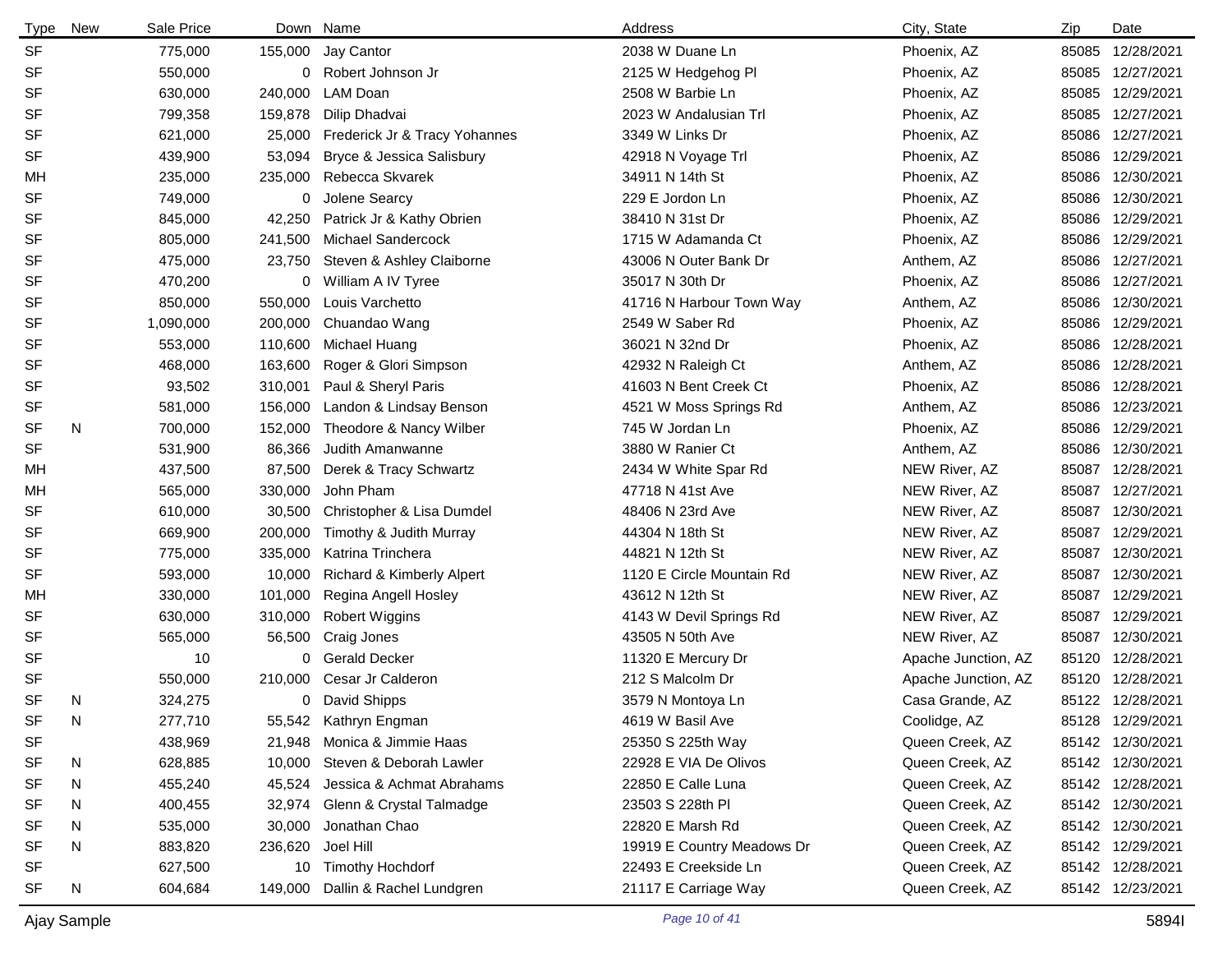| <b>Type</b> | New | Sale Price |         | Down Name                     | Address                     | City, State     | Zip | Date             |
|-------------|-----|------------|---------|-------------------------------|-----------------------------|-----------------|-----|------------------|
| <b>SF</b>   |     | 680,000    | 680,000 | <b>Ruth Casanova</b>          | 22944 E VIA Del ORO         | Queen Creek, AZ |     | 85142 12/30/2021 |
| <b>SF</b>   | N   | 768,715    | 25,000  | Brian & Christina Geranen     | 19000 E Apricot Ln          | Queen Creek, AZ |     | 85142 12/27/2021 |
| <b>SF</b>   | N   | 456,041    | 22,803  | Levy & Kitty Boswell          | 23052 E Orchard Ln          | Queen Creek, AZ |     | 85142 12/30/2021 |
| МH          |     | 471,000    | 70,650  | Adia Taylor                   | 26616 S 193rd St            | Queen Creek, AZ |     | 85142 12/29/2021 |
| <b>SF</b>   | N   | 660,786    | 132,157 | <b>Florentino Chavez</b>      | 21132 E Sparrow Dr          | Queen Creek, AZ |     | 85142 12/28/2021 |
| <b>SF</b>   |     | 620,000    | 10,000  | Richard & Feme Pinckney       | 18701 E VIA Del Palo        | Queen Creek, AZ |     | 85142 12/29/2021 |
| <b>SF</b>   |     | 1,625,000  | 125,000 | Donald A Jr & Kally Wilcox    | 18934 E Vallejo St          | Queen Creek, AZ |     | 85142 12/27/2021 |
| <b>SF</b>   |     | 1,050,000  | 301,875 | Imad Bazzy                    | 3241 E Regal Dr             | Queen Creek, AZ |     | 85142 12/30/2021 |
| SF          | N   | 582,477    | 54,324  | Demetrios Johnson             | 22837 E Indiana Ave         | Queen Creek, AZ |     | 85142 12/28/2021 |
| <b>SF</b>   | N   | 405,820    | 30,000  | <b>Geraldy Mathurin</b>       | 22890 E Calle Luna          | Queen Creek, AZ |     | 85142 12/23/2021 |
| <b>SF</b>   | N   | 507,579    | 14,140  | Susan & David Bishara         | 25377 S 228th St            | Queen Creek, AZ |     | 85142 12/29/2021 |
| <b>SF</b>   |     | 938,000    | 187,600 | James & Maggie Price          | 21475 S 218th St            | Queen Creek, AZ |     | 85142 12/28/2021 |
| <b>SF</b>   |     | 820,000    |         | 0 Ted & Tara Cooper           | 18216 E Sunnydale Dr        | Queen Creek, AZ |     | 85142 12/29/2021 |
| SF          | N   | 405,500    | 12,165  | Abel & Yvonne Mendoza         | 25827 S 230th PI            | Queen Creek, AZ |     | 85142 12/29/2021 |
| <b>SF</b>   | N   | 404,914    | 80,983  | Dang Le                       | 23438 S 228th PI            | Queen Creek, AZ |     | 85142 12/28/2021 |
| <b>SF</b>   |     | 692,000    | 72,000  | Jennifer Garrick              | 20789 S 209th St            | Queen Creek, AZ |     | 85142 12/27/2021 |
| <b>SF</b>   |     | 585,000    | 250,000 | Terry J Jr & Elizabeth Lee    | 18587 E Pheasant Run Rd     | Queen Creek, AZ |     | 85142 12/28/2021 |
| SF          | N   | 550,335    | 12,000  | Arpitha Murthy                | 20618 S 190th Way           | Queen Creek, AZ |     | 85142 12/23/2021 |
| SF          | N   | 738,234    | 20,000  | Jason & Julie Bryson          | 18871 E Apricot Ln          | Queen Creek, AZ |     | 85142 12/27/2021 |
| <b>SF</b>   | N   | 489,376    | 12,000  | Keith & Jessica Love          | 25374 S 228th St            | Queen Creek, AZ |     | 85142 12/30/2021 |
| <b>SF</b>   |     | 441,000    | 66,560  | Stephanie Rodriguez           | 21402 E VIA Del ORO         | Queen Creek, AZ |     | 85142 12/29/2021 |
| SF          | N   | 484,408    | 12,000  | Soung Shin                    | 25390 S 228th St            | Queen Creek, AZ |     | 85142 12/30/2021 |
| SF          | N   | 437,776    | 87,556  | Gregory & Greta Aldridge      | 22838 E Calle Luna          | Queen Creek, AZ |     | 85142 12/29/2021 |
| SF          | N   | 795,671    | 159,135 | Scott & Thanh Staley          | 22956 E VIA De Olivos       | Queen Creek, AZ |     | 85142 12/30/2021 |
| <b>SF</b>   |     | 839,000    | 214,000 | Leon Wood                     | 18645 E Chandler Heights Rd | Queen Creek, AZ |     | 85142 12/30/2021 |
| SF          |     | 630,000    | 315,000 | Victor Rivera                 | 22314 E VIA Del Verde       | Queen Creek, AZ |     | 85142 12/30/2021 |
| <b>SF</b>   | N   | 450,121    | 0       | Chege & Joyce Ngigi           | 23504 S 228th PI            | Queen Creek, AZ |     | 85142 12/30/2021 |
| <b>SF</b>   | N   | 662,110    | 15,000  | Sirisha Kumari Boda           | 19011 E Apricot Ln          | Queen Creek, AZ |     | 85142 12/28/2021 |
| <b>SF</b>   | N   | 848,310    | 170,622 | Dana M & Michael A Firth      | 21016 E Stacey Rd           | Queen Creek, AZ |     | 85142 12/29/2021 |
| <b>SF</b>   |     | 487,249    |         | 24,362 Frederick Aryeetey     | 22618 E Indiana Ave         | Queen Creek, AZ |     | 85142 12/30/2021 |
| <b>SF</b>   |     | 840,000    | 192,800 | <b>LUZ Frausto</b>            | 18751 E Peartree Ln         | Queen Creek, AZ |     | 85142 12/29/2021 |
| <b>SF</b>   | N   | 485,979    |         | 30,000 John & Cynthia Mancebo | 25389 S 228th St            | Queen Creek, AZ |     | 85142 12/27/2021 |
| <b>SF</b>   | N   | 472,800    |         | 472,800 Francisco Andrade     | 23053 W Orchard Ln          | Queen Creek, AZ |     | 85142 12/29/2021 |
| SF          |     | 630,000    |         | 5,000 Kevin & Julie Thompson  | 19477 S 190th Dr            | Queen Creek, AZ |     | 85142 12/29/2021 |
| <b>SF</b>   | N   | 358,685    |         | 71,737 Tyler Arena            | 25505 S 225th PI            | Queen Creek, AZ |     | 85142 12/28/2021 |
| <b>SF</b>   |     | 675,025    | 67,503  | Balasubramanian Sridharan     | 19559 E Strawberry Dr       | Queen Creek, AZ |     | 85142 12/23/2021 |
| SF          | N   | 632,670    | 84,420  | Jack Francis                  | 21121 E Sparrow Dr          | Queen Creek, AZ |     | 85142 12/29/2021 |
| SF          | N   | 431,576    | 86,255  | Jordyn Petka                  | 23126 E Thornton Rd         | Queen Creek, AZ |     | 85142 12/30/2021 |
| SF          | N   | 940,973    | 185,800 | Michael & Karen Mcguigan      | 25428 S 189th Way           | Queen Creek, AZ |     | 85142 12/23/2021 |
| SF          | N   | 514,519    | 25,726  | Mitchell Lozano               | 23026 E Orchard Ln          | Queen Creek, AZ |     | 85142 12/30/2021 |
| <b>SF</b>   |     | 713,000    |         | 134,615 John E Jr Perkins     | 20455 E Raven Dr            | Queen Creek, AZ |     | 85142 12/30/2021 |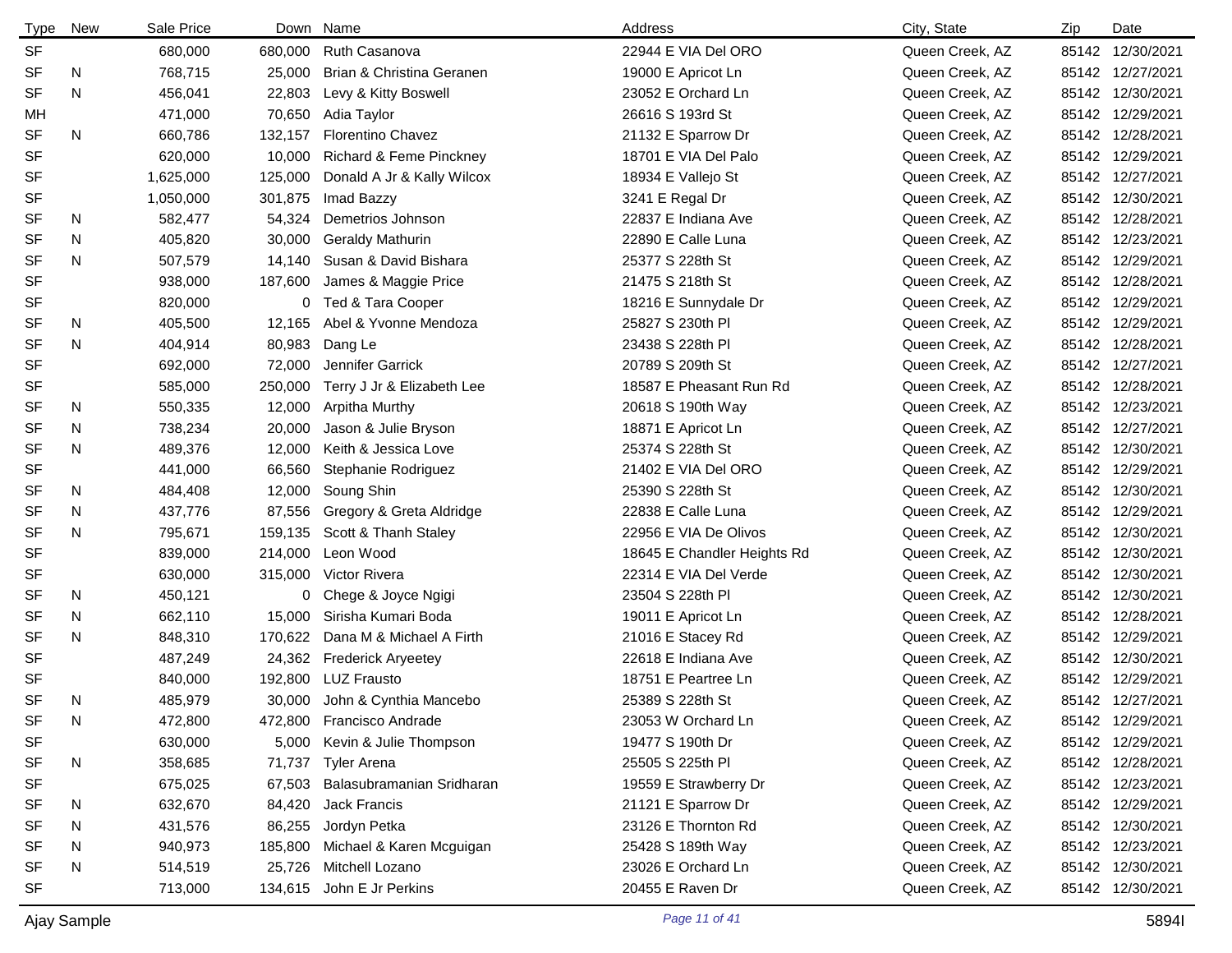| <b>Type</b> | <b>New</b> | Sale Price |         | Down Name                          | Address                     | City, State     | Zip   | Date             |
|-------------|------------|------------|---------|------------------------------------|-----------------------------|-----------------|-------|------------------|
| <b>SF</b>   |            | 2,450,000  | 517,071 | <b>Daniel Forrest</b>              | 24654 S 205th PI            | Queen Creek, AZ |       | 85142 12/23/2021 |
| <b>SF</b>   | N          | 644,518    | 128,904 | Gary Logue                         | 19363 S 211th Way           | Queen Creek, AZ |       | 85142 12/29/2021 |
| <b>SF</b>   |            | 461,000    | 13,830  | Nathaniel Jacobs                   | 22591 S Palm Valley Ct      | Queen Creek, AZ |       | 85142 12/28/2021 |
| <b>SF</b>   | N          | 497,159    | 19,510  | Abel Saldana                       | 22867 E Pummelos Rd         | Queen Creek, AZ |       | 85142 12/29/2021 |
| <b>SF</b>   | N          | 937,066    | 25,000  | Justin & Shelee Naylor             | 18839 E Purple Sage Dr      | Queen Creek, AZ |       | 85142 12/30/2021 |
| <b>SF</b>   | N          | 854,068    | 475,099 | David & Clair Gastelum             | 22910 E Camacho Rd          | Queen Creek, AZ |       | 85142 12/28/2021 |
| <b>SF</b>   |            | 540,000    |         | 0 Wen LIU                          | 22457 E Sonoqui Blvd        | Queen Creek, AZ |       | 85142 12/28/2021 |
| <b>SF</b>   | N          | 788,957    | 30,967  | WUI & Darren Miller                | 20519 S 189th St            | Queen Creek, AZ |       | 85142 12/28/2021 |
| <b>SF</b>   | N          | 653,522    | 12,000  | Logan & Bethany Ackerson           | 19085 E Alfalfa Dr          | Queen Creek, AZ |       | 85142 12/23/2021 |
| <b>SF</b>   |            | 840,000    | 314,000 | <b>Timothy Huppert</b>             | 21019 S 221st PI            | Queen Creek, AZ |       | 85142 12/28/2021 |
| SF          |            | 418,000    | 20,900  | Zachary Turner                     | 1642 N Old Colony           | Mesa, AZ        |       | 85201 12/30/2021 |
| <b>SF</b>   |            | 420,000    | 61,000  | Melissa & William Johnson          | 126 W Hillside St           | Mesa, AZ        | 85201 | 12/29/2021       |
| <b>SF</b>   |            | 450,000    | 5,000   | Cara Shinjo                        | 2136 W Devonshire St        | Mesa, AZ        | 85201 | 12/30/2021       |
| СT          |            | 300,000    | 300,000 | Ryan Ainsworth                     | 222 W Brown Rd Apt 105      | Mesa, AZ        | 85201 | 12/28/2021       |
| <b>SF</b>   |            | 315,000    | 5,706   | <b>Christian Rouse</b>             | 2067 W Dartmouth St         | Mesa, AZ        | 85201 | 12/29/2021       |
| <b>SF</b>   |            | 305,000    | 22,209  | Elena Quinones                     | 1026 W Hickory St           | Mesa, AZ        | 85201 | 12/27/2021       |
| <b>SF</b>   |            | 461,000    | 32,865  | <b>Russell Wolford</b>             | 1042 W 9TH PI               | Mesa, AZ        | 85201 | 12/29/2021       |
| СT          |            | 185,000    | 185,000 | Jose PAZ Campana                   | 225 N Pomeroy Apt 16        | Mesa, AZ        | 85201 | 12/30/2021       |
| <b>SF</b>   |            | 250,000    | 50,000  | William & Courtney Bever           | 250 N Center St             | Mesa, AZ        |       | 85201 12/29/2021 |
| SF          |            | 470,000    | 94,000  | Aaron Simons                       | 2423 W Peralta Cir          | Mesa, AZ        |       | 85202 12/23/2021 |
| <b>SF</b>   |            | 401,000    | 14,035  | Luas Ranieri                       | 2310 W Onza Ave             | Mesa, AZ        |       | 85202 12/27/2021 |
| СT          |            | 222,500    | 11,125  | <b>Beshoy Younan</b>               | 1331 W Baseline Rd Unit 244 | Mesa, AZ        |       | 85202 12/30/2021 |
| <b>SF</b>   |            | 475,000    | 23,750  | <b>Trevor James</b>                | 2523 W Onza Ave             | Mesa, AZ        |       | 85202 12/28/2021 |
| СT          |            | 276,000    | 115,000 | <b>Conan Matthews</b>              | 1432 W Emerald Ave Unit 624 | Mesa, AZ        |       | 85202 12/28/2021 |
| <b>SF</b>   |            | 519,900    | 25,995  | <b>Matthew Mitchell</b>            | 2329 W Isabella Ave         | Mesa, AZ        |       | 85202 12/29/2021 |
| SF          |            | 335,000    | 0       | Aiden Leung HO                     | 805 S Sycamore Unit 217     | Mesa, AZ        |       | 85202 12/28/2021 |
| <b>SF</b>   |            | 485,000    | 121,250 | Alexander Boden                    | 2138 S Cholla               | Mesa, AZ        |       | 85202 12/30/2021 |
| <b>SF</b>   |            | 190,000    | 190,000 | <b>Brandie Freese</b>              | 1418 E Downing St           | Mesa, AZ        |       | 85203 12/29/2021 |
| <b>SF</b>   |            | 175,000    | 175,000 | <b>Tyler Jafary</b>                | 904 N Wedgewood Dr          | Mesa, AZ        |       | 85203 12/30/2021 |
| <b>SF</b>   |            | 120,000    | 120,000 | Juddson Flake                      | 432 N Ashland               | Mesa, AZ        |       | 85203 12/27/2021 |
| <b>SF</b>   |            | 420,000    | 50,000  | Marcos Chavez                      | 614 N Oracle                | Mesa, AZ        |       | 85203 12/29/2021 |
| <b>SF</b>   |            | 240,000    |         | 51,000 Rebecca & Jeffrey Smout     | 550 E Lynwood St            | Mesa, AZ        |       | 85203 12/29/2021 |
| SF          |            | 710,000    |         | 95,650 Patrick & Elaine FA Amasino | 1737 E Kramer St            | Mesa, AZ        |       | 85203 12/27/2021 |
| СT          |            | 326,000    | 73,450  | Austin Friedman                    | 1550 N Stapley Dr Unit 37   | Mesa, AZ        |       | 85203 12/28/2021 |
| SF          |            | 405,000    | 37,000  | <b>Flurette Oregel</b>             | 331 N Williams              | Mesa, AZ        |       | 85203 12/28/2021 |
| SF          |            | 440,000    | 13,200  | Eduardo Balvastro                  | 2306 E Glade Ave            | Mesa, AZ        |       | 85204 12/29/2021 |
| SF          |            | 310,000    | 67,555  | Steve & Edith Fernandez            | 1819 E Jamaica Ave          | Mesa, AZ        |       | 85204 12/28/2021 |
| SF          |            | 595,000    |         | 119,000 Raymond & Erniestina Deer  | 1522 E Grove Ave            | Mesa, AZ        |       | 85204 12/27/2021 |
| SF          |            | 225,000    |         | 7,510 Cynthia Ayala                | 411 E Glade Ave             | Mesa, AZ        |       | 85204 12/28/2021 |
| SF          |            | 452,000    |         | 26,400 Casey Mcevers               | 2601 E Garnet Ave           | Mesa, AZ        |       | 85204 12/29/2021 |
| SF          |            | 528,000    | 105,600 | Jasmine Corona                     | 2836 E Dolphin Ave          | Mesa, AZ        |       | 85204 12/28/2021 |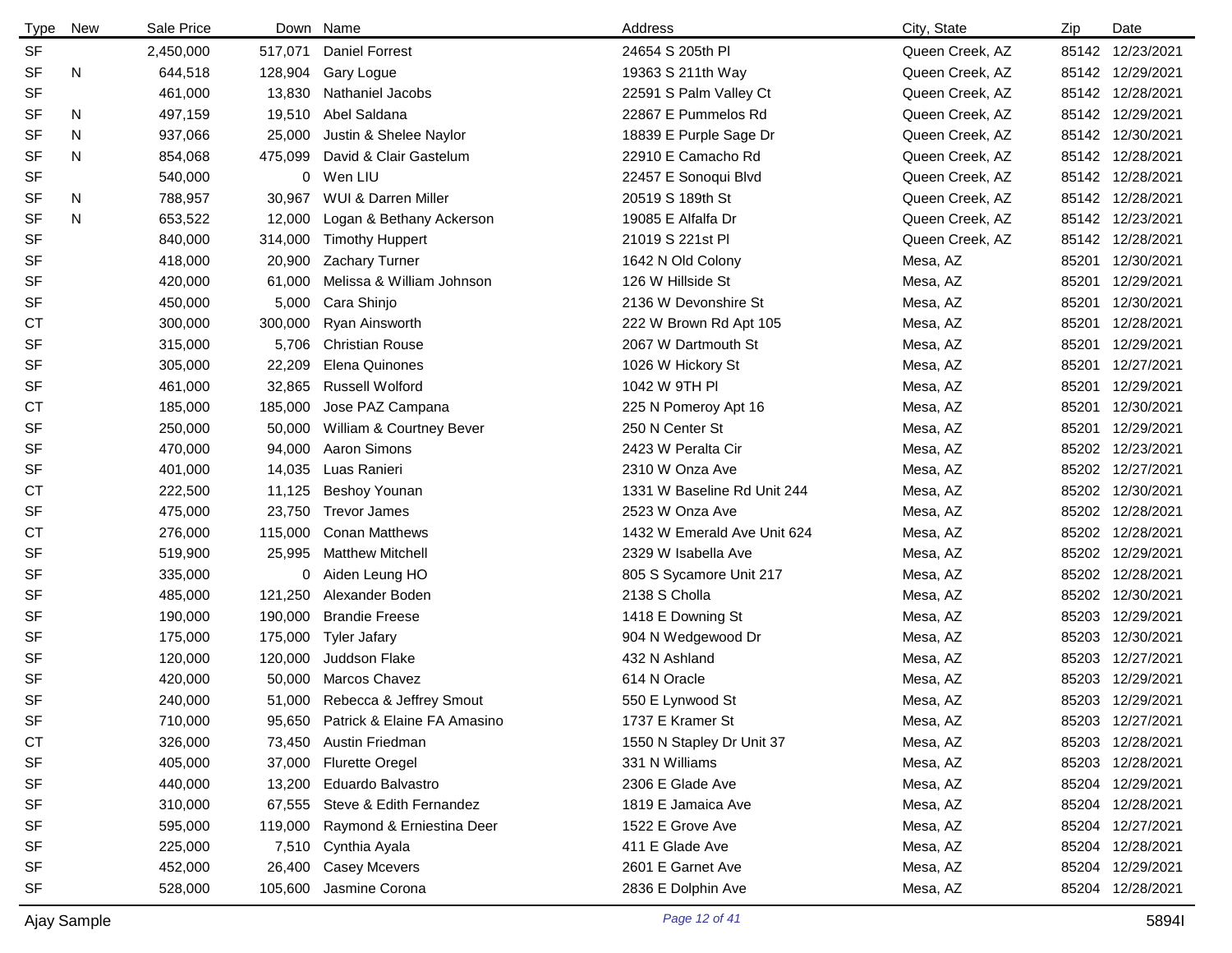| <b>Type</b> | New | Sale Price |         | Down Name                         | Address                       | City, State | Zip   | Date             |
|-------------|-----|------------|---------|-----------------------------------|-------------------------------|-------------|-------|------------------|
| <b>SF</b>   |     | 440,000    | 13,200  | <b>Neftaly Herrera</b>            | <b>128 S Hill</b>             | Mesa, AZ    | 85204 | 12/28/2021       |
| <b>SF</b>   |     | 226,000    | 11,300  | Jeremy & Edwin Rivera             | 303 S York Cir                | Mesa, AZ    | 85204 | 12/23/2021       |
| SF          |     | 295,000    | 5,344   | <b>Theresa Nichols</b>            | 1830 E Edgewood Ave           | Mesa, AZ    |       | 85204 12/29/2021 |
| <b>SF</b>   |     | 378,000    | 12,250  | Alaina Zies                       | 1425 S Lindsay Rd Unit 45     | Mesa, AZ    | 85204 | 12/29/2021       |
| <b>CT</b>   |     | 350,000    | 6,907   | Christopher & David Marin         | 1260 S Lindsay Rd Unit 15     | Mesa, AZ    | 85204 | 12/30/2021       |
| <b>SF</b>   |     | 380,000    | 6,883   | Marbeline Gil                     | 467 S Daley                   | Mesa, AZ    | 85204 | 12/29/2021       |
| СT          |     | 185,000    | 5,550   | <b>Richard Odom</b>               | 1340 N Recker Rd Unit 218     | Mesa, AZ    | 85205 | 12/28/2021       |
| <b>CT</b>   |     | 345,000    | 34,500  | Steven & Carmen Thompson          | 5450 E Mclellan Rd Unit 224   | Mesa, AZ    | 85205 | 12/27/2021       |
| SF          |     | 530,000    | 106,000 | Nikki Goodin                      | 5236 E Halifax St             | Mesa, AZ    | 85205 | 12/29/2021       |
| <b>SF</b>   |     | 343,000    | 34,300  | Kris & Weston Aanderud            | 6522 E Barstow St             | Mesa, AZ    | 85205 | 12/29/2021       |
| MН          |     | 79,900     | 79,900  | Lori & Kendra L Smithhart Lundine | 5001 E Main St Lot 314        | Mesa, AZ    | 85205 | 12/27/2021       |
| <b>SF</b>   |     | 470,000    | 47,000  | Mikayla Pack                      | 5648 E Hackamore St           | Mesa, AZ    | 85205 | 12/23/2021       |
| SF          |     | 265,000    | 13,250  | Erin Partida                      | 64 N 63rd St Unit 26          | Mesa, AZ    | 85205 | 12/30/2021       |
| <b>SF</b>   | N   | 360,000    | 360,000 | Janae Huck                        | 6610 E University Dr Unit 155 | Mesa, AZ    | 85205 | 12/27/2021       |
| <b>SF</b>   |     | 400,000    | 200,000 | Melita Belgrave                   | 1735 N Sinova                 | Mesa, AZ    | 85205 | 12/30/2021       |
| МH          |     | 45,000     | 45,000  | LEO Jurica                        | 126 Douglas                   | Mesa, AZ    | 85205 | 12/28/2021       |
| SF          |     | 469,000    | 200,000 | <b>Teresa Propeck</b>             | 6527 E FOX St                 | Mesa, AZ    | 85205 | 12/30/2021       |
| СT          |     | 304,000    | 15,500  | Robert & Heather Klepinger        | 1616 N Alta Mesa Dr Unit 45   | Mesa, AZ    | 85205 | 12/29/2021       |
| <b>SF</b>   |     | 255,000    | 0       | Nathan Carr                       | 6108 E Colby St               | Mesa, AZ    |       | 85205 12/27/2021 |
| МH          |     | 215,000    | 215,000 | Dennis Reiten                     | 5001 E Main St Lot 810        | Mesa, AZ    | 85205 | 12/30/2021       |
| MH.         |     | 70,000     | 70,000  | Robert & Catherine Dyck           | 5001 E Main St Lot 1277       | Mesa, AZ    | 85205 | 12/29/2021       |
| <b>SF</b>   |     | 1,250,000  | 337,400 | Jeremiay Johnson                  | 4222 E Brown Rd Ut 13         | Mesa, AZ    | 85205 | 12/28/2021       |
| МH          |     | 84,000     | 84,000  | Gregory & Vicki Angove            | 5001 E Main St Lot 1662       | Mesa, AZ    | 85205 | 12/28/2021       |
| SF          |     | 395,000    | 79,000  | Kenneth & Joanna Knight           | 942 N Saffron                 | Mesa, AZ    | 85205 | 12/30/2021       |
| SF          |     | 220,000    | 44,000  | Christopher Thompson              | 607 N NEW Haven Cir           | Mesa, AZ    | 85205 | 12/27/2021       |
| SF          |     | 435,000    | 13,050  | <b>Branson Wagner</b>             | 5324 E Fairfield St           | Mesa, AZ    | 85205 | 12/30/2021       |
| <b>SF</b>   |     | 485,000    | 145,500 | Gerald E Jr Reimus                | 6429 E June St                | Mesa, AZ    | 85205 | 12/29/2021       |
| <b>SF</b>   |     | 585,000    | 29,250  | Stephen & Rachel Viramontes       | 719 N Norfolk Cir             | Mesa, AZ    | 85205 | 12/30/2021       |
| <b>SF</b>   |     | 420,000    | 154,000 | Shabina Mohammed                  | 4802 E Camino Cir             | Mesa, AZ    | 85205 | 12/28/2021       |
| МH          |     | 111,000    | 111,000 | William & Denise Rivett           | 5001 E Main St Lot 951        | Mesa, AZ    | 85205 | 12/30/2021       |
| <b>SF</b>   |     | 265,000    | 265,000 | Erich & Kellyr Zimmerman          | 5136 E Evergreen St Unit 1138 | Mesa, AZ    | 85205 | 12/30/2021       |
| <b>CT</b>   |     | 360,000    |         | 0 Timothy Reagan                  | 4202 E Broadway Rd Unit 15    | Mesa, AZ    |       | 85206 12/27/2021 |
| <b>SF</b>   |     | 345,000    |         | 120,000 Gene Lusian               | 4127 E Crescent Ave           | Mesa, AZ    |       | 85206 12/30/2021 |
| MH.         |     | 81,500     | 81,500  | Jeffrey Vanderen                  | 111 S Greenfield Rd # 732     | Mesa, AZ    |       | 85206 12/30/2021 |
| <b>SF</b>   |     | 319,000    | 9,370   | Laurie & Aaron Zart               | 535 S Omaha                   | Mesa, AZ    |       | 85206 12/28/2021 |
| <b>SF</b>   |     | 200,000    | 135,000 | Danette Kampfer                   | 4338 E Carmel Cir             | Mesa, AZ    |       | 85206 12/30/2021 |
| SF          |     | 430,000    | 430,000 | <b>Gerry Phelps</b>               | 2503 Leisure World            | Mesa, AZ    |       | 85206 12/29/2021 |
| SF          |     | 410,000    | 410,000 | Douglas & Julia Stagemeyer        | 2409 Leisure World            | Mesa, AZ    |       | 85206 12/30/2021 |
| <b>SF</b>   |     | 322,500    | 222,500 | <b>Richard Risner</b>             | 630 Leisure World             | Mesa, AZ    |       | 85206 12/30/2021 |
| СT          |     | 315,000    | 67,000  | Livonia Winkles                   | 125 S 56th St Unit 160        | Mesa, AZ    |       | 85206 12/28/2021 |
| <b>SF</b>   |     | 360,000    | 36,000  | Erik & Julie Hull                 | 2153 Leisure World            | Mesa, AZ    |       | 85206 12/27/2021 |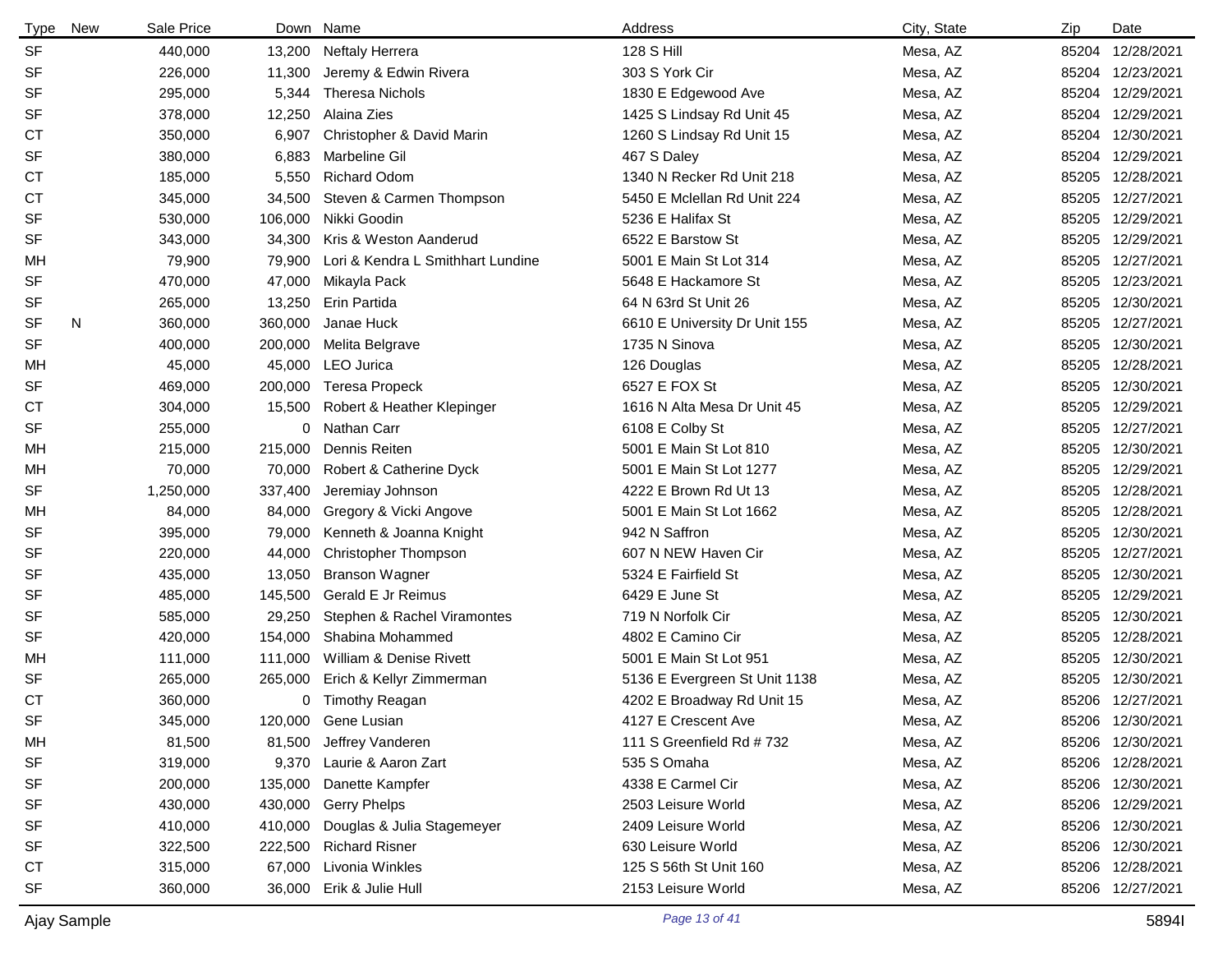| <b>Type</b> | New | Sale Price | Down    | Name                          | Address                         | City, State | Zip   | Date             |
|-------------|-----|------------|---------|-------------------------------|---------------------------------|-------------|-------|------------------|
| <b>SF</b>   |     | 345,000    | 12,250  | Jeffrey & Brenda Mook         | 6001 E Southern Ave Unit 57     | Mesa, AZ    | 85206 | 12/29/2021       |
| МH          |     | 185,000    | 185,000 | Marieann Vassar               | 111 S Greenfield Rd # 449       | Mesa, AZ    | 85206 | 12/27/2021       |
| SF          |     | 360,000    | 72,000  | <b>Rhett Butler</b>           | 3755 E Broadway Rd Unit 49      | Mesa, AZ    | 85206 | 12/28/2021       |
| SF          |     | 450,000    | 0       | Alma Yepiz                    | 9311 E Greenway St              | Mesa, AZ    | 85207 | 12/29/2021       |
| SF          |     | 480,000    | 48,000  | Cole Warner                   | 8942 E Hobart St                | Mesa, AZ    | 85207 | 12/29/2021       |
| SF          |     | 450,000    | 0       | Christopher & Lacey Huffmire  | 141 N Greenwood                 | Mesa, AZ    | 85207 | 12/28/2021       |
| SF          |     | 760,000    | 310,000 | Mario Marshall                | 3530 N Hawes Rd Unit 9          | Mesa, AZ    | 85207 | 12/28/2021       |
| SF          |     | 655,000    | 150,000 | <b>Edward Collins</b>         | 3060 N Ridgecrest Unit 126      | Mesa, AZ    | 85207 | 12/29/2021       |
| SF          |     | 402,500    | 200,000 | Susan & Douglas Bowen         | 1147 N 90th St                  | Mesa, AZ    | 85207 | 12/27/2021       |
| SF          |     | 445,000    | 453,741 | Ryan Crandall                 | 310 N Piedra                    | Mesa, AZ    | 85207 | 12/30/2021       |
| SF          |     | 337,500    | 6,114   | Justin Cooper                 | 9807 E University Dr            | Mesa, AZ    | 85207 | 12/27/2021       |
| SF          |     | 430,000    | 86,000  | Harvey & Sherri Janisse       | 1713 N Ananea                   | Mesa, AZ    | 85207 | 12/29/2021       |
| SF          |     | 31,700     | 2,000   | <b>Candice George</b>         | 237 S Travis                    | Mesa, AZ    | 85208 | 12/29/2021       |
| SF          |     | 360,000    | 72,000  | Kevin & Alexis Barry          | 11511 E Florian Ave             | Mesa, AZ    | 85208 | 12/28/2021       |
| SF          |     | 415,000    | 0       | James & Teresa Bonawitz       | 647 S Esmeralda                 | Mesa, AZ    | 85208 | 12/29/2021       |
| МH          |     | 164,900    | 155,000 | Rhonda & Denny D Sr Scally    | 737 S 87th Way                  | Mesa, AZ    | 85208 | 12/29/2021       |
| МH          |     | 245,000    | 12,250  | Deborah & Henry Whitaker      | 422 S 80th PI                   | Mesa, AZ    | 85208 | 12/27/2021       |
| SF          |     | 180,000    | 180,000 | Ben Taylor                    | 8345 E Desert Trl               | Mesa, AZ    | 85208 | 12/30/2021       |
| МH          |     | 260,000    | 260,000 | <b>KIM Childs</b>             | 9515 E Emelita Ave              | Mesa, AZ    | 85208 | 12/28/2021       |
| SF          |     | 384,000    | 19,200  | Christopher Monzon            | 11315 E Elton Ave               | Mesa, AZ    | 85208 | 12/30/2021       |
| МH          |     | 152,500    | 152,500 | <b>Tami Foward</b>            | 865 S Evangeline Ave            | Mesa, AZ    | 85208 | 12/30/2021       |
| МH          |     | 115,000    | 115,000 | Carmen Cordeo                 | 7750 E Broadway Rd Lot 288      | Mesa, AZ    | 85208 | 12/29/2021       |
| МH          |     | 235,400    | 235,400 | Roger & Pamela Nelson         | 7461 E Abilene Ave              | Mesa, AZ    | 85208 | 12/30/2021       |
| SF          |     | 175,000    | 175,000 | Lois Summers                  | 7750 E Broadway Rd Lot 616      | Mesa, AZ    | 85208 | 12/30/2021       |
| SF          |     | 325,000    | 69,000  | <b>Cammie Gabel</b>           | 7746 E Laguna Azul Ave Unit 267 | Mesa, AZ    | 85209 | 12/27/2021       |
| SF          |     | 379,000    | 252,000 | Janice Ballantine             | 2225 S Zinnia                   | Mesa, AZ    | 85209 | 12/28/2021       |
| SF          |     | 384,900    | 271,000 | April Allen                   | 8310 E Laguna Azul Ave          | Mesa, AZ    | 85209 | 12/28/2021       |
| СT          |     | 325,000    | 325,000 | Stephen & Debra Bates         | 7755 E Laguna Azul Ave Unit 153 | Mesa, AZ    | 85209 | 12/28/2021       |
| SF          |     | 650,000    | 69,500  | Martin & Katie Winfield       | 9624 E Navarro Ave              | Mesa, AZ    | 85209 | 12/29/2021       |
| SF          |     | 285,000    | 10,260  | Brandon & Destinee Marcheski  | 8137 E Irwin Ave                | Mesa, AZ    | 85209 | 12/28/2021       |
| SF          |     | 525,000    | 105,000 | <b>Halee Hawley</b>           | 9439 E Impala Ave               | Mesa, AZ    | 85209 | 12/29/2021       |
| SF          |     | 480,000    |         | 96,000 Lori Jones             | 7353 E Lomita Ave               | Mesa, AZ    | 85209 | 12/30/2021       |
| SF          |     | 610,000    |         | 520,000 Yenitza Feliciano     | 10441 E Jacob Ave               | Mesa, AZ    |       | 85209 12/29/2021 |
| SF          |     | 395,000    | 0       | Michael & Gertrude Fleshman   | 7842 E Navarro Ave              | Mesa, AZ    | 85209 | 12/29/2021       |
| SF          |     | 379,900    | 11,397  | Jimmy Nguyen                  | 10036 E Isleta Ave              | Mesa, AZ    |       | 85209 12/29/2021 |
| <b>CT</b>   |     | 365,000    | 73,000  | Marianne Winchester           | 10960 E Monte Ave Unit 190      | Mesa, AZ    |       | 85209 12/28/2021 |
| СT          |     | 250,000    | 200,000 | <b>Nancy Mueller</b>          | 2311 S Farnsworth Dr Unit 92    | Mesa, AZ    |       | 85209 12/30/2021 |
| MН          |     | 275,000    | 4,981   | Kevin Estrada                 | 7809 E Javelina Ave             | Mesa, AZ    | 85209 | 12/30/2021       |
| <b>CT</b>   |     | 320,000    | 0       | <b>Marvin Durall</b>          | 2101 S Yellow Wood Unit 75      | Mesa, AZ    | 85209 | 12/30/2021       |
| SF          |     | 725,000    | 725,000 | <b>Todd Wert</b>              | 2430 S Sorrelle                 | Mesa, AZ    |       | 85209 12/30/2021 |
| SF          |     | 545,000    |         | 27,250 Rashawn & Yvonne Berry | 10349 E Jerome Ave              | Mesa, AZ    |       | 85209 12/28/2021 |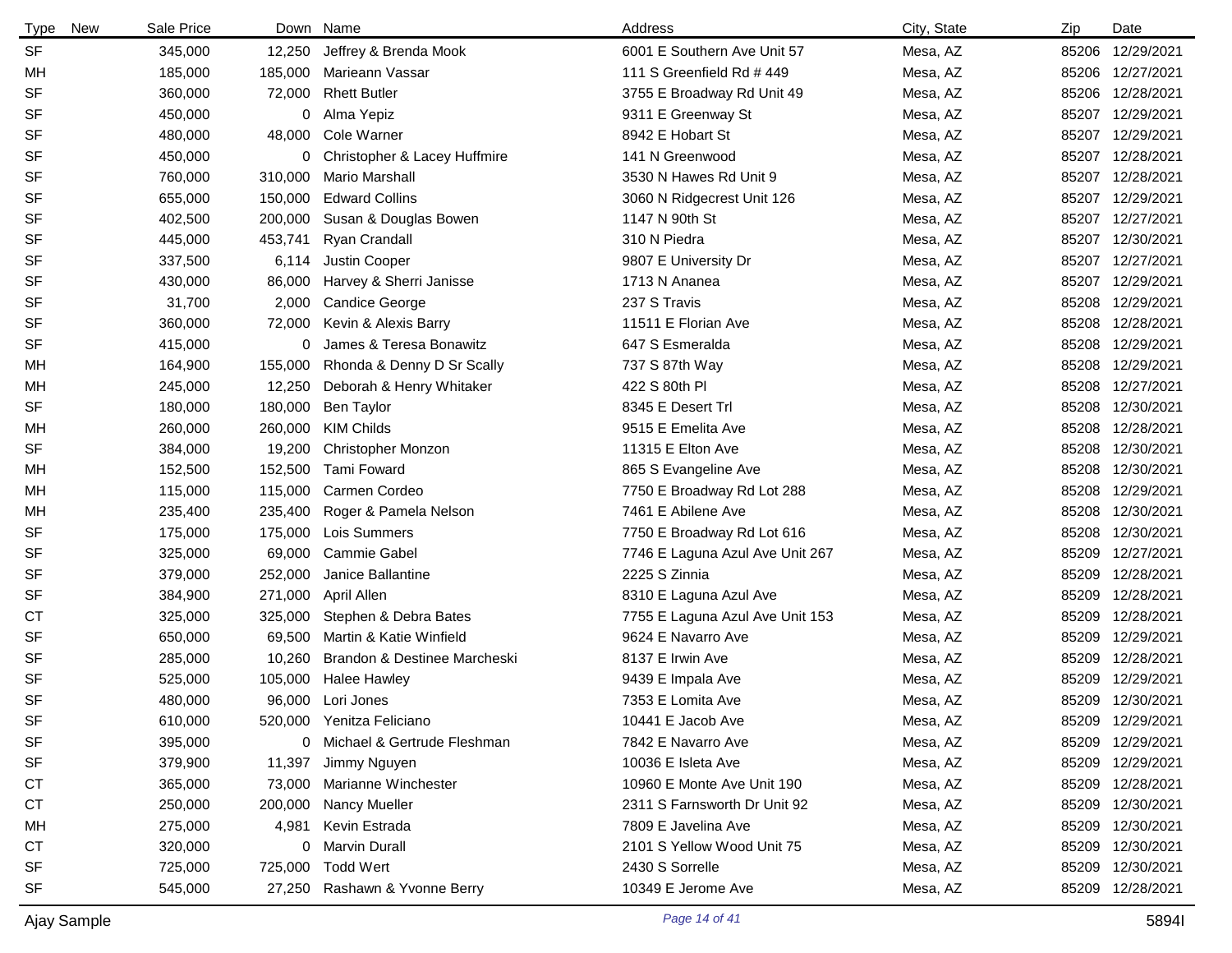| <b>Type</b> | <b>New</b> | Sale Price |         | Down Name                          | Address                   | City, State | Zip   | Date             |
|-------------|------------|------------|---------|------------------------------------|---------------------------|-------------|-------|------------------|
| <b>SF</b>   |            | 221,900    | 221,900 | Erika Casanova                     | 7635 E Glade Ave          | Mesa, AZ    | 85209 | 12/28/2021       |
| <b>SF</b>   | N          | 355,000    | 3,550   | Logan Kessler                      | 1121 W Farmdale Ave       | Mesa, AZ    |       | 85210 12/30/2021 |
| <b>CT</b>   |            | 169,000    | 8,450   | Storme Sundberg                    | 461 W Holmes Ave Unit 162 | Mesa, AZ    |       | 85210 12/28/2021 |
| <b>SF</b>   |            | 340,000    | 51,000  | Jesus Mora                         | 910 E Broadway            | Mesa, AZ    |       | 85210 12/28/2021 |
| <b>SF</b>   |            | 318,000    | 5,000   | Maryanne & Evan David              | 1159 W Emelita Ave        | Mesa, AZ    |       | 85210 12/27/2021 |
| <b>SF</b>   |            | 260,000    | 260,000 | Juan Mimila                        | 558 S Grand               | Mesa, AZ    |       | 85210 12/23/2021 |
| <b>SF</b>   |            | 288,000    | 288,000 | Juddson Flake                      | 1127 W Frito Ave          | Mesa, AZ    |       | 85210 12/29/2021 |
| <b>SF</b>   |            | 250,000    | 24,800  | Jose Jose                          | 654 S Grand               | Mesa, AZ    |       | 85210 12/23/2021 |
| СT          |            | 245,000    |         | 0 Robert Kraemer Green             | 818 S Westwood Apt 107    | Mesa, AZ    |       | 85210 12/27/2021 |
| <b>SF</b>   | N          | 542,990    | 115,381 | Teresa Gearin                      | 10012 E Tiburon Ave       | Mesa, AZ    |       | 85212 12/29/2021 |
| <b>SF</b>   |            | 650,000    | 193,700 | <b>Andrew Barrett</b>              | 9757 E Radioactive Dr     | Mesa, AZ    |       | 85212 12/28/2021 |
| <b>SF</b>   | N          | 935,000    | 280,000 | Lisa Westling                      | 10312 E Trillium Ave      | Mesa, AZ    |       | 85212 12/28/2021 |
| <b>SF</b>   |            | 760,000    | 66,424  | <b>Robert Axe</b>                  | 5232 S Wesley             | Mesa, AZ    |       | 85212 12/23/2021 |
| SF          |            | 351,583    | 351,583 | Joanette Pivona                    | 5909 S Tobin              | Mesa, AZ    |       | 85212 12/27/2021 |
| <b>SF</b>   | N          | 495,888    | 24,794  | Joseph & Rachell Pintor            | 4747 S Pluto              | Mesa, AZ    |       | 85212 12/28/2021 |
| <b>SF</b>   | N          | 760,925    | 0       | Justin & Laura Birt                | 9915 E Rotation Dr        | Mesa, AZ    |       | 85212 12/28/2021 |
| <b>SF</b>   |            | 568,485    | 28,424  | Vincent & Erika F Ramirez Howard   | 9806 E Supernova Dr       | Mesa, AZ    |       | 85212 12/30/2021 |
| <b>SF</b>   |            | 437,374    | 217,374 | Nathan & Lynsey Wright             | 5921 S Tobin              | Mesa, AZ    |       | 85212 12/29/2021 |
| SF          | N          | 741,045    | 116,045 | Praneetha & Srikanth Vegasina      | 10639 E Travertine Ave    | Mesa, AZ    |       | 85212 12/28/2021 |
| SF          | N          | 409,490    | 20,475  | Jeffrey Gonzales                   | 8926 E Tillman Ave        | Mesa, AZ    |       | 85212 12/23/2021 |
| <b>SF</b>   | N          | 547,942    | 150,000 | Karry & Bijan Azarabadi            | 5228 S 106th PI           | Mesa, AZ    |       | 85212 12/29/2021 |
| <b>SF</b>   |            | 403,686    | 40,369  | David & Teresa Bauer               | 10713 E Texas Ave         | Mesa, AZ    |       | 85212 12/29/2021 |
| <b>SF</b>   |            | 379,996    | 379,996 | Yvonne Larsen                      | 5909 S Del Rancho         | Mesa, AZ    |       | 85212 12/28/2021 |
| SF          |            | 655,000    | 218,000 | Cody & May Kolft                   | 9702 E Plana Ave          | Mesa, AZ    |       | 85212 12/30/2021 |
| SF          |            | 408,843    | 82,443  | John Pacheco                       | 5924 S Del Rancho         | Mesa, AZ    |       | 85212 12/28/2021 |
| SF          | N.         | 609,790    | 61,540  | Mickey Taylor                      | 9857 E Sunspot Dr         | Mesa, AZ    |       | 85212 12/27/2021 |
| <b>SF</b>   | N          | 657,268    | 285,000 | <b>Cristy Holmes</b>               | 4415 S Element            | Mesa, AZ    |       | 85212 12/29/2021 |
| <b>SF</b>   | N          | 573,731    | 250,000 | Johnny & Anne Trujillo             | 10636 E Thatcher Ave      | Mesa, AZ    |       | 85212 12/28/2021 |
| <b>SF</b>   |            | 734,798    |         | 0 Sreekanth Adulapuram             | 4810 S Meteor             | Mesa, AZ    |       | 85212 12/29/2021 |
| <b>SF</b>   | N          | 545,200    |         | 54,822 Rafael P Jr & Sarah Ornelas | 10008 E Tiburon Ave       | Mesa, AZ    |       | 85212 12/30/2021 |
| <b>SF</b>   |            | 575,000    | 115,000 | David & Kimberly Stowe             | 3113 S Piedra             | Mesa, AZ    |       | 85212 12/29/2021 |
| <b>SF</b>   | N          | 770,530    |         | 420,530 Ryan Lesueur               | 10716 E Tesla Ave         | Mesa, AZ    |       | 85212 12/29/2021 |
| <b>SF</b>   |            | 679,000    |         | 67,900 Devin Perrine               | 10533 E Sebring Ave       | Mesa, AZ    |       | 85212 12/27/2021 |
| <b>SF</b>   | N          | 673,067    | 523,067 | Mitchell & Sandy Lipsky            | 10631 E Travertine Ave    | Mesa, AZ    |       | 85212 12/27/2021 |
| SF          |            | 566,900    | 17,007  | Iswaryanandini Ramanathan          | 2926 S Chatsworth         | Mesa, AZ    |       | 85212 12/29/2021 |
| <b>SF</b>   | N          | 836,225    | 167,245 | Opeyemi & Adeniyi Adegbesan        | 10635 E Tesla Ave         | Mesa, AZ    |       | 85212 12/28/2021 |
| SF          |            | 735,000    | 147,000 | Christopher & Brittney Petersen    | 7555 E Pampa Ave          | Mesa, AZ    |       | 85212 12/29/2021 |
| SF          |            | 567,500    | 170,250 | <b>Christopher Westberg</b>        | 11418 E Starkey Cir       | Mesa, AZ    |       | 85212 12/28/2021 |
| SF          |            | 148,000    | 148,000 | Charles & Kimberly Brown           | 11342 E Queensborough Ave | Mesa, AZ    |       | 85212 12/30/2021 |
| SF          | N          | 674,473    | 374,473 | Dae Kang                           | 10647 E Travertine Ave    | Mesa, AZ    |       | 85212 12/28/2021 |
| SF          |            | 650,000    | 32,500  | John & Tina Lang                   | 4421 S Hassett Cir        | Mesa, AZ    |       | 85212 12/28/2021 |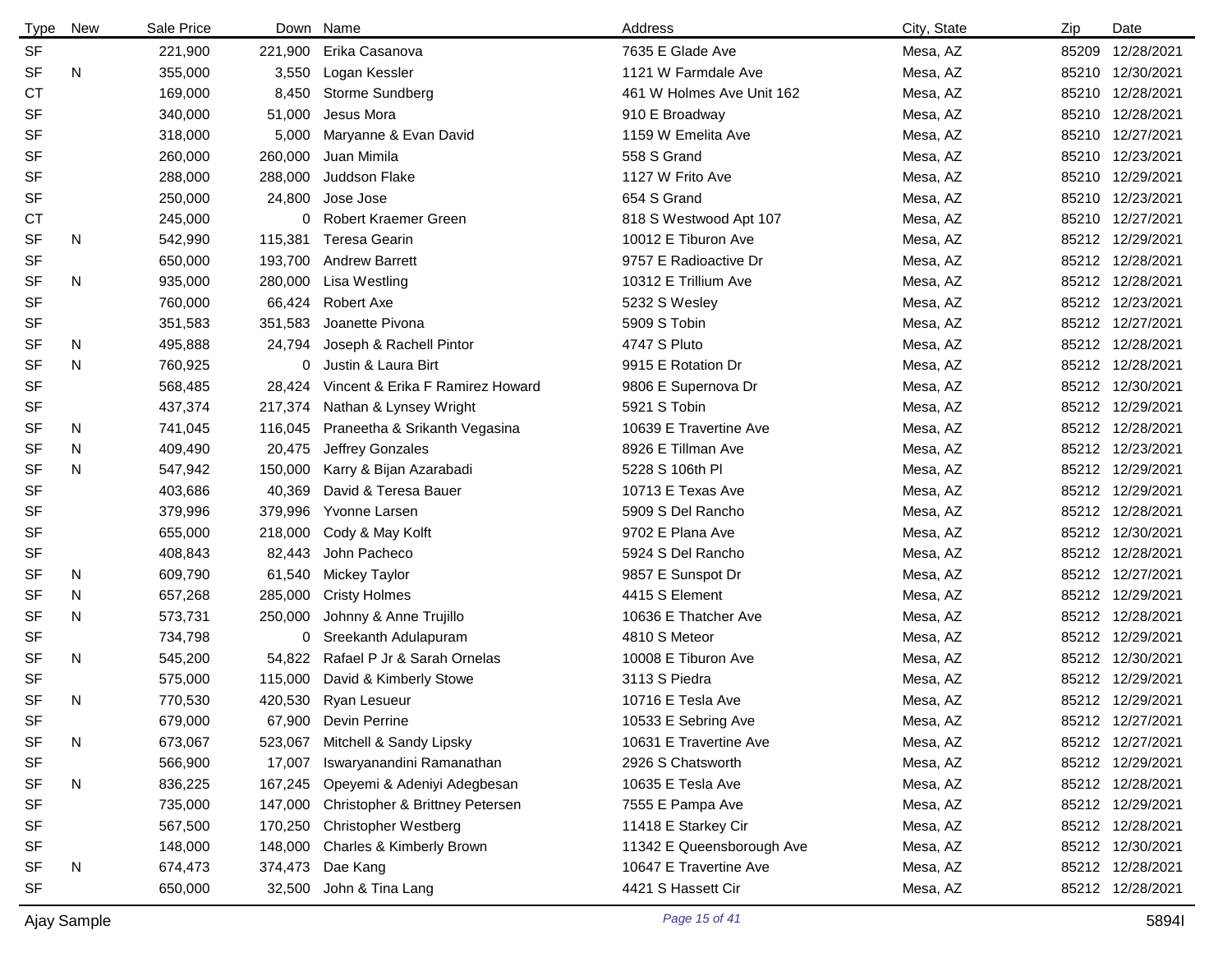| <b>Type</b> | New | Sale Price |         | Down Name                     | Address                       | City, State  | Zip | Date             |
|-------------|-----|------------|---------|-------------------------------|-------------------------------|--------------|-----|------------------|
| <b>SF</b>   |     | 465,000    |         | 465,000 Wenjie Kan            | 11047 E Stearn Ave            | Mesa, AZ     |     | 85212 12/27/2021 |
| <b>SF</b>   | N   | 504,984    | 25,250  | <b>Zachary Stradling</b>      | 5235 S Del Rancho             | Mesa, AZ     |     | 85212 12/27/2021 |
| <b>SF</b>   |     | 366,302    | 55,002  | <b>Christopher Keller</b>     | 5916 S Del Rancho             | Mesa, AZ     |     | 85212 12/29/2021 |
| SF          | N   | 530,352    | 7,500   | Jose Santana                  | 4615 S Venus                  | Mesa, AZ     |     | 85212 12/30/2021 |
| SF          | N   | 537,000    | 107,400 | Valerie & Leon Rauch          | 5904 S Cobalt                 | Mesa, AZ     |     | 85212 12/27/2021 |
| <b>SF</b>   |     | 599,900    | 28,000  | Victor T Jr Johnson           | 5554 S Archer                 | Mesa, AZ     |     | 85212 12/30/2021 |
| МH          |     | 195,000    | 195,000 | Colin Piche                   | 3160 E Main St Lot 54         | Mesa, AZ     |     | 85213 12/27/2021 |
| <b>SF</b>   |     | 269,000    | 4,873   | Ammon & Hailee Murray         | 2301 E University Dr Unit 156 | Mesa, AZ     |     | 85213 12/30/2021 |
| SF          |     | 880,000    | 176,000 | Shanin Jimenez                | 2625 N 24th St Unit 1         | Mesa, AZ     |     | 85213 12/29/2021 |
| <b>SF</b>   |     | 385,000    | 189,000 | Briana Sanchez Espinoza       | 3110 E Camino St              | Mesa, AZ     |     | 85213 12/30/2021 |
| СT          |     | 245,000    |         | 0 Manik & Sabrina Sapal       | 2301 E University Dr Unit 136 | Mesa, AZ     |     | 85213 12/30/2021 |
| <b>SF</b>   |     | 941,000    | 294,000 | Stephen & Candice Spangler    | 3512 E Menlo Cir              | Mesa, AZ     |     | 85213 12/23/2021 |
| СT          |     | 270,000    | 270,000 | Marilyn Black                 | 3345 E University Dr Unit 28  | Mesa, AZ     |     | 85213 12/30/2021 |
| <b>SF</b>   |     | 517,000    | 25,850  | <b>Colter Martin</b>          | 2158 E Encanto St             | Mesa, AZ     |     | 85213 12/28/2021 |
| <b>SF</b>   |     | 675,000    | 81,000  | Zachary Davison               | 2542 E Lynwood St             | Mesa, AZ     |     | 85213 12/30/2021 |
| <b>SF</b>   |     | 591,000    | 39,050  | <b>Eric Swier</b>             | 3340 E Rochelle St            | Mesa, AZ     |     | 85213 12/28/2021 |
| SF          |     | 299,900    | 40,524  | <b>Cassidy Worley</b>         | 5842 E Nance St               | Mesa, AZ     |     | 85215 12/30/2021 |
| <b>SF</b>   |     | 925,000    | 185,000 | <b>Anthony Matera</b>         | 2163 N Maple                  | Mesa, AZ     |     | 85215 12/30/2021 |
| <b>SF</b>   |     | 420,000    | 420,000 | William & Virginia Nida       | 5711 E Leland St              | Mesa, AZ     |     | 85215 12/30/2021 |
| SF          |     | 429,900    | 12,897  | Samuel Adjirackor             | 6332 E Portia St              | Mesa, AZ     |     | 85215 12/30/2021 |
| SF          |     | 586,000    | 586,000 | Robert & Colleen Evans        | 6544 E Orion St               | Mesa, AZ     |     | 85215 12/28/2021 |
| SF          |     | 545,000    | 109,000 | Sally & Gary Gerber           | 6540 E Redmont Dr Unit 14     | Mesa, AZ     |     | 85215 12/29/2021 |
| SF          |     | 520,000    | 104,000 | Jose & Maria Guttierres       | 6755 E Venue St               | Mesa, AZ     |     | 85215 12/29/2021 |
| SF          |     | 649,000    | 649,000 | <b>Richard Raasch</b>         | 5868 E Leland St              | Mesa, AZ     |     | 85215 12/30/2021 |
| SF          |     | 312,000    | 312,000 | Carroll Altman                | 2306 N Lema Dr                | Mesa, AZ     |     | 85215 12/28/2021 |
| SF          |     | 470,500    | 56,500  | <b>Matthew Coelho</b>         | 2639 N 66th St                | Mesa, AZ     |     | 85215 12/30/2021 |
| <b>SF</b>   |     | 604,500    | 100,000 | Cheryl A & Milton Washington  | 6223 E Preston St             | Mesa, AZ     |     | 85215 12/29/2021 |
| <b>CT</b>   |     | 435,000    | 435,000 | Michelle Keenan               | 2925 N Sericin Unit 103       | Mesa, AZ     |     | 85215 12/30/2021 |
| <b>SF</b>   |     | 990,100    | 399,832 | <b>Scott Petry</b>            | 4055 N Recker Rd Unit 75      | Mesa, AZ     |     | 85215 12/28/2021 |
| SF          |     | 360,000    | 360,000 | <b>Hgourtlande Just</b>       | 2329 N Recker Rd Unit 112     | Mesa, AZ     |     | 85215 12/27/2021 |
| <b>SF</b>   |     | 375,000    | 1,000   | Wayne Freeland                | 1331 W Stottler Dr            | Chandler, AZ |     | 85224 12/30/2021 |
| <b>SF</b>   |     | 1,260,000  | 711,750 | <b>Patrick Godwin</b>         | 2505 W Marlboro Dr            | Chandler, AZ |     | 85224 12/27/2021 |
| SF          |     | 425,000    |         | 85,000 Daniel Melo            | 1613 W Estrella Dr            | Chandler, AZ |     | 85224 12/28/2021 |
| SF          |     | 415,000    |         | 0 Jason Cason                 | 1206 W Los Arboles PI         | Chandler, AZ |     | 85224 12/23/2021 |
| <b>SF</b>   |     | 499,900    | 14,997  | James & Jenna Latham          | 1311 W Palo Verde Dr          | Chandler, AZ |     | 85224 12/28/2021 |
| <b>SF</b>   |     | 425,000    |         | 425,000 Viola & Cris Sandoval | 3454 N Verano Ct              | Chandler, AZ |     | 85224 12/30/2021 |
| SF          |     | 575,000    | 100,000 | Benjamin & Erin Handelman     | 1260 W Whitten St             | Chandler, AZ |     | 85224 12/27/2021 |
| SF          |     | 420,000    |         | 0 Peter Klein                 | 2228 W Manor St               | Chandler, AZ |     | 85224 12/27/2021 |
| <b>SF</b>   |     | 470,000    | 65,000  | Monica Weiser                 | 1343 W Glenmere Dr            | Chandler, AZ |     | 85224 12/28/2021 |
| SF          |     | 270,000    |         | 13,500 Sandra Pinney          | 13520 E Boston St             | Chandler, AZ |     | 85225 12/27/2021 |
| <b>SF</b>   |     | 455,000    | 41,750  | Jamie Paceley                 | 883 E Savannah Dr             | Chandler, AZ |     | 85225 12/29/2021 |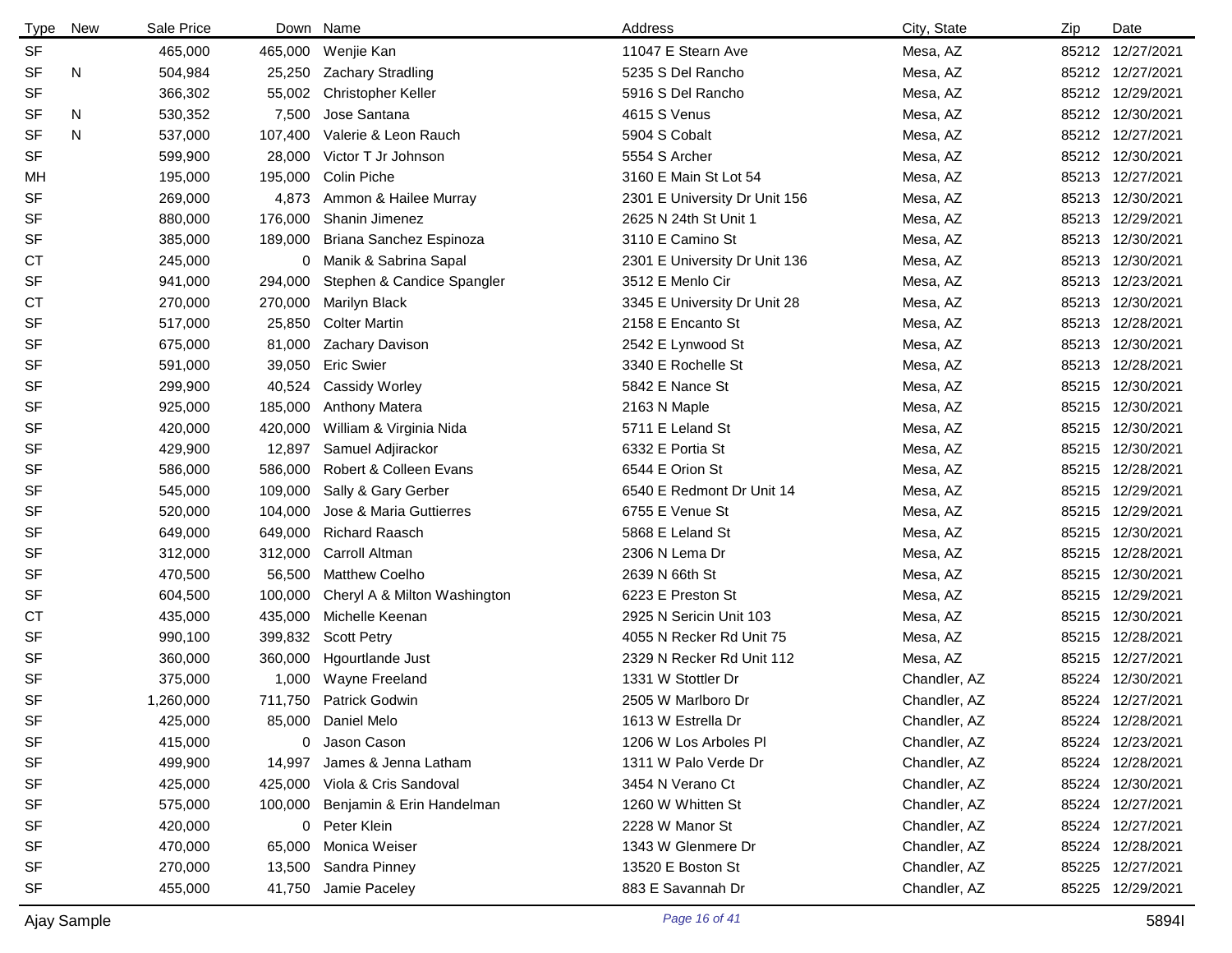| <b>Type</b> | <b>New</b> | Sale Price |         | Down Name                          | Address                          | City, State  | Zip   | Date             |
|-------------|------------|------------|---------|------------------------------------|----------------------------------|--------------|-------|------------------|
| <b>CT</b>   | N          | 375,827    | 375,827 | Walkin Wong                        | 1255 N Arizona Ave Unit 1235     | Chandler, AZ | 85225 | 12/30/2021       |
| <b>CT</b>   |            | 367,500    | 10,295  | Mariana Esquer Yanez               | 965 W Oakland St                 | Chandler, AZ |       | 85225 12/29/2021 |
| <b>CT</b>   |            | 220,000    |         | 0 Crystal & Karyme Orona Pacheco   | 2970 N Oregon St Unit 15         | Chandler, AZ | 85225 | 12/27/2021       |
| <b>CT</b>   |            | 150,000    | 150,000 | Pamela Paden                       | 886 W Galveston St Unit 116      | Chandler, AZ | 85225 | 12/30/2021       |
| <b>SF</b>   |            | 269,000    | 13,450  | Jamie Massey                       | 286 W Palomino Dr Unit 172       | Chandler, AZ | 85225 | 12/30/2021       |
| <b>SF</b>   |            | 443,493    | 44,349  | Naresh Kuchi                       | 1176 N Burbank Ct                | Chandler, AZ | 85225 | 12/30/2021       |
| <b>SF</b>   |            | 552,000    | 110,400 | Aaron Gonzalez                     | 696 E Megan St                   | Chandler, AZ | 85225 | 12/29/2021       |
| <b>SF</b>   |            | 423,846    | 21,192  | Akinlolu Akinrinsola               | 871 W Gail Dr                    | Chandler, AZ | 85225 | 12/28/2021       |
| <b>SF</b>   |            | 352,500    | 17,625  | <b>Ryan Perkins</b>                | 2081 N Sunset Dr                 | Chandler, AZ | 85225 | 12/30/2021       |
| СT          | N          | 341,651    | 85,413  | Lin Pan                            | 1255 N Arizona Ave Unit 1240     | Chandler, AZ | 85225 | 12/30/2021       |
| <b>CT</b>   | N          | 338,655    | 338,655 | CHI & Liwen SO                     | 1255 N Arizona Ave Unit 1236     | Chandler, AZ | 85225 | 12/30/2021       |
| <b>CT</b>   |            | 405,000    | 36,316  | Salome Schieke                     | 123 N Washington St Unit 16      | Chandler, AZ | 85225 | 12/28/2021       |
| SF          |            | 377,300    | 76,000  | Samantha Davis                     | 955 E Knox Rd Unit 229           | Chandler, AZ | 85225 | 12/27/2021       |
| <b>SF</b>   |            | 380,000    | 263,000 | David & Viviane Summerlin          | 860 N Mcqueen Rd Unit 1105       | Chandler, AZ |       | 85225 12/27/2021 |
| <b>SF</b>   |            | 525,000    | 52,500  | Ryan & Vanessa Grant               | 620 S Marie Dr                   | Chandler, AZ | 85225 | 12/27/2021       |
| <b>SF</b>   |            | 285,000    | 4,624   | Bryan Zscholmer                    | 4736 W Joshua Blvd               | Chandler, AZ | 85226 | 12/29/2021       |
| <b>SF</b>   |            | 600,000    | 150,000 | <b>Steven Berry</b>                | 122 N Pineview Dr                | Chandler, AZ | 85226 | 12/29/2021       |
| <b>SF</b>   |            | 407,000    | 12,210  | Caleb Moldrem                      | 3836 W Folley St                 | Chandler, AZ | 85226 | 12/29/2021       |
| <b>SF</b>   |            | 475,000    | 9,300   | <b>Andrew Hanson</b>               | 3873 W Park Ave                  | Chandler, AZ | 85226 | 12/28/2021       |
| СT          |            | 450,458    | 450,458 | Alejandro Bucio                    | 300 N Gila Springs Blvd Unit 169 | Chandler, AZ | 85226 | 12/30/2021       |
| СT          |            | 343,478    | 17,174  | Jacob & Briana Vigil               | 300 N Gila Springs Blvd Unit 168 | Chandler, AZ | 85226 | 12/29/2021       |
| <b>SF</b>   |            | 545,000    | 136,250 | Jinglin GAO                        | 4883 W Morelos St                | Chandler, AZ | 85226 | 12/29/2021       |
| <b>SF</b>   |            | 495,000    | 58,500  | Richard & Agnes Austria            | 3619 W Elgin St                  | Chandler, AZ | 85226 | 12/23/2021       |
| <b>SF</b>   |            | 476,000    | 61,000  | <b>Connor Bendix</b>               | 1032 W Juniper Ave               | Gilbert, AZ  | 85233 | 12/27/2021       |
| <b>SF</b>   |            | 380,000    | 95,000  | Chongkoo & Lee                     | 710 N Birch St                   | Gilbert, AZ  | 85233 | 12/29/2021       |
| <b>SF</b>   |            | 475,000    | 466,456 | Michael Schneider                  | 1611 W San Remo St               | Gilbert, AZ  | 85233 | 12/30/2021       |
| <b>SF</b>   |            | 500,000    | 15,000  | Donald Jr Felten                   | 401 S ASH St                     | Gilbert, AZ  |       | 85233 12/30/2021 |
| SF          |            | 525,000    | 26,250  | <b>Gerald Shelley</b>              | 307 N Ocean Dr                   | Gilbert, AZ  | 85233 | 12/27/2021       |
| SF          |            | 655,000    | 131,000 | Mattie Robinson                    | 651 W Johnson Dr                 | Gilbert, AZ  | 85233 | 12/28/2021       |
| SF          |            | 442,500    | 0       | Steve XU Huang                     | 937 S Sailfish Dr                | Gilbert, AZ  | 85233 | 12/30/2021       |
| <b>SF</b>   |            | 506,000    | 35,750  | Karen Palitti                      | 1892 S OAK St                    | Gilbert, AZ  |       | 85233 12/28/2021 |
| <b>SF</b>   |            | 487,000    | 203,000 | <b>Bruce Davidson</b>              | 568 S Golden Key St              | Gilbert, AZ  |       | 85233 12/27/2021 |
| SF          |            | 548,000    |         | 109,600 Eric Cook                  | 3841 E Olive Ave                 | Gilbert, AZ  |       | 85234 12/27/2021 |
| <b>CT</b>   |            | 285,000    | 14,250  | <b>Emily &amp; Gregory Clemons</b> | 170 E Guadalupe Rd Unit 13       | Gilbert, AZ  |       | 85234 12/30/2021 |
| <b>SF</b>   |            | 765,000    | 117,800 | Brenden Mcrae                      | 3133 E Lexington Ave             | Gilbert, AZ  |       | 85234 12/30/2021 |
| <b>SF</b>   |            | 567,000    | 41,470  | <b>Brandon Martinez</b>            | 313 N Riata St                   | Gilbert, AZ  |       | 85234 12/28/2021 |
| <b>SF</b>   |            | 350,000    | 87,500  | Morgan Love                        | 1114 E Hearne Way                | Gilbert, AZ  |       | 85234 12/23/2021 |
| <b>SF</b>   |            | 750,000    | 194,000 | Tamer & Jeanine Shaker             | 3915 E Park Ct                   | Gilbert, AZ  |       | 85234 12/29/2021 |
| <b>SF</b>   |            | 560,000    | 28,000  | Alex & Jennifer MV Arrizon         | 1827 E Aspen Way                 | Gilbert, AZ  |       | 85234 12/28/2021 |
| <b>SF</b>   |            | 603,000    | 150,750 | Lucian & Patricia Daschievici      | 1554 E Kings Ct                  | Gilbert, AZ  |       | 85234 12/30/2021 |
| <b>SF</b>   |            | 615,000    | 30,750  | Thomas & Jolynn Francis            | 3434 E Washington Ave            | Gilbert, AZ  |       | 85234 12/30/2021 |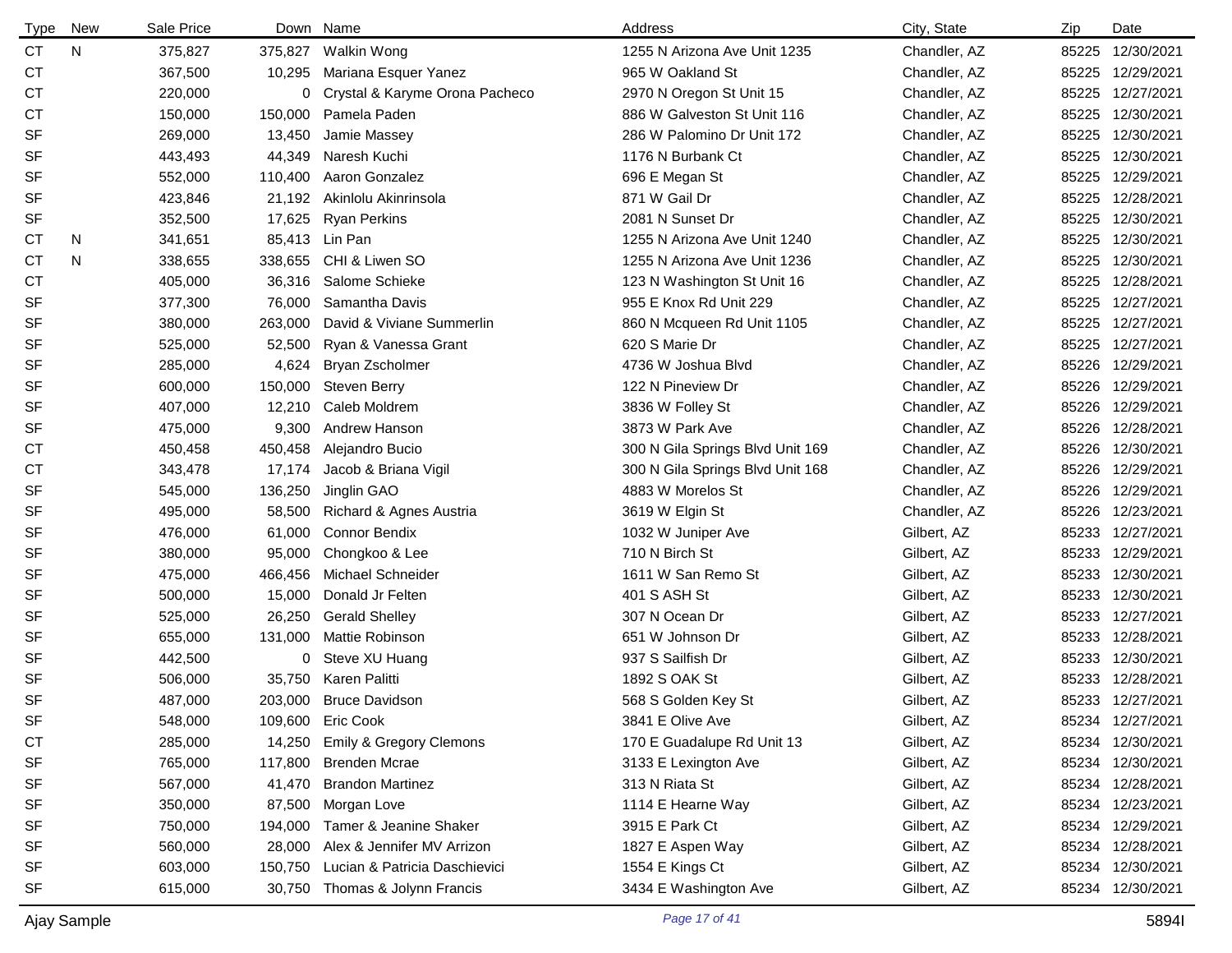| Type      | <b>New</b> | Sale Price |         | Down Name                      | Address                        | City, State   | Zip   | Date             |
|-----------|------------|------------|---------|--------------------------------|--------------------------------|---------------|-------|------------------|
| <b>SF</b> |            | 470,000    | 47,000  | Mania Askarinia                | 837 N Falcon Dr                | Gilbert, AZ   | 85234 | 12/29/2021       |
| <b>SF</b> |            | 280,000    | 164,661 | Deborah Williams               | 8978 E Sun Lakes Blvd N        | Sun Lakes, AZ | 85248 | 12/29/2021       |
| <b>CT</b> |            | 550,000    | 550,000 | Jeffrey Townsend               | 24615 S Golfview Dr            | Sun Lakes, AZ | 85248 | 12/27/2021       |
| <b>SF</b> |            | 431,500    | 197,641 | Kennethj Digiovanna            | 10414 E San Tan Blvd           | Sun Lakes, AZ | 85248 | 12/30/2021       |
| <b>SF</b> |            | 545,000    | 54,500  | Ragapriya Sivakumar            | 2075 W Riverside St            | Chandler, AZ  | 85248 | 12/29/2021       |
| <b>SF</b> |            | 587,000    | 587,000 | Wayne & Debra Kenny            | 10818 E Navajo Dr              | Sun Lakes, AZ | 85248 | 12/30/2021       |
| <b>CT</b> |            | 375,000    | 43,550  | Jeffrey Parker                 | 705 W Queen Creek Rd Unit 2054 | Chandler, AZ  | 85248 | 12/23/2021       |
| <b>SF</b> |            | 750,000    | 217,750 | Darrell & Lori Thiemann        | 1560 W Desert Broom Dr         | Chandler, AZ  | 85248 | 12/30/2021       |
| <b>SF</b> |            | 740,000    | 152,000 | Xin Wang                       | 972 W Angel Dr                 | Chandler, AZ  | 85248 | 12/23/2021       |
| <b>SF</b> |            | 845,000    | 84,500  | Carol & Robert Livingston      | 1602 W Kaibab Dr               | Chandler, AZ  | 85248 | 12/28/2021       |
| <b>SF</b> |            | 370,000    | 0       | Jonathan & Rene Brandon        | 9612 E Minnesota Ave           | Sun Lakes, AZ | 85248 | 12/28/2021       |
| <b>SF</b> |            | 585,000    | 123,060 | Robyn Hayes                    | 24616 S Lakeway Cir Se         | Sun Lakes, AZ | 85248 | 12/28/2021       |
| <b>SF</b> |            | 382,000    | 7,000   | Craig & Kevin Lebaron          | 10513 E Champagne Dr           | Sun Lakes, AZ | 85248 | 12/29/2021       |
| <b>SF</b> |            | 960,000    | 340,000 | Nimesh & Bharati Khatri        | 1159 W Tonto PI                | Chandler, AZ  | 85248 | 12/30/2021       |
| <b>SF</b> |            | 375,000    | 375,000 | Diana Petrino                  | 9348 E Sun Lakes Blvd N        | Sun Lakes, AZ | 85248 | 12/23/2021       |
| <b>SF</b> |            | 425,000    | 42,500  | <b>Gael Rene</b>               | 10429 E Nacoma Dr              | Sun Lakes, AZ | 85248 | 12/28/2021       |
| МH        |            | 290,000    | 215,000 | Barbara Schelling              | 9310 E Citrus Ln S             | Sun Lakes, AZ | 85248 | 12/28/2021       |
| <b>SF</b> | N          | 931,024    | 191,999 | Troy & Amy Grondahl            | 4307 E Tonto Pl                | Chandler, AZ  | 85249 | 12/29/2021       |
| SF        | N          | 522,406    | 26,121  | Stephen & Lissel Hunt          | 1400 E Scorpio Pl              | Chandler, AZ  | 85249 | 12/29/2021       |
| <b>CT</b> | N          | 378,990    | 94,747  | Ramakant Raghuveer             | 4100 S Pinelake Way Unit 114   | Chandler, AZ  | 85249 | 12/30/2021       |
| <b>SF</b> |            | 490,000    | 0       | Jack Wentz                     | 6120 S Amethyst Dr             | Chandler, AZ  | 85249 | 12/30/2021       |
| <b>CT</b> | N          | 364,990    | 18,250  | Pauline Adala                  | 4100 S Pinelake Way Unit 113   | Chandler, AZ  | 85249 | 12/29/2021       |
| <b>SF</b> |            | 407,500    | 111,875 | Yongkwan KIM                   | 2358 E Hazeltine Way           | Chandler, AZ  | 85249 | 12/29/2021       |
| <b>SF</b> |            | 323,500    | 24,345  | Theodore & Joslyn Hibbard      | 1676 E Lindrick Dr             | Chandler, AZ  | 85249 | 12/30/2021       |
| SF        |            | 859,000    | 215,000 | Sean Meltzer                   | 1714 E Mead Dr                 | Chandler, AZ  | 85249 | 12/29/2021       |
| <b>SF</b> |            | 340,000    | 340,000 | Joseph Antoun                  | 1539 E Spyglass Dr             | Chandler, AZ  | 85249 | 12/27/2021       |
| <b>SF</b> |            | 575,000    | 57,589  | <b>Troy Courtois</b>           | 6993 S Roger Way               | Chandler, AZ  | 85249 | 12/29/2021       |
| <b>SF</b> |            | 380,000    | 100,000 | Michelle Brady                 | 3133 E Peach Tree Dr           | Chandler, AZ  | 85249 | 12/29/2021       |
| <b>SF</b> |            | 850,000    | 130,000 | Lisa Perez                     | 4150 S Kerby Way               | Chandler, AZ  | 85249 | 12/28/2021       |
| <b>SF</b> | N          | 595,890    | 47,640  | Shiva Boddu                    | 492 E Angel Dr                 | Chandler, AZ  | 85249 | 12/23/2021       |
| <b>SF</b> |            | 450,000    | 450,000 | <b>David Garrett</b>           | 6584 S Tamarron Way            | Chandler, AZ  | 85249 | 12/29/2021       |
| <b>SF</b> |            | 554,118    | 110,824 | John & Alison Krystek          | 4015 E Dawson Dr # 2           | Chandler, AZ  |       | 85249 12/28/2021 |
| SF        |            | 2,300,000  | 500,000 | Josiah & Brittany Grimes       | 23706 S 126th St               | Chandler, AZ  |       | 85249 12/27/2021 |
| <b>SF</b> |            | 504,889    |         | 100,978 Cassandra Smith        | 4025 E Dawson Dr # 3           | Chandler, AZ  |       | 85249 12/23/2021 |
| <b>SF</b> |            | 740,000    | 148,000 | Nina Dieu                      | 1641 E Yellowstone PI          | Chandler, AZ  |       | 85249 12/30/2021 |
| <b>CT</b> | N          | 324,490    |         | 324,490 Michael & Donna Sorcic | 4100 S Pinelake Way Unit 112   | Chandler, AZ  |       | 85249 12/28/2021 |
| <b>SF</b> |            | 510,000    | 25,500  | Rudie Lugo                     | 4096 E County Down Dr          | Chandler, AZ  |       | 85249 12/27/2021 |
| SF        |            | 695,000    | 139,000 | Frank Mendoza                  | 2811 E Lindrick Dr             | Chandler, AZ  |       | 85249 12/28/2021 |
| <b>SF</b> |            | 535,000    | 53,500  | William & Julie Wilson         | 4719 E Augusta Ave             | Chandler, AZ  |       | 85249 12/27/2021 |
| <b>SF</b> |            | 544,000    | 5,000   | Samuel Wheeler                 | 4474 E Runaway Bay Dr          | Chandler, AZ  |       | 85249 12/27/2021 |
| <b>SF</b> |            | 340,000    | 340,000 | Patricia Mcconnell             | 1402 E Cherry Hills Dr         | Chandler, AZ  |       | 85249 12/28/2021 |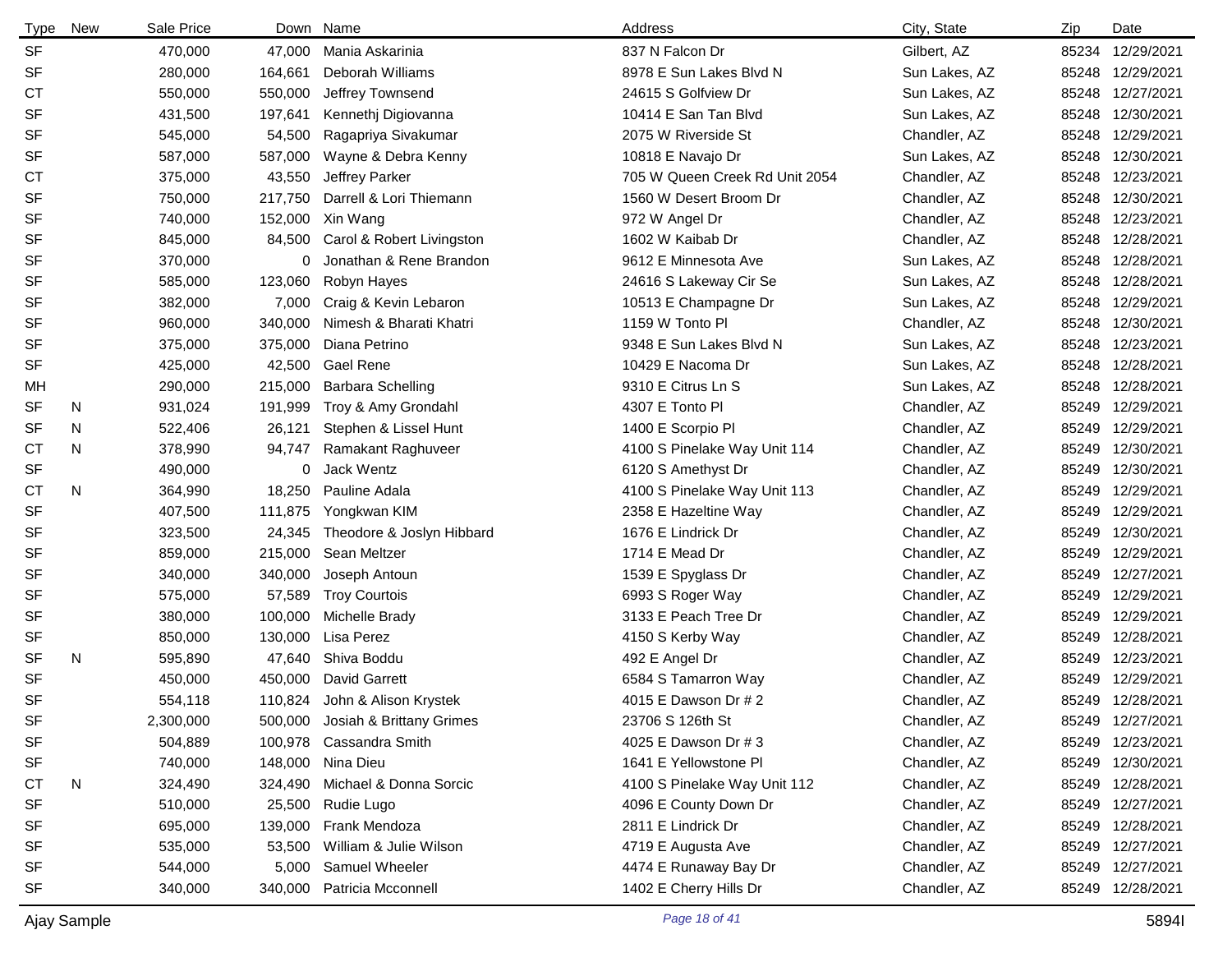| <b>Type</b> | <b>New</b> | Sale Price | Down      | Name                               | Address                         | City, State         | Zip   | Date             |
|-------------|------------|------------|-----------|------------------------------------|---------------------------------|---------------------|-------|------------------|
| <b>SF</b>   |            | 370,000    | 71,262    | Kenneth Jr & Sondra Lacombe        | 1340 E Riviera Pl               | Chandler, AZ        |       | 85249 12/23/2021 |
| SF          |            | 810,000    | 170,000   | Leslie Oches                       | 3534 E Gemini Pl                | Chandler, AZ        |       | 85249 12/27/2021 |
| <b>SF</b>   | N          | 916,583    | 215,285   | Rafiqur Rahman                     | 4328 E Tonto PI                 | Chandler, AZ        |       | 85249 12/30/2021 |
| <b>CT</b>   |            | 325,000    | 95,000    | <b>Frances COX</b>                 | 5110 N Granite Reef Rd          | Scottsdale, AZ      |       | 85250 12/30/2021 |
| <b>SF</b>   |            | 1,820,000  | 364,000   | Lakshman Gollapalli                | 7531 E Jackrabbit Rd            | Scottsdale, AZ      |       | 85250 12/27/2021 |
| СT          |            | 670,000    | 670,000   | Adam & Cynthia Brooks              | 7209 E Mcdonald Dr Unit 55      | Scottsdale, AZ      |       | 85250 12/28/2021 |
| СT          |            | 500,000    | 138,859   | Jean Perlman                       | 5050 N 81st St                  | Scottsdale, AZ      |       | 85250 12/27/2021 |
| <b>CT</b>   |            | 735,000    | 365,000   | <b>Tracey Matura</b>               | 7955 E Chaparral Rd Unit 126    | Scottsdale, AZ      |       | 85250 12/29/2021 |
| <b>SF</b>   |            | 661,500    | 36,500    | Jett Miller                        | 7961 E Solano Dr                | Scottsdale, AZ      |       | 85250 12/30/2021 |
| <b>SF</b>   |            | 3,275,000  | 982,500   | Edward & Gayl Walder               | 9626 W Kalil Dr                 | Scottsdale, AZ      |       | 85250 12/28/2021 |
| <b>SF</b>   |            | 355,500    | 6,440     | <b>Gabrielle Tobeck</b>            | 8313 E Keim Dr                  | Scottsdale, AZ      |       | 85250 12/23/2021 |
| <b>SF</b>   |            | 299,999    | 30,009    | Randall & Debra Brown              | 7436 E Chaparral Rd Unit 115b   | Scottsdale, AZ      |       | 85250 12/28/2021 |
| SF          |            | 935,000    | 194,201   | <b>Ryan Collins</b>                | 8214 E Camelback Rd             | Scottsdale, AZ      |       | 85251 12/30/2021 |
| СT          |            | 250,000    | 33,063    | <b>Natalie Salese</b>              | 6125 E Indian School Rd Apt 209 | Scottsdale, AZ      |       | 85251 12/29/2021 |
| СT          |            | 350,000    |           | 52,500 Scott Wichert               | 7777 E Main St Unit 208         | Scottsdale, AZ      |       | 85251 12/27/2021 |
| СT          |            | 900,000    | 135,000   | Zach Milewski                      | 7788 E Main St Unit 1009        | Scottsdale, AZ      |       | 85251 12/29/2021 |
| СT          |            | 420,000    | 92,246    | Kyle Porter                        | 6961 E Osborn Rd Unit G         | Scottsdale, AZ      |       | 85251 12/27/2021 |
| СT          |            | 330,000    |           | 0 Nikko Humphry                    | 4012 N 78th St                  | Scottsdale, AZ      |       | 85251 12/29/2021 |
| SF          |            | 2,600,000  | 520,000   | <b>Brian Fotovich</b>              | 4459 N 64th St                  | Scottsdale, AZ      |       | 85251 12/28/2021 |
| <b>SF</b>   |            | 617,000    | 123,400   | Alexander Falco                    | 8631 E Whitton Ave              | Scottsdale, AZ      | 85251 | 12/28/2021       |
| <b>SF</b>   |            | 720,000    | 180,000   | Adolf De Roos                      | 7707 E Earll Dr                 | Scottsdale, AZ      | 85251 | 12/27/2021       |
| СT          |            | 1,530,000  | 882,800   | Karl Johnson                       | 7175 E Camelback Rd Unit 807    | Scottsdale, AZ      | 85251 | 12/27/2021       |
| <b>CT</b>   |            | 291,000    | 77,250    | <b>Theodore Thiss</b>              | 3500 N Hayden Rd Apt 1712       | Scottsdale, AZ      |       | 85251 12/29/2021 |
| <b>SF</b>   |            | 515,000    | 515,000   | James Bennett                      | 7817 E Northland Dr             | Scottsdale, AZ      | 85251 | 12/28/2021       |
| СT          |            | 101,500    | 101,500   | Richard & Caroline Brende          | 4620 N 68th St Unit 135         | Scottsdale, AZ      | 85251 | 12/23/2021       |
| <b>SF</b>   |            | 610,500    | 76,261    | John Courtright                    | 8132 E Clarendon Ave            | Scottsdale, AZ      | 85251 | 12/29/2021       |
| <b>CT</b>   |            | 620,000    | 620,000   | <b>Bryan Stowe</b>                 | 7300 E Earll Dr Unit 2013       | Scottsdale, AZ      |       | 85251 12/29/2021 |
| SF          |            | 670,000    | 670,000   | Thomas & Jane Flanigan             | 4221 N 86th Way                 | Scottsdale, AZ      |       | 85251 12/23/2021 |
| СT          |            | 327,500    | 328,500   | Valentina Tignini                  | 4701 N 68th St Unit 235         | Scottsdale, AZ      | 85251 | 12/29/2021       |
| СT          |            | 281,000    | 56,200    | Vicki Goble                        | 7910 E Camelback Rd Unit 103    | Scottsdale, AZ      | 85251 | 12/27/2021       |
| <b>CT</b>   |            | 335,000    | 16,750    | Daniel Cincera                     | 4610 N 68th St Unit 442         | Scottsdale, AZ      |       | 85251 12/29/2021 |
| <b>SF</b>   |            | 4,600,000  | 958,076   | Christopher & Lori Harder          | 6417 N 61st Pl                  | Paradise Valley, AZ |       | 85253 12/29/2021 |
| SF          |            | 2,250,000  |           | 2,250,000 Brittany & Jordan Beebe  | 6100 E Caballo Dr               | Paradise Valley, AZ |       | 85253 12/28/2021 |
| SF          |            | 1,155,000  | 405,000   | Robert & Lorri Jones               | 5101 N Casa Blanca Dr Unit 2    | Paradise Valley, AZ |       | 85253 12/28/2021 |
| SF          |            | 2,195,000  | 2,195,000 | Jay KU                             | 5272 E Onyx Ave                 | Paradise Valley, AZ |       | 85253 12/28/2021 |
| SF          |            | 4,157,500  |           | 1,757,500 Sarah & John Shannon     | 7511 N Eucalyptus Dr            | Paradise Valley, AZ |       | 85253 12/28/2021 |
| SF          |            | 5,350,000  | 1,605,000 | <b>Benjamin Nissanoff</b>          | 3253 E San Miguel Pl            | Paradise Valley, AZ |       | 85253 12/27/2021 |
| SF          |            | 3,300,000  |           | 3,300,000 Ronald & Patricia Simone | 7632 N Ironwood Dr              | Paradise Valley, AZ |       | 85253 12/28/2021 |
| SF          |            | 5,400,000  | 5,400,000 | Toby Thomas                        | 6821 N 46th St                  | Paradise Valley, AZ |       | 85253 12/30/2021 |
| SF          |            | 2,250,000  | 470,000   | Adam French                        | 5421 E Cannon Dr                | Paradise Valley, AZ |       | 85253 12/29/2021 |
| SF          |            | 271,500    | 271,500   | James & Anne Anthis                | 6885 E Cochise Rd Apt 201       | Paradise Valley, AZ |       | 85253 12/28/2021 |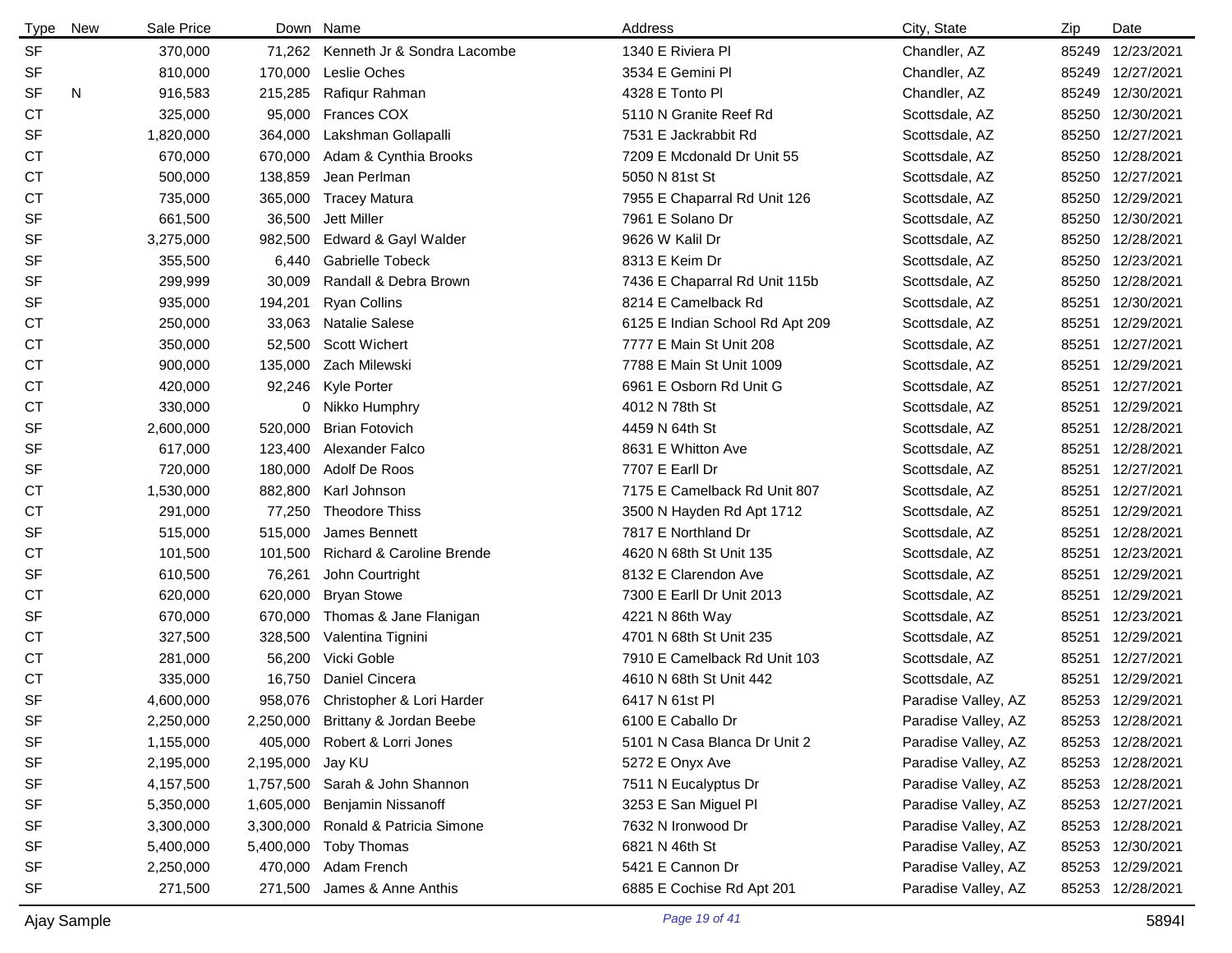| <b>Type</b> | <b>New</b> | Sale Price |           | Down Name                      | Address                           | City, State         | Zip   | Date             |
|-------------|------------|------------|-----------|--------------------------------|-----------------------------------|---------------------|-------|------------------|
| <b>SF</b>   |            | 4,100,000  | 420,000   | Soubhik Das                    | 4490 E Valley Vista Ln            | Paradise Valley, AZ | 85253 | 12/27/2021       |
| <b>SF</b>   |            | 6,250,000  | 6,250,000 | <b>Christopher Tutton</b>      | 6850 N 39th PI                    | Paradise Valley, AZ | 85253 | 12/30/2021       |
| <b>SF</b>   |            | 825,000    | 265,000   | Nancy Spreckler                | 5671 E Sandra Ter                 | Scottsdale, AZ      |       | 85254 12/29/2021 |
| <b>CT</b>   |            | 432,500    | 21,625    | Morgan Robinette               | 5640 E Bell Rd Unit 1039          | Scottsdale, AZ      |       | 85254 12/30/2021 |
| SF          |            | 790,000    | 158,000   | Garry L Jr Mattix              | 5230 E Gelding Dr                 | Scottsdale, AZ      |       | 85254 12/27/2021 |
| <b>SF</b>   |            | 1,250,000  | 62,500    | Ankur Gupta                    | 12222 N 57th Way                  | Scottsdale, AZ      |       | 85254 12/27/2021 |
| SF          | N          | 732,505    | 109,876   | Rajinikanth & Samta Chanda     | 4839 E Paddock Pl                 | Scottsdale, AZ      |       | 85254 12/30/2021 |
| <b>SF</b>   | N          | 867,000    | 479,000   | Robert & Veronica Welch        | 5006 E Muriel Dr                  | Scottsdale, AZ      |       | 85254 12/30/2021 |
| <b>SF</b>   |            | 550,000    | 137,500   | lan Tinker                     | 5201 E Beck Ln                    | Scottsdale, AZ      |       | 85254 12/29/2021 |
| <b>CT</b>   |            | 399,000    | 399,000   | Rasik & Jaynanda Patel         | 7009 E Acoma Dr Unit 1165         | Scottsdale, AZ      |       | 85254 12/23/2021 |
| <b>SF</b>   |            | 1,160,000  | 192,000   | Rigas Kariotoglou              | 6132 E Anderson Dr                | Scottsdale, AZ      |       | 85254 12/28/2021 |
| <b>CT</b>   |            | 405,000    | 81,000    | Joel & Sarah Scharf            | 7009 E Acoma Dr Unit 2087         | Scottsdale, AZ      |       | 85254 12/28/2021 |
| <b>SF</b>   |            | 1,330,000  | 1,330,000 | CAM & Ann Gallagher            | 10478 E Sheena Dr                 | Scottsdale, AZ      | 85255 | 12/28/2021       |
| <b>CT</b>   |            | 605,000    | 70,500    | Anthony Thomas                 | 17713 N 77th Way                  | Scottsdale, AZ      | 85255 | 12/30/2021       |
| <b>SF</b>   |            | 5,600,000  | 2,279,392 | Rebecca Fowler                 | 24100 N 91st St                   | Scottsdale, AZ      | 85255 | 12/23/2021       |
| <b>SF</b>   |            | 2,275,000  | 910,000   | Ankur Karnik                   | 17662 N 97th PI                   | Scottsdale, AZ      | 85255 | 12/29/2021       |
| SF          |            | 2,050,000  | 2,050,000 | Stephen & KIM Bowen            | 24076 N 116th Way                 | Scottsdale, AZ      | 85255 | 12/30/2021       |
| <b>SF</b>   | N          | 1,625,000  | 163,000   | Jerome & Susan Grant           | 9252 E Sands Dr                   | Scottsdale, AZ      | 85255 | 12/23/2021       |
| <b>SF</b>   |            | 1,490,000  | 583,000   | <b>Brian Kilcrease</b>         | 11387 E Yearling Dr               | Scottsdale, AZ      | 85255 | 12/30/2021       |
| SF          | N          | 1,215,095  | 590,000   | Ronald & Susan Futerman        | 13127 E LA Junta Rd               | Scottsdale, AZ      | 85255 | 12/28/2021       |
| <b>SF</b>   |            | 900,000    | 350,000   | John Price                     | 11580 E Desert Holly Dr           | Scottsdale, AZ      | 85255 | 12/30/2021       |
| <b>CT</b>   |            | 575,000    | 296,500   | Attila Rigo                    | 19700 N 76th St Apt 1176          | Scottsdale, AZ      | 85255 | 12/30/2021       |
| <b>SF</b>   |            | 805,000    | 450,000   | <b>Chad Olsen</b>              | 7341 E Vista Bonita Dr            | Scottsdale, AZ      | 85255 | 12/28/2021       |
| <b>SF</b>   |            | 779,900    | 180,000   | Christopher & Ellen Bennett    | 26582 N 115th St                  | Scottsdale, AZ      | 85255 | 12/30/2021       |
| <b>SF</b>   |            | 1,052,250  | 1,052,250 | Selnena Long                   | 8856 E VIA De Luna Dr             | Scottsdale, AZ      | 85255 | 12/28/2021       |
| SF          |            | 1,595,000  | 534,000   | Dane & Katharine Furio         | 8217 E Candelaria Dr              | Scottsdale, AZ      | 85255 | 12/29/2021       |
| <b>SF</b>   |            | 765,000    | 160,855   | Jean & Michael Sage            | 7755 E Phantom Way                | Scottsdale, AZ      | 85255 | 12/28/2021       |
| <b>SF</b>   |            | 2,350,000  | 352,500   | Joshua Cohen                   | 17451 N 101st Way                 | Scottsdale, AZ      | 85255 | 12/27/2021       |
| <b>SF</b>   |            | 1,200,000  | 552,800   | David & Michelle Whiteside     | 8072 E Windwood Ln                | Scottsdale, AZ      | 85255 | 12/30/2021       |
| <b>CT</b>   |            | 315,000    | 315,000   | Dina Nahmias                   | 20100 N 78th PI Apt 1032          | Scottsdale, AZ      | 85255 | 12/29/2021       |
| <b>SF</b>   |            | 1,450,000  | 1,450,000 | <b>Michelle Hawkins</b>        | 21187 N 80th Way                  | Scottsdale, AZ      | 85255 | 12/28/2021       |
| <b>SF</b>   |            | 375,000    | 75,000    | <b>Philip Murray</b>           | 8880 E Paraiso Dr Unit 219        | Scottsdale, AZ      |       | 85255 12/27/2021 |
| SF          |            | 990,000    |           | 990,000 Ronald & Helen Stewart | 10635 E Bahia Dr                  | Scottsdale, AZ      | 85255 | 12/29/2021       |
| <b>SF</b>   |            | 4,150,000  | 4,150,000 | <b>Roger Still</b>             | 10040 E Happy Valley Rd Unit 1019 | Scottsdale, AZ      |       | 85255 12/29/2021 |
| <b>SF</b>   |            | 825,000    | 206,250   | <b>Yakov Silvertest</b>        | 8267 E Gilded Perch Dr            | Scottsdale, AZ      | 85255 | 12/27/2021       |
| <b>SF</b>   |            | 525,000    | 140,000   | <b>Margaret Evans</b>          | 16017 N 102nd Pl                  | Scottsdale, AZ      |       | 85255 12/30/2021 |
| <b>SF</b>   |            | 639,000    | 322,000   | Ross & Heidi Miller            | 8540 E OAK St                     | Scottsdale, AZ      |       | 85257 12/28/2021 |
| SF          |            | 510,000    | 150,000   | Mark Campbell                  | 1830 N 80th PI                    | Scottsdale, AZ      |       | 85257 12/30/2021 |
| СT          |            | 240,000    | 54,903    | Shannon Mahoney                | 525 N Miller Rd Unit 146          | Scottsdale, AZ      |       | 85257 12/28/2021 |
| <b>SF</b>   |            | 407,000    | 100       | Joshua Hernandez               | 8107 E ELM Dr                     | Scottsdale, AZ      |       | 85257 12/29/2021 |
| <b>CT</b>   |            | 324,150    | 32,415    | Sarah Prystupa                 | 8526 E Roosevelt St               | Scottsdale, AZ      |       | 85257 12/28/2021 |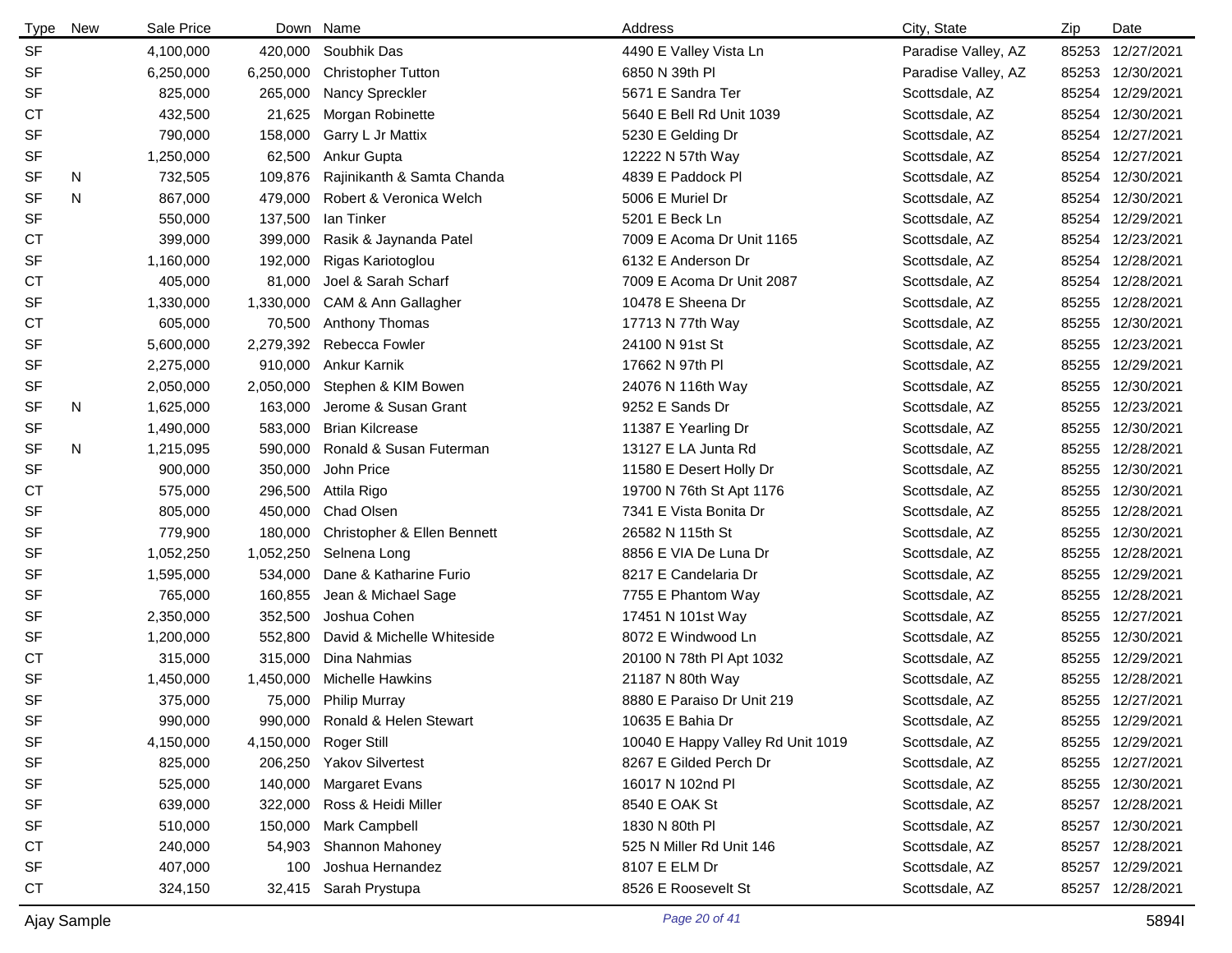| <b>Type</b><br>New | Sale Price |           | Down Name                       | Address                              | City, State    | Zip   | Date             |
|--------------------|------------|-----------|---------------------------------|--------------------------------------|----------------|-------|------------------|
| <b>SF</b>          | 299,500    | 34,000    | Andrew Dean                     | 1114 N 85th PI                       | Scottsdale, AZ | 85257 | 12/28/2021       |
| <b>SF</b>          | 275,000    | 70,000    | Elizabeth Feldman               | 1013 N Granite Reef Rd               | Scottsdale, AZ | 85257 | 12/23/2021       |
| СT                 | 199,000    | 5,970     | <b>Emily Sonntag</b>            | 1650 N 87th Ter Unit 6               | Scottsdale, AZ |       | 85257 12/23/2021 |
| <b>SF</b>          | 645,000    | 127,500   | Germeine RAJ                    | 7228 E Papago Dr                     | Scottsdale, AZ | 85257 | 12/28/2021       |
| <b>SF</b>          | 475,000    | 52,250    | Erin Combs                      | 8228 E Cypress St                    | Scottsdale, AZ | 85257 | 12/29/2021       |
| <b>SF</b>          | 520,000    | 520,000   | SEK Wong                        | 8791 E VIA De Sereno                 | Scottsdale, AZ | 85258 | 12/30/2021       |
| <b>CT</b>          | 500,000    | 100,000   | Steven Caruso                   | 8300 E VIA De Ventura Unit 2001      | Scottsdale, AZ | 85258 | 12/30/2021       |
| СT                 | 372,600    | 11,178    | Ashleigh Dulman                 | 8649 E Royal Palm Rd Unit 114        | Scottsdale, AZ |       | 85258 12/28/2021 |
| <b>SF</b>          | 450,000    | 450,000   | <b>Patrick Finan</b>            | 7137 N VIA De Paesia                 | Scottsdale, AZ | 85258 | 12/27/2021       |
| СT                 | 405,600    | 80,900    | Bistra Petrova Doytchinova      | 9460 E Mission Ln Unit 109           | Scottsdale, AZ | 85258 | 12/28/2021       |
| СT                 | 330,000    | 118,000   | <b>Tracy Klimes</b>             | 9708 E VIA Linda Unit 1350           | Scottsdale, AZ | 85258 | 12/29/2021       |
| <b>SF</b>          | 691,950    | 691,950   | James Liguori                   | 8142 E VIA De Dorado                 | Scottsdale, AZ | 85258 | 12/30/2021       |
| SF                 | 953,000    | 328,000   | Craig & Evon Hartmann           | 10050 E Mountainview Lake Dr Unit 31 | Scottsdale, AZ | 85258 | 12/28/2021       |
| <b>SF</b>          | 634,900    | 84,900    | <b>Vishall Aeron</b>            | 7820 N VIA De LA Luna                | Scottsdale, AZ | 85258 | 12/23/2021       |
| <b>CT</b>          | 742,500    | 742,500   | Sean Berkley                    | 7400 E Gainey Club Dr Unit 119       | Scottsdale, AZ | 85258 | 12/30/2021       |
| <b>SF</b>          | 650,000    | 251,000   | Randall Norman                  | 8077 E VIA Del Valle                 | Scottsdale, AZ | 85258 | 12/28/2021       |
| SF                 | 865,000    | 383,230   | TIM & Nancy Spencer             | 13911 E Lupine Ave                   | Scottsdale, AZ | 85259 | 12/30/2021       |
| <b>SF</b>          | 1,510,000  | 302,000   | Anthony & Erica Green           | 12020 E Yucca St                     | Scottsdale, AZ | 85259 | 12/27/2021       |
| <b>CT</b>          | 875,000    | 227,800   | Dean & Kellie Clune             | 11673 N 136th St Unit 1023           | Scottsdale, AZ |       | 85259 12/23/2021 |
| SF                 | 1,600,000  | 1,600,000 | Steven York                     | 12554 E Paradise Dr                  | Scottsdale, AZ |       | 85259 12/27/2021 |
| SF                 | 2,100,000  | 537,720   | Shahin Dabestani                | 13955 E Yucca St                     | Scottsdale, AZ | 85259 | 12/30/2021       |
| <b>CT</b>          | 480,000    | 248,000   | Roja Najafi                     | 11500 E Cochise Dr Unit 2014         | Scottsdale, AZ | 85259 | 12/28/2021       |
| SF                 | 2,250,000  | 2,250,000 | <b>Todd Conklin</b>             | 12753 W Appaloosa Pl                 | Scottsdale, AZ |       | 85259 12/28/2021 |
| <b>SF</b>          | 630,000    | 252,000   | Yan Chen                        | 11870 E Carol Ave                    | Scottsdale, AZ | 85259 | 12/29/2021       |
| <b>SF</b>          | 425,000    | 425,000   | Jeff Harbort                    | 10996 E Yucca St                     | Scottsdale, AZ | 85259 | 12/28/2021       |
| SF                 | 650,000    | 162,500   | Christine & Zachary Ziebell     | 10917 N 112th PI                     | Scottsdale, AZ | 85259 | 12/30/2021       |
| <b>SF</b>          | 1,650,000  | 330,000   | Ovidiu & Lacrima Parau          | 10944 E Onyx Ct                      | Scottsdale, AZ | 85259 | 12/30/2021       |
| SF                 | 704,000    | 24,165    | Daniel & Heather Hicks          | 12314 E North Ln                     | Scottsdale, AZ | 85259 | 12/27/2021       |
| <b>SF</b>          | 1,380,000  | 500,000   | Adam Cavrell                    | 12999 E Corrine Dr                   | Scottsdale, AZ | 85259 | 12/29/2021       |
| <b>SF</b>          | 485,000    | 230,074   | Jeremiah & Chelsea Brodal       | 11139 N 110th PI                     | Scottsdale, AZ | 85259 | 12/28/2021       |
| <b>SF</b>          | 572,655    | 28,633    | <b>Sarah Stevens</b>            | 11108 E Sahuaro Dr                   | Scottsdale, AZ | 85259 | 12/27/2021       |
| <b>SF</b>          | 469,500    |           | 150,000 Mark & Sara Webster     | 9265 E Voltaire Dr                   | Scottsdale, AZ |       | 85260 12/28/2021 |
| C <sub>T</sub>     | 330,000    |           | 330,000 Gary & Carl Rockwell    | 14145 N 92nd St Unit 2107            | Scottsdale, AZ |       | 85260 12/29/2021 |
| SF                 | 635,000    |           | 140,000 Rebecca Molt            | 9009 E Aster Dr                      | Scottsdale, AZ |       | 85260 12/28/2021 |
| SF                 | 680,000    | 34,000    | Vincent Lamia                   | 10323 E Becker Ln                    | Scottsdale, AZ |       | 85260 12/28/2021 |
| SF                 | 850,000    | 850,000   | Douglas & Sharon J Mary Wilkins | 10435 E Dreyfus Ave                  | Scottsdale, AZ |       | 85260 12/29/2021 |
| SF                 | 714,000    | 142,800   | Konstantin & Irina Novikova     | 9365 E Pershing Ave                  | Scottsdale, AZ |       | 85260 12/28/2021 |
| SF                 | 660,000    | 121,440   | Brian & Bridget Oxman           | 10179 E Conieson Rd                  | Scottsdale, AZ |       | 85260 12/28/2021 |
| SF                 | 592,000    | 147,000   | <b>Betsy Fein</b>               | 13420 N 103rd PI                     | Scottsdale, AZ |       | 85260 12/29/2021 |
| SF                 | 770,000    | 524,500   | Judith & Charles Tatton         | 9919 E Dreyfus Ave                   | Scottsdale, AZ |       | 85260 12/27/2021 |
| SF                 | 4,650,000  | 4,650,000 | <b>Thomas Marrs</b>             | 9993 E Cholla St                     | Scottsdale, AZ |       | 85260 12/30/2021 |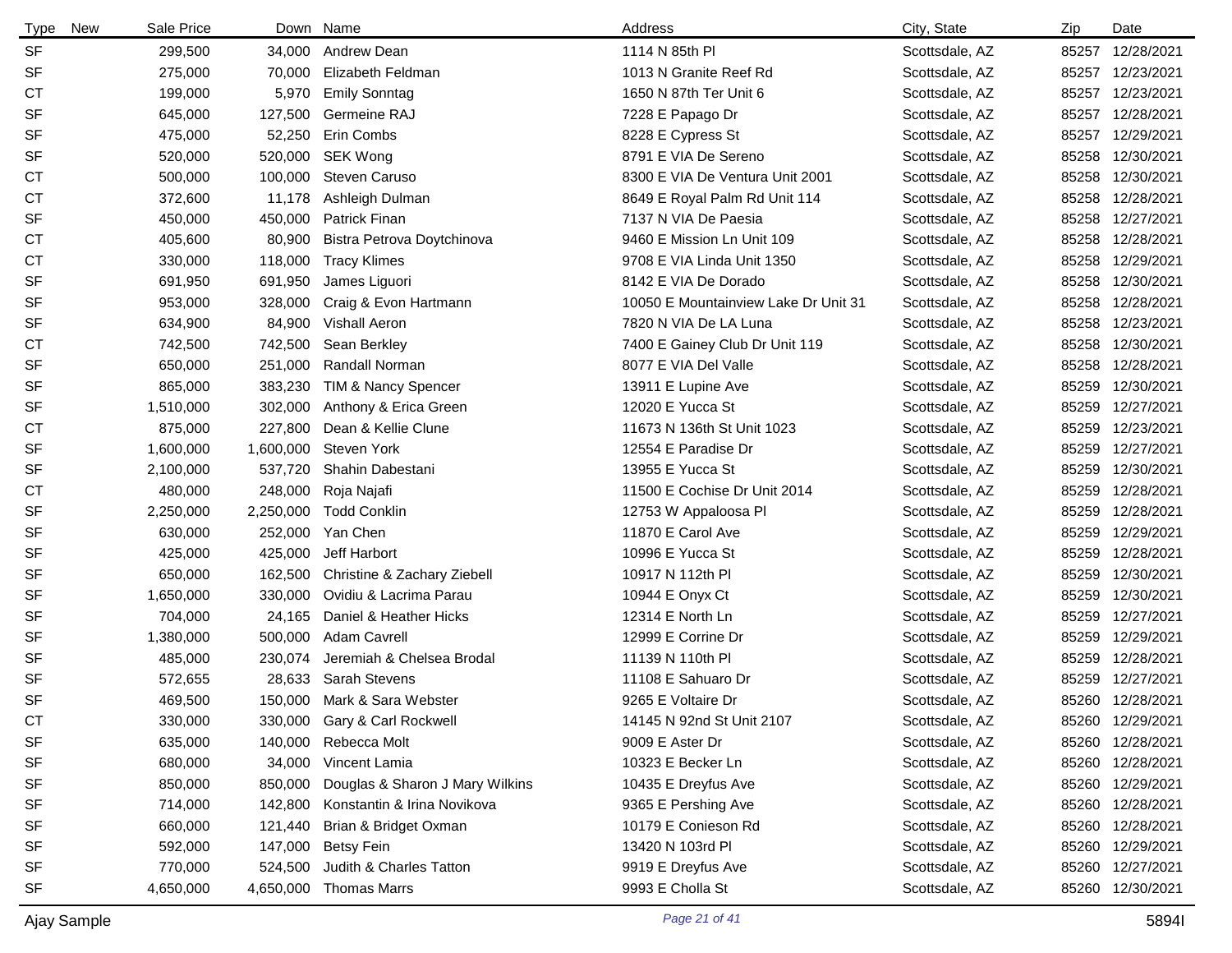| <b>Type</b> | New | Sale Price |           | Down Name                      | Address                              | City, State        | Zip   | Date             |
|-------------|-----|------------|-----------|--------------------------------|--------------------------------------|--------------------|-------|------------------|
| <b>SF</b>   |     | 725,000    |           | 152,060 Jongrin KIM            | 8820 E Lupine Ave                    | Scottsdale, AZ     |       | 85260 12/29/2021 |
| <b>SF</b>   |     | 607,100    | 607,100   | Paul Kripal                    | 8841 E Meadow Hill Dr                | Scottsdale, AZ     | 85260 | 12/29/2021       |
| <b>CT</b>   |     | 545,000    | 95,000    | Amy Sonnenberg                 | 8180 E Shea Blvd Unit 1077           | Scottsdale, AZ     | 85260 | 12/28/2021       |
| <b>SF</b>   |     | 532,000    | 59,500    | Debra Pospiech                 | 16420 N Thompson Peak Pkwy Unit 2011 | Scottsdale, AZ     | 85260 | 12/28/2021       |
| SF          |     | 525,000    | 525,000   | <b>Ronald Wise</b>             | 10615 E Hedgehog PI # 8              | Scottsdale, AZ     | 85262 | 12/28/2021       |
| <b>SF</b>   |     | 1,100,000  | 110,000   | <b>Boris Kochanoff</b>         | 14541 W Gamble Ln                    | Scottsdale, AZ     | 85262 | 12/28/2021       |
| SF          |     | 824,150    | 103,500   | Venessa Anane                  | 35350 N 94th St                      | Scottsdale, AZ     | 85262 | 12/29/2021       |
| СT          |     | 615,000    | 615,000   | <b>Tracy Wade</b>              | 28530 N 102nd Way                    | Scottsdale, AZ     | 85262 | 12/29/2021       |
| SF          |     | 3,250,000  | 450,000   | Joshua Shino                   | 28028 N 148th St                     | Scottsdale, AZ     | 85262 | 12/27/2021       |
| SF          |     | 4,250,000  | 4,250,000 | <b>Gary Reding</b>             | 10818 E Purple Aster Way             | Scottsdale, AZ     | 85262 | 12/27/2021       |
| SF          | N   | 1,450,000  | 1,450,000 | Kevin & Gail Myatt             | 34444 N 92nd Pl                      | Scottsdale, AZ     | 85262 | 12/29/2021       |
| <b>SF</b>   |     | 5,500,000  | 1,220,000 | Jill Posnick                   | 9856 E Blue Sky Dr # 77              | Scottsdale, AZ     | 85262 | 12/30/2021       |
| SF          |     | 1,090,000  | 381,500   | Fatima & Moinuddin Khan        | 27146 N 109th Way                    | Scottsdale, AZ     | 85262 | 12/30/2021       |
| SF          |     | 2,000,000  | 499,598   | David & Claudia Fetter         | 10185 E Rising Sun Dr                | Scottsdale, AZ     | 85262 | 12/27/2021       |
| SF          |     | 894,500    | 44,725    | Karin Harmer                   | 9847 E Preserve Way                  | Scottsdale, AZ     | 85262 | 12/29/2021       |
| SF          |     | 1,100,000  | 110,000   | <b>Boris Kuchanoff</b>         | 14541 E Gamble Ln                    | Scottsdale, AZ     | 85262 | 12/28/2021       |
| <b>SF</b>   |     | 765,000    | 225,000   | Marilyn Anderson               | 17919 E Slide Rock Dr                | RIO Verde, AZ      | 85263 | 12/30/2021       |
| <b>SF</b>   |     | 1,140,000  | 805,000   | Paul Ables                     | 18702 E Picacho Rd                   | RIO Verde, AZ      | 85263 | 12/30/2021       |
| <b>SF</b>   |     | 700,000    | 175,000   | Lorraine Mcrae                 | 18082 E Vista Desierto               | RIO Verde, AZ      | 85263 | 12/28/2021       |
| SF          |     | 676,910    | 197,910   | Bruce & Andrea Brown           | 17501 E Cindercone Way               | RIO Verde, AZ      |       | 85263 12/29/2021 |
| <b>SF</b>   |     | 674,500    | 114,500   | Carmen Hall                    | 7609 E Balao Dr                      | Scottsdale, AZ     | 85266 | 12/30/2021       |
| <b>SF</b>   |     | 2,025,000  | 2,025,000 | Brian & Haley Flood            | 7556 E Oberlin Way                   | Scottsdale, AZ     | 85266 | 12/30/2021       |
| <b>SF</b>   |     | 1,725,000  | 1,725,000 | Edward & Cindy Locricchio      | 6340 E Calle De Mandel               | Scottsdale, AZ     | 85266 | 12/28/2021       |
| <b>CT</b>   |     | 770,000    | 770,000   | James & Barbara Erbes          | 14850 E Grandview Dr Unit 152        | Fountain Hills, AZ |       | 85268 12/29/2021 |
| <b>SF</b>   |     | 630,000    | 31,500    | Denny & Margaret Kladis        | 15454 E Palomino Blvd                | Fountain Hills, AZ |       | 85268 12/29/2021 |
| <b>SF</b>   |     | 700,000    | 375,000   | Gerhard & Andrea Sander        | 15416 E El Lago Blvd                 | Fountain Hills, AZ | 85268 | 12/30/2021       |
| <b>SF</b>   |     | 650,000    | 97,500    | Jerry & Morgan Hufstetler      | 9428 N Broken BOW                    | Fountain Hills, AZ | 85268 | 12/28/2021       |
| <b>CT</b>   |     | 299,900    | 0         | John & Tanya Schoenwolf        | 11624 N Saguaro Blvd Apt 3           | Fountain Hills, AZ |       | 85268 12/30/2021 |
| <b>SF</b>   |     | 751,000    | 751,000   | Roland & Bonnie Mclean         | 15913 E Primrose Dr                  | Fountain Hills, AZ | 85268 | 12/29/2021       |
| SF          |     | 1,130,000  | 1,130,000 | Wes & Elisha Monken            | 10528 N Skyline Dr                   | Fountain Hills, AZ | 85268 | 12/29/2021       |
| <b>SF</b>   |     | 600,000    | 200,000   | Kevin Armitage                 | 17436 E El Pueblo Blvd               | Fountain Hills, AZ |       | 85268 12/27/2021 |
| <b>SF</b>   |     | 299,999    |           | 9,000 Colleen & Larry Fleeman  | 14448 N Saguaro Blvd B               | Fountain Hills, AZ |       | 85268 12/29/2021 |
| <b>SF</b>   |     | 86,100     |           | 265,250 Donald & Sharon Deluca | 15825 E Sunflower Dr                 | Fountain Hills, AZ |       | 85268 12/30/2021 |
| SF          |     | 565,000    |           | 0 Todd Clarkson                | 12232 N Teal Dr                      | Fountain Hills, AZ |       | 85268 12/29/2021 |
| SF          |     | 685,000    | 185,000   | Neal & Lori Kahalnik           | 15534 E Chicory Dr                   | Fountain Hills, AZ | 85268 | 12/30/2021       |
| SF          |     | 460,000    | 11,695    | Douglas Golubovic              | 356 E Taylor St                      | Tempe, AZ          | 85281 | 12/30/2021       |
| <b>CT</b>   |     | 210,000    | 21,000    | David Vest Brady               | 700 W University Dr Unit 140         | Tempe, AZ          | 85281 | 12/29/2021       |
| СT          |     | 294,000    | 294,000   | Anilore Schwartz               | 510 S Evergreen Rd                   | Tempe, AZ          | 85281 | 12/27/2021       |
| СT          |     | 516,500    | 129,125   | Alexander & Julie Miachika     | 1300 W 5TH St Apt 1006               | Tempe, AZ          | 85281 | 12/28/2021       |
| <b>CT</b>   |     | 315,000    | 315,000   | Martin Giacalone               | 510 W University Dr Unit 217         | Tempe, AZ          | 85281 | 12/29/2021       |
| CT          |     | 201,825    |           | 201,825 Venkata Reddy Kalli    | 1111 E University Dr Unit 231        | Tempe, AZ          | 85281 | 12/29/2021       |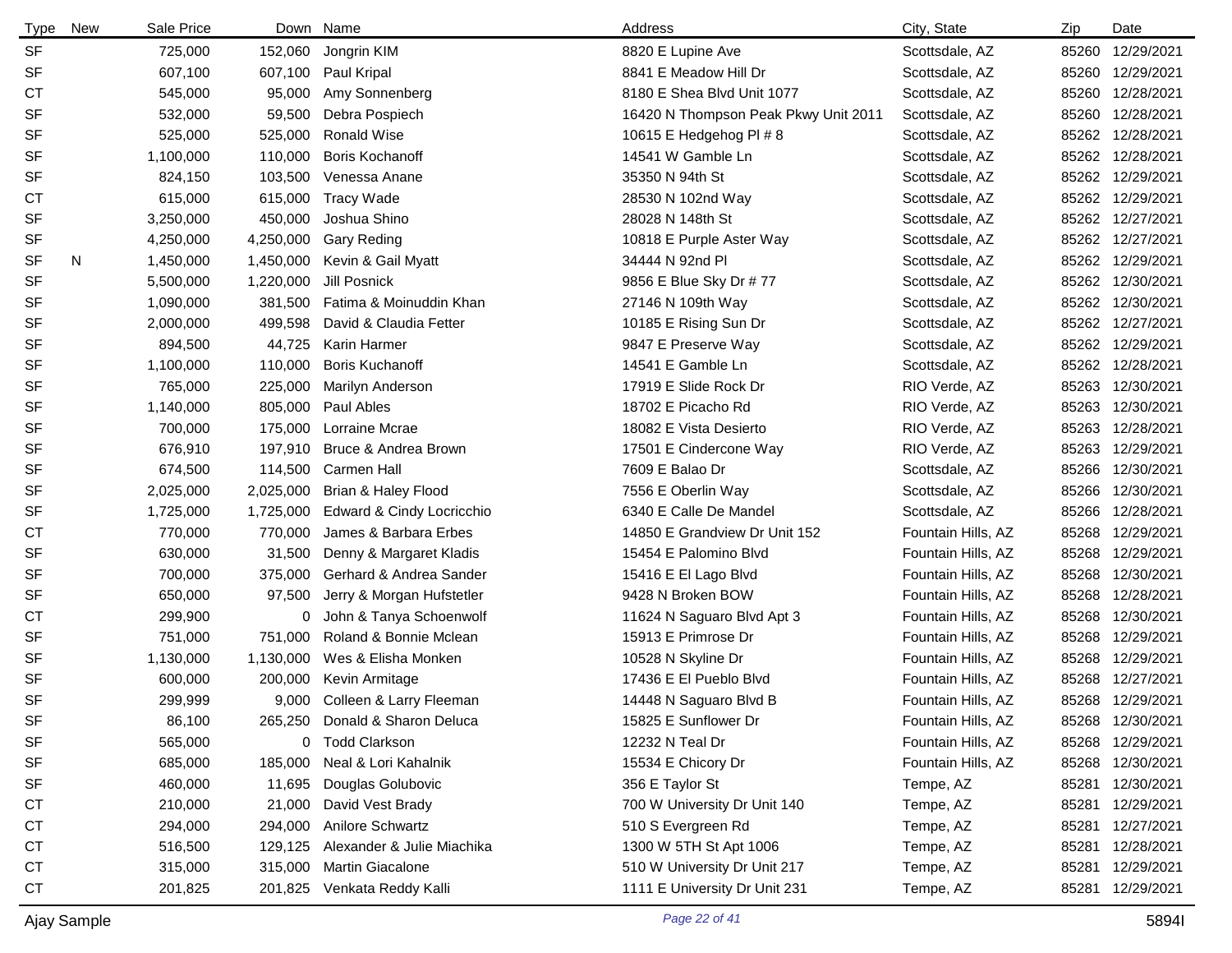| Type      | <b>New</b> | Sale Price |         | Down Name                         | Address                            | City, State  | Zip   | Date             |
|-----------|------------|------------|---------|-----------------------------------|------------------------------------|--------------|-------|------------------|
| <b>CT</b> |            | 430,061    | 86,013  | Dmitriy Kaplan                    | 901 S Smith Rd Unit 1055           | Tempe, AZ    | 85281 | 12/30/2021       |
| <b>SF</b> |            | 450,000    | 75,560  | <b>Robert Bryant</b>              | 1423 W 6TH St                      | Tempe, AZ    | 85281 | 12/23/2021       |
| <b>CT</b> |            | 455,000    | 91,000  | <b>Meredith Connor</b>            | 945 E Playa Del Norte Dr Unit 3018 | Tempe, AZ    | 85281 | 12/28/2021       |
| <b>SF</b> |            | 400,000    | 135,000 | Miguel Armenta                    | 1909 S Farmer Ave                  | Tempe, AZ    | 85281 | 12/27/2021       |
| <b>SF</b> |            | 365,000    | 91,250  | <b>Charles Emhoff</b>             | 1211 N Frances St                  | Tempe, AZ    | 85281 | 12/30/2021       |
| <b>SF</b> |            | 470,000    | 36,808  | Margaret Nowicki                  | 2076 E Aspen Dr                    | Tempe, AZ    |       | 85282 12/29/2021 |
| <b>SF</b> |            | 360,000    | 18,000  | Keisuke Yagi                      | 3011 S Country Club Way            | Tempe, AZ    |       | 85282 12/27/2021 |
| <b>SF</b> |            | 370,000    | 18,500  | Jeffrey Macswan                   | 2616 W Carson Dr                   | Tempe, AZ    |       | 85282 12/27/2021 |
| <b>SF</b> |            | 402,000    | 42,000  | <b>Michael Cook</b>               | 236 E Carter Dr                    | Tempe, AZ    |       | 85282 12/28/2021 |
| <b>CT</b> |            | 270,000    | 130,000 | Jonathan Palomino                 | 2015 E Southern Ave Unit 8         | Tempe, AZ    |       | 85282 12/29/2021 |
| СT        |            | 275,000    | 90,000  | Delia Saenz                       | 2134 E Broadway Rd Unit 1003       | Tempe, AZ    |       | 85282 12/28/2021 |
| <b>SF</b> |            | 415,000    | 0       | <b>Kenneth Easter</b>             | 1636 W Geneva Dr                   | Tempe, AZ    |       | 85282 12/28/2021 |
| <b>CT</b> |            | 225,000    | 22,500  | Monty & Kelli Sears               | 2333 E Southern Ave Unit 1021      | Tempe, AZ    |       | 85282 12/30/2021 |
| <b>SF</b> |            | 350,000    | 10,500  | <b>Heather Fillman</b>            | 2135 E Dunbar Dr                   | Tempe, AZ    |       | 85282 12/23/2021 |
| <b>SF</b> |            | 530,000    | 405,000 | Christopher & Lisa Parsons        | 716 W Hermosa Dr                   | Tempe, AZ    |       | 85282 12/28/2021 |
| <b>SF</b> |            | 405,000    | 5,000   | Jonah Reinholz                    | 3233 S Lebanon Ln                  | Tempe, AZ    |       | 85282 12/29/2021 |
| <b>SF</b> |            | 483,000    | 49,000  | <b>Dalton Turner</b>              | 1257 E Bishop Dr                   | Tempe, AZ    |       | 85282 12/30/2021 |
| <b>SF</b> |            | 451,000    | 22,550  | Michael Layne                     | 1201 E Riviera Dr                  | Tempe, AZ    |       | 85282 12/27/2021 |
| SF        |            | 465,000    | 37,500  | <b>Timothyl Hardy</b>             | 2439 S Evergreen Rd                | Tempe, AZ    |       | 85282 12/27/2021 |
| SF        |            | 462,000    | 73,920  | Brittany & Gabriel J Ortega Facio | 3333s Ventana Dr                   | Tempe, AZ    |       | 85282 12/27/2021 |
| <b>SF</b> | N          | 350,000    | 25,000  | Nicholas Heiser                   | 4501 S 48th St                     | Tempe, AZ    |       | 85282 12/27/2021 |
| SF        |            | 650,000    | 129,341 | William & Christina Miles         | 1424 E Northshore Dr               | Tempe, AZ    | 85283 | 12/28/2021       |
| СT        |            | 444,900    | 107,475 | Marilyn Ghusson                   | 5200 S Lakeshore Dr Apt 205        | Tempe, AZ    | 85283 | 12/29/2021       |
| SF        | N          | 350,000    | 52,500  | Mika Mandeville                   | 1016 W Orion St                    | Tempe, AZ    | 85283 | 12/28/2021       |
| <b>SF</b> |            | 501,000    | 501,000 | Kira & Ryan Butler                | 1957 E Auburn Dr                   | Tempe, AZ    | 85283 | 12/27/2021       |
| CТ        |            | 310,000    | 46,500  | Svetlana Sejas                    | 5617 S Clambake Bay Ct E           | Tempe, AZ    | 85283 | 12/29/2021       |
| <b>SF</b> |            | 314,900    | 0       | <b>Colton Edwards</b>             | 1222 W Baseline Rd Unit 217        | Tempe, AZ    |       | 85283 12/27/2021 |
| <b>CT</b> |            | 310,000    | 31,000  | Shani Wall                        | 7809 S Kachina Dr                  | Tempe, AZ    |       | 85284 12/29/2021 |
| <b>SF</b> |            | 358,694    | 10,761  | <b>Brendan Farrier</b>            | 2779 S Jackrabbit Dr               | Chandler, AZ | 85286 | 12/30/2021       |
| <b>SF</b> |            | 800,000    | 175,000 | Hugh & Margaret Reid              | 1324 W Bluejay Dr                  | Chandler, AZ | 85286 | 12/29/2021       |
| <b>SF</b> |            | 421,416    | 21,071  | Lisa Moore                        | 266 E Hackberry Dr # 52            | Chandler, AZ |       | 85286 12/23/2021 |
| <b>SF</b> |            | 1,100,000  |         | 264,598 LEI Zhang                 | 3401 E Ebony Dr                    | Chandler, AZ |       | 85286 12/27/2021 |
| CT        |            | 445,000    |         | 15,275 Jared Yelavich             | 1363 W Marlin Dr                   | Chandler, AZ |       | 85286 12/27/2021 |
| <b>SF</b> |            | 1,500,000  |         | 900,000 Stephen & Valerie Dickson | 21211 S 142nd St                   | Chandler, AZ |       | 85286 12/30/2021 |
| <b>SF</b> |            | 515,000    | 515,000 | Jeongsuk Eddy                     | 2608 S Quaintance St               | Gilbert, AZ  |       | 85295 12/28/2021 |
| <b>SF</b> |            | 425,000    |         | 106,250 Chenjun Yang              | 1855 E Pony Ln                     | Gilbert, AZ  | 85295 | 12/23/2021       |
| СT        | N          | 454,433    | 22,947  | Ramesh & Divya Dasari             | 2633 S Catherine Dr Unit 102       | Gilbert, AZ  |       | 85295 12/29/2021 |
| <b>SF</b> |            | 500,000    | 153,000 | Usman Khan                        | 3078 S Southwind Dr                | Gilbert, AZ  | 85295 | 12/29/2021       |
| <b>SF</b> |            | 605,000    | 125,000 | Pooja & Michael Compton           | 1894 E Dublin St                   | Gilbert, AZ  |       | 85295 12/29/2021 |
| <b>SF</b> |            | 600,000    | 107,500 | Shawna Tinney                     | 2078 S Nancy Ln                    | Gilbert, AZ  |       | 85295 12/27/2021 |
| <b>SF</b> |            | 725,000    | 14,500  | David J Jr & Jessica Nye          | 4195 E Cynthia St                  | Gilbert, AZ  |       | 85295 12/27/2021 |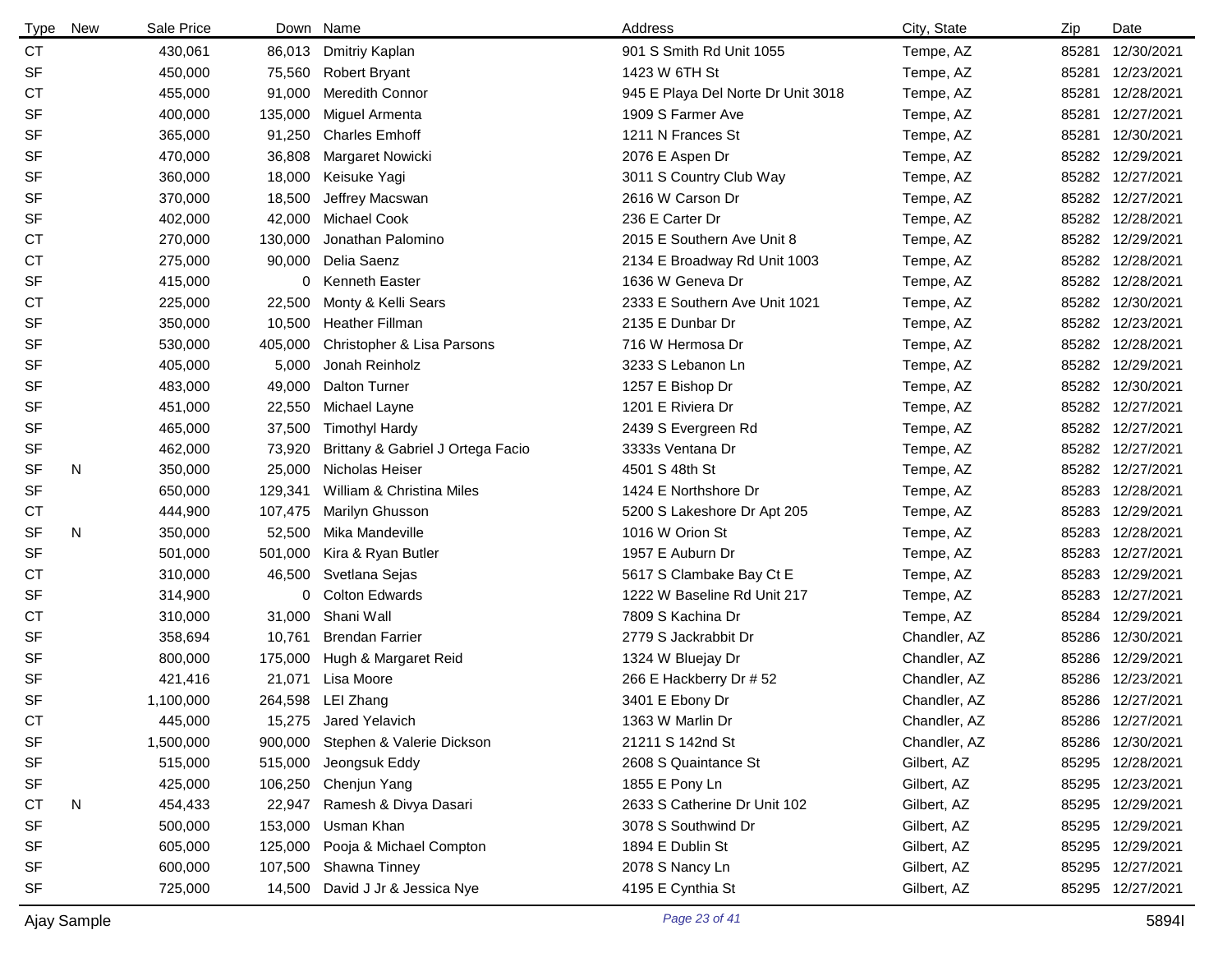| <b>Type</b> | <b>New</b> | Sale Price |         | Down Name                  | Address                  | City, State | Zip   | Date             |
|-------------|------------|------------|---------|----------------------------|--------------------------|-------------|-------|------------------|
| <b>SF</b>   |            | 472,000    | 153,599 | Dorothee Nygren            | 4216 E Oxford Ln         | Gilbert, AZ |       | 85295 12/29/2021 |
| <b>CT</b>   |            | 411,000    | 36,560  | <b>Maribel Roges</b>       | 1695 E Dogwood Ln        | Gilbert, AZ |       | 85295 12/29/2021 |
| <b>SF</b>   |            | 475,000    | 100,189 | Camilia Soof               | 3629 E Sexton St         | Gilbert, AZ |       | 85295 12/27/2021 |
| <b>SF</b>   |            | 525,880    | 121,470 | Grace Meng Shuan Chang     | 1935 S Follett Way       | Gilbert, AZ |       | 85295 12/30/2021 |
| SF          |            | 481,500    | 134,250 | YA LI                      | 3749 E Waite Ln          | Gilbert, AZ |       | 85295 12/27/2021 |
| СT          | N          | 517,745    | 200,093 | Amy Kwiatkowski            | 1677 W Hampton Ln        | Gilbert, AZ |       | 85295 12/29/2021 |
| <b>SF</b>   | N          | 488,779    | 24,439  | <b>Chrsitopher Smith</b>   | 4326 E Dennisport Ave    | Gilbert, AZ |       | 85295 12/23/2021 |
| <b>CT</b>   | N          | 397,007    | 29,729  | Gianani & Jerel Cabrera    | 1732 E Chelsea Ln        | Gilbert, AZ |       | 85295 12/30/2021 |
| <b>SF</b>   |            | 500.000    | 153,000 | Usman Khan                 | 3078 S Southwind Dr      | Gilbert, AZ |       | 85295 12/29/2021 |
| <b>SF</b>   |            | 1,460,000  | 340,000 | Thomas D II Scanlon        | 577 E Ray Rd             | Gilbert, AZ |       | 85296 12/29/2021 |
| SF          |            | 540,000    | 108,000 | John KIM                   | 4151 E Nunneley Rd       | Gilbert, AZ |       | 85296 12/29/2021 |
| <b>SF</b>   |            | 518,000    | 200,000 | Jessie & Diego Hernandez   | 903s Wallrade Ln         | Gilbert, AZ |       | 85296 12/27/2021 |
| SF          |            | 396,000    | 396,000 | Laara Van Loben Sels       | 2174 E Saratoga St       | Gilbert, AZ |       | 85296 12/29/2021 |
| <b>SF</b>   | N          | 660,829    | 66,083  | <b>Theodore Simons</b>     | 3934 E Boot Track Trl    | Gilbert, AZ |       | 85296 12/30/2021 |
| SF          | N          | 855,357    | 173,236 | Albert & Genevie Castaneda | 3696 E Sagebrush St      | Gilbert, AZ |       | 85296 12/29/2021 |
| <b>SF</b>   |            | 800,000    | 250,000 | John Burns                 | 2955 E Brooks St         | Gilbert, AZ |       | 85296 12/27/2021 |
| <b>SF</b>   |            | 557,000    | 10      | Kalan & Senyun KIM         | 4052 E Mesquite St       | Gilbert, AZ | 85296 | 12/28/2021       |
| <b>SF</b>   |            | 825,000    | 247,500 | Chad Heywood               | 3442 E Sierra Madre Ave  | Gilbert, AZ | 85296 | 12/30/2021       |
| <b>SF</b>   |            | 676,000    | 676,000 | Dominic & Yvonne Raiola    | 641 E Century Ave        | Gilbert, AZ |       | 85296 12/27/2021 |
| <b>SF</b>   |            | 978,051    | 278,051 | Hector & Nancy Duarte      | 3548 E Bloomfield Pkwy   | Gilbert, AZ | 85296 | 12/28/2021       |
| <b>SF</b>   |            | 532,000    | 55,000  | Maria Capone               | 261 E Mesquite St        | Gilbert, AZ |       | 85296 12/23/2021 |
| <b>SF</b>   |            | 1,850,000  | 490,000 | Lauren & Jason Webb        | 340 S Ranchos Legante Dr | Gilbert, AZ | 85296 | 12/28/2021       |
| <b>SF</b>   |            | 530,000    | 159,000 | Anil Prakasam              | 4137 E Devon Dr          | Gilbert, AZ |       | 85296 12/29/2021 |
| <b>CT</b>   |            | 335,000    | 16,750  | Brenna Skerken             | 1327 S Sabino Dr         | Gilbert, AZ | 85296 | 12/29/2021       |
| <b>SF</b>   |            | 725,000    | 161,000 | Jorge & Juana Torres       | 3158 E Claxton Ave       | Gilbert, AZ |       | 85297 12/27/2021 |
| <b>SF</b>   |            | 410,937    | 82,187  | James Shnowske             | 759 E Lark St Unit 202   | Gilbert, AZ |       | 85297 12/28/2021 |
| <b>SF</b>   |            | 510,000    | 35,000  | <b>Ronald Platz</b>        | 4441 E Woodside Way      | Gilbert, AZ |       | 85297 12/30/2021 |
| <b>SF</b>   |            | 745,000    | 500,000 | John Khaziran              | 956 E Rojo Way           | Gilbert, AZ |       | 85297 12/30/2021 |
| <b>SF</b>   | N          | 596,157    | 119,232 | David & Leslie Boyd        | 4122 S Columbus Dr       | Gilbert, AZ |       | 85297 12/23/2021 |
| <b>SF</b>   |            | 442,000    |         | 0 Mark Hansen              | 4476 E Melrose St        | Gilbert, AZ |       | 85297 12/30/2021 |
| <b>SF</b>   |            | 870,000    | 870,000 | Nikola Eremija             | 2776 E Majestic Eagle    | Gilbert, AZ |       | 85297 12/28/2021 |
| <b>CT</b>   |            | 411,094    | 41,109  | Candice JO Troia           | 760 E Zesta Ln Unit 103  | Gilbert, AZ |       | 85297 12/28/2021 |
| SF          | N          | 756,498    | 320,000 | Jeffrey Griggs             | 2084 E Canary Dr         | Gilbert, AZ |       | 85297 12/30/2021 |
| <b>CT</b>   |            | 375,914    | 75,183  | Roy & Brigitte Mazzola     | 759 E Lark St Unit 101   | Gilbert, AZ |       | 85297 12/29/2021 |
| <b>CT</b>   |            | 390,390    |         | 19,519 Erika Schaefer      | 760 E Zesta Ln Unit 102  | Gilbert, AZ |       | 85297 12/29/2021 |
| <b>CT</b>   |            | 389,920    | 389,920 | Roger & Shellye Smith      | 760 E Zesta Ln Unit 101  | Gilbert, AZ |       | 85297 12/30/2021 |
| SF          |            | 540,000    | 35,550  | Julio Borjon               | 3632 S Arroyo Ln         | Gilbert, AZ |       | 85297 12/30/2021 |
| SF          |            | 580,000    |         | 116,000 Amy Hill           | 3688 S Seton Ave         | Gilbert, AZ |       | 85297 12/27/2021 |
| SF          |            | 485,000    | 48,500  | CUI Huang                  | 3889 S Vineyard Ave      | Gilbert, AZ |       | 85297 12/23/2021 |
| SF          |            | 725,000    | 145,000 | Cody Olney                 | 2525 E Queen Creek Rd    | Gilbert, AZ |       | 85297 12/29/2021 |
| SF          | N          | 532,990    | 70,041  | Samuel & Aileen Zerger     | 2342 E Kelly Dr          | Gilbert, AZ |       | 85298 12/29/2021 |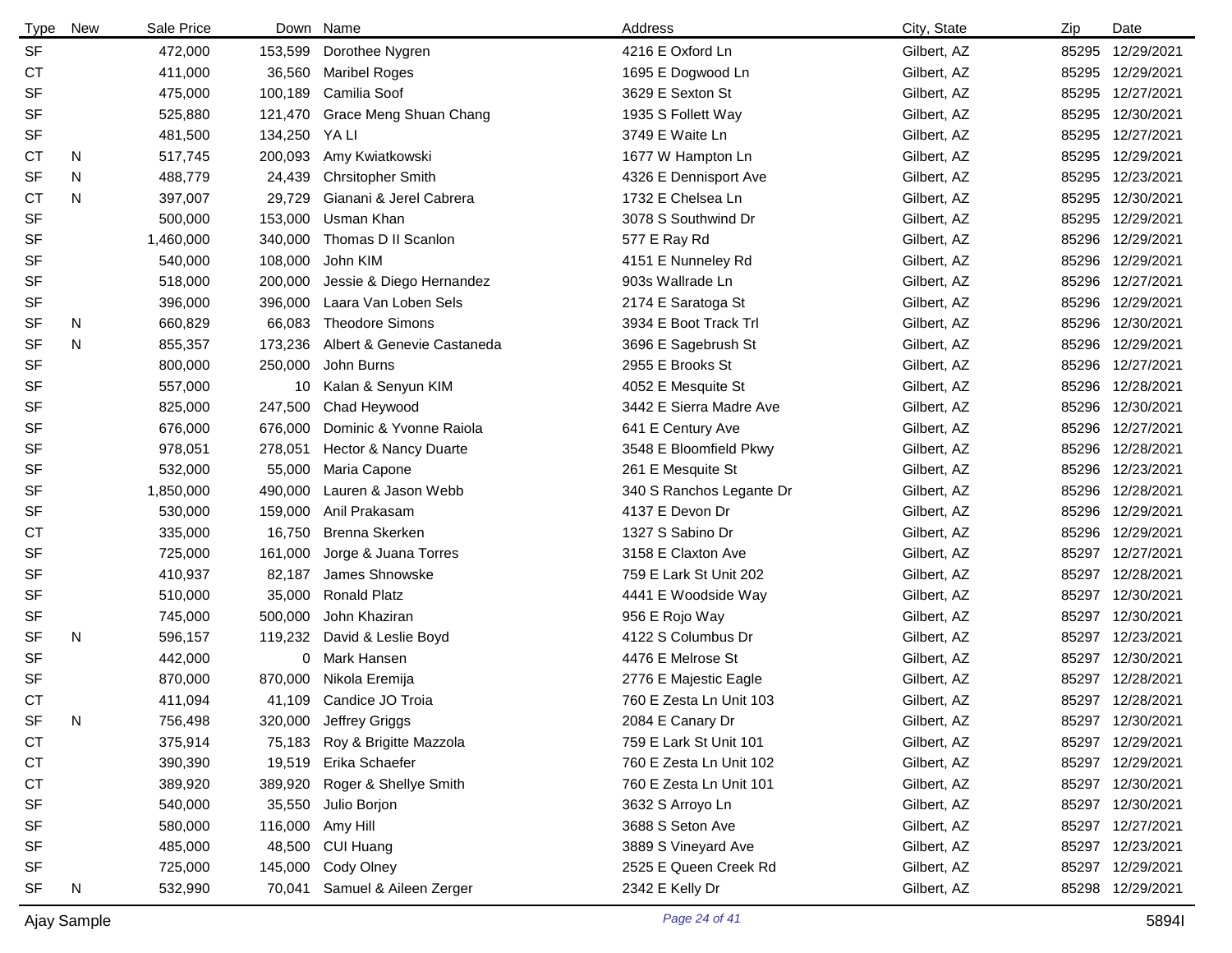| <b>Type</b> | <b>New</b> | Sale Price | Down      | Name                         | Address                  | City, State  | Zip   | Date             |
|-------------|------------|------------|-----------|------------------------------|--------------------------|--------------|-------|------------------|
| <b>SF</b>   |            | 1,425,000  | 1,425,000 | Myron & Wendy Thomas         | 6703 W Giralda Ave       | Gilbert, AZ  | 85298 | 12/28/2021       |
| <b>SF</b>   |            | 1,010,000  | 202,000   | Elizabeth & Michael Testa    | 3729 E Strawberry Dr     | Gilbert, AZ  | 85298 | 12/30/2021       |
| <b>SF</b>   | N          | 934,053    | 186,543   | Marne Brown                  | 1500 E Crescent Way      | Gilbert, AZ  | 85298 | 12/30/2021       |
| <b>SF</b>   |            | 504,500    | 126,125   | Kevin & Nangnoy Macdonald    | 4224 E Castle Ln         | Gilbert, AZ  | 85298 | 12/23/2021       |
| SF          | N          | 605,000    | 60,500    | Jairo Sandoval               | 2193 E Brigadier Dr      | Gilbert, AZ  | 85298 | 12/30/2021       |
| <b>SF</b>   | N          | 1,108,357  | 226,553   | Kane Richardson              | 6082 S Sandstone St      | Gilbert, AZ  | 85298 | 12/28/2021       |
| <b>SF</b>   |            | 539,900    | 107,980   | Darryl & Laura Meyer         | 2372 E Kelly Dr          | Gilbert, AZ  | 85298 | 12/29/2021       |
| <b>SF</b>   | N          | 995,096    | 995,096   | Jiunn Chen                   | 1441 E Powell Way        | Gilbert, AZ  | 85298 | 12/29/2021       |
| <b>SF</b>   |            | 575,000    | 179,845   | Dan & Deana Depauw           | 5360 S Peachwood Dr      | Gilbert, AZ  | 85298 | 12/30/2021       |
| <b>SF</b>   | N          | 1,212,575  | 249,852   | Rajeev & lavanya Gubbala     | 1270 E Aris Dr           | Gilbert, AZ  | 85298 | 12/28/2021       |
| <b>SF</b>   |            | 1,200,000  | 262,000   | James & Cynthia Pierce       | 3064 E Blackhawk Dr      | Gilbert, AZ  | 85298 | 12/29/2021       |
| <b>SF</b>   |            | 760,000    | 152,000   | <b>Michael Hentze</b>        | 2798 E Crescent Way      | Gilbert, AZ  | 85298 | 12/23/2021       |
| SF          |            | 475,000    | 95,000    | Cole Tucker                  | 3267 E Lafayette Ave     | Gilbert, AZ  | 85298 | 12/29/2021       |
| <b>SF</b>   | N          | 977,154    | 196,097   | WEI Hong                     | 1564 E Crescent Way      | Gilbert, AZ  | 85298 | 12/29/2021       |
| <b>SF</b>   |            | 575,000    | 575,000   | Lori & Marcello Marotta      | 4891 S Granite St        | Gilbert, AZ  | 85298 | 12/30/2021       |
| <b>SF</b>   | N          | 589,490    | 29,474    | Palanichamy Swaminathan      | 2265 E Meadowview Ct     | Gilbert, AZ  | 85298 | 12/29/2021       |
| <b>SF</b>   |            | 355,000    | 88,750    | Andrew Jones                 | 5939 W Orange Dr         | Glendale, AZ | 85301 | 12/23/2021       |
| <b>SF</b>   |            | 120,000    | 2,174     | <b>Lesly Cisneros</b>        | 6302 N 64th Dr Apt 20    | Glendale, AZ | 85301 | 12/28/2021       |
| <b>SF</b>   |            | 349,000    | 12,215    | Richelle & Shawn Bordine     | 4434 W Kaler Cir         | Glendale, AZ | 85301 | 12/28/2021       |
| <b>SF</b>   |            | 380,000    | 3,558     | <b>Hector Vazquez</b>        | 7775 N 58th Dr           | Glendale, AZ | 85301 | 12/23/2021       |
| <b>SF</b>   |            | 370,000    | 0         | Ismael Ramirez Rebollar      | 6722 N 51st Dr           | Glendale, AZ | 85301 | 12/23/2021       |
| <b>SF</b>   |            | 269,900    | 84,817    | Brenda Fetha                 | 7801 N 44th Dr Unit 1162 | Glendale, AZ | 85301 | 12/28/2021       |
| <b>CT</b>   |            | 127,000    | 27,800    | Alfa Diaz Mendoza            | 6302 N 64th Dr Apt 15    | Glendale, AZ | 85301 | 12/23/2021       |
| <b>SF</b>   |            | 350,000    | 10,500    | <b>Adrian Martinez Villa</b> | 5816 N 64th Dr           | Glendale, AZ | 85301 | 12/27/2021       |
| <b>SF</b>   |            | 340,000    | 6,159     | Yolanda Montejano            | 6713 N 55th Dr           | Glendale, AZ | 85301 | 12/29/2021       |
| <b>SF</b>   |            | 420,000    | 73,000    | Brianna Guadalupe            | 6110 W Oregon Ave        | Glendale, AZ | 85301 | 12/30/2021       |
| <b>SF</b>   |            | 420,000    | 73,000    | Brianna Guadalupe            | 6110 W Oregon Ave        | Glendale, AZ | 85301 | 12/29/2021       |
| SF          |            | 224,000    | 10,600    | Melva & Nicholas Harris      | 4714 W Palmaire Ave      | Glendale, AZ | 85301 | 12/29/2021       |
| SF          |            | 300,000    | 10,500    | Brent & Susan Allen          | 4315 N 49th Ave          | Glendale, AZ | 85301 | 12/29/2021       |
| SF          |            | 361,000    | 12,430    | Montserrat Gonzalez Noguez   | 6715 N 60th Ave          | Glendale, AZ | 85301 | 12/29/2021       |
| <b>SF</b>   |            | 213,000    | 213,000   | Bruce & Jacqueline Davidson  | 7916 N 59th Ln           | Glendale, AZ | 85301 | 12/29/2021       |
| <b>SF</b>   |            | 246,256    | 45,000    | <b>Hector Rodriguez</b>      | 6043 W Royal Palm Rd     | Glendale, AZ |       | 85302 12/28/2021 |
| SF          |            | 343,200    | 33,200    | Carlos De LA Torre           | 5648 W Vogel Ave         | Glendale, AZ |       | 85302 12/28/2021 |
| <b>SF</b>   |            | 460,000    | 27,000    | Maricela Corona              | 4556 W El Caminito Dr    | Glendale, AZ |       | 85302 12/29/2021 |
| <b>SF</b>   |            | 225,000    | 6,750     | Graciela Gonzalez Soria      | 6058 W Townley Ave       | Glendale, AZ |       | 85302 12/29/2021 |
| SF          |            | 260,000    | 12,400    | Dominick & Jennifer Byron    | 5421 W El Caminito Dr    | Glendale, AZ |       | 85302 12/29/2021 |
| <b>SF</b>   |            | 385,000    | 13,496    | Sarah Walker                 | 5519 W Orchid Ln         | Glendale, AZ |       | 85302 12/29/2021 |
| SF          |            | 375,000    | 6,825     | Francisco Covarrubias Orozco | 8604 N 55th Dr           | Glendale, AZ |       | 85302 12/29/2021 |
| <b>SF</b>   |            | 360,000    | 18,000    | <b>Hazel Erece</b>           | 9415 N 53rd Ave          | Glendale, AZ |       | 85302 12/28/2021 |
| <b>SF</b>   |            | 255,000    | 255,000   | <b>Wilbert Fernandez</b>     | 5232 W Royal Palm Rd     | Glendale, AZ |       | 85302 12/29/2021 |
| <b>SF</b>   |            | 400,000    | 17,500    | Belinda Bamfi                | 8511 N 64th Ave          | Glendale, AZ |       | 85302 12/30/2021 |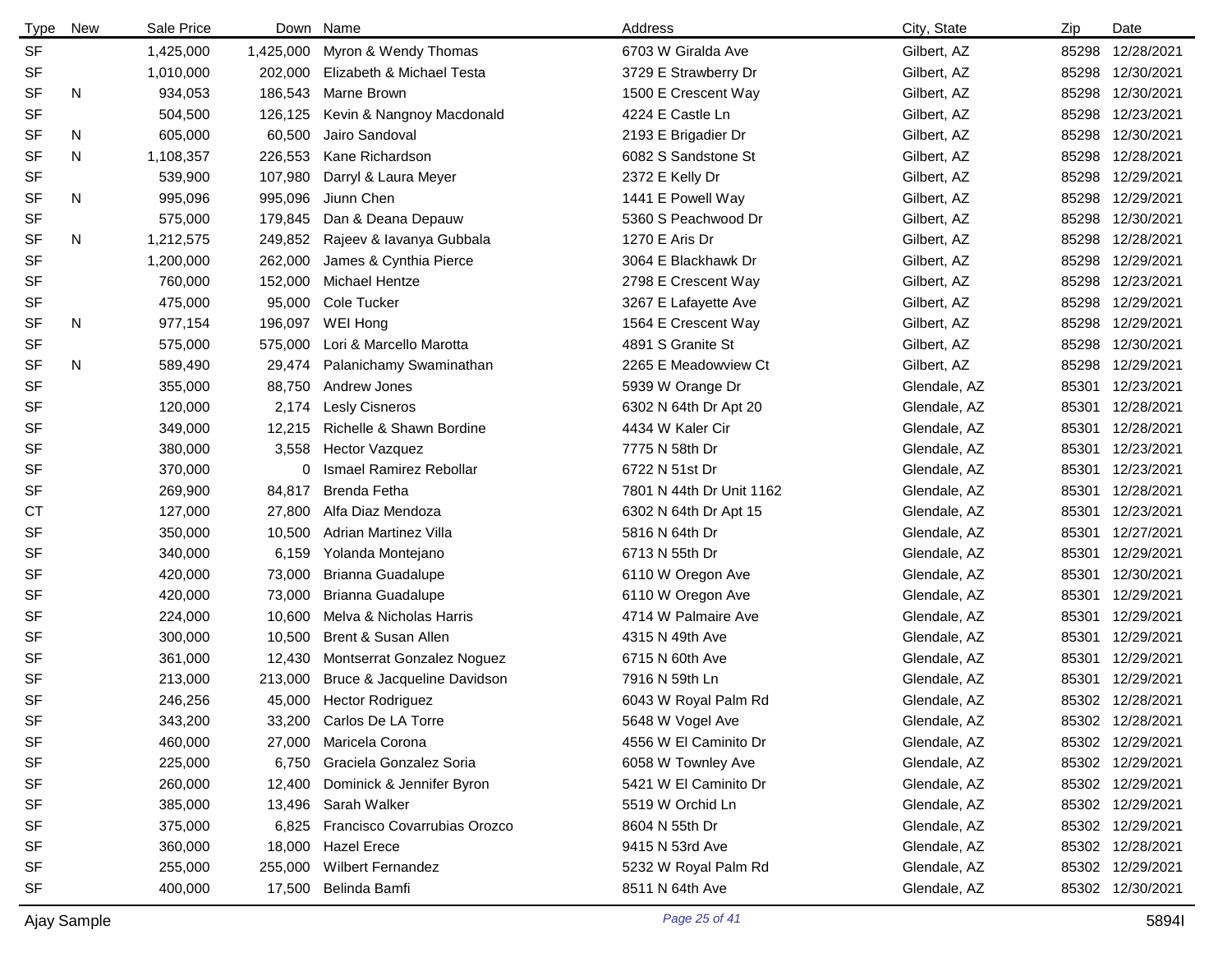| <b>Type</b> | New | Sale Price |         | Down Name                    | Address                 | City, State  | Zip   | Date             |
|-------------|-----|------------|---------|------------------------------|-------------------------|--------------|-------|------------------|
| <b>SF</b>   |     | 372,000    | 13,392  | <b>Ivette Fierros</b>        | 6718 N 82nd Dr          | Glendale, AZ | 85303 | 12/28/2021       |
| <b>SF</b>   | N   | 459,597    | 72,446  | Srinivas & UMA Challaram     | 7966 W Medlock Dr       | Glendale, AZ |       | 85303 12/27/2021 |
| <b>SF</b>   |     | 335,000    | 12,060  | Nicolas & Karla Blacksher    | 5419 N 77th Ln          | Glendale, AZ |       | 85303 12/27/2021 |
| <b>SF</b>   | N   | 336,341    | 67,485  | Kevin Forero                 | 5011 N 79th Ln          | Glendale, AZ |       | 85303 12/30/2021 |
| <b>SF</b>   |     | 476,000    | 23,800  | Fernando Lopez               | 6397 N 79th Dr          | Glendale, AZ |       | 85303 12/28/2021 |
| <b>SF</b>   | N   | 392,350    | 60,000  | Salama Tilinti               | 5028 N 81st Ave         | Glendale, AZ |       | 85303 12/30/2021 |
| <b>SF</b>   | N   | 404,048    | 20,202  | Malikarjun Inagam            | 5032 N 81st Ave         | Glendale, AZ |       | 85303 12/23/2021 |
| <b>SF</b>   |     | 260,000    | 260,000 | Martin & Alicia Rangel       | 6825 N 81st Dr          | Glendale, AZ |       | 85303 12/30/2021 |
| <b>SF</b>   | N   | 455,398    | 22,769  | Cynthia Mendoza              | 5010 N 79th Ln          | Glendale, AZ |       | 85303 12/29/2021 |
| <b>SF</b>   |     | 381,000    | 23,593  | Xochit Sandoval              | 4601 W Shaw Butte Dr    | Glendale, AZ |       | 85304 12/30/2021 |
| SF          |     | 1,100,000  | 300,000 | Jesus Ceja Velazquez         | 6438 W Voltaire Dr      | Glendale, AZ | 85304 | 12/30/2021       |
| <b>SF</b>   |     | 380,425    | 19,021  | Elizabeth Portillo           | 12235 N 47th Ln         | Glendale, AZ |       | 85304 12/30/2021 |
| SF          |     | 355,000    | 30,000  | Trevor & Abigail Moore       | 10828 N 47th Ave        | Glendale, AZ | 85304 | 12/30/2021       |
| <b>SF</b>   |     | 405,000    | 40,500  | Ngoc Nguyen                  | 5930 W Garden Dr        | Glendale, AZ | 85304 | 12/27/2021       |
| SF          |     | 611,000    | 0       | Kyle & Tammy White           | 5733 W Windrose Dr      | Glendale, AZ | 85304 | 12/23/2021       |
| SF          |     | 625,000    | 39,731  | <b>Nathaniel Kitchen</b>     | 4620 W Dahlia Dr        | Glendale, AZ | 85304 | 12/29/2021       |
| <b>SF</b>   | N   | 568,805    | 35,065  | Kranthi Sabbani              | 8940 W Missouri Ave     | Glendale, AZ | 85305 | 12/30/2021       |
| <b>SF</b>   | N   | 549,360    | 18,000  | Hemanta Behera               | 8841 W Wagon Wheel Dr   | Glendale, AZ | 85305 | 12/30/2021       |
| <b>SF</b>   | N   | 415,405    | 6,000   | Eugene & Tracy Eihausen      | 5656 N 87th Dr          | Glendale, AZ | 85305 | 12/30/2021       |
| SF          | N   | 476,143    | 6,000   | Ymaliz & Frank Ramirez       | 8740 W San Miguel Ave   | Glendale, AZ | 85305 | 12/28/2021       |
| <b>SF</b>   | N   | 435,242    | 6,000   | Dawnellen & Miguel Cortes    | 5636 N 87th Dr          | Glendale, AZ | 85305 | 12/29/2021       |
| <b>SF</b>   | N   | 546,590    | 10,000  | Nina Mehranfar               | 8931 W Marshall Ave     | Glendale, AZ | 85305 | 12/29/2021       |
| SF          |     | 735,000    | 735,000 | David & Deborah Antholt      | 6070 N 85th Ave         | Glendale, AZ | 85305 | 12/28/2021       |
| <b>SF</b>   |     | 433,000    | 29,750  | Amber Coburn                 | 8539 W Medlock Dr       | Glendale, AZ | 85305 | 12/29/2021       |
| <b>SF</b>   | N   | 607,249    | 37,400  | Quoc VO                      | 8735 W Palo Verde Dr    | Glendale, AZ | 85305 | 12/28/2021       |
| SF          | N   | 460,116    | 6,000   | Vijender & Vanitha Inavoulu  | 5662 N 87th Dr          | Glendale, AZ | 85305 | 12/27/2021       |
| <b>SF</b>   | N   | 343,990    | 343,990 | Iris & Genaro Martinez       | 5914 N 90th Dr          | Glendale, AZ | 85305 | 12/28/2021       |
| <b>SF</b>   | N   | 649,103    | 129,924 | Sreedevi Dendukuri           | 8609 W Solano Dr        | Glendale, AZ | 85305 | 12/29/2021       |
| <b>SF</b>   | N   | 569,608    | 28,877  | Mrinmayee Das                | 8901 W Marshall Ave     | Glendale, AZ | 85305 | 12/30/2021       |
| <b>SF</b>   |     | 450,000    | 45,000  | Rolando Arellano             | 8367 W Maryland Ave     | Glendale, AZ | 85305 | 12/28/2021       |
| <b>SF</b>   |     | 490,000    | 38,750  | Noemi Mccloud                | 8716 W Palmaire Ave     | Glendale, AZ | 85305 | 12/28/2021       |
| <b>SF</b>   |     | 365,000    | 3,500   | Johnny & Delphy Montoya      | 4609 W Boca Raton Rd    | Glendale, AZ |       | 85306 12/28/2021 |
| SF          |     | 530,000    |         | 80,000 MAX Rascon            | 6374 W Crocus Dr        | Glendale, AZ |       | 85306 12/28/2021 |
| SF          |     | 390,000    | 28,788  | Melissa Maestas              | 6307 W Hearn Rd         | Glendale, AZ |       | 85306 12/29/2021 |
| SF          |     | 370,000    |         | 6,702 Lynzie Oquist          | 5515 W Carol Ann Way    | Glendale, AZ |       | 85306 12/30/2021 |
| SF          |     | 446,000    |         | 31,800 Kyle White            | 6338 W Paradise Ln      | Glendale, AZ |       | 85306 12/29/2021 |
| SF          |     | 725,000    | 300,000 | <b>Thomas Leister</b>        | 5311 W Tierra Buena Ln  | Glendale, AZ |       | 85306 12/27/2021 |
| SF          | N   | 632,440    | 127,000 | Michelle Kastler             | 12543 W Sierra Vista Ct | Glendale, AZ |       | 85307 12/28/2021 |
| <b>SF</b>   |     | 397,000    | 39,403  | Maria De Jesus Bueno Saucedo | 10421 W Orange Dr       | Glendale, AZ |       | 85307 12/29/2021 |
| SF          |     | 563,984    | 200,000 | Allysa Lynhart               | 6523 N 135th Dr         | Glendale, AZ |       | 85307 12/28/2021 |
| SF          |     | 826,000    | 82,600  | <b>Tammy Downs</b>           | 13608 W Ocotillo Rd     | Glendale, AZ |       | 85307 12/23/2021 |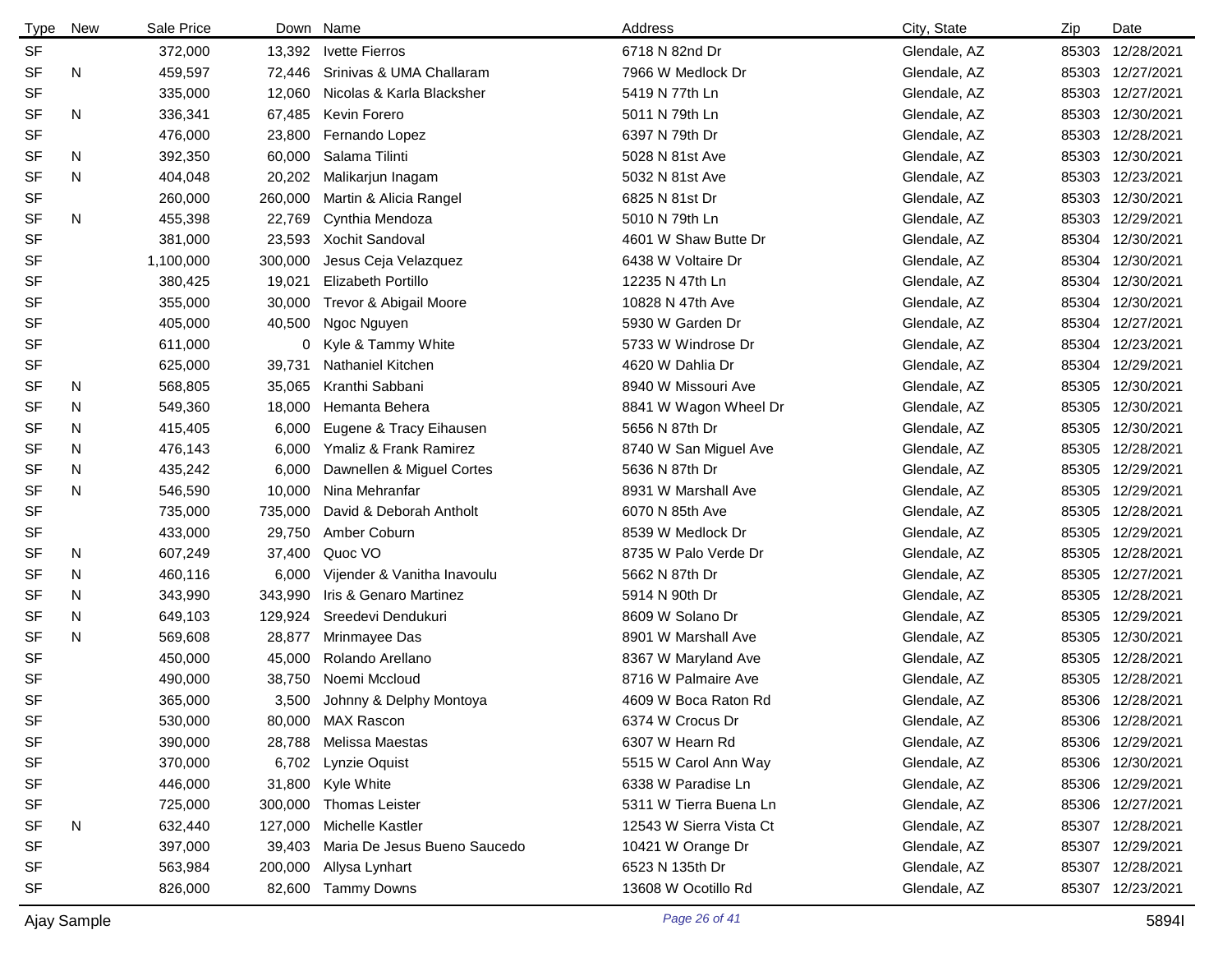| <b>Type</b> | New | Sale Price |         | Down Name                  | Address                  | City, State  | Zip   | Date             |
|-------------|-----|------------|---------|----------------------------|--------------------------|--------------|-------|------------------|
| <b>SF</b>   |     | 735,000    | 186,750 | Douglas Shivers            | 21130 N 70th Dr          | Glendale, AZ |       | 85308 12/27/2021 |
| <b>SF</b>   |     | 615,000    | 123,000 | <b>Timothy Hatfield</b>    | 6716 W Piute Ave         | Glendale, AZ |       | 85308 12/28/2021 |
| SF          |     | 305,000    | 35,000  | Qanh Truong                | 17844 N 57th Ave         | Glendale, AZ |       | 85308 12/29/2021 |
| <b>SF</b>   |     | 435,000    | 1,000   | Matthew Thompson           | 7405 W Tonopah Dr        | Glendale, AZ |       | 85308 12/30/2021 |
| SF          |     | 545,000    | 0       | Jimmy Meza                 | 5351 W Kerry Ln          | Glendale, AZ | 85308 | 12/28/2021       |
| <b>SF</b>   |     | 435,000    | 435,000 | Lee & Heidi Larson         | 19019 N 45th Cir         | Glendale, AZ | 85308 | 12/27/2021       |
| <b>SF</b>   |     | 556,000    | 556,000 | Cosme Navazo               | 5455 W Taro Ln           | Glendale, AZ |       | 85308 12/30/2021 |
| <b>SF</b>   |     | 425,000    | 14,589  | Michael Day                | 3920 W Hartford Ave      | Glendale, AZ | 85308 | 12/30/2021       |
| <b>SF</b>   |     | 525,000    | 525,000 | Scott Campbell             | 20255 N 52nd Dr          | Glendale, AZ |       | 85308 12/30/2021 |
| <b>SF</b>   |     | 399,000    | 100,000 | George Kando               | 5161 W Campo Bello Dr    | Glendale, AZ |       | 85308 12/29/2021 |
| <b>SF</b>   |     | 465,000    | 10      | Aphram Anoya               | 6474 W Escuda Rd         | Glendale, AZ |       | 85308 12/28/2021 |
| <b>SF</b>   |     | 445,000    | 13,350  | Georgie Epple              | 20039 N 40th Dr          | Glendale, AZ |       | 85308 12/29/2021 |
| <b>SF</b>   |     | 1,300,000  |         | 0 Sidney Baysinger         | 7595 W Trails Dr         | Glendale, AZ |       | 85308 12/30/2021 |
| SF          |     | 299,000    | 79,250  | Jennifer Dziak Mansur      | 18036 N 45th Ave         | Glendale, AZ |       | 85308 12/29/2021 |
| <b>SF</b>   |     | 489,900    | 200,000 | Jonathan Battou            | 20318 N 56th Ln          | Glendale, AZ |       | 85308 12/28/2021 |
| <b>SF</b>   |     | 330,000    | 16,500  | <b>Alyxandir Buttrick</b>  | 5615 W John Cabot Rd     | Glendale, AZ |       | 85308 12/28/2021 |
| <b>SF</b>   |     | 425,500    | 12,182  | Allison Dollmeyer          | 3825 W Villa Theresa Dr  | Glendale, AZ |       | 85308 12/29/2021 |
| SF          |     | 975,000    | 195,000 | Brian & Sarah Spinks       | 17350 N 64th Ln          | Glendale, AZ |       | 85308 12/28/2021 |
| <b>SF</b>   |     | 459,000    | 209,000 | KAI & YAO Chang            | 6767 W Quail Ave         | Glendale, AZ |       | 85308 12/30/2021 |
| <b>SF</b>   |     | 562,500    | 60,000  | Jennifer Kuleff            | 6004 W Tonopah Dr        | Glendale, AZ |       | 85308 12/23/2021 |
| <b>SF</b>   |     | 475,000    | 98,562  | Michael & Laurie Riordan   | 7227 W Morrow Dr         | Glendale, AZ |       | 85308 12/29/2021 |
| MН          |     | 275,000    | 9,625   | <b>Kimberly Oneil</b>      | 3709 W Monona Dr         | Glendale, AZ |       | 85308 12/23/2021 |
| <b>SF</b>   |     | 190,000    | 190,000 | <b>Elaine Osowsky</b>      | 3825 W Quail Ave         | Glendale, AZ |       | 85308 12/30/2021 |
| <b>SF</b>   | N   | 400,388    | 20,020  | Amba Subash Chandrabose    | 6026 W Hartford Ct       | Glendale, AZ |       | 85308 12/23/2021 |
| <b>SF</b>   |     | 35,000     | 34,500  | Sean & Tonya Mcandrews     | 3719 W Irma Ln           | Glendale, AZ |       | 85308 12/30/2021 |
| <b>SF</b>   | N   | 391,131    | 19,581  | Selvam Sugumar             | 6035 W Camino San Xavier | Glendale, AZ |       | 85308 12/23/2021 |
| <b>SF</b>   |     | 611,000    | 100,620 | <b>Robert Keele</b>        | 4340 W Chama Dr          | Glendale, AZ |       | 85310 12/28/2021 |
| <b>SF</b>   |     | 840,000    | 84,084  | James & Laura Tedesch      | 6139 W Donald Dr         | Glendale, AZ |       | 85310 12/28/2021 |
| SF          |     | 351,700    | 1,000   | Srimanoharan Dhamodharan   | 4114 W Misty Willow Ln   | Glendale, AZ |       | 85310 12/27/2021 |
| <b>SF</b>   | N   | 403,640    | 29,200  | <b>Tomika Dorsey</b>       | 4831 S 117th Ave         | Avondale, AZ |       | 85323 12/30/2021 |
| <b>SF</b>   |     | 420,000    | 8,000   | Sean & Monica Stephenson   | 614 S 119th Ave          | Avondale, AZ |       | 85323 12/29/2021 |
| <b>SF</b>   | N   | 398,959    |         | 24,519 Arbin Thapa         | 10961 W Taylor St        | Avondale, AZ |       | 85323 12/23/2021 |
| SF          | N   | 484,902    |         | 121,530 Daniel Otier       | 11688 W Parkway Ln       | Avondale, AZ |       | 85323 12/27/2021 |
| <b>SF</b>   | N   | 395,166    |         | 11,855 Megan Anth          | 4816 S 117th Ave         | Avondale, AZ |       | 85323 12/30/2021 |
| SF          |     | 430,000    | 97,913  | John Bowersock             | 12530 W Winslow Ave      | Avondale, AZ |       | 85323 12/28/2021 |
| SF          |     | 446,000    |         | 23,250 Subhi Mohamad       | 105 N 118th Ln           | Avondale, AZ |       | 85323 12/30/2021 |
| SF          |     | 418,000    | 10,400  | Pepsi Rodarte              | 10937 W Locust Ln        | Avondale, AZ |       | 85323 12/30/2021 |
| SF          |     | 415,000    | 500     | Jerry & Theresa Houghland  | 985 E Doris St           | Avondale, AZ |       | 85323 12/28/2021 |
| SF          |     | 50,000     | 50,000  | Iris Alvarado              | 1223 S Central Ave       | Avondale, AZ |       | 85323 12/28/2021 |
| SF          | N   | 387,810    | 77,562  | Jonathan & Jennifer Chase  | 4820 S 118th Dr          | Avondale, AZ |       | 85323 12/29/2021 |
| SF          |     | 401,000    |         | 80,200 Irene & Paul Garcia | 205 E Harrison Dr        | Avondale, AZ |       | 85323 12/23/2021 |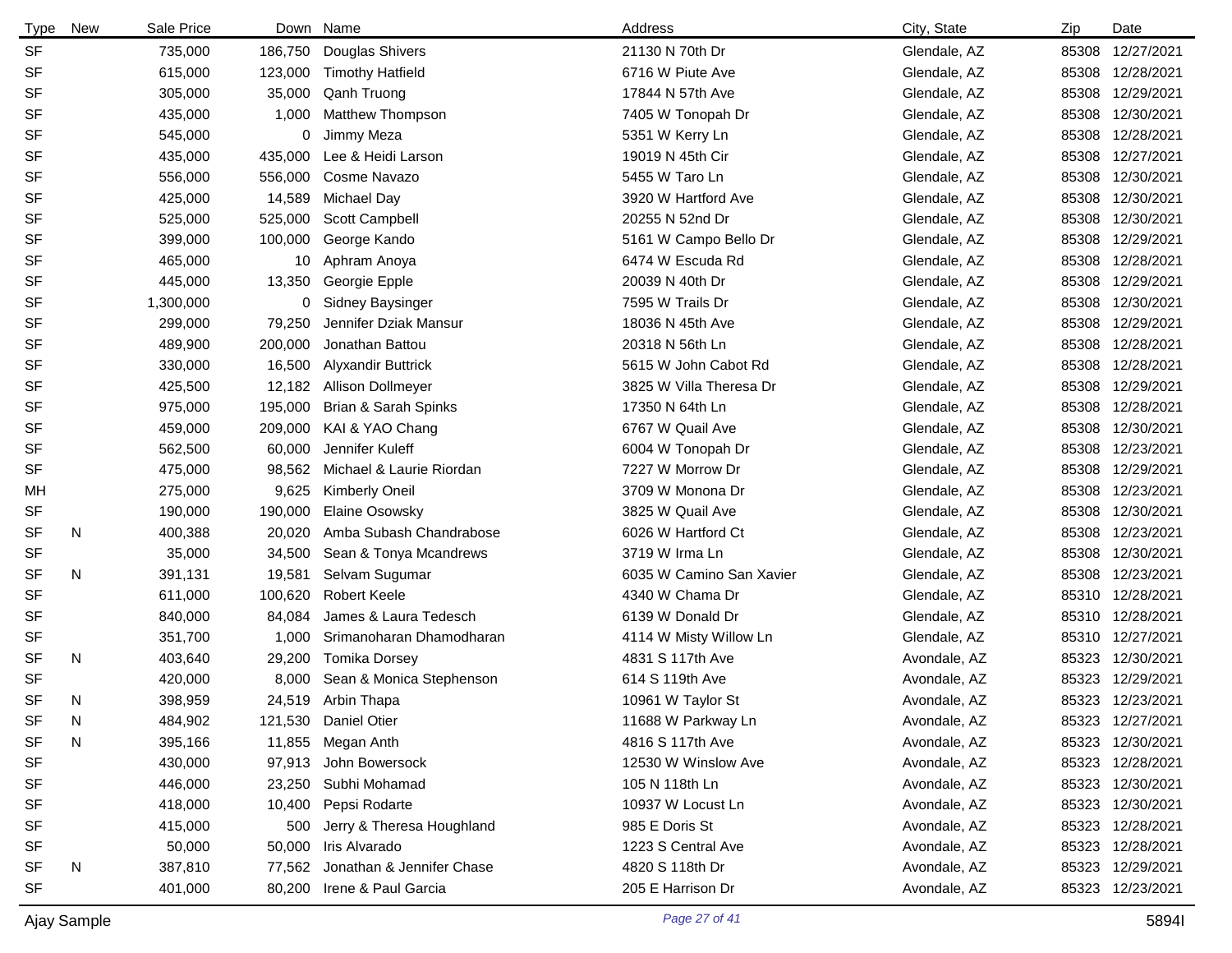| <b>Type</b> | New | Sale Price |         | Down Name                    | Address               | City, State  | Zip   | Date             |
|-------------|-----|------------|---------|------------------------------|-----------------------|--------------|-------|------------------|
| <b>SF</b>   | N   | 385,399    | 96,350  | Raghunath & Swathi Boreda    | 10991 W Melvin St     | Avondale, AZ | 85323 | 12/29/2021       |
| <b>SF</b>   | N   | 353,597    | 1,760   | Fernando Huerta              | 4825 S 118th Dr       | Avondale, AZ | 85323 | 12/30/2021       |
| SF          |     | 530,000    | 0       | Darroll & Georgette Wiltz    | 42 S 113th Ave        | Avondale, AZ |       | 85323 12/28/2021 |
| SF          | N   | 339,828    | 16,991  | <b>Bradley Moyle</b>         | 4828 S 117th Ave      | Avondale, AZ | 85323 | 12/29/2021       |
| <b>SF</b>   | N   | 398,613    | 4,784   | Monica Pastrano              | 10957 W Taylor St     | Avondale, AZ | 85323 | 12/23/2021       |
| SF          |     | 475,000    | 23,750  | <b>Melanie Novick</b>        | 10945 W Locust Ln     | Avondale, AZ | 85323 | 12/28/2021       |
| <b>SF</b>   | N   | 382,096    | 7,656   | Everett D Jr Armstong        | 4816 S 118th Dr       | Avondale, AZ | 85323 | 12/29/2021       |
| SF          | N   | 449,990    | 89,998  | Katherine Bisceglia          | 4803 S 117th Ave      | Avondale, AZ |       | 85323 12/30/2021 |
| SF          | N   | 412,519    | 20,626  | Amit Chauhan                 | 4812 S 118th Dr       | Avondale, AZ | 85323 | 12/28/2021       |
| <b>SF</b>   | N   | 344,708    | 17,239  | Alicia Campos                | 11758 W Mobile Ln     | Avondale, AZ |       | 85323 12/30/2021 |
| SF          |     | 475,000    | 475,000 | Devesh Gupta                 | 12210 W RIO Vista Ln  | Avondale, AZ | 85323 | 12/27/2021       |
| SF          | N   | 343,671    | 68,734  | Hung Tran                    | 4820 S 117th Ave      | Avondale, AZ | 85323 | 12/28/2021       |
| SF          |     | 415,000    | 0       | Juan Victoriano              | 10779 W Locust Ln     | Avondale, AZ | 85323 | 12/28/2021       |
| SF          |     | 445,000    | 4,000   | <b>Grant Fowler</b>          | 845 S 224th Ln        | Buckeye, AZ  | 85326 | 12/30/2021       |
| SF          |     | 405,000    | 30,560  | Carlos Rodriguez             | 22106 W Solano Dr     | Buckeye, AZ  | 85326 | 12/30/2021       |
| SF          | N   | 382,171    | 23,600  | Michelle Ingram              | 21578 W Sonora St     | Buckeye, AZ  | 85326 | 12/29/2021       |
| SF          |     | 436,000    | 43,600  | <b>Robert Paukert</b>        | 22833 W Lasso Ln      | Buckeye, AZ  | 85326 | 12/30/2021       |
| SF          |     | 450,000    | 90,000  | Darlene Hinkle               | 25681 W Blue Sky Way  | Buckeye, AZ  | 85326 | 12/30/2021       |
| SF          |     | 390,000    | 7,500   | Michael & Deborah Armstrong  | 23674 W Ripple Rd     | Buckeye, AZ  | 85326 | 12/30/2021       |
| SF          | N   | 389,336    | 19,467  | <b>Michelle Torres</b>       | 1538 S 216th Ave      | Buckeye, AZ  | 85326 | 12/30/2021       |
| SF          | N   | 420,505    | 100,000 | Saifullah Soyeb              | 21599 W Sonora St     | Buckeye, AZ  | 85326 | 12/28/2021       |
| SF          | N   | 387,525    | 11,626  | <b>Brittany Sanchez</b>      | 18883 W Farmer Rd     | Buckeye, AZ  | 85326 | 12/29/2021       |
| <b>SF</b>   | N   | 387,470    | 79,000  | Summer Loll                  | 18869 W Adams St      | Buckeye, AZ  | 85326 | 12/30/2021       |
| SF          |     | 430,000    | 86,867  | Dylan & Joleen Koroluck      | 22222 W Solano Dr     | Buckeye, AZ  | 85326 | 12/28/2021       |
| SF          |     | 380,000    | 3,000   | David & Garcia Padilla       | 4181 S 249th Dr       | Buckeye, AZ  | 85326 | 12/27/2021       |
| SF          |     | 392,500    | 0       | Christian Paganmuriel        | 223 N 222nd Dr        | Buckeye, AZ  | 85326 | 12/27/2021       |
| SF          | N   | 400,520    | 50,000  | Ricky & Gabriela Abbott      | 18882 W Adams St      | Buckeye, AZ  | 85326 | 12/29/2021       |
| <b>SF</b>   |     | 359,900    | 18,850  | <b>Brian Rodriguez</b>       | 20821 W Cheyenne Rd   | Buckeye, AZ  | 85326 | 12/29/2021       |
| SF          |     | 425,000    | 21,250  | Maria Gurrola Valadez        | 1441 S 219th Dr       | Buckeye, AZ  | 85326 | 12/30/2021       |
| SF          |     | 406,000    | 139,179 | Salvador Jr Inda             | 12116 S 207th Dr # R  | Buckeye, AZ  | 85326 | 12/23/2021       |
| SF          | N   | 385,934    | 11,578  | Cristian Sepulveda           | 1532 S 216th Ave      | Buckeye, AZ  | 85326 | 12/30/2021       |
| SF          |     | 365,000    |         | 6,612 Cassy Gouer            | 23340 W Cocopah St    | Buckeye, AZ  |       | 85326 12/23/2021 |
| <b>SF</b>   |     | 350,000    | 65,000  | Patricia Paral               | 563 S 230th Ave       | Buckeye, AZ  |       | 85326 12/30/2021 |
| SF          |     | 360,000    | 22,750  | <b>Taylor Randle</b>         | 22658 W Pima St       | Buckeye, AZ  |       | 85326 12/28/2021 |
| SF          |     | 318,000    | 3,000   | Andy & Jennifer Carpenter    | 995 S 242nd Dr        | Buckeye, AZ  |       | 85326 12/27/2021 |
| SF          | N   | 366,849    | 0       | Brandon & Abegail Thomas     | 21577 W Sonora St     | Buckeye, AZ  |       | 85326 12/30/2021 |
| SF          |     | 425,000    | 85,000  | <b>Tara Speer</b>            | 19269 W Washington St | Buckeye, AZ  |       | 85326 12/28/2021 |
| SF          |     | 546,500    | 150,000 | Leobardo Hernandez Lopez     | 20046 W Dunlap Rd     | Buckeye, AZ  |       | 85326 12/30/2021 |
| SF          | N   | 355,674    | 23,774  | Joel Padilla                 | 21584 W Sonora St     | Buckeye, AZ  |       | 85326 12/27/2021 |
| SF          |     | 407,000    | 143,000 | Natasha & Britt Coates       | 25606 W Satellite Ln  | Buckeye, AZ  |       | 85326 12/30/2021 |
| SF          | N   | 372,470    | 11,211  | David & Mackenzie Woodbridge | 18861 W Adams St      | Buckeye, AZ  |       | 85326 12/29/2021 |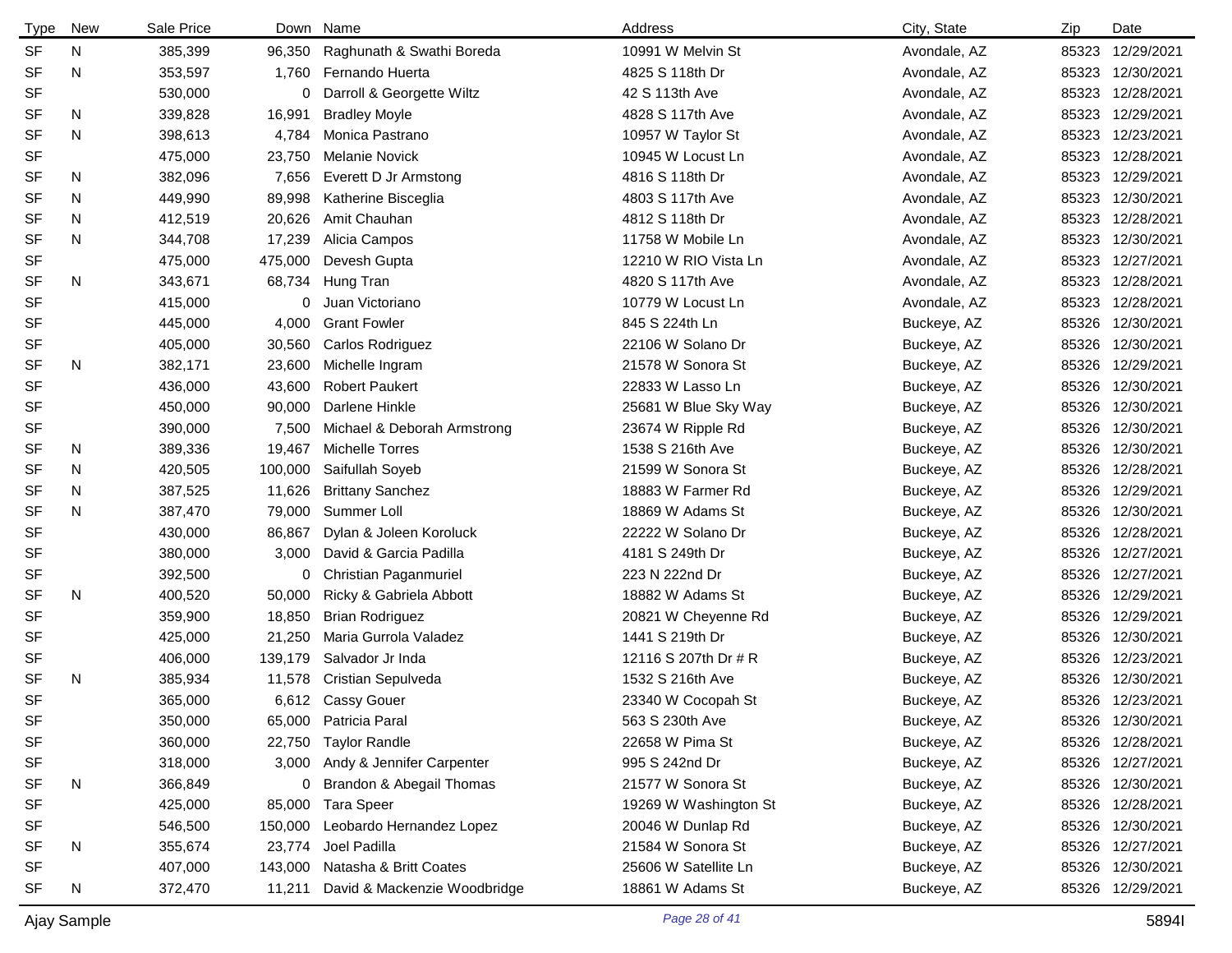| <b>Type</b> | New | Sale Price | Down      | Name                         | Address                  | City, State    | Zip   | Date             |
|-------------|-----|------------|-----------|------------------------------|--------------------------|----------------|-------|------------------|
| <b>SF</b>   |     | 440,000    | 10,120    | Jamie & Aaron Bujan          | 766 S 223rd Ln           | Buckeye, AZ    | 85326 | 12/29/2021       |
| <b>SF</b>   | N   | 262,310    | 4,752     | Yadira Lozano                | 25833 W Valley View Dr   | Buckeye, AZ    |       | 85326 12/27/2021 |
| <b>SF</b>   |     | 975,000    | 0         | Jacobo & Nora Gonzalez       | 6306 S 195th Dr          | Buckeye, AZ    | 85326 | 12/28/2021       |
| <b>SF</b>   | N   | 382,520    | 0         | Ever Banol                   | 18940 W Wilson St        | Buckeye, AZ    | 85326 | 12/30/2021       |
| <b>SF</b>   | N   | 388,258    | 11,648    | Miguel Echeverria            | 21589 W Sonora St        | Buckeye, AZ    | 85326 | 12/29/2021       |
| <b>SF</b>   |     | 100,000    | 100,000   | Melissa Richardson           | 0 S 193rd Ave            | Buckeye, AZ    | 85326 | 12/28/2021       |
| <b>SF</b>   |     | 335,000    | 16,750    | Juan & Juana Gonzalez        | 94 3rd Ave W             | Buckeye, AZ    | 85326 | 12/27/2021       |
| <b>SF</b>   |     | 385,900    | 74,180    | Griselda Calvillo            | 324 S 228th Ln           | Buckeye, AZ    | 85326 | 12/28/2021       |
| <b>SF</b>   |     | 410,000    | 130,000   | <b>Tracy Schmidt</b>         | 23842 W Chipman Rd       | Buckeye, AZ    | 85326 | 12/27/2021       |
| <b>SF</b>   |     | 390,000    | 15,560    | Miranda Bobadilla            | 214 S 192nd Dr           | Buckeye, AZ    | 85326 | 12/28/2021       |
| <b>SF</b>   |     | 780,000    | 156,000   | Anthony Marangon             | 5440 E Lone Mountain Rd  | Cave Creek, AZ | 85331 | 12/29/2021       |
| <b>SF</b>   |     | 470,000    | 100,000   | Mark & Kirsten Testa         | 4016 E Chaparosa Way     | Cave Creek, AZ | 85331 | 12/30/2021       |
| <b>SF</b>   |     | 780,000    | 74,000    | Shawn Ingram                 | 4602 E Brilliant Sky Dr  | Cave Creek, AZ | 85331 | 12/28/2021       |
| <b>SF</b>   |     | 1,850,000  | 1,850,000 | Kristin & Christopher Newman | 39780 N 50th St          | Cave Creek, AZ | 85331 | 12/30/2021       |
| <b>SF</b>   |     | 539,000    | 200,000   | <b>Gerard Truglio</b>        | 5144 E Desert Forest Trl | Cave Creek, AZ | 85331 | 12/30/2021       |
| <b>SF</b>   |     | 560,000    | 560,000   | Thomas & Amy Burke           | 4533 E Juana Ct          | Cave Creek, AZ | 85331 | 12/29/2021       |
| <b>SF</b>   |     | 1,225,000  | 600,000   | Nicholas & Alicia Dimarco    | 5317 E Hallihan Dr       | Cave Creek, AZ | 85331 | 12/30/2021       |
| <b>SF</b>   |     | 499,000    | 99,800    | Dragan & Vedran Stupar       | 5639 E Dixileta Dr       | Cave Creek, AZ | 85331 | 12/30/2021       |
| SF          |     | 695,000    | 155,000   | Stacey Liszewski             | 26659 N 46th PI          | Cave Creek, AZ | 85331 | 12/30/2021       |
| <b>SF</b>   |     | 645,000    | 71,700    | Joanna Belman                | 31003 N 44th PI          | Cave Creek, AZ | 85331 | 12/30/2021       |
| <b>SF</b>   |     | 220,000    | 0         | Jelacio & Gloria Rodriguez   | 14109 N Poppy St         | El Mirage, AZ  | 85335 | 12/27/2021       |
| <b>SF</b>   |     | 310,000    | 30,000    | Casey & Emily Collins        | 12019 W Windrose Dr      | El Mirage, AZ  | 85335 | 12/27/2021       |
| <b>SF</b>   |     | 355,000    | 10,650    | Ezekiah & Carolyn Rosa       | 12901 W Willow Ave       | El Mirage, AZ  | 85335 | 12/30/2021       |
| <b>SF</b>   |     | 168,000    | 3,043     | Alma Avon                    | 11739 W Banff Ln         | El Mirage, AZ  | 85335 | 12/30/2021       |
| SF          |     | 405,000    | 20,600    | Iris Montano                 | 11805 W Shaw Butte Dr    | El Mirage, AZ  | 85335 | 12/28/2021       |
| <b>SF</b>   | N   | 362,075    | 200,000   | Katherine Mcdonnell          | 17995 W Amber Ridge Way  | Goodyear, AZ   | 85338 | 12/23/2021       |
| <b>SF</b>   |     | 297,000    | 40,590    | Luis Garcia Hernandez        | 2085 S 155th Dr          | Goodyear, AZ   | 85338 | 12/29/2021       |
| SF          | N   | 484,900    | 14,547    | Patrieka & Shrelle Amaro     | 18371 W Sandlewood Dr    | Goodyear, AZ   | 85338 | 12/28/2021       |
| <b>SF</b>   | N   | 509,056    | 0         | Robert & Nicole Solomon      | 15127 W Linden St        | Goodyear, AZ   | 85338 | 12/29/2021       |
| SF          | N   | 397,532    | 0         | Bryan & Rebekah Cirrincione  | 9105 S 167th Dr          | Goodyear, AZ   | 85338 | 12/30/2021       |
| SF          | N   | 657,499    | 92,803    | Jimmie S III & Die Swift     | 3520 S 184th Ln          | Goodyear, AZ   | 85338 | 12/30/2021       |
| <b>SF</b>   | N   | 477,900    | 95,580    | Annadine & Garren Tibbs      | 18399 W Brookwood Dr     | Goodyear, AZ   |       | 85338 12/28/2021 |
| SF          |     | 415,000    | 250,000   | Melinda Sherman              | 12887 S 175th Ave        | Goodyear, AZ   |       | 85338 12/30/2021 |
| SF          |     | 488,000    | 22,500    | Diego Cruz                   | 17543 W Dalea Dr         | Goodyear, AZ   | 85338 | 12/30/2021       |
| SF          |     | 500,000    | 100,000   | Edward & Lynn Perrey         | 10224 S 175th Ave        | Goodyear, AZ   |       | 85338 12/28/2021 |
| SF          |     | 458,000    | 22,900    | Kabura Raphael               | 16186 W Williams St      | Goodyear, AZ   | 85338 | 12/30/2021       |
| SF          | N   | 333,542    | 16,678    | Nicholas Harper              | 15117 W Mckinley St      | Goodyear, AZ   | 85338 | 12/30/2021       |
| <b>SF</b>   | N   | 510,711    | 25,536    | Angela Miller                | 17892 W Sapium Way       | Goodyear, AZ   | 85338 | 12/30/2021       |
| <b>SF</b>   | N   | 335,156    | 6,072     | <b>Charlene Mcmillan</b>     | 3692 S 180th Ln          | Goodyear, AZ   | 85338 | 12/30/2021       |
| <b>SF</b>   | N   | 415,559    | 207,780   | Hari & Omalur Chandran       | 15285w Latham St         | Goodyear, AZ   | 85338 | 12/30/2021       |
| <b>SF</b>   | N   | 489,900    | 175,000   | <b>Kimberly Reising</b>      | 17874 W Sapium Way       | Goodyear, AZ   |       | 85338 12/30/2021 |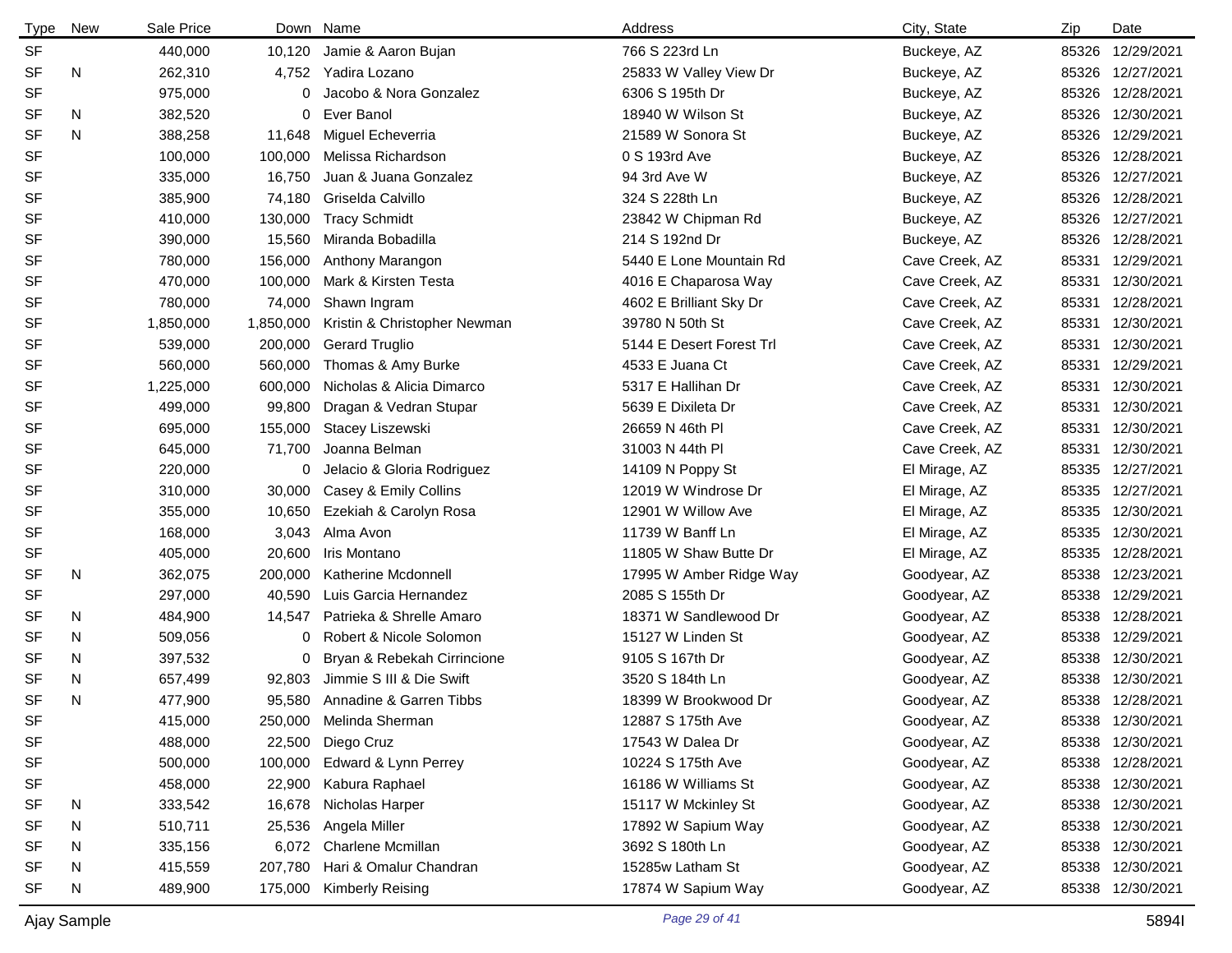| Type      | <b>New</b> | Sale Price |         | Down Name                           | Address                 | City, State  | Zip   | Date             |
|-----------|------------|------------|---------|-------------------------------------|-------------------------|--------------|-------|------------------|
| <b>SF</b> | N          | 455,000    |         | 13,650 Oscar Jimenez                | 15681 W Jackson St      | Goodyear, AZ | 85338 | 12/30/2021       |
| <b>SF</b> |            | 485,000    | 485,000 | Dennis Mcvay                        | 8857 S 167th Ln         | Goodyear, AZ | 85338 | 12/27/2021       |
| SF        | N          | 396,270    | 0       | Anna Mancuso                        | 17880 W Amberwood Dr    | Goodyear, AZ | 85338 | 12/27/2021       |
| <b>SF</b> |            | 499,750    | 74,963  | Lanceing & Nova Huntington          | 9307 S 183rd Dr         | Goodyear, AZ | 85338 | 12/30/2021       |
| SF        | N          | 390,100    | 15,660  | Jessica Urias                       | 4024 S 180th Dr         | Goodyear, AZ | 85338 | 12/27/2021       |
| SF        | N          | 360,007    | 103,601 | Rebecca Gaines                      | 3704 S 180th Ln         | Goodyear, AZ | 85338 | 12/27/2021       |
| SF        | N          | 430,715    | 60,635  | Shawnika Etheridge                  | 15705 W Jackson St      | Goodyear, AZ | 85338 | 12/27/2021       |
| SF        | N          | 471,528    | 0       | <b>Adrian Silerio</b>               | 15748 W Madison St      | Goodyear, AZ | 85338 | 12/29/2021       |
| SF        | N          | 462,761    | 23,139  | <b>Brian Hellenbrand</b>            | 16791 W Allen St        | Goodyear, AZ | 85338 | 12/29/2021       |
| SF        | N          | 415,458    | 83,092  | Alejandrina Adkins                  | 15165 W Mckinley St     | Goodyear, AZ | 85338 | 12/30/2021       |
| <b>SF</b> | N          | 468,386    | 230,000 | David & Bernadette Kostan           | 17886 W Sapium Way      | Goodyear, AZ | 85338 | 12/30/2021       |
| <b>SF</b> |            | 378,000    | 6,847   | Todd & Crystal Cheshareck           | 15834 W Adams St        | Goodyear, AZ | 85338 | 12/27/2021       |
| SF        | N          | 448,000    | 89,600  | Jasbrinderdeep Singh                | 17966 W Elizabeth Ave   | Goodyear, AZ | 85338 | 12/29/2021       |
| SF        | N          | 470,180    |         | 0 Nicholas & Kelly Lyle             | 17864 W Amberwood Dr    | Goodyear, AZ | 85338 | 12/29/2021       |
| SF        | N          | 450,202    | 67,530  | Lee A Jr Wilkinson                  | 17898 W Sapium Way      | Goodyear, AZ | 85338 | 12/30/2021       |
| SF        | N          | 521,051    | 109,238 | Nicholas & Anne Eleniak             | 17877 W Amberwood Dr    | Goodyear, AZ | 85338 | 12/29/2021       |
| <b>SF</b> | N          | 396,936    | 19,847  | Debra & Thomas Brantley             | 3686 S 180th Ln         | Goodyear, AZ | 85338 | 12/23/2021       |
| SF        |            | 505,000    | 300,000 | John Jimenez                        | 16577w Sherman St       | Goodyear, AZ | 85338 | 12/29/2021       |
| <b>SF</b> | N          | 462,340    | 54,120  | Gerald Dibernardo                   | 17969 W Elizabeth Ave   | Goodyear, AZ | 85338 | 12/23/2021       |
| <b>SF</b> |            | 434,900    | 10      | Daunivan COX                        | 15525 W Hilton Ave      | Goodyear, AZ | 85338 | 12/30/2021       |
| <b>SF</b> |            | 449,900    | 300,000 | Michael & Winata                    | 15684 W Polk St         | Goodyear, AZ | 85338 | 12/30/2021       |
| <b>SF</b> | N          | 489,611    | 97,922  | Larry & Nicki Neal                  | 16254 S 179th Dr        | Goodyear, AZ | 85338 | 12/29/2021       |
| <b>SF</b> | N          | 339,876    | 67,976  | Cary & Katherine Peterson           | 16776 W Beth Dr         | Goodyear, AZ | 85338 | 12/29/2021       |
| SF        | N          | 569,900    | 56,990  | Javier Hernandez Corona             | 17873 W Sapium Way      | Goodyear, AZ | 85338 | 12/30/2021       |
| <b>SF</b> | N          | 350,230    | 150,230 | Jan Wade                            | 18045 W Amber Ridge Way | Goodyear, AZ | 85338 | 12/27/2021       |
| <b>SF</b> |            | 515,000    | 25,750  | Zamyra Hall                         | 11466 S 176th Dr        | Goodyear, AZ | 85338 | 12/23/2021       |
| <b>SF</b> | N          | 434,481    | 86,897  | Dena Looft                          | 3569 S 184th Ave        | Goodyear, AZ | 85338 | 12/27/2021       |
| <b>SF</b> | N          | 340,536    | 68,107  | Kelly & Michael Naylor              | 3680 S 180th Ln         | Goodyear, AZ | 85338 | 12/30/2021       |
| <b>SF</b> |            | 510,000    | 102,000 | Martin Colmenero Jimenez            | 553 S 165th Dr          | Goodyear, AZ | 85338 | 12/27/2021       |
| <b>SF</b> | N          | 362,227    | 72,446  | Robin Harpar                        | 18067 W Muirwood Dr     | Goodyear, AZ | 85338 | 12/27/2021       |
| <b>SF</b> |            | 649,900    | 64,990  | Steven & Linda Card                 | 17925 W Sunward Dr      | Goodyear, AZ | 85338 | 12/28/2021       |
| <b>SF</b> | N          | 444,154    |         | 24,622 Mario Brown                  | 15066 W Latham St       | Goodyear, AZ |       | 85338 12/28/2021 |
| <b>SF</b> | N          | 377,155    | 0       | George & Martha Rodriguez           | 15074 W Pierce St       | Goodyear, AZ | 85338 | 12/29/2021       |
| SF        | N          | 372,686    |         | 6,752 Lawrence & Amie Canoza        | 15170 W Sherman St      | Goodyear, AZ | 85338 | 12/28/2021       |
| <b>SF</b> | N          | 325,019    | 0       | Jeffrey Mulder                      | 15898 S 178th Dr        | Goodyear, AZ | 85338 | 12/29/2021       |
| <b>SF</b> |            | 405,000    |         | 100,000 Elizabeth Brown             | 17957 W Fairview St     | Goodyear, AZ | 85338 | 12/28/2021       |
| <b>SF</b> |            | 333,976    |         | 0 Yuan Rosado Cabrera               | 17709 W Cassia Way      | Goodyear, AZ | 85338 | 12/29/2021       |
| SF        |            | 412,000    | 43,175  | Tyson & Virginia Ferron             | 17437 W Jackson St      | Goodyear, AZ | 85338 | 12/29/2021       |
| SF        | N          | 466,900    | 100,000 | Alan & Janice Bauman                | 18377 W Sandlewood Dr   | Goodyear, AZ | 85338 | 12/29/2021       |
| SF        | N          | 357,406    | 357,406 | Carolee Dombal                      | 282 S 157th Ln          | Goodyear, AZ | 85338 | 12/28/2021       |
| <b>SF</b> | N          | 314,438    |         | 5,696 Aracely A De & Gustavo Cesena | 4047 S 179th Dr         | Goodyear, AZ | 85338 | 12/28/2021       |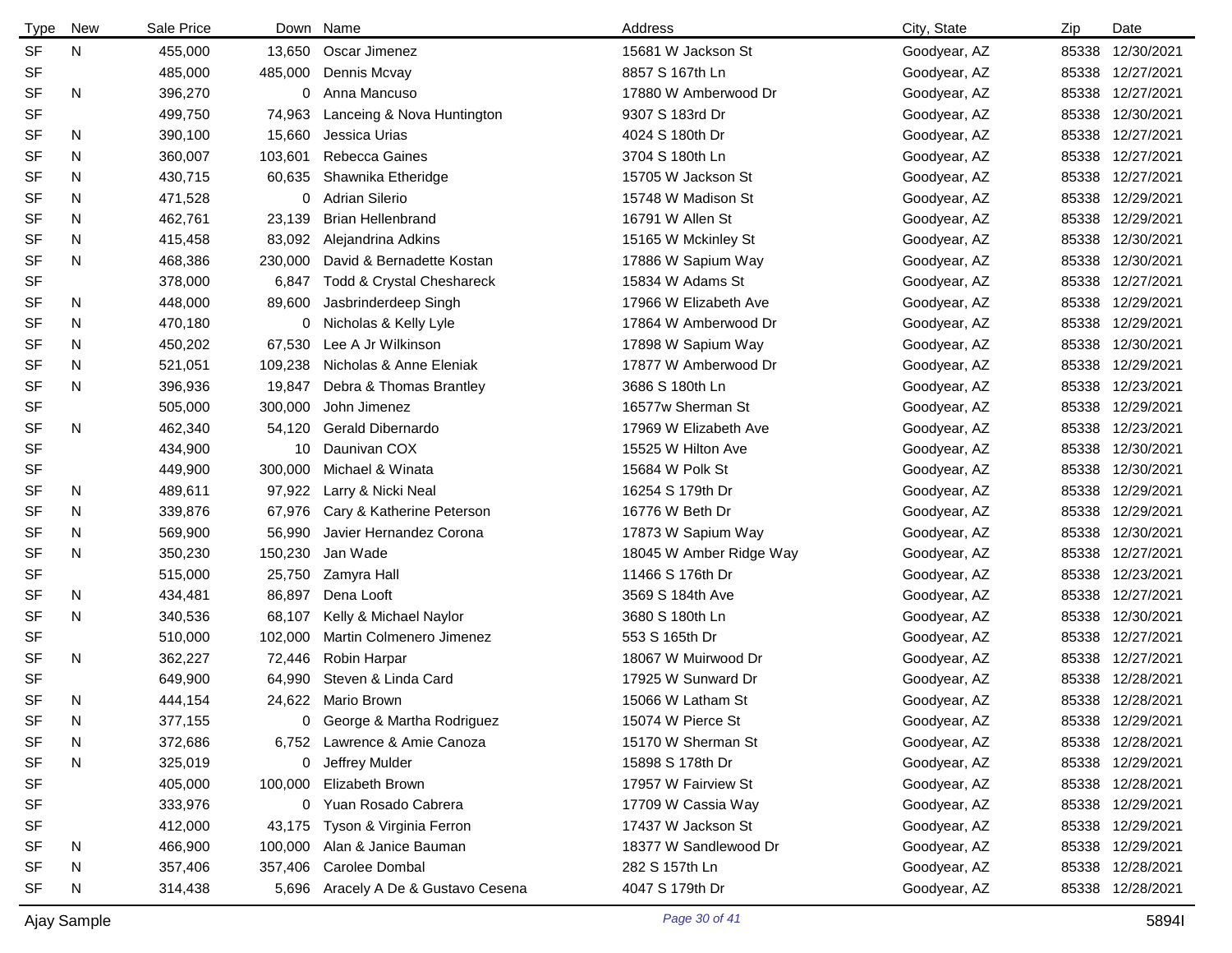| <b>Type</b> | New | Sale Price |         | Down Name                        | Address                  | City, State         | Zip   | Date             |
|-------------|-----|------------|---------|----------------------------------|--------------------------|---------------------|-------|------------------|
| <b>SF</b>   |     | 440,000    | 88,000  | Peter & Karen Sanborn            | 17568 W Tonto St         | Goodyear, AZ        | 85338 | 12/28/2021       |
| <b>SF</b>   |     | 242,000    | 49,605  | Amer Marji                       | 15827 W Jefferson St     | Goodyear, AZ        | 85338 | 12/28/2021       |
| SF          |     | 451,500    | 90,300  | Yawa Attitso                     | 1025 S 151st Ln          | Goodyear, AZ        | 85338 | 12/28/2021       |
| SF          | N   | 396,684    | 146,684 | Judith & David Pine Sellers      | 17885 W Amberwood Dr     | Goodyear, AZ        | 85338 | 12/28/2021       |
| <b>SF</b>   | N   | 389,193    | 19,460  | Anthony Pena                     | 15657 W Jackson St       | Goodyear, AZ        | 85338 | 12/28/2021       |
| <b>SF</b>   |     | 649,900    | 64,990  | Steven & Linda Card              | 17925 W Sunward Dr       | Goodyear, AZ        | 85338 | 12/28/2021       |
| <b>SF</b>   | N   | 414,796    | 103,699 | Joaquin & Castro                 | 17928 W Amberwood Dr     | Goodyear, AZ        | 85338 | 12/29/2021       |
| <b>SF</b>   |     | 475,000    | 55,752  | <b>Griffin Wiebel</b>            | 6216 S 58th Ave          | Laveen, AZ          | 85339 | 12/23/2021       |
| <b>SF</b>   |     | 426,000    | 250,000 | Aubradella Wade                  | 6234 S Cottonfields Ln   | Laveen, AZ          | 85339 | 12/23/2021       |
| <b>SF</b>   | N   | 389,990    | 19,500  | Cassandra Horgash                | 6533 W Latona Rd         | Laveen, AZ          | 85339 | 12/29/2021       |
| <b>SF</b>   |     | 500,000    | 21,345  | Daniel & Diana Amezcua           | 5436 W Coles Rd          | Laveen, AZ          | 85339 | 12/30/2021       |
| <b>SF</b>   | N   | 474,599    | 7,500   | <b>Christopher Chavez</b>        | 5110 W Sweet PEA Ter     | Laveen, AZ          | 85339 | 12/28/2021       |
| <b>SF</b>   |     | 370,000    | 6,702   | <b>Alvaro Torres</b>             | 3337 W Hayduk Rd         | Laveen, AZ          | 85339 | 12/30/2021       |
| SF          |     | 445,000    | 445,000 | Monique Ortiz                    | 5532 W Rainwater Dr      | Laveen, AZ          | 85339 | 12/23/2021       |
| <b>SF</b>   | N   | 359,737    | 5,000   | Ignacio Jr Mejia                 | 5319 W Chuck BOX Rd      | Laveen, AZ          | 85339 | 12/23/2021       |
| SF          |     | 435,000    | 87,000  | <b>Richard Jewell</b>            | 5124 W T Ryan Ln         | Laveen, AZ          | 85339 | 12/23/2021       |
| <b>SF</b>   | N   | 487,497    | 7,500   | James & Heather Mooney           | 5122 W Sweet PEA Ter     | Laveen, AZ          | 85339 | 12/29/2021       |
| SF          | N.  | 405,068    | 6,000   | Courtney COX                     | 5330 W Sweet PEA Ter     | Laveen, AZ          | 85339 | 12/23/2021       |
| <b>SF</b>   | N   | 510,000    | 12,000  | Cody & Lucinda Henry             | 11818 S 54th Ln          | Laveen, AZ          | 85339 | 12/29/2021       |
| <b>SF</b>   |     | 669,900    | 133,980 | <b>Edgar Ramirez</b>             | 4118 W Carver Rd         | Laveen, AZ          | 85339 | 12/30/2021       |
| <b>SF</b>   | N   | 554,990    | 138,748 | <b>Spencer Deane</b>             | 5614 W Western Star Blvd | Laveen, AZ          | 85339 | 12/29/2021       |
| <b>SF</b>   |     | 439,900    | 108,000 | Jeffrey Giancana                 | 7109 W Alicia Dr         | Laveen, AZ          | 85339 | 12/28/2021       |
| <b>SF</b>   | N   | 486,287    | 22,297  | Nobert Mwangi                    | 5106 W Sweet PEA Ter     | Laveen, AZ          | 85339 | 12/27/2021       |
| <b>SF</b>   |     | 350,000    | 70,000  | Sheri Sehm                       | 3416 N 191st Dr          | Litchfield Park, AZ | 85340 | 12/30/2021       |
| SF          |     | 525,000    | 70,000  | Alex & Kenidy Kimmell            | 13332 W Stella Ln        | Litchfield Park, AZ |       | 85340 12/30/2021 |
| <b>SF</b>   | N   | 444,946    | 88,989  | Saul Guerra Montero              | 18613 W Reade Ave        | Litchfield Park, AZ |       | 85340 12/23/2021 |
| <b>SF</b>   | N.  | 502,890    | 100,578 | Sean Trejo                       | 18932 W Solano Dr        | Litchfield Park, AZ | 85340 | 12/30/2021       |
| <b>SF</b>   | N   | 559,990    | 167,997 | Jennifer Kurnaz                  | 18923 W Palo Verde Dr    | Litchfield Park, AZ |       | 85340 12/30/2021 |
| <b>SF</b>   | N   | 400,843    | 0       | <b>LEA &amp; Daniel Paradiso</b> | 18747 W Solano Dr        | Litchfield Park, AZ |       | 85340 12/29/2021 |
| <b>SF</b>   |     | 494,156    | 123,539 | Steve & Therasa Varner           | 5936 N 189th Gln         | Litchfield Park, AZ |       | 85340 12/30/2021 |
| <b>SF</b>   | N.  | 462,740    | 10,000  | Sharifa Charfery                 | 19584 W San Miguel Ave   | Litchfield Park, AZ |       | 85340 12/28/2021 |
| <b>SF</b>   | N   | 537,365    |         | 44,528 Mark & Donita Mcglasson   | 19679 W Marshall Ave     | Litchfield Park, AZ |       | 85340 12/30/2021 |
| SF          | N   | 422,832    |         | 5,572 Robert Perez               | 4425 N 196th Ave         | Litchfield Park, AZ |       | 85340 12/30/2021 |
| SF          |     | 874,950    |         | 174,990 Ryan & Cynthia Stevens   | 18204 W Montebello Ct    | Litchfield Park, AZ |       | 85340 12/30/2021 |
| SF          | N   | 352,311    |         | 88,078 John De Castro            | 19942 W Montecito Ave    | Litchfield Park, AZ |       | 85340 12/29/2021 |
| SF          |     | 750,000    | 0       | David & Liza Anzellotti          | 802 W Verbena Ln         | Litchfield Park, AZ |       | 85340 12/29/2021 |
| <b>SF</b>   |     | 540,000    | 54,000  | Jennifer Dorian                  | 12618 W Campbell Ave     | Litchfield Park, AZ |       | 85340 12/30/2021 |
| <b>SF</b>   | N   | 584,880    | 58,488  | Matthew Johnson                  | 19732 W San Miguel Ave   | Litchfield Park, AZ |       | 85340 12/28/2021 |
| SF          |     | 340,000    | 165,000 | Thao Le                          | 12418 W Denton Ave       | Litchfield Park, AZ |       | 85340 12/28/2021 |
| SF          | N   | 327,375    | 32,738  | Peyman Ainloo                    | 19692 W Roma Ave         | Litchfield Park, AZ |       | 85340 12/29/2021 |
| SF          |     | 491,500    |         | 14,745 Brian Fitzpatrick         | 362 Ancora Dr S          | Litchfield Park, AZ |       | 85340 12/29/2021 |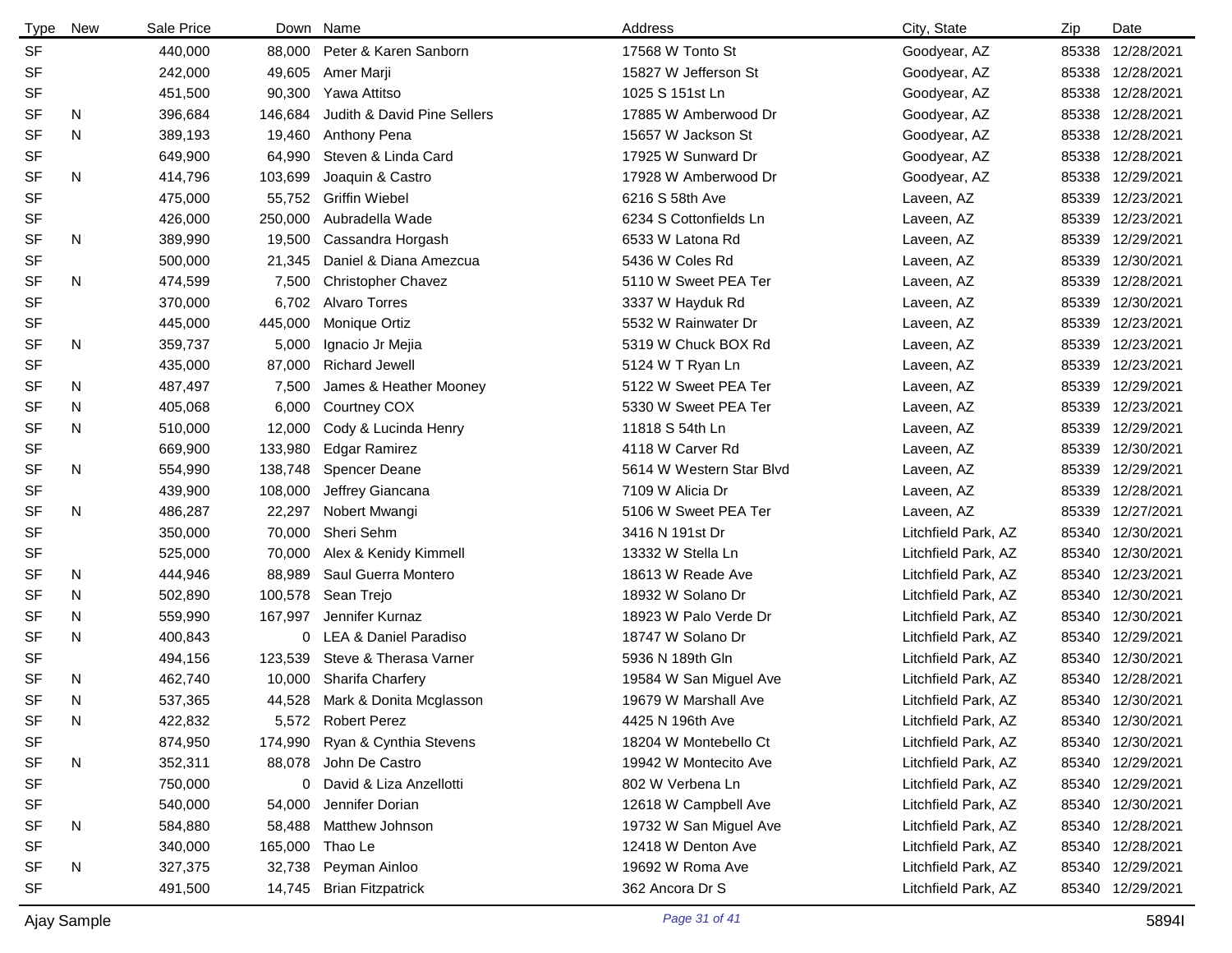| <b>Type</b> | New | Sale Price |         | Down Name                         | Address                  | City, State         | Zip   | Date             |
|-------------|-----|------------|---------|-----------------------------------|--------------------------|---------------------|-------|------------------|
| SF          |     | 950,000    | 950,000 | Daniel Mcaninch                   | 5403 N 129th Ave         | Litchfield Park, AZ |       | 85340 12/29/2021 |
| SF          | N   | 503,571    | 0       | <b>Geoffrey Hawkins</b>           | 19916 W Montecito Ave    | Litchfield Park, AZ |       | 85340 12/30/2021 |
| <b>SF</b>   | N   | 542,415    | 108,483 | <b>Christopher Black</b>          | 12458 W Stella Ln        | Litchfield Park, AZ | 85340 | 12/30/2021       |
| SF          |     | 500,000    | 135,769 | Dakota & Krystal Mays             | 18831 W Marshall Ave     | Litchfield Park, AZ | 85340 | 12/29/2021       |
| SF          |     | 850,000    | 395,000 | <b>Chad Goucher</b>               | 18922 W Indianola Ave    | Litchfield Park, AZ |       | 85340 12/30/2021 |
| SF          | N   | 406,795    | 4,000   | Robert & Erin Mendez              | 19782 W Palo Verde Dr    | Litchfield Park, AZ | 85340 | 12/29/2021       |
| <b>SF</b>   | N   | 435,007    | 21,751  | Maximilian & Camila Lorbiecki     | 19023 W Rancho Dr        | Litchfield Park, AZ |       | 85340 12/30/2021 |
| SF          |     | 300,000    | 10,500  | Carlos Guevara                    | 501 Reizen Dr            | Morristown, AZ      |       | 85342 12/23/2021 |
| SF          |     | 367,500    | 11,025  | <b>Brittany Perez</b>             | 9626 N 94th Ave          | Peoria, AZ          |       | 85345 12/23/2021 |
| <b>SF</b>   | N   | 372,642    | 6,751   | Lee Lubbone                       | 7150 W Townley Ave       | Peoria, AZ          |       | 85345 12/27/2021 |
| <b>SF</b>   |     | 350,000    | 35,000  | Jose Lopez                        | 11520 N 80th Ave         | Peoria, AZ          |       | 85345 12/27/2021 |
| SF          |     | 490,000    | 490,000 | Allen & Pamela Lissarrague        | 7334 W Canterbury Dr     | Peoria, AZ          |       | 85345 12/29/2021 |
| SF          |     | 359,899    | 176,000 | <b>Barbara Monteith</b>           | 10450 W Laurie Ln        | Peoria, AZ          |       | 85345 12/28/2021 |
| SF          |     | 268,500    | 4,864   | Iris Carrasco                     | 9510 N 90th Ln           | Peoria, AZ          |       | 85345 12/29/2021 |
| SF          |     | 408,000    | 38,290  | Louis Canchola                    | 11324 W Barbara Ave      | Peoria, AZ          |       | 85345 12/29/2021 |
| <b>SF</b>   | N   | 360,480    | 6,530   | Joseph & Darla Ziegler            | 7121 W Ruth Ave          | Peoria, AZ          |       | 85345 12/30/2021 |
| SF          |     | 50,000     | 75,000  | Alberto Loera                     | 6927 W Cheryl Dr         | Peoria, AZ          |       | 85345 12/29/2021 |
| SF          |     | 429,000    | 0       | Ronald E Jr & Ingrid Peck         | 11761 N 73rd Ave         | Peoria, AZ          |       | 85345 12/30/2021 |
| <b>SF</b>   | N   | 399,222    | 19,961  | Jayesh & Manisha Mistry           | 7111 W Golden Ln         | Peoria, AZ          |       | 85345 12/30/2021 |
| <b>SF</b>   | N   | 362,623    | 18,131  | Ashargre Worku                    | 7144 W Townley Ave       | Peoria, AZ          |       | 85345 12/30/2021 |
| SF          |     | 402,000    | 1,900   | Warren R II & Angelica Mollicone  | 11009 N 79th Dr          | Peoria, AZ          |       | 85345 12/29/2021 |
| SF          |     | 354,000    | 0       | <b>Samuel Brewis</b>              | 7062 W Sanna St          | Peoria, AZ          |       | 85345 12/30/2021 |
| <b>SF</b>   | N   | 342,693    | 17,135  | Essakki Pandaram                  | 7149 W Golden Ln         | Peoria, AZ          |       | 85345 12/30/2021 |
| <b>SF</b>   |     | 255,000    | 1,250   | Aime Garcia                       | 10618 N 80th Dr          | Peoria, AZ          |       | 85345 12/23/2021 |
| SF          |     | 340,000    | 13,794  | Estrella Garcia                   | 7450 W Sahuaro Dr        | Peoria, AZ          |       | 85345 12/28/2021 |
| SF          |     | 486,095    | 97,219  | <b>Terry Young</b>                | 9921 E Sunridge Dr       | Peoria, AZ          |       | 85345 12/30/2021 |
| SF          |     | 435,000    | 87,000  | Sandra Reyes                      | 8082 N 88th Ln           | Peoria, AZ          |       | 85345 12/29/2021 |
| SF          |     | 453,884    | 203,884 | Ernest & Lorraine M Paredes Villa | 7540 W Comet Ave         | Peoria, AZ          |       | 85345 12/27/2021 |
| СT          |     | 245,000    | 49,000  | Rebecca & John Medrano            | 6725 W Orchid Ln         | Peoria, AZ          |       | 85345 12/27/2021 |
| <b>CT</b>   |     | 245,000    | 14,150  | Liam Atchley                      | 10100 N 89th Ave Unit 32 | Peoria, AZ          |       | 85345 12/30/2021 |
| <b>SF</b>   |     | 238,000    | 0       | Marion & Cheri Strong             | 10889 W Buccaneer Dr     | Sun City, AZ        |       | 85351 12/29/2021 |
| SF          |     | 315,000    | 315,000 | <b>BOB Shobert</b>                | 14413 N Bolivar Dr       | Sun City, AZ        |       | 85351 12/28/2021 |
| SF          |     | 285,000    | 28,500  | <b>Tamara White</b>               | 10902 W Oakmont Dr       | Sun City, AZ        | 85351 | 12/29/2021       |
| SF          |     | 275,000    | 27,500  | <b>Elizabeth Smith</b>            | 11406 N 110th Dr         | Sun City, AZ        |       | 85351 12/27/2021 |
| SF          |     | 310,000    | 6,000   | <b>Phyllis Avery</b>              | 10520 W Crosby Dr        | Sun City, AZ        | 85351 | 12/23/2021       |
| CT          |     | 185,000    | 85,000  | Pamala Despain                    | 10507 W El Capitan Cir   | Sun City, AZ        |       | 85351 12/30/2021 |
| SF          |     | 391,000    | 78,200  | John & Michele Moran              | 10101 W Burns Dr         | Sun City, AZ        |       | 85351 12/29/2021 |
| SF          |     | 345,000    | 6,249   | Timothy & KIM Sopko               | 10736 W Sun City Blvd    | Sun City, AZ        |       | 85351 12/27/2021 |
| SF          |     | 245,000    | 2,000   | Maureen Moore                     | 13033 N 99th Dr          | Sun City, AZ        | 85351 | 12/30/2021       |
| SF          |     | 300,000    | 187,000 | Frank & Isabel Dominguez          | 10202 W Concord Ave      | Sun City, AZ        |       | 85351 12/28/2021 |
| SF          |     | 298,900    | 61,317  | Larry & Nancy Wasmund             | 10638 E Tropicana Cir    | Sun City, AZ        |       | 85351 12/30/2021 |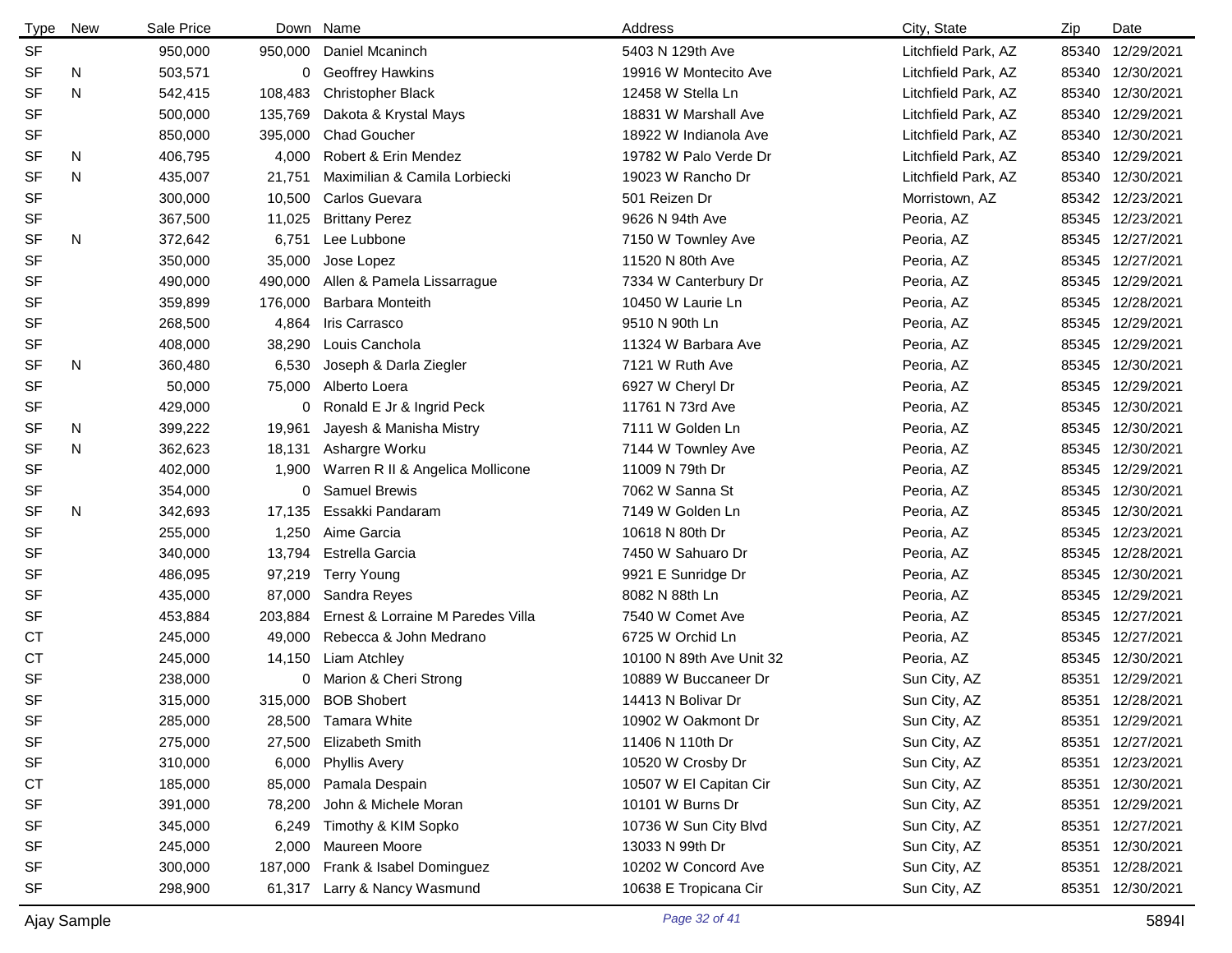| <b>Type</b> | New | Sale Price |         | Down Name                        | Address                  | City, State  | Zip   | Date             |
|-------------|-----|------------|---------|----------------------------------|--------------------------|--------------|-------|------------------|
| <b>SF</b>   |     | 285,000    | 9,975   | Susan Kral                       | 9713 W Oakstone Dr       | Sun City, AZ | 85351 | 12/28/2021       |
| <b>CT</b>   |     | 211,500    | 211,500 | Paul & Gale Schumann             | 14213 N Palm Ridge Dr W  | Sun City, AZ | 85351 | 12/29/2021       |
| <b>SF</b>   |     | 271,500    | 271,500 | Rodney & Christine Sabin         | 12222 N Lakeforest Dr    | Sun City, AZ | 85351 | 12/30/2021       |
| <b>SF</b>   |     | 375,000    | 35,000  | <b>Carroll Tollefson</b>         | 14229 N Cameo Dr         | Sun City, AZ | 85351 | 12/28/2021       |
| <b>CT</b>   |     | 240,000    | 48,000  | Patti Mundinger                  | 9819 W Lancaster Dr      | Sun City, AZ | 85351 | 12/28/2021       |
| СT          |     | 202,000    | 40,400  | <b>Richard Hay</b>               | 9201 N 109th Ave         | Sun City, AZ | 85351 | 12/29/2021       |
| <b>SF</b>   |     | 218,500    | 43,700  | Arnold & Donna Zubko             | 9812 W Redwood Dr        | Sun City, AZ | 85351 | 12/27/2021       |
| <b>SF</b>   |     | 316,000    | 5,724   | <b>Cynthia Harrell</b>           | 10809 W Denham Dr        | Sun City, AZ | 85351 | 12/28/2021       |
| <b>SF</b>   |     | 219,000    | 219,000 | Thomas & Carmel Buhl             | 10429 W Roundelay Cir    | Sun City, AZ | 85351 | 12/29/2021       |
| <b>SF</b>   |     | 320,000    | 64,000  | Penelope Swick                   | 10817 W Hutton Dr        | Sun City, AZ | 85351 | 12/28/2021       |
| <b>SF</b>   |     | 358,000    | 358,000 | Gary & Kelly Strachan            | 11022 W Pine Hollow Dr   | Sun City, AZ | 85351 | 12/29/2021       |
| <b>SF</b>   |     | 240,000    | 12,000  | Martha Spannhake                 | 11020 W Cumberland Dr    | Sun City, AZ | 85351 | 12/27/2021       |
| <b>CT</b>   |     | 235,000    | 0       | Dereak & Amyjo Sikes             | 13223 N 99th Dr          | Sun City, AZ | 85351 | 12/29/2021       |
| <b>SF</b>   |     | 399,900    | 399,990 | Kenneth & Wilma Kuntz            | 16617 N Orchard Hills Dr | Sun City, AZ | 85351 | 12/30/2021       |
| <b>SF</b>   |     | 410,000    | 82,000  | Kevin Horton                     | 15605 N Bowling Green Dr | Sun City, AZ | 85351 | 12/29/2021       |
| <b>SF</b>   |     | 270,000    | 4,891   | <b>Rick Norlin</b>               | 10615 W Alabama Ave      | Sun City, AZ | 85351 | 12/23/2021       |
| <b>SF</b>   |     | 240,000    | 240,000 | Wayne Simpson                    | 15618 N Lakeforest Dr    | Sun City, AZ | 85351 | 12/30/2021       |
| SF          |     | 400,000    | 160,000 | Cadace & William Jones           | 10261 W Desert Hills Dr  | Sun City, AZ | 85351 | 12/29/2021       |
| SF          | N   | 406,820    | 20,341  | Julian Gutierrez                 | 4136 S 105th Dr          | Tolleson, AZ |       | 85353 12/30/2021 |
| <b>SF</b>   |     | 405,000    | 29,560  | Jose D & Maria G Davalos         | 8719 W Pioneer St        | Tolleson, AZ | 85353 | 12/27/2021       |
| <b>SF</b>   |     | 354,000    | 10,620  | Ervin Jimenez                    | 3 N 87th Ln              | Tolleson, AZ |       | 85353 12/23/2021 |
| SF          |     | 430,000    | 2,000   | David A Jr Munoz                 | 9535 W Miami St          | Tolleson, AZ | 85353 | 12/30/2021       |
| <b>SF</b>   |     | 430,000    | 55,560  | Amida Ngendo                     | 3507 S 88th Ln           | Tolleson, AZ |       | 85353 12/28/2021 |
| SF          |     | 540,000    | 300,000 | Agapito Sandoval                 | 11314 W Southern Ave     | Tolleson, AZ | 85353 | 12/28/2021       |
| SF          |     | 395,000    | 20,560  | Mikaila Catone                   | 12160 W Florence St      | Tolleson, AZ |       | 85353 12/29/2021 |
| SF          | N   | 334,975    | 6,069   | <b>Kimberly Cortez</b>           | 10634 W Crown King Rd    | Tolleson, AZ | 85353 | 12/30/2021       |
| <b>SF</b>   | N   | 345,046    | 17,252  | Jonathon Fernandez               | 10610 W Crown King Rd    | Tolleson, AZ |       | 85353 12/30/2021 |
| <b>SF</b>   |     | 650,000    | 101,750 | Norberto De Jesus Lopez          | 10715 W Pecan Rd         | Tolleson, AZ | 85353 | 12/27/2021       |
| <b>SF</b>   | N   | 401,503    | 175,000 | Tyler & Angela Johnson           | 4113 S 105th Dr          | Tolleson, AZ |       | 85353 12/30/2021 |
| <b>SF</b>   | N   | 345,337    | 17,267  | Alvin R III Dominique            | 10637 W Crown King Rd    | Tolleson, AZ | 85353 | 12/30/2021       |
| <b>SF</b>   |     | 388,000    | 48,000  | Julia Veleta                     | 10417 W Wood St          | Tolleson, AZ |       | 85353 12/30/2021 |
| МH          |     | 139,050    | 5,000   | Justin COX                       | 47937 W Portland St      | Tonopah, AZ  |       | 85354 12/30/2021 |
| SF          |     | 329,000    |         | 32,900 Chris & Michele Van Cleef | 4121 N 356th Dr          | Tonopah, AZ  |       | 85354 12/23/2021 |
| <b>SF</b>   | N   | 710,569    | 248,699 | Jessica & Travis Johnson         | 19349 W Seldon Ln        | Waddell, AZ  |       | 85355 12/29/2021 |
| <b>SF</b>   |     | 851,000    | 5,000   | Richard & Susan Cercone          | 7430 N 175th Ave         | Waddell, AZ  |       | 85355 12/29/2021 |
| <b>SF</b>   | N   | 400,045    | 60,007  | Jesus Camacho                    | 17064 W Alice Ave        | Waddell, AZ  |       | 85355 12/30/2021 |
| <b>SF</b>   |     | 469,300    |         | 0 Luis Mendoza Aceves            | 8322 N 173rd Ave         | Waddell, AZ  |       | 85355 12/29/2021 |
| SF          |     | 518,580    | 103,716 | Melinda & Randy Sifford          | 8302 N 173rd Ave         | Waddell, AZ  |       | 85355 12/30/2021 |
| SF          |     | 610,000    |         | 201,000 Linda & Billy Bumgardner | 18611 W Northern Ave     | Waddell, AZ  |       | 85355 12/28/2021 |
| SF          | N   | 433,356    |         | 21,668 Teresa HAM                | 17080 W Alice Ave        | Waddell, AZ  |       | 85355 12/30/2021 |
| <b>SF</b>   |     | 680,000    | 136,000 | <b>Faith Bratcher</b>            | 30812 N 228th Ave        | Wittmann, AZ | 85361 | 12/28/2021       |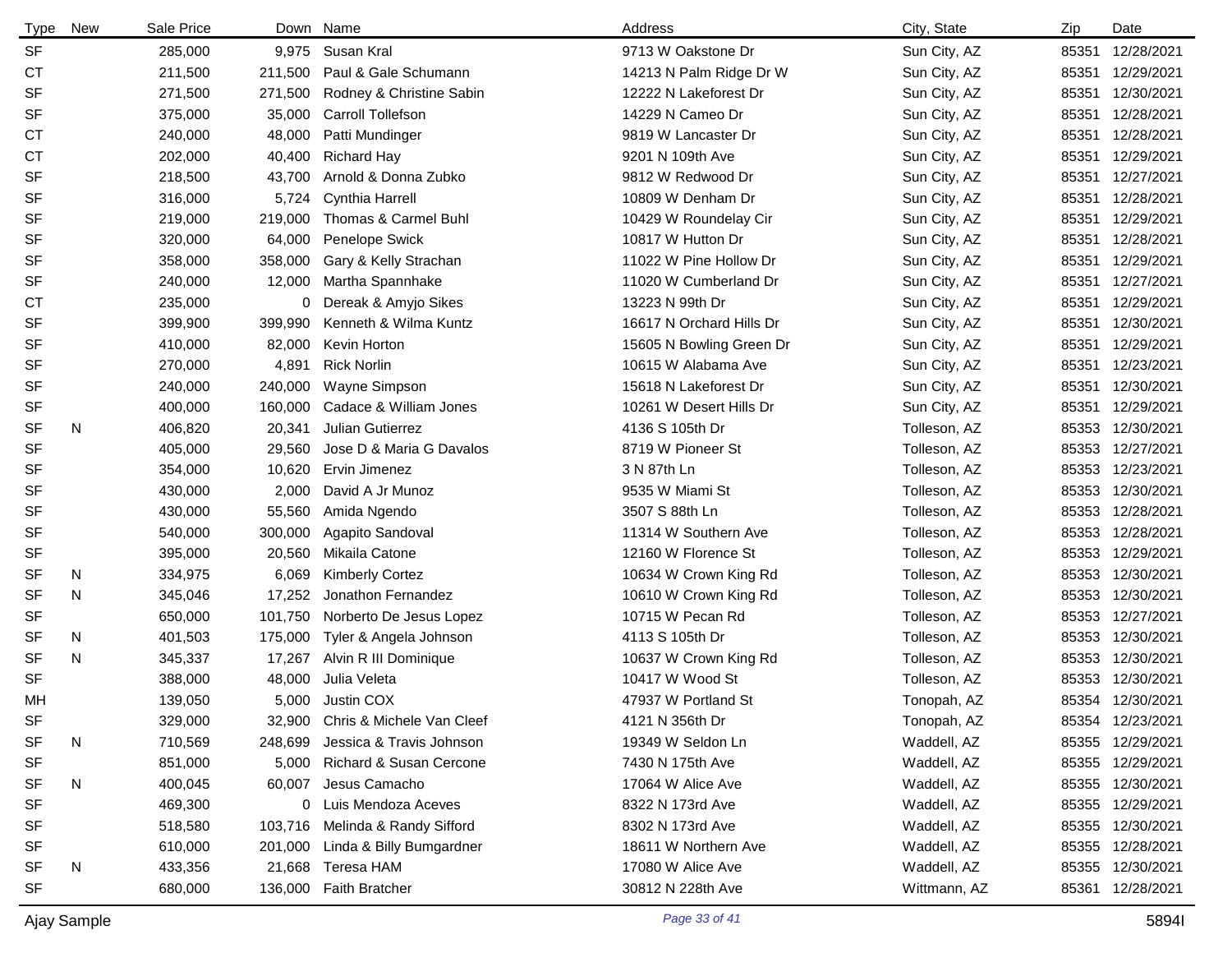| <b>Type</b> | <b>New</b> | Sale Price |         | Down Name                        | Address                    | City, State       | Zip   | Date             |
|-------------|------------|------------|---------|----------------------------------|----------------------------|-------------------|-------|------------------|
| МH          |            | 375,000    | 90,500  | Daniel Payne                     | 22417 W Dove Valley Rd     | Wittmann, AZ      | 85361 | 12/29/2021       |
| <b>SF</b>   |            | 585,000    | 29,250  | Paul & Nicole Flachs             | 20921 W Radford Rd         | Wittmann, AZ      | 85361 | 12/28/2021       |
| <b>SF</b>   |            | 386,000    | 5,000   | <b>Shirley Matamoros</b>         | 11572 W Oglesby Ave        | Youngtown, AZ     | 85363 | 12/28/2021       |
| <b>SF</b>   |            | 260,000    | 13,200  | Urianny Rodriguez Maria          | 12010 N 113th Ave          | Youngtown, AZ     | 85363 | 12/30/2021       |
| SF          |            | 399,200    | 0       | William & Breanna Deberry        | 11604 W Palo Verde Ave     | Youngtown, AZ     | 85363 | 12/30/2021       |
| <b>SF</b>   |            | 276,000    | 13,800  | Alba Delgado                     | 11347 N 114th Ave          | Youngtown, AZ     | 85363 | 12/29/2021       |
| <b>SF</b>   |            | 452,000    | 5,000   | Juan Toledo                      | 10818 W Lone Cactus Dr     | Sun City, AZ      | 85373 | 12/30/2021       |
| <b>SF</b>   |            | 220,000    | 55,000  | <b>William Mcentire</b>          | 17430 N 102nd Dr           | Sun City, AZ      | 85373 | 12/30/2021       |
| SF          |            | 250,000    | 250,000 | Maria Marella                    | 10614 W Willow Creek Cir   | Sun City, AZ      | 85373 | 12/29/2021       |
| <b>SF</b>   |            | 378,000    | 75,600  | Ronald & Teri Clark              | 17418 N Calico Dr          | Sun City, AZ      | 85373 | 12/30/2021       |
| СT          |            | 260,000    | 260,000 | Lane & Joan Hubbard              | 10530 W Palmeras Dr        | Sun City, AZ      |       | 85373 12/28/2021 |
| <b>SF</b>   | N          | 453,278    | 0       | <b>Garrett Jensen</b>            | 18428 W Ewers Dr           | Surprise, AZ      |       | 85374 12/28/2021 |
| <b>SF</b>   |            | 350,000    | 122,500 | Julius & Lueanne E Gillett Smith | 18187 N Fiesta Dr          | Surprise, AZ      | 85374 | 12/28/2021       |
| SF          |            | 460,000    | 5,000   | <b>Estrella Linares</b>          | 16213 W Central St         | Surprise, AZ      | 85374 | 12/23/2021       |
| <b>SF</b>   |            | 400,000    | 0       | Amanda Wong                      | 13328 W Market St          | Surprise, AZ      | 85374 | 12/30/2021       |
| SF          |            | 272,652    | 81,796  | Jaime Carlton                    | 13519 W Canyon Creek Dr    | Surprise, AZ      |       | 85374 12/28/2021 |
| SF          |            | 359,000    | 4,014   | Elmer F II Brisbols              | 20312 N Queen Palm Ln      | Surprise, AZ      | 85374 | 12/28/2021       |
| SF          |            | 385,000    | 19,250  | Marion & Linda Avila             | 16244 W Ironwood St        | Surprise, AZ      | 85374 | 12/28/2021       |
| <b>SF</b>   |            | 555,000    | 255,000 | John Wunderlin                   | 15816 W Sage Trl           | Surprise, AZ      |       | 85374 12/30/2021 |
| <b>SF</b>   |            | 440,000    | 40,000  | Orlando & Destiny Jimenez        | 13383 W Post Dr            | Surprise, AZ      |       | 85374 12/29/2021 |
| <b>SF</b>   |            | 260,000    | 250,000 | Craig & Martha Dombeck           | 17200 W Bell Rd Lot 442    | Surprise, AZ      |       | 85374 12/28/2021 |
| <b>SF</b>   |            | 600,000    | 150,000 | <b>Brandon Pawlak</b>            | 18357 W Weatherby Dr       | Surprise, AZ      | 85374 | 12/28/2021       |
| <b>SF</b>   |            | 365,000    | 73,000  | Daniel Abbe                      | 15442 W Moonlight Way      | Surprise, AZ      | 85374 | 12/29/2021       |
| <b>SF</b>   |            | 395,000    | 98,750  | Damaris & Troy Loyd              | 15935 W Young St           | Surprise, AZ      | 85374 | 12/30/2021       |
| <b>SF</b>   |            | 64,890     | 648,900 | Peter & Christina Macphail       | 15139 W Daybreak Dr        | Surprise, AZ      |       | 85374 12/29/2021 |
| <b>SF</b>   |            | 365,000    | 365,000 | Jacek & Anna Moszczynski         | 17117 N Woodrose Ave       | Surprise, AZ      | 85374 | 12/29/2021       |
| <b>SF</b>   |            | 510,000    | 35,000  | <b>Timothy Hutter</b>            | 16808 W Bridlington Ave    | Surprise, AZ      |       | 85374 12/28/2021 |
| SF          |            | 605,000    | 605,000 | Donald & Carol Schroeder         | 19790 N Shadow Mountain Dr | Surprise, AZ      |       | 85374 12/29/2021 |
| <b>SF</b>   | N          | 415,338    | 0       | <b>Elwood Storm</b>              | 18326 W Ipswitch Way       | Surprise, AZ      |       | 85374 12/23/2021 |
| SF          |            | 365,000    | 365,000 | <b>Michael Syers</b>             | 16211 W Mountain Pass Dr   | Surprise, AZ      | 85374 | 12/27/2021       |
| <b>SF</b>   | N          | 430,000    | 86,000  | Haris Dommeti                    | 18318 W Ewers Dr           | Surprise, AZ      |       | 85374 12/27/2021 |
| <b>SF</b>   |            | 356,000    |         | 10,740 Haydee & Todd Moyers      | 16789 W Windermere Way     | Surprise, AZ      |       | 85374 12/28/2021 |
| <b>SF</b>   | N          | 404,359    |         | 29,919 Emily Garcia              | 18334 W Ewers Dr           | Surprise, AZ      |       | 85374 12/28/2021 |
| SF          |            | 367,000    | 117,000 | <b>Christine Chew</b>            | 15890 W Remington Dr       | Surprise, AZ      |       | 85374 12/30/2021 |
| <b>SF</b>   |            | 372,000    |         | 372,000 Ricky & Marlene Mclean   | 15641 W Azalea Ln          | Surprise, AZ      |       | 85374 12/29/2021 |
| <b>SF</b>   |            | 390,000    |         | 78,000 Frederick Lutz            | 19819 N 146th Dr           | Sun City West, AZ |       | 85375 12/30/2021 |
| <b>SF</b>   |            | 201,000    | 6,030   | Karen Sticherz                   | 19026 N Camino Del Sol     | Sun City West, AZ |       | 85375 12/27/2021 |
| <b>SF</b>   |            | 485,000    |         | 0 Headlee & Tami Burdette        | 14626 W Caballero Dr       | Sun City West, AZ |       | 85375 12/30/2021 |
| SF          |            | 305,000    | 65,000  | David Marsh                      | 22615 N VIA De LA Caballa  | Sun City West, AZ |       | 85375 12/23/2021 |
| <b>SF</b>   |            | 325,000    | 65,000  | James & Julie Ann Rosa Mueller   | 12826 W Seville Dr         | Sun City West, AZ |       | 85375 12/28/2021 |
| <b>SF</b>   |            | 437,875    | 150,000 | Troy & Judy Laflash              | 22802 N Yucatan Ct         | Sun City West, AZ |       | 85375 12/29/2021 |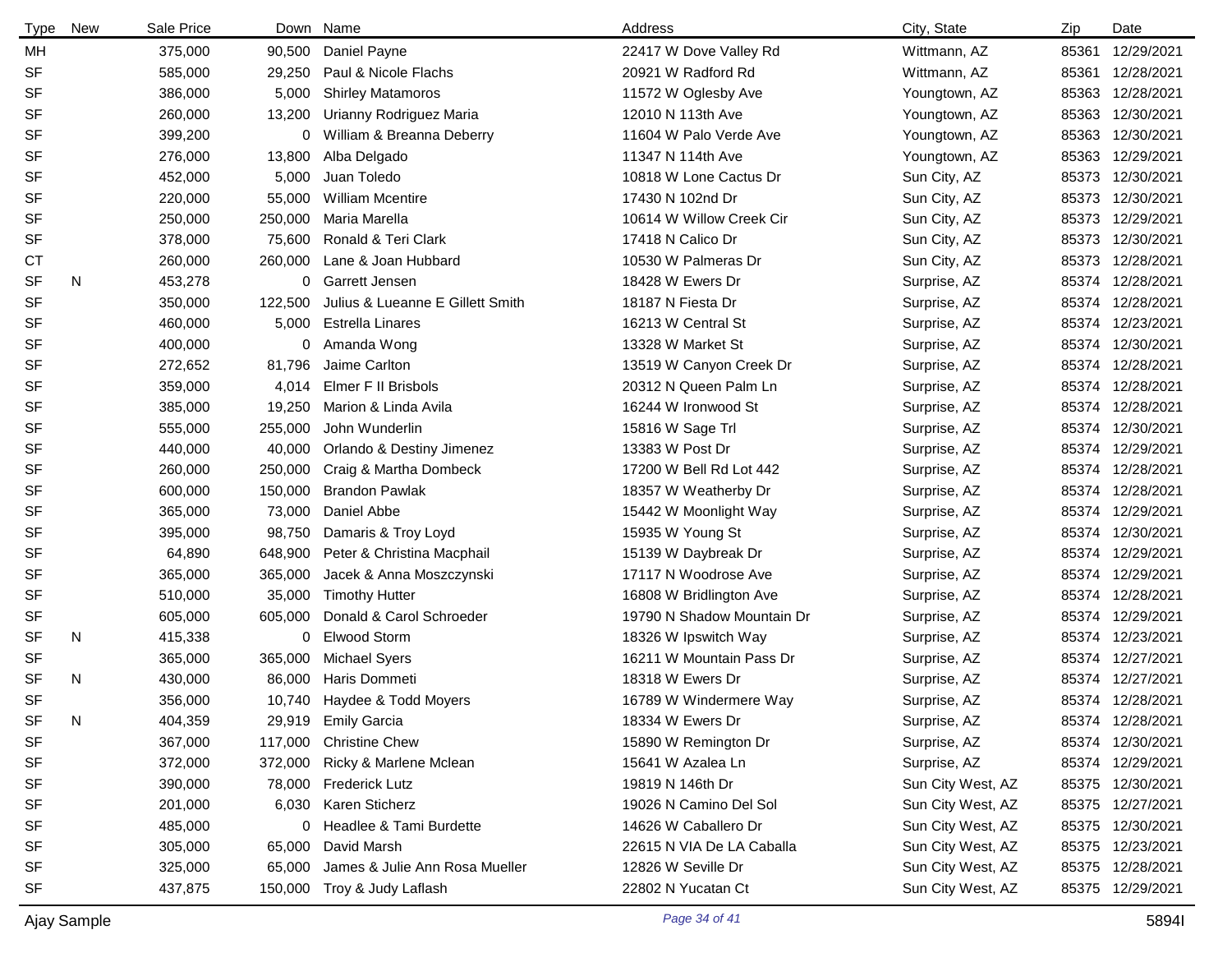| <b>Type</b> | New | Sale Price |         | Down Name                             | Address                   | City, State       | Zip   | Date             |
|-------------|-----|------------|---------|---------------------------------------|---------------------------|-------------------|-------|------------------|
| <b>SF</b>   |     | 359,900    | 35,990  | Eileen Leach                          | 18483 N Red Mountain Way  | Sun City West, AZ |       | 85375 12/23/2021 |
| <b>SF</b>   |     | 395,000    | 79,000  | Rueben & Cheryl Ahrens                | 22015 N Dusty Trail Blvd  | Sun City West, AZ | 85375 | 12/30/2021       |
| <b>SF</b>   |     | 214,700    | 43,000  | Patricia Lister                       | 19480 N Star Ridge Dr     | Sun City West, AZ | 85375 | 12/29/2021       |
| <b>SF</b>   |     | 275,000    | 275,000 | <b>Brian Burr</b>                     | 13539 W Aleppo Dr         | Sun City West, AZ | 85375 | 12/30/2021       |
| <b>SF</b>   |     | 450,000    | 90,000  | Grant & Gina Compton                  | 14810 W Antelope Dr       | Sun City West, AZ | 85375 | 12/29/2021       |
| <b>SF</b>   |     | 475,950    | 29,450  | Gianluca Vigna                        | 12310 W Villa Chula Ln    | Sun City West, AZ | 85375 | 12/27/2021       |
| <b>SF</b>   |     | 390,000    | 0       | <b>Raymond Shuler</b>                 | 14111 W Aleppo Dr         | Sun City West, AZ | 85375 | 12/29/2021       |
| <b>SF</b>   |     | 391,000    | 391,000 | Larry & Kathy Morris                  | 13608 W Caballero Dr      | Sun City West, AZ | 85375 | 12/30/2021       |
| <b>SF</b>   |     | 178,000    | 35,600  | Amanda Weis                           | 18836 N Palomar Dr        | Sun City West, AZ | 85375 | 12/30/2021       |
| <b>SF</b>   |     | 373,000    | 8,579   | Steven & Maria E Villanueva Hadley    | 13331 W Jadestone Dr      | Sun City West, AZ | 85375 | 12/29/2021       |
| <b>SF</b>   |     | 475,000    | 95,000  | <b>Richard &amp; Sandra Teetsel</b>   | 18195 N Coyote Lakes Pkwy | Surprise, AZ      | 85378 | 12/30/2021       |
| <b>SF</b>   |     | 580,000    | 58,000  | Philip Bickford                       | 15318 W Surrey Dr         | Surprise, AZ      | 85379 | 12/29/2021       |
| <b>SF</b>   |     | 575,000    | 183,000 | Randa Sleewa                          | 15619 W Shangri LA Rd     | Surprise, AZ      | 85379 | 12/30/2021       |
| SF          |     | 474,900    | 174,400 | <b>Heather &amp; Barrett Villers</b>  | 15024 W Mercer Ln         | Surprise, AZ      | 85379 | 12/28/2021       |
| <b>SF</b>   |     | 800,000    | 490,000 | Pamela & Stein Lie                    | 14603 W Hope Dr           | Surprise, AZ      | 85379 | 12/30/2021       |
| <b>SF</b>   |     | 390,000    | 15,560  | Christopher & Kimberly Thom           | 14730 N 151st Dr          | Surprise, AZ      | 85379 | 12/30/2021       |
| <b>SF</b>   |     | 361,500    | 3,710   | Philip Kemble                         | 15323 W Watson Ln         | Surprise, AZ      | 85379 | 12/23/2021       |
| SF          |     | 365,000    | 14,200  | Amber Gilson                          | 15118 N 138th Ln          | Surprise, AZ      | 85379 | 12/30/2021       |
| <b>SF</b>   |     | 360,000    | 6,521   | Rebekah Koepke                        | 14067 W Country Gables Dr | Surprise, AZ      | 85379 | 12/30/2021       |
| <b>SF</b>   |     | 475,000    | 98,450  | Nicholas & Gina Marcell               | 15236 W Port Royale Ln    | Surprise, AZ      | 85379 | 12/27/2021       |
| <b>SF</b>   | N   | 410,225    | 20,512  | Vinod Pallampati                      | 13682 N 144th Ln          | Surprise, AZ      | 85379 | 12/29/2021       |
| <b>SF</b>   |     | 328,000    | 9,840   | Noah Silk                             | 13179 W Redfield Rd       | Surprise, AZ      | 85379 | 12/29/2021       |
| <b>SF</b>   |     | 486,500    | 53,500  | <b>Gregory Borodin</b>                | 15629 W Yucatan Dr        | Surprise, AZ      | 85379 | 12/29/2021       |
| <b>SF</b>   |     | 639,000    | 154,000 | Shawn Tucker                          | 15921 W Cortez St         | Surprise, AZ      | 85379 | 12/28/2021       |
| <b>SF</b>   | N   | 509,426    | 101,886 | David Solomon                         | 14370 W Hearn Rd          | Surprise, AZ      | 85379 | 12/29/2021       |
| <b>SF</b>   |     | 455,000    | 455,000 | Rodolfo & ANA Galan                   | 8510 W Aster Dr           | Peoria, AZ        | 85381 | 12/29/2021       |
| <b>SF</b>   |     | 400,000    | 289,392 | Tamera Hatfield                       | 14223 N 73rd Ave          | Peoria, AZ        | 85381 | 12/30/2021       |
| <b>SF</b>   |     | 440,000    | 55,000  | Michael & Caseyl Mayben               | 8713 W Lisbon Ln          | Peoria, AZ        | 85381 | 12/29/2021       |
| <b>SF</b>   |     | 455,000    | 50,000  | <b>Adiris Rivera Matos</b>            | 9163 W Crocus Dr          | Peoria, AZ        | 85381 | 12/28/2021       |
| <b>SF</b>   |     | 384,000    | 11,865  | Jason Auchana                         | 12321 N 67th Dr           | Peoria, AZ        | 85381 | 12/30/2021       |
| <b>SF</b>   |     | 425,000    | 3,000   | Terri & Verlin Wilford                | 8452 W Emile Zola Ave     | Peoria, AZ        |       | 85381 12/29/2021 |
| <b>CT</b>   |     | 385,000    |         | 77,000 Zach Singer                    | 8775 W Windsor Dr         | Peoria, AZ        |       | 85381 12/30/2021 |
| SF          |     | 376,000    | 0       | Donald Ecker                          | 10504 W Runion Dr         | Peoria, AZ        |       | 85382 12/23/2021 |
| SF          |     | 505,008    | 122,408 | <b>Ritchie &amp; Catherine Ramsey</b> | 18837 N 89th Ave          | Peoria, AZ        |       | 85382 12/29/2021 |
| SF          |     | 465,000    |         | 23,248 Steve Estrada                  | 7920 W Harmony Ln         | Peoria, AZ        |       | 85382 12/23/2021 |
| SF          |     | 438,000    |         | 87,600 Andy Zych                      | 9123 W Tonto Ln           | Peoria, AZ        |       | 85382 12/28/2021 |
| SF          |     | 571,000    | 114,200 | <b>Bruce Emrich</b>                   | 7576 W Betty Elyse Ln     | Peoria, AZ        |       | 85382 12/27/2021 |
| SF          |     | 339,917    | 16,996  | Eric Schoenfeld                       | 15971 N 74th Ln           | Peoria, AZ        |       | 85382 12/29/2021 |
| SF          |     | 415,000    | 265,000 | Nada Shamoil                          | 9451 W Behrend Dr         | Peoria, AZ        |       | 85382 12/30/2021 |
| SF          |     | 405,000    | 40,500  | Robert Hill                           | 9144 W Meadow Dr          | Peoria, AZ        |       | 85382 12/30/2021 |
| SF          |     | 560,030    | 560,030 | Gene & Esther Maggard                 | 8451 W Escuda Dr          | Peoria, AZ        |       | 85382 12/30/2021 |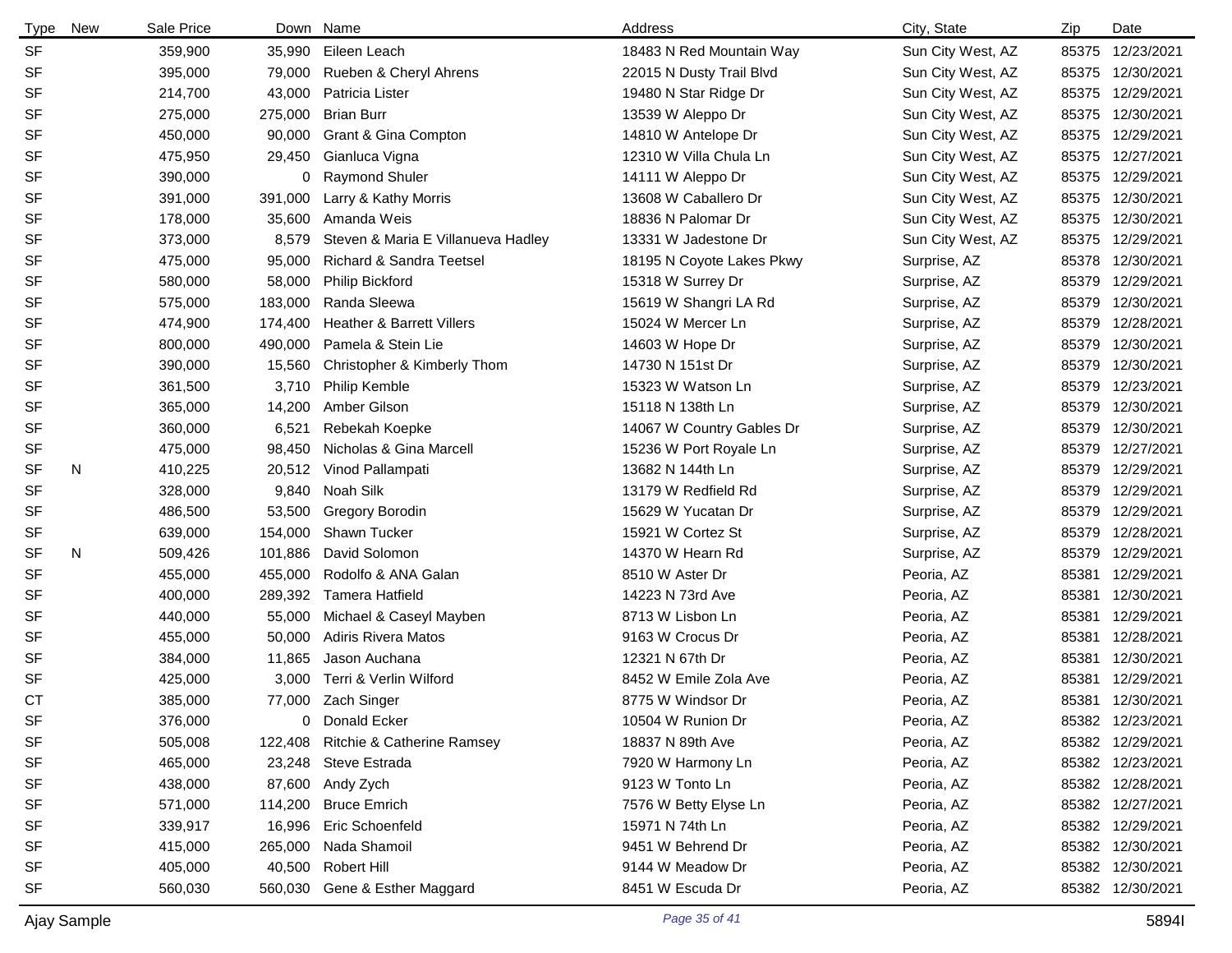| <b>Type</b> | New | Sale Price |         | Down Name                       | Address                | City, State | Zip   | Date             |
|-------------|-----|------------|---------|---------------------------------|------------------------|-------------|-------|------------------|
| <b>SF</b>   |     | 337,500    | 6,114   | Jessica Moore                   | 16495 N 68th Ave       | Peoria, AZ  | 85382 | 12/27/2021       |
| <b>SF</b>   |     | 550,000    | 119,692 | Kyle Borgognoni                 | 9847 W Salter Dr       | Peoria, AZ  | 85382 | 12/29/2021       |
| SF          |     | 396,000    | 396,000 | Sanwar Sadah                    | 9545 W Clara Ln        | Peoria, AZ  | 85382 | 12/28/2021       |
| <b>SF</b>   |     | 515,000    | 12,890  | <b>Richard Guerra</b>           | 7302 W Phelps Rd       | Peoria, AZ  | 85382 | 12/27/2021       |
| <b>SF</b>   |     | 348,721    | 10,462  | Cassidy Rae Alexandra Troupe    | 15989 N 74th Ln # 10   | Peoria, AZ  | 85382 | 12/29/2021       |
| <b>SF</b>   |     | 425,000    | 154,030 | Andrian Spoila                  | 9150 W Charleston Ave  | Peoria, AZ  | 85382 | 12/27/2021       |
| SF          |     | 380,697    | 6,896   | <b>Shaun Russell</b>            | 15977 N 74th Ln # 14   | Peoria, AZ  | 85382 | 12/28/2021       |
| <b>SF</b>   |     | 381,000    | 1,500   | Victoria Hamilton               | 18051 N 88th Dr        | Peoria, AZ  | 85382 | 12/27/2021       |
| <b>SF</b>   |     | 534,900    | 200,000 | Antonio & Dolores Martinez      | 9953 W Potter Dr       | Peoria, AZ  | 85382 | 12/29/2021       |
| <b>SF</b>   |     | 460,000    | 2,000   | Joseph & Atheena Estrada        | 9185 W Michelle Dr     | Peoria, AZ  | 85382 | 12/30/2021       |
| SF          |     | 705,000    | 80,000  | <b>Tiffany DI Giacinto</b>      | 22411 N 79th Dr        | Peoria, AZ  | 85383 | 12/28/2021       |
| <b>SF</b>   |     | 506,180    | 178,500 | Lee Boehm                       | 13345 W Montansoro Ln  | Peoria, AZ  | 85383 | 12/23/2021       |
| SF          |     | 490,000    | 24,500  | Darrin & Kumhwa Shadle          | 6751 W Saddlehorn Rd   | Peoria, AZ  | 85383 | 12/29/2021       |
| <b>SF</b>   |     | 1,150,000  | 235,489 | Scott & Erica Van Eaton         | 23170 N 97th Dr        | Peoria, AZ  | 85383 | 12/28/2021       |
| SF          |     | 745,000    | 167,409 | Dallas & Sierra Andrews         | 7386 W Paso Trl        | Peoria, AZ  | 85383 | 12/29/2021       |
| SF          | N   | 500,534    | 15,119  | <b>Christopher Williams</b>     | 28389 N 131st Dr       | Peoria, AZ  | 85383 | 12/27/2021       |
| <b>SF</b>   | N   | 689,197    | 157,626 | Wayne K Jr & Cher Foster        | 9186 W Daley Ln        | Peoria, AZ  | 85383 | 12/27/2021       |
| <b>SF</b>   |     | 460,000    | 403,392 | <b>Tristen Weeden</b>           | 10835 W Saddlehorn Rd  | Peoria, AZ  | 85383 | 12/30/2021       |
| <b>SF</b>   |     | 675,000    | 675,000 | Harvey & EVA Mestas             | 8991 W Black Hill Rd   | Peoria, AZ  | 85383 | 12/29/2021       |
| <b>SF</b>   | N   | 575,968    | 23,510  | James & Diana Moua              | 32447 N 133rd Dr       | Peoria, AZ  | 85383 | 12/28/2021       |
| <b>SF</b>   |     | 483,000    | 96,600  | <b>Kay Gerstel</b>              | 30899 N 126th Ave      | Peoria, AZ  | 85383 | 12/29/2021       |
| <b>SF</b>   |     | 499,000    | 24,950  | <b>Chey Scott</b>               | 12745 W Pasaro Dr      | Peoria, AZ  | 85383 | 12/29/2021       |
| <b>SF</b>   |     | 513,500    | 0       | Joaquin Montero                 | 6771 W Crabapple Dr    | Peoria, AZ  | 85383 | 12/29/2021       |
| <b>SF</b>   | N   | 683,323    | 68,333  | <b>Todd Shorten</b>             | 31768 N 126th Ave      | Peoria, AZ  | 85383 | 12/29/2021       |
| <b>SF</b>   |     | 325,000    | 0       | <b>Dennis Burrows</b>           | 12464 W Alyssa Ln      | Peoria, AZ  | 85383 | 12/23/2021       |
| SF          | N   | 648,102    |         | 0 Scott & Pavlina FOX           | 29791 N 113th Ln       | Peoria, AZ  | 85383 | 12/29/2021       |
| <b>SF</b>   | N   | 562,706    | 7,000   | William & Joanne Johnston       | 32360 N 133rd Dr       | Peoria, AZ  | 85383 | 12/27/2021       |
| <b>SF</b>   |     | 465,000    | 465,000 | Kathy Bowman                    | 12467 W Gambit Trl     | Peoria, AZ  | 85383 | 12/30/2021       |
| <b>SF</b>   | N   | 425,783    | 200,000 | <b>Fterry Brooks</b>            | 13286 W Red Range Way  | Peoria, AZ  | 85383 | 12/29/2021       |
| <b>SF</b>   | N   | 375,840    | 7,000   | James Smit                      | 13197 W Cliffrose Rd   | Peoria, AZ  | 85383 | 12/23/2021       |
| <b>SF</b>   |     | 689,000    | 0       | Jason & Alison Fitzpatrick      | 9774 W Hedge HOG PI    | Peoria, AZ  | 85383 | 12/29/2021       |
| <b>SF</b>   | N   | 533,088    |         | 12,000 Brandon & Michale Robben | 32517 N 133rd Dr       | Peoria, AZ  |       | 85383 12/27/2021 |
| <b>SF</b>   | N   | 449,860    |         | 22,739 Pushpa Gummadi           | 6965 W Jasmine Trl     | Peoria, AZ  | 85383 | 12/29/2021       |
| SF          |     | 980,000    |         | 0 Noah Coakley                  | 7283 W Avenida Del Sol | Peoria, AZ  |       | 85383 12/28/2021 |
| SF          | N   | 552,721    | 33,163  | Dontavia & Patrishia Bogan      | 29520 N 113th Ln       | Peoria, AZ  | 85383 | 12/30/2021       |
| SF          | N   | 498,297    |         | 200,000 Mofy Ismail             | 6980 W Jasmine Trl     | Peoria, AZ  | 85383 | 12/30/2021       |
| SF          |     | 540,000    | 27,000  | Anuroop Ranghat                 | 22201 N 102nd Ln       | Peoria, AZ  | 85383 | 12/27/2021       |
| SF          | N   | 472,644    | 94,529  | Mingshan Chung                  | 11400 W Duane Ln       | Peoria, AZ  | 85383 | 12/28/2021       |
| SF          | N   | 717,160    | 143,432 | Jermaine Vargas                 | 22777 N 92nd Ave       | Peoria, AZ  | 85383 | 12/29/2021       |
| SF          |     | 1,600,000  | 240,000 | Eduardo & Kathie Pier           | 9648 W Monte Lindo     | Peoria, AZ  | 85383 | 12/30/2021       |
| SF          | N   | 551,770    | 150,000 | Vikrarn Chaudhary               | 6959 W Andrea Dr       | Peoria, AZ  |       | 85383 12/29/2021 |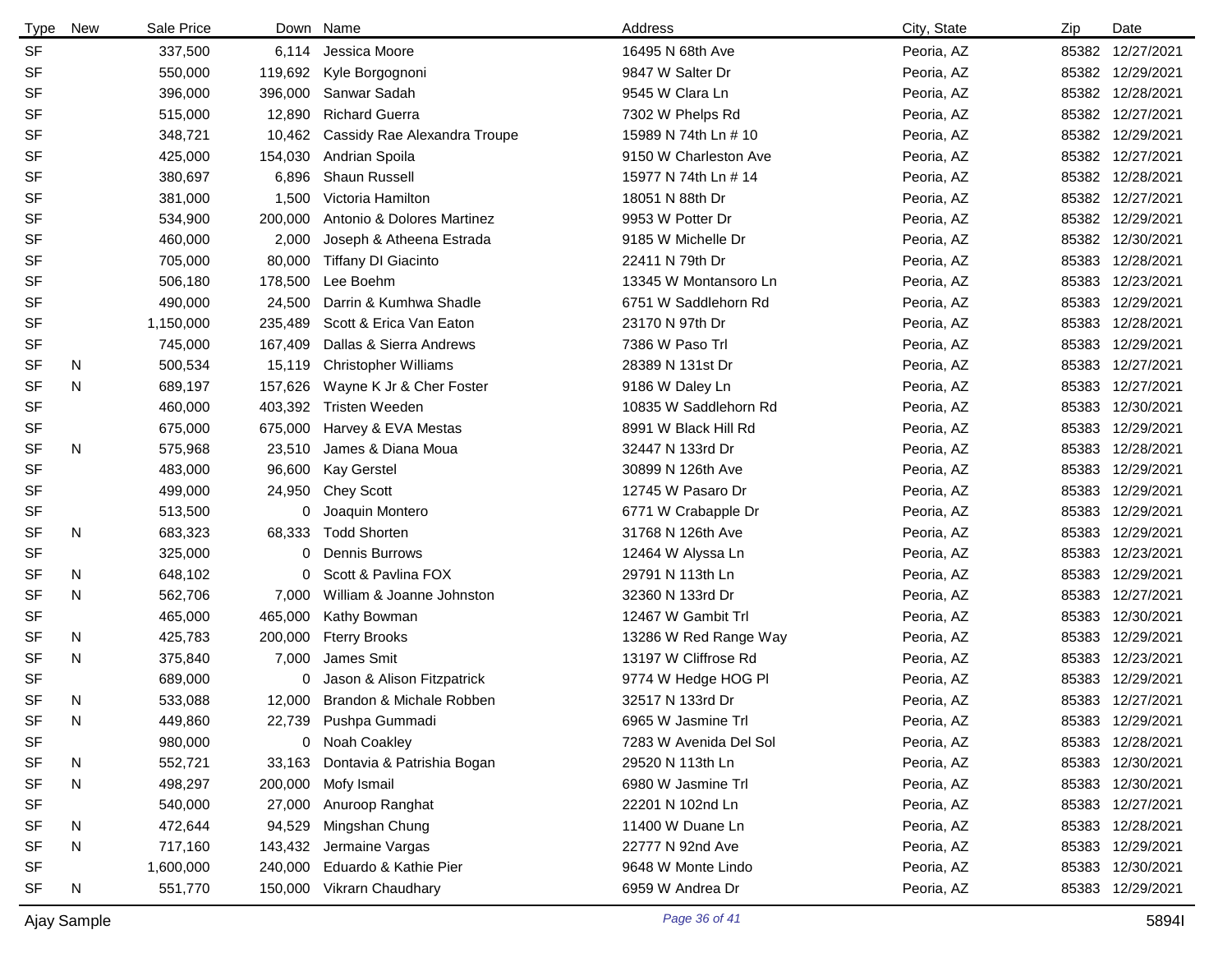| <b>Type</b> | New | Sale Price |           | Down Name                        | Address                   | City, State  | Zip   | Date             |
|-------------|-----|------------|-----------|----------------------------------|---------------------------|--------------|-------|------------------|
| <b>SF</b>   | N   | 577,314    | 14,820    | Jeffrey & Kristin Willis         | 29456 N 113th Ln          | Peoria, AZ   | 85383 | 12/27/2021       |
| <b>SF</b>   |     | 562,000    | 56,200    | <b>Yvette Whitney</b>            | 27434 N Higuera Dr        | Peoria, AZ   | 85383 | 12/27/2021       |
| SF          |     | 1,600,000  | 1,100,000 | Robert & Rachel Oxley            | 28851 N 71st Ave          | Peoria, AZ   | 85383 | 12/27/2021       |
| <b>SF</b>   | N   | 512,585    | 25,630    | Cristina Marquez                 | 13419 W Lariat Ln         | Peoria, AZ   | 85383 | 12/29/2021       |
| <b>SF</b>   |     | 395,000    | 0         | Jeremy & Tracey Landfair         | 26835 N 84th Ave          | Peoria, AZ   | 85383 | 12/23/2021       |
| <b>SF</b>   |     | 465,000    | 116,250   | De Kung                          | 12771 W Chucks Ave        | Peoria, AZ   | 85383 | 12/23/2021       |
| SF          |     | 810,000    | 810,000   | Ronald & Darla Quinton           | 26822 N 102nd Ave         | Peoria, AZ   | 85383 | 12/29/2021       |
| <b>SF</b>   |     | 400,000    | 80,000    | Cassandra & Kurt Koprucu         | 7680 W Foothill Dr        | Peoria, AZ   | 85383 | 12/29/2021       |
| <b>SF</b>   |     | 649,500    | 649,500   | Patrick Huycke                   | 12801 W Bajada Rd         | Peoria, AZ   | 85383 | 12/30/2021       |
| <b>SF</b>   |     | 620,000    | 31,000    | Mari Muralidharan                | 7113 W Spur Dr            | Peoria, AZ   | 85383 | 12/30/2021       |
| SF          |     | 575,000    | 200,000   | William & Renee Tidwell          | 28878 N 132nd Ln          | Peoria, AZ   | 85383 | 12/30/2021       |
| SF          | N   | 538,888    | 107,778   | Mchael Duran                     | 6924 W Jasmine Trl        | Peoria, AZ   | 85383 | 12/23/2021       |
| <b>SF</b>   | N   | 512,803    | 12,000    | Huachun XU                       | 32563 N 133rd Dr          | Peoria, AZ   | 85383 | 12/30/2021       |
| SF          | N   | 611,830    | 49,811    | Scott Sortino                    | 16026 W Saguaro Park Ln   | Surprise, AZ | 85387 | 12/30/2021       |
| <b>SF</b>   | N   | 408,340    | 20,417    | Autumn & Jesse Woods             | 17822 W Fetlock Trl       | Surprise, AZ | 85387 | 12/30/2021       |
| SF          | N   | 485,540    | 97,375    | Marissa & David Staley           | 17856 W Fetlock Trl       | Surprise, AZ | 85387 | 12/29/2021       |
| <b>SF</b>   | N   | 287,495    | 9         | Marissa Kneri                    | 14244 W Bronco Trl        | Surprise, AZ | 85387 | 12/30/2021       |
| SF          | N   | 381,437    | 19,072    | Kayla Harkins                    | 17969 W Monte Lindo Ln    | Surprise, AZ | 85387 | 12/29/2021       |
| <b>SF</b>   | N   | 493,340    | 130,000   | Michelle West                    | 17890 W Pinnacle Vista Dr | Surprise, AZ | 85387 | 12/30/2021       |
| <b>SF</b>   | N   | 262,946    | 13,147    | Alexis Jeambey                   | 14246 W Bronco Trl        | Surprise, AZ | 85387 | 12/23/2021       |
| <b>SF</b>   | N   | 275,394    | 68,848    | James Stephenson                 | 14236 W Bronco Trl        | Surprise, AZ | 85387 | 12/27/2021       |
| <b>SF</b>   | N   | 318,990    | 318,990   | Jeffrey & Debra Hearn            | 24794 N 172nd Ave         | Surprise, AZ | 85387 | 12/29/2021       |
| <b>SF</b>   | N   | 287,610    | 5,210     | Jeremy Ottaviano                 | 17932 W Villa Hermosa Ln  | Surprise, AZ | 85387 | 12/28/2021       |
| <b>SF</b>   |     | 821,500    | 816,902   | Thomas & Gail Graham             | 14526 W Jomax Rd          | Surprise, AZ | 85387 | 12/29/2021       |
| <b>SF</b>   |     | 485,000    | 78,829    | Fernando & Karen Gonzalez        | 16558 W Wild Horse Way    | Surprise, AZ | 85387 | 12/28/2021       |
| <b>SF</b>   |     | 435,000    | 63,400    | Felisha Glass                    | 17171 W Bent Tree Dr      | Surprise, AZ | 85387 | 12/28/2021       |
| SF          |     | 494,950    | 150,000   | Tangie & Lewis Jr Givens         | 17315 W Buckhorn Trl      | Surprise, AZ | 85387 | 12/30/2021       |
| <b>SF</b>   | N   | 529,174    | 85,000    | Timothy E Jr Kinzer              | 25623 N 140th Ln          | Surprise, AZ | 85387 | 12/29/2021       |
| <b>SF</b>   | N   | 426,340    | 58,340    | Victoria & Dennis Doyle          | 17872 W Fetlock Trl       | Surprise, AZ | 85387 | 12/29/2021       |
| <b>SF</b>   | N   | 406,060    | 30,228    | Guna Yanuganti                   | 17851 W Fetlock Trl       | Surprise, AZ | 85387 | 12/29/2021       |
| <b>SF</b>   | N   | 586,620    | 160,000   | Kevin & Linda Bennett            | 14041 W Desert Hollow Dr  | Surprise, AZ | 85387 | 12/23/2021       |
| <b>SF</b>   |     | 272,600    |           | 272,600 Virginia Phillips        | 20380 N Sojourner Dr      | Surprise, AZ |       | 85387 12/23/2021 |
| <b>SF</b>   | N   | 324,814    |           | 16,241 Kyle Hart                 | 17808 W Patrick Ln        | Surprise, AZ |       | 85387 12/30/2021 |
| <b>SF</b>   | N   | 392,786    |           | 100,000 Vincent Griffin          | 14164 W Cottontail Ln     | Surprise, AZ |       | 85387 12/23/2021 |
| SF          |     | 364,715    | 100,000   | James Marquez                    | 17850 W VIA De Luna Dr    | Surprise, AZ | 85387 | 12/27/2021       |
| SF          | N   | 362,356    |           | 72,472 Robert & Patricia Jeffrey | 17525 W Spur Dr           | Surprise, AZ |       | 85387 12/23/2021 |
| SF          | N   | 498,340    | 100,001   | Thoms & Nicole Howard            | 17796 W Pinnacle Vista Dr | Surprise, AZ | 85387 | 12/28/2021       |
| SF          | N   | 460,819    | 18,155    | Jacob & Brittany Haggard         | 25282 N 164th Dr          | Surprise, AZ | 85387 | 12/29/2021       |
| SF          | N   | 354,814    | 11,375    | <b>Chad Crawford</b>             | 24867 N 143rd Ln          | Surprise, AZ | 85387 | 12/30/2021       |
| SF          |     | 484,000    |           | 0 Mark Croteau                   | 21128 N Vista Trl         | Surprise, AZ | 85387 | 12/29/2021       |
| SF          | N   | 402,455    | 40,245    | Otniel & Jessica Ioanca          | 14280 W Artemisa Ave      | Surprise, AZ | 85387 | 12/29/2021       |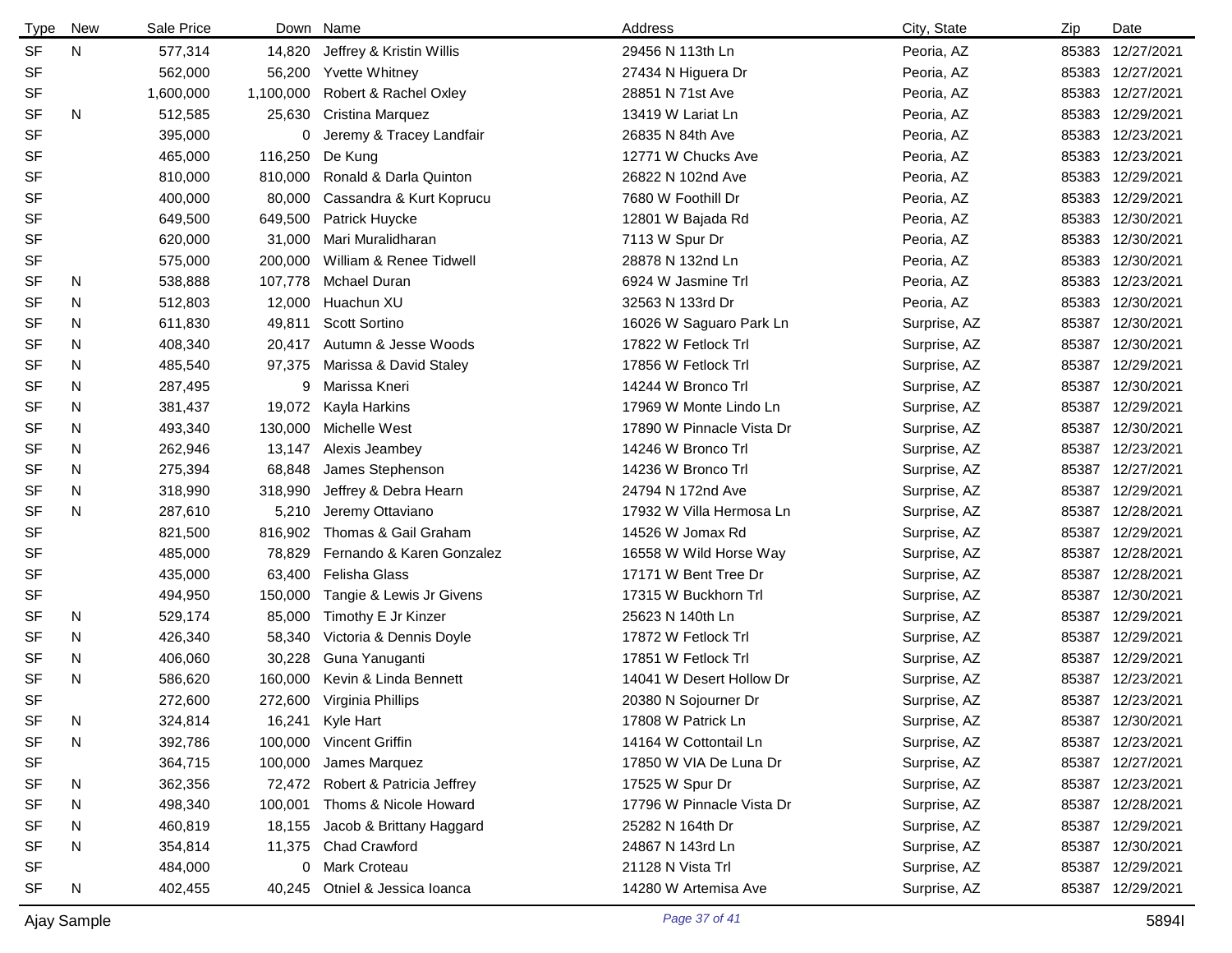| <b>Type</b> | <b>New</b> | Sale Price |         | Down Name                     | Address                       | City, State  | Zip   | Date             |
|-------------|------------|------------|---------|-------------------------------|-------------------------------|--------------|-------|------------------|
| <b>SF</b>   | N          | 529,118    | 120,000 | Tami Tran                     | 17827 W Hedgehog PI           | Surprise, AZ | 85387 | 12/28/2021       |
| <b>SF</b>   | N          | 324,429    | 324,429 | Angelo Rubano                 | 17958 W Monte Lindo Ln        | Surprise, AZ | 85387 | 12/30/2021       |
| SF          | N          | 631,898    | 129,368 | Kishore Chelekani             | 14048 W Desert Hollow Dr      | Surprise, AZ | 85387 | 12/28/2021       |
| <b>SF</b>   | N          | 407,020    | 2,471   | <b>Stone Snively</b>          | 17857 W Fetlock Trl           | Surprise, AZ | 85387 | 12/30/2021       |
| <b>SF</b>   |            | 440,000    | 0       | Kayla & Austin Johnson        | 27513 N 175th Dr              | Surprise, AZ | 85387 | 12/27/2021       |
| <b>SF</b>   | N          | 274,080    | 27,408  | Sherri Ottaviano              | 17962 W Villa Hermosa Ln      | Surprise, AZ | 85387 | 12/30/2021       |
| <b>SF</b>   |            | 455,000    | 455,000 | Kandice Backman               | 18848 N Sunsites Dr           | Surprise, AZ | 85387 | 12/29/2021       |
| <b>SF</b>   | N          | 500,270    | 133,608 | Timothy & Kathleen Kwarciany  | 25383 N 163rd Dr              | Surprise, AZ | 85387 | 12/30/2021       |
| SF          | N          | 320,907    | 16,045  | Nicole Brown                  | 17949 W Villa Hermosa Ln      | Surprise, AZ | 85387 | 12/30/2021       |
| <b>SF</b>   | N          | 335,058    | 16,753  | Michael M Jr Lyles            | 17817 W Jessie Ln             | Surprise, AZ | 85387 | 12/28/2021       |
| <b>SF</b>   |            | 388,935    | 98,000  | Sivaprasad Naga               | 17806 W VIA De Luna Dr        | Surprise, AZ | 85387 | 12/29/2021       |
| SF          | N          | 418,670    | 20,933  | LEO & Donna Krapf             | 17734 W Patrick Ln            | Surprise, AZ | 85387 | 12/27/2021       |
| <b>SF</b>   | N          | 267,360    | 8,021   | Marc Bigby                    | 17950 W Villa Hermosa Ln      | Surprise, AZ | 85387 | 12/30/2021       |
| SF          | N          | 429,545    | 23,018  | Janet Van Nort                | 25378 N 164th Dr              | Surprise, AZ | 85387 | 12/28/2021       |
| SF          | N          | 339,490    | 339,490 | Gregory & Vickie Heller       | 24802 N 172nd Ave             | Surprise, AZ | 85387 | 12/28/2021       |
| SF          | N          | 363,134    | 10,894  | Tayler Jonescu                | 17963 W Monte Lindo Ln        | Surprise, AZ | 85387 | 12/30/2021       |
| SF          | N          | 417,258    | 83,452  | <b>Mathew Burton</b>          | 17823 W Bajada Rd             | Surprise, AZ | 85387 | 12/30/2021       |
| SF          | N          | 382,947    | 8,807   | James & Nicoiya Medawar       | 17842 W Paraiso Dr            | Surprise, AZ | 85387 | 12/30/2021       |
| SF          | N          | 308,818    | 11,117  | Luis Aguilar                  | 17938 W Villa Hermosa Ln      | Surprise, AZ | 85387 | 12/30/2021       |
| SF          | N          | 296,637    | 10,382  | Colton & Danielle Abbott      | 17816 W Patrick Ln            | Surprise, AZ | 85387 | 12/29/2021       |
| <b>SF</b>   | N          | 340,758    | 130,000 | Zachary Russo                 | 14434 W Cottontail Ln         | Surprise, AZ | 85387 | 12/23/2021       |
| SF          |            | 325,000    | 20,000  | <b>Bart Nichelson</b>         | 31814 N 163rd Ave             | Surprise, AZ | 85387 | 12/27/2021       |
| SF          | N          | 440,840    | 205,266 | Matt Mullenbach               | 17873 W Pinnacle Vista Dr     | Surprise, AZ | 85387 | 12/29/2021       |
| SF          | N          | 285,534    | 14,277  | <b>Brandon Ruiz</b>           | 17937 W Villa Hermosa Ln      | Surprise, AZ | 85387 | 12/30/2021       |
| <b>SF</b>   | N          | 386,340    | 50,000  | Kris & Janet Borror           | 17865 W Fetlock Trl           | Surprise, AZ | 85387 | 12/30/2021       |
| SF          |            | 358,118    | 6,488   | Troy & Emilee Sprague         | 17241 W Spur Dr               | Surprise, AZ | 85387 | 12/27/2021       |
| SF          | N          | 463,011    | 92,983  | Ryan Mccullough               | 14278 W Faye Way              | Surprise, AZ | 85387 | 12/29/2021       |
| SF          | N          | 454,860    | 10,000  | <b>Vincent Koesters</b>       | 25273 N 164th Dr              | Surprise, AZ | 85387 | 12/28/2021       |
| <b>SF</b>   | N          | 361,234    | 5,000   | Kellie Pool                   | 25602 N 164th Ave             | Surprise, AZ | 85387 | 12/29/2021       |
| SF          |            | 440,000    | 440,000 | Laquetta Spann                | 15511 N 170th Ln              | Surprise, AZ | 85388 | 12/29/2021       |
| <b>SF</b>   | N          | 380,318    | 6,673   | Christopher & Angela Dill     | 13607 N 174th Ave             | Surprise, AZ | 85388 | 12/28/2021       |
| <b>SF</b>   |            | 580,000    | 200,000 | Collin & Lisa Thomas          | 18366 W Surprise Farms Loop N | Surprise, AZ |       | 85388 12/29/2021 |
| SF          | N          | 390,071    | 78,014  | Jeremy & Carrie Gebler        | 13344 N 174th Ln              | Surprise, AZ |       | 85388 12/28/2021 |
| <b>SF</b>   |            | 550,000    | 5,000   | Jonathan Ludena               | 15423 N 170th Ave             | Surprise, AZ | 85388 | 12/30/2021       |
| <b>SF</b>   | N          | 542,456    | 108,492 | Bradley & Sarah Simmerman     | 13352 N 174th Ln              | Surprise, AZ |       | 85388 12/23/2021 |
| <b>SF</b>   | N          | 796,018    |         | 318,408 Steven Wilson         | 11467 N Northfield St         | Surprise, AZ | 85388 | 12/27/2021       |
| SF          | N          | 400,152    |         | 0 Stephen Stratton            | 13590 N 174th Ave             | Surprise, AZ |       | 85388 12/29/2021 |
| SF          | N          | 436,406    | 87,281  | Quoc VI LUC                   | 17453 W Pershing St           | Surprise, AZ | 85388 | 12/30/2021       |
| SF          | N          | 389,230    | 137,240 | Christopher & Kazumi Bellezza | 17440 W Willow Ave            | Surprise, AZ |       | 85388 12/28/2021 |
| SF          | N          | 464,011    | 92,803  | Jeffrey & Darlene Fairer      | 13388 N 174th Ln              | Surprise, AZ | 85388 | 12/29/2021       |
| <b>SF</b>   |            | 425,000    | 425,000 | Kevin & Karen LAW             | 18084 W Rimrock St            | Surprise, AZ |       | 85388 12/30/2021 |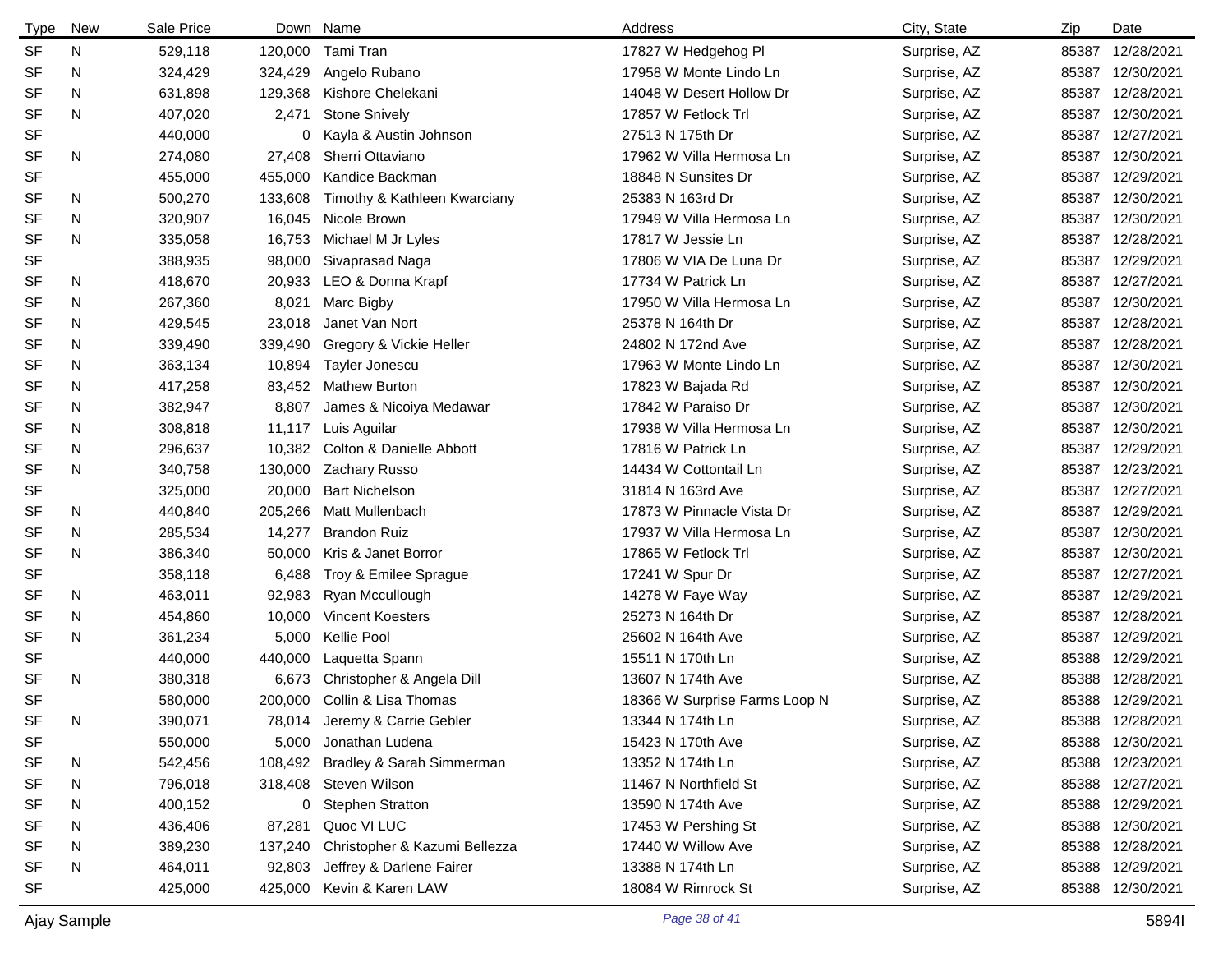| <b>Type</b> | <b>New</b> | Sale Price |         | Down Name                     | Address                  | City, State    | Zip   | Date             |
|-------------|------------|------------|---------|-------------------------------|--------------------------|----------------|-------|------------------|
| <b>SF</b>   |            | 575,000    | 28,750  | Daniel Lindemann              | 15703 N 172nd Ln         | Surprise, AZ   | 85388 | 12/30/2021       |
| <b>SF</b>   | N          | 366,597    | 24,110  | <b>Matthew Hutton</b>         | 13583 N 174th Ave        | Surprise, AZ   | 85388 | 12/28/2021       |
| <b>SF</b>   |            | 278,990    | 55,798  | Lisa & Lloyd R Jr Murphy      | 704 Dylan Ct             | Wickenburg, AZ | 85390 | 12/30/2021       |
| <b>SF</b>   |            | 278,990    | 278,990 | <b>Frances Watson</b>         | 708 Dylan Ct             | Wickenburg, AZ | 85390 | 12/30/2021       |
| SF          |            | 342,000    | 147,312 | Ronald Gjestson               | 689 Dylan Ct             | Wickenburg, AZ | 85390 | 12/28/2021       |
| <b>SF</b>   |            | 289,990    | 57,998  | Steve & Jeannie Finley        | 701 Dylan Ct             | Wickenburg, AZ | 85390 | 12/27/2021       |
| SF          |            | 387,000    | 43,200  | Eric Robinson                 | 3611 N Copenhagen Dr     | Avondale, AZ   | 85392 | 12/28/2021       |
| SF          | N          | 457,990    | 91,598  | Yesenia Martinez              | 11440 W Edgemont Ave     | Avondale, AZ   | 85392 | 12/29/2021       |
| <b>SF</b>   |            | 406,000    | 406,000 | Joshua COX                    | 12910 W Monterey Way     | Avondale, AZ   | 85392 | 12/27/2021       |
| SF          | N          | 461,990    | 325,000 | Justin & Barbara Johnston     | 11444 W Edgemont Ave     | Avondale, AZ   | 85392 | 12/29/2021       |
| <b>SF</b>   |            | 370,000    | 1,000   | Rosa Sanchez                  | 10818 W Citrus Grove Way | Avondale, AZ   |       | 85392 12/29/2021 |
| <b>SF</b>   |            | 380,000    | 77,000  | Ryan & Kendall Detlaff        | 10537 W Almeria Rd       | Avondale, AZ   | 85392 | 12/23/2021       |
| SF          |            | 360,000    | 10,800  | Carolina Salazar Garcia       | 11962 W Berkeley Rd      | Avondale, AZ   | 85392 | 12/27/2021       |
| SF          |            | 372,000    | 5,382   | Caren Estrada                 | 11590 W Palm Ln          | Avondale, AZ   | 85392 | 12/29/2021       |
| SF          |            | 420,000    | 42,000  | Lynn Leonard                  | 3725 N Heather Ln        | Avondale, AZ   | 85392 | 12/28/2021       |
| SF          |            | 449,900    | 0       | Jesse Jr Velasquez            | 2713 N 115th Dr          | Avondale, AZ   | 85392 | 12/29/2021       |
| SF          |            | 330,000    | 0       | Araceli & Jeannette Arevalo   | 12229 W Windsor Ave      | Avondale, AZ   | 85392 | 12/29/2021       |
| SF          | N          | 479,250    | 100,000 | Danette & John Ponce          | 1906 N 140th Dr          | Goodyear, AZ   | 85395 | 12/28/2021       |
| <b>SF</b>   | N          | 582,420    | 36,253  | Nancy Munoz Quiroz            | 18258 W Monterosa St     | Goodyear, AZ   | 85395 | 12/28/2021       |
| <b>SF</b>   |            | 546,500    | 53,500  | Ben Costanzo                  | 18143 W Minnezona Ave    | Goodyear, AZ   | 85395 | 12/27/2021       |
| <b>SF</b>   |            | 467,000    | 23,100  | Tony VO                       | 2687 N 137th Ave         | Goodyear, AZ   | 85395 | 12/29/2021       |
| <b>SF</b>   | N          | 629,440    | 84,288  | Rafael & Martha Silverio      | 17979 W Hazelwood St     | Goodyear, AZ   | 85395 | 12/30/2021       |
| <b>SF</b>   |            | 455,000    | 0       | Daniel & Katherine Tuffuli    | 15592 W Westview Dr      | Goodyear, AZ   | 85395 | 12/28/2021       |
| SF          |            | 501,510    | 57,841  | Robert & Gina Hernandez       | 16677 W Catalina Dr      | Goodyear, AZ   | 85395 | 12/29/2021       |
| <b>SF</b>   | N          | 451,070    | 341,070 | Andrew & Gina Lueck           | 14073 W Coronado Rd      | Goodyear, AZ   | 85395 | 12/29/2021       |
| <b>SF</b>   | N          | 488,840    | 69,053  | John & Tami Farnsworth        | 18217 W College Dr       | Goodyear, AZ   | 85395 | 12/30/2021       |
| <b>SF</b>   |            | 441,939    | 53,050  | Frank & Donna Chop            | 16831 W Earll Dr         | Goodyear, AZ   | 85395 | 12/28/2021       |
| SF          |            | 365,000    | 91,250  | Shelley & Jorge Barragan      | 15109 W Vale Dr          | Goodyear, AZ   | 85395 | 12/27/2021       |
| <b>SF</b>   | N          | 438,690    | 22,300  | Shenequa & Tommie Curry       | 4819 N 180th Ln          | Goodyear, AZ   | 85395 | 12/28/2021       |
| <b>SF</b>   |            | 529,000    | 105,800 | Amy De Leeuw                  | 15669 W Mackenzie Dr     | Goodyear, AZ   | 85395 | 12/29/2021       |
| <b>SF</b>   |            | 630,000    | 630,000 | Isidro Laron Tr               | 3652 N 159th Ave         | Goodyear, AZ   | 85395 | 12/30/2021       |
| <b>SF</b>   |            | 500,000    | 100,184 | Dana Slender                  | 3637 N 159th Ave         | Goodyear, AZ   |       | 85395 12/29/2021 |
| <b>SF</b>   |            | 625,000    |         | 125,000 Robert & Tina Dewey   | 18486 W College Dr       | Goodyear, AZ   | 85395 | 12/29/2021       |
| <b>SF</b>   | N          | 602,040    |         | 58,097 Zachery Smith          | 4625 N 179th Dr          | Goodyear, AZ   |       | 85395 12/29/2021 |
| <b>SF</b>   | N          | 680,950    | 146,698 | Daniel Perez                  | 17965 W ELM St           | Goodyear, AZ   | 85395 | 12/30/2021       |
| SF          | N          | 634,442    | 86,997  | Ravi Ivatury                  | 18243 W Meadowbrook Ave  | Goodyear, AZ   |       | 85395 12/29/2021 |
| SF          | N          | 482,030    | 24,102  | Joslyn Hillard                | 1882 N 140th Dr          | Goodyear, AZ   | 85395 | 12/28/2021       |
| SF          | N          | 732,035    | 406,420 | David & Marion R Hunt Crowder | 18223 W Coolidge St      | Goodyear, AZ   |       | 85395 12/23/2021 |
| SF          | N          | 570,790    | 103,144 | Miguel & Jessie Sauceda       | 4628 N 180th Dr          | Goodyear, AZ   | 85395 | 12/30/2021       |
| SF          | N          | 396,340    | 174,847 | Jiany Ll                      | 17982 W Pierson St       | Goodyear, AZ   | 85395 | 12/30/2021       |
| <b>SF</b>   |            | 470,000    |         | 23,500 Linda & Charles Imes   | 14075 W Desert Flower Dr | Goodyear, AZ   |       | 85395 12/30/2021 |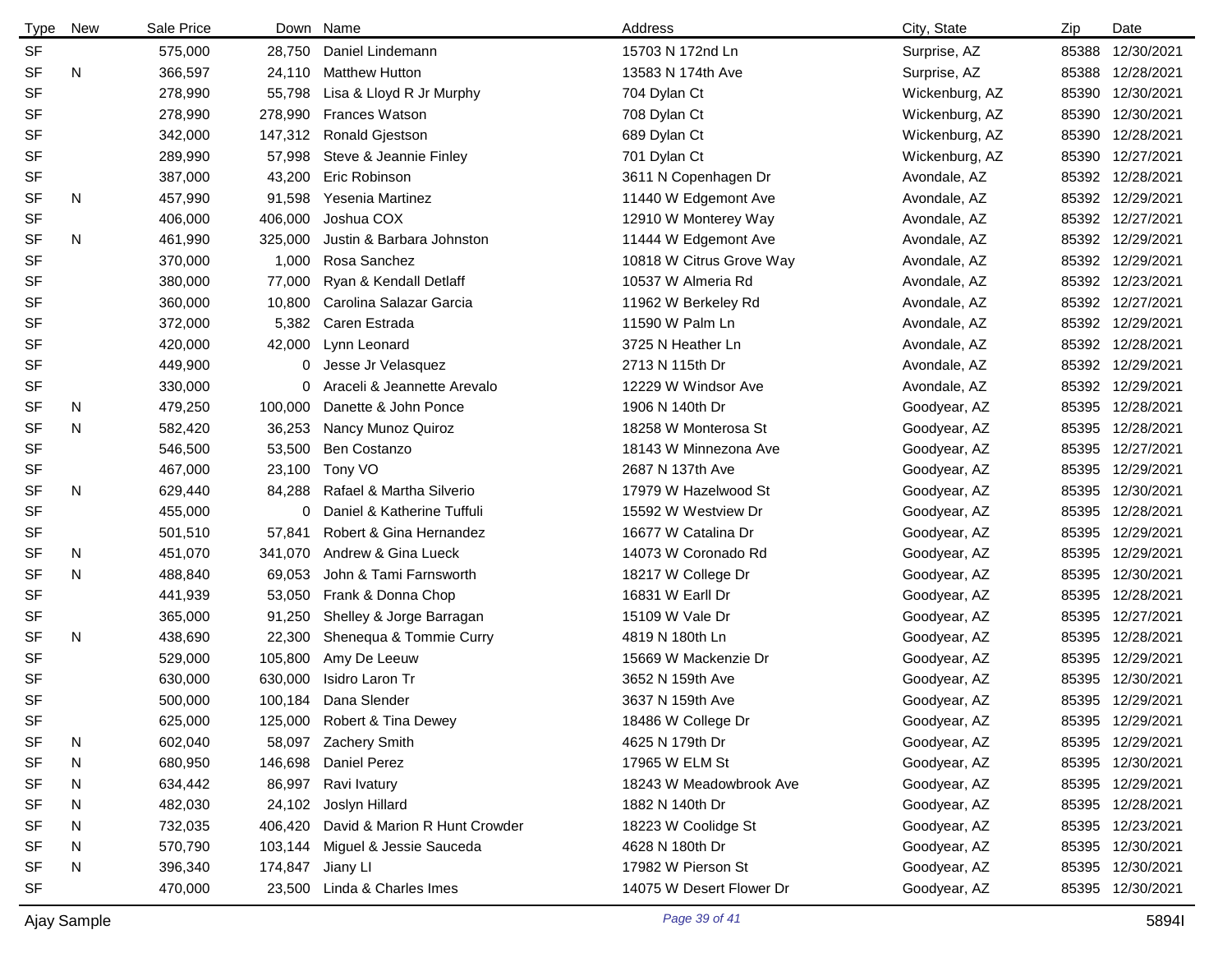| <b>Type</b> | New | Sale Price |         | Down Name                           | Address                 | City, State  | Zip   | Date             |
|-------------|-----|------------|---------|-------------------------------------|-------------------------|--------------|-------|------------------|
| <b>SF</b>   | N   | 414,440    | 150,315 | Steven & Lisa Bach                  | 18027 W Pierson St      | Goodyear, AZ | 85395 | 12/29/2021       |
| <b>SF</b>   | N   | 383,820    | 383,820 | Diane Graham                        | 17973 W Pierson St      | Goodyear, AZ | 85395 | 12/30/2021       |
| <b>SF</b>   |     | 465,000    | 0       | <b>Kevin Carter</b>                 | 14461 W Indianola Ave   | Goodyear, AZ | 85395 | 12/28/2021       |
| <b>SF</b>   |     | 565,000    | 28,250  | Christina & Daniel Medina           | 13437 W Coronado Rd     | Goodyear, AZ | 85395 | 12/30/2021       |
| <b>SF</b>   | N.  | 769,543    | 20,332  | <b>Todd Bogert</b>                  | 18251 W Meadowbrook Ave | Goodyear, AZ | 85395 | 12/28/2021       |
| <b>SF</b>   | N   | 398,340    | 30,655  | Andrew T & Kala M Barber            | 18006 W Pierson St      | Goodyear, AZ | 85395 | 12/29/2021       |
| <b>SF</b>   | N   | 867,852    | 176,956 | Maribel & Benjamin Tipton           | 18210 W Meadowbrook Ave | Goodyear, AZ | 85395 | 12/28/2021       |
| <b>SF</b>   | N   | 454,830    | 13,929  | Kaylee & Parker Crehan              | 17994 W Pierson St      | Goodyear, AZ | 85395 | 12/30/2021       |
| <b>SF</b>   | N   | 397,340    | 170,314 | Timoth Jr Franklin                  | 18021 W Pierson St      | Goodyear, AZ | 85395 | 12/23/2021       |
| <b>SF</b>   |     | 490,000    | 0       | <b>Calvin Glover</b>                | 26941 W Piute Ave       | Buckeye, AZ  | 85396 | 12/27/2021       |
| <b>SF</b>   | N   | 744,753    | 712,972 | Wade & Stacey Jess                  | 26284 N Siesta Ln       | Buckeye, AZ  | 85396 | 12/30/2021       |
| <b>SF</b>   | N   | 355,740    | 10,672  | Rosa Franco Zazueta                 | 3248 N 300th Dr         | Buckeye, AZ  | 85396 | 12/29/2021       |
| <b>SF</b>   | N   | 670,090    | 154,727 | Wayne & Amanda Johnson              | 3317 N 198th Ave        | Buckeye, AZ  | 85396 | 12/29/2021       |
| <b>SF</b>   | N   | 399,000    | 336,500 | John & Cynthia Bohrer               | 30611 W Celeborn Dr     | Buckeye, AZ  | 85396 | 12/30/2021       |
| <b>SF</b>   |     | 696,491    | 0       | Derek & Jennifer Nugent             | 21250 W Minnezona Ave   | Buckeye, AZ  | 85396 | 12/30/2021       |
| SF          | N   | 465,990    | 25,000  | Linda Reynolds                      | 27370 W Sierra Pinta Dr | Buckeye, AZ  | 85396 | 12/30/2021       |
| <b>SF</b>   | N   | 323,430    | 11,322  | Larissa & Alan L Jr Mcneill         | 30181 W Weldon Ave      | Buckeye, AZ  | 85396 | 12/27/2021       |
| <b>SF</b>   | N   | 309,993    | 9,300   | <b>Madison Weber</b>                | 3206 N 198th Dr         | Buckeye, AZ  | 85396 | 12/29/2021       |
| <b>SF</b>   |     | 454,500    | 13,635  | Roberto Resendiz                    | 29750 W Fairmount Ave   | Buckeye, AZ  | 85396 | 12/27/2021       |
| SF          |     | 420,000    | 84,000  | Tina & Stephen Super                | 25951 W Mohawk Ln       | Buckeye, AZ  | 85396 | 12/27/2021       |
| <b>SF</b>   | N   | 456,335    | 27,774  | Donald Hough                        | 27407 W Pontiac Dr      | Buckeye, AZ  | 85396 | 12/30/2021       |
| SF          | N   | 367,100    | 12,849  | Rocio Escobar                       | 3236 N 300th Dr         | Buckeye, AZ  | 85396 | 12/29/2021       |
| <b>SF</b>   | N   | 867,584    | 0       | Gary & Nancy Carpenter              | 5171 N 205th Ln         | Buckeye, AZ  | 85396 | 12/30/2021       |
| <b>SF</b>   |     | 540,000    | 81,000  | Cynthia Ayiyi                       | 29995 W Avalon Dr       | Buckeye, AZ  | 85396 | 12/29/2021       |
| <b>SF</b>   | N   | 424,782    | 42,478  | James & Ronda Rogers                | 20358 W ELM Dr          | Buckeye, AZ  | 85396 | 12/30/2021       |
| <b>SF</b>   | N   | 348,305    | 6,000   | <b>Beverly Tucker</b>               | 25902 W Louise Dr       | Buckeye, AZ  | 85396 | 12/29/2021       |
| <b>SF</b>   |     | 379,000    | 19,000  | Jesus Navarro Vazquez               | 30235 W Lynwood St      | Buckeye, AZ  | 85396 | 12/27/2021       |
| <b>SF</b>   | N   | 448,362    | 21,162  | <b>Bradley &amp; Tina Bremer</b>    | 27377 W Osprey Dr       | Buckeye, AZ  | 85396 | 12/28/2021       |
| <b>SF</b>   |     | 305,621    | 9,169   | Vincent Jacovelli                   | 2126 N Marketside Ave   | Buckeye, AZ  | 85396 | 12/28/2021       |
| SF          | N   | 452,545    | 30,000  | Jeffrey Lovely                      | 19087 N 265th Ave       | Buckeye, AZ  | 85396 | 12/30/2021       |
| <b>SF</b>   | N   | 550,930    | 27,547  | Charles & Donna Roach               | 4665 N 211th Ave        | Buckeye, AZ  | 85396 | 12/30/2021       |
| <b>SF</b>   |     | 481,000    |         | 481,000 Donald Hayes                | 29725 W Fairmount Ave   | Buckeye, AZ  |       | 85396 12/23/2021 |
| SF          |     | 368,463    | 0       | Gary Grona                          | 20720 W Medlock Dr      | Buckeye, AZ  |       | 85396 12/27/2021 |
| <b>SF</b>   | N   | 391,534    | 16,773  | <b>Adolph Flores</b>                | 26491 W Taro Dr         | Buckeye, AZ  |       | 85396 12/28/2021 |
| <b>SF</b>   | N   | 381,257    | 6,000   | Hector & Christine Marquez          | 25982 W Louise Dr       | Buckeye, AZ  |       | 85396 12/28/2021 |
| SF          |     | 396,229    | 19,811  | Ramil Mucho                         | 1988 N Marketside Ave   | Buckeye, AZ  |       | 85396 12/30/2021 |
| SF          | N   | 425,813    | 43,183  | Thomas & Carolyn A Bernadette Bobak | 27430 W Pontiac Dr      | Buckeye, AZ  |       | 85396 12/27/2021 |
| <b>SF</b>   | N   | 369,289    | 10,000  | Gregory & Susan Puent               | 27447 W Osprey Dr       | Buckeye, AZ  |       | 85396 12/28/2021 |
| <b>SF</b>   |     | 317,346    | 63,469  | <b>Destiny Vidaure</b>              | 2086 N Marketside Ave   | Buckeye, AZ  |       | 85396 12/30/2021 |
| SF          |     | 415,000    | 415,000 | Brenda Wilson                       | 21837 N 261s Ave        | Buckeye, AZ  |       | 85396 12/27/2021 |
| SF          |     | 352,204    | 35,221  | Joseph & Sally Aston                | 2110 N Marketside Ave   | Buckeye, AZ  |       | 85396 12/29/2021 |